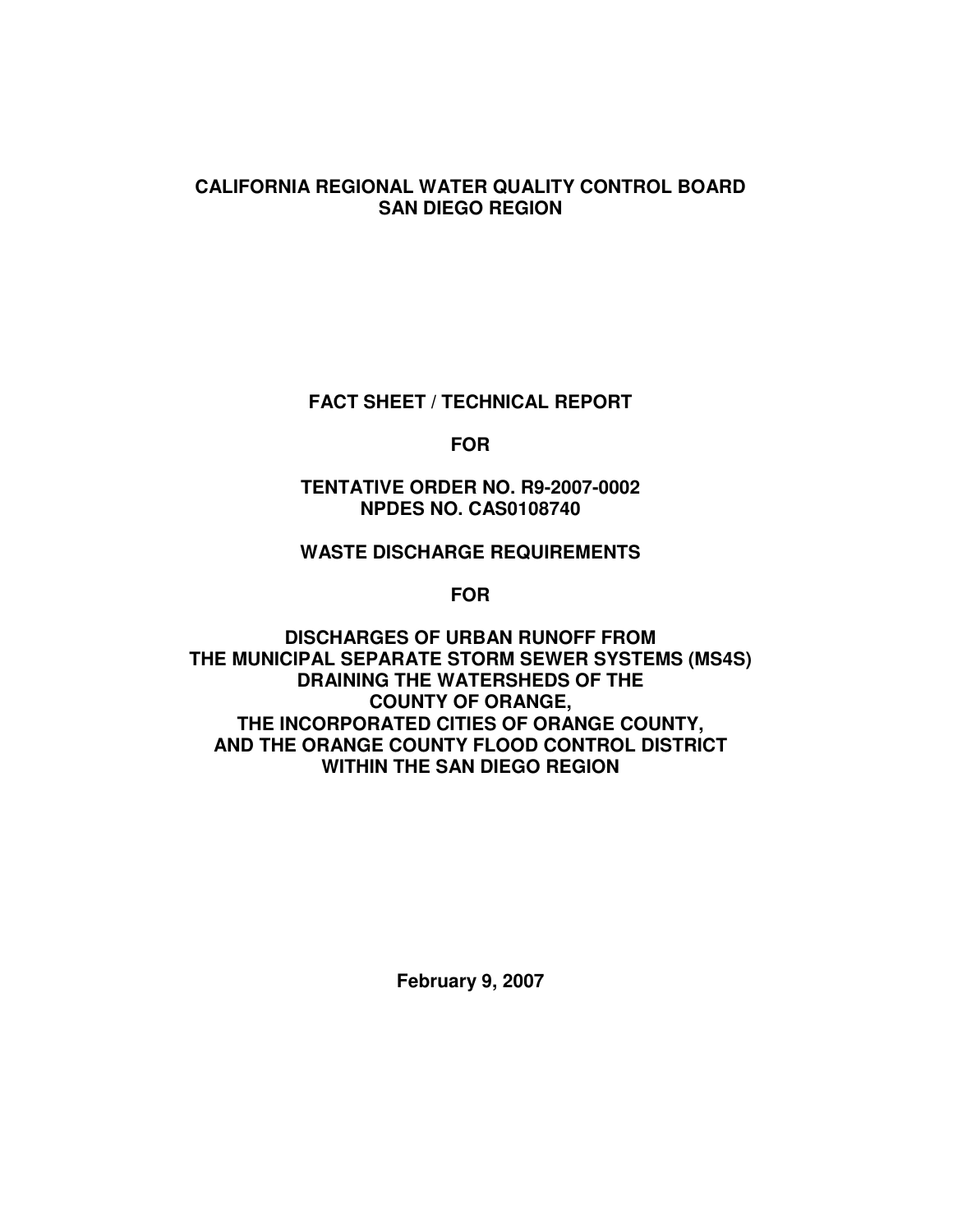# **TABLE OF CONTENTS**

| I.    | LIST OF ACRONYMS AND ABBREVIATIONS<br><b>FACT SHEET FORMAT</b>            | 3<br>$\overline{4}$     |
|-------|---------------------------------------------------------------------------|-------------------------|
| Ш.    | <b>CONTACT INFORMATION</b>                                                | $\overline{\mathbf{4}}$ |
| Ш.    | PUBLIC PROCESS AND NOTIFICATION PROCEDURES                                | 5                       |
| IV.   | <b>BACKGROUND</b>                                                         | $\mathbf 5$             |
| V.    | PERMITTING APPROACH                                                       | 9                       |
| VI.   | <b>ECONOMIC ISSUES</b>                                                    | 11                      |
| VII.  | <b>LEGAL AUTHORITY</b>                                                    | 17                      |
| VIII. | <b>FINDINGS</b>                                                           | 19                      |
| А.    | <b>Basis For the Order</b>                                                | 19                      |
| Β.    | <b>Regulated Parties</b>                                                  | 20                      |
| C.    | <b>Discharge Characteristics</b>                                          | 21                      |
| D.    | <b>Urban Runoff Management Programs</b>                                   | 34                      |
| Е.    | <b>Statute and Regulatory Considerations</b>                              | 61                      |
| F.    | <b>Public Process</b>                                                     | 71                      |
| IX.   | <b>DIRECTIVES</b>                                                         | 72                      |
| А.    | <b>Prohibitions and Receiving Water Limitations</b>                       | 72                      |
|       | B. Non-Storm Water Discharges                                             | 74                      |
|       | C. Legal Authority                                                        | 75                      |
| D.    | Jurisdictional Urban Runoff Management Program                            | 76                      |
|       | D.1. Development Planning                                                 | 76                      |
|       | D.2. Construction                                                         | 90                      |
|       | D.3 Existing Development                                                  | 94                      |
|       | D.4. Illicit Discharge Detection and Elimination                          | 104                     |
| Е.    | Watershed Urban Runoff Management Programs                                | 106                     |
| F.    | <b>Fiscal Analysis</b>                                                    | 110                     |
| G.    | <b>Program Effectiveness Component</b>                                    | 113                     |
| Н.    | Reporting                                                                 | 114                     |
| L.    | <b>Modification of Programs</b>                                           | 115                     |
| J.    | <b>Principal Permittee Responsibilities</b>                               | 116                     |
| Κ.    | Receiving Waters Monitoring and Reporting                                 | 116                     |
| L.    | Standard Provisions, Reporting Requirements, And Notifications            | 117                     |
| Μ.    | Attachment A - Basin Plan Prohibitions                                    | 117                     |
| N.    | Attachment B - Standard Provisions                                        | 118                     |
| O.    | Attachment C - Definitions                                                | 118                     |
| Р.    | Attachment D - Summary of Submittals                                      | 119                     |
| Q.    | Attachment E - Receiving Waters and Urban Runoff Monitoring and Reporting |                         |
|       | Program                                                                   | 119                     |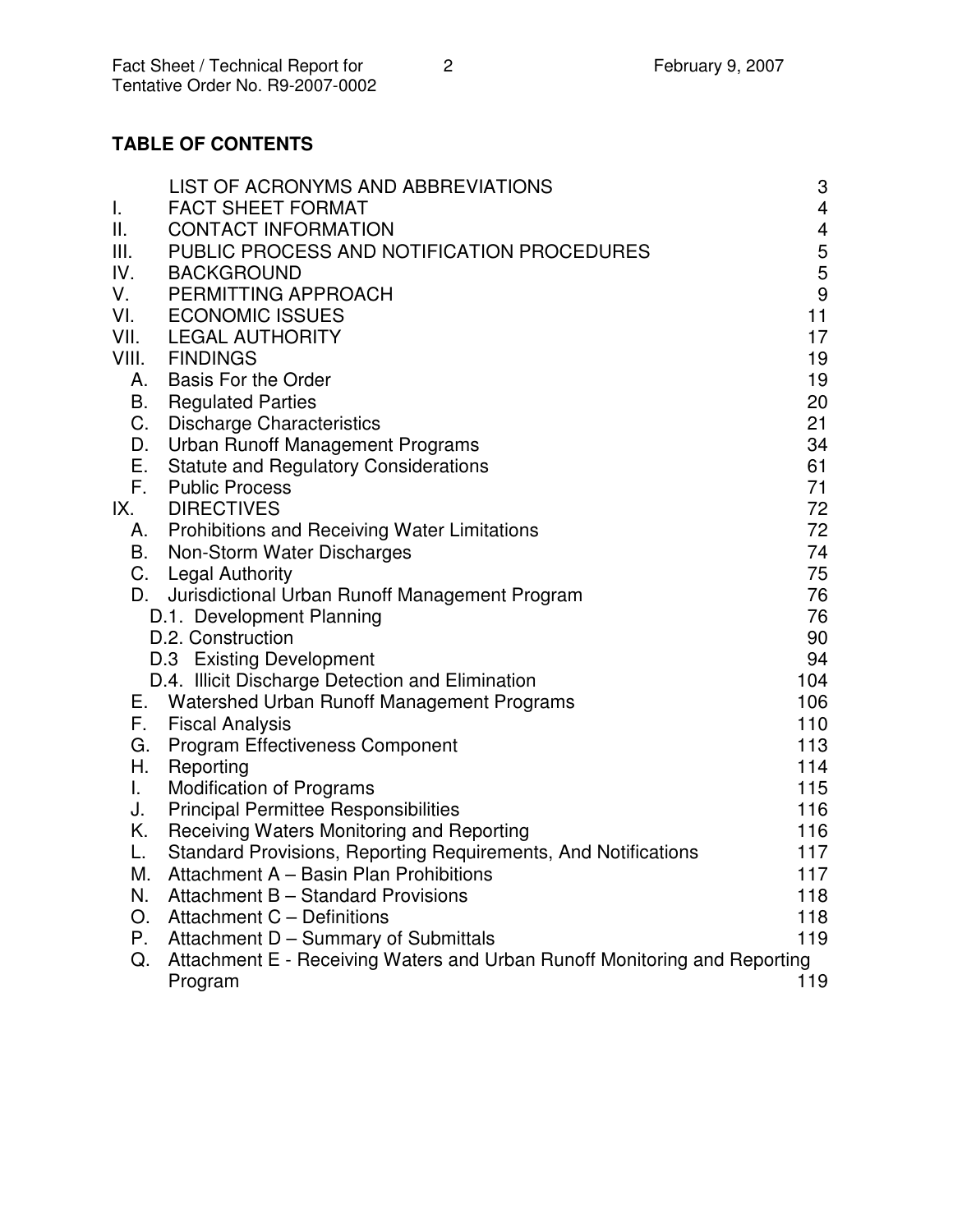# **LIST OF ACRONYMS AND ABBREVIATIONS**

ADT - Average Daily Traffic BAT - Best Available Technology BIA - Building Industry Association of San Diego County BMP - Best Management Practice Basin Plan - Water Quality Control Plan for the San Diego Basin CASQA - California Stormwater Quality Association CCC - California Coastal Commission CDFG - California Department of Fish and Game CEQA - California Environmental Quality Act CFR - Code of Federal Regulations Copermittees - County of Orange, the 11 incorporated cities within the County of Orange in the San Diego Region, and the Orange County Flood Control District CWA - Clean Water Act CWC - California Water Code CZARA - Coastal Zone Act Reauthorization Amendments of 1990 ESAs - Environmentally Sensitive Areas FR - Federal Register GIS - Geographic Information System IC/ID - Illicit Connections and Illicit Discharges JURMP - Jurisdictional Urban Runoff Management Plan LARWQCB – California Regional Water Quality Control Board, Los Angeles Region MEP - Maximum Extent Practicable MRP - Receiving Waters Monitoring and Reporting Program MS4 - Municipal Separate Storm Sewer System NOI - Notice of Intent NPDES - National Pollutant Discharge Elimination System NRDC - Natural Resources Defense Council NURP - Nationwide Urban Runoff Program Regional Board – California Regional Water Quality Control Board, San Diego Region RGOs - Retail Gasoline Outlets ROWD - Orange County Copermittees' Report of Waste Discharge RWLs - Receiving Water Limitations SIC - Standard Industrial Classification Code SUSMP - Standard Urban Storm Water Mitigation Plan SWMP - Storm Water Management Plan State Board - State Water Resources Control Board SWPPP - Storm Water Pollution Prevention Plan TAC - State Water Resources Control Board Urban Runoff Technical Advisory Committee TIE - Toxicity Identification Evaluation TMDL - Total Maximum Daily Load USEPA - United States Environmental Protection Agency USACE – United States Army Corps of Engineers WDRs - Waste Discharge Requirements WLA - Waste Load Allocation WQC - Water Quality Criteria WQBEL - Water Quality Based Effluent Limits WQMP – Water Quality Management Plan WSPA - Western States Petroleum Association WURMP - Watershed Urban Runoff Management Plan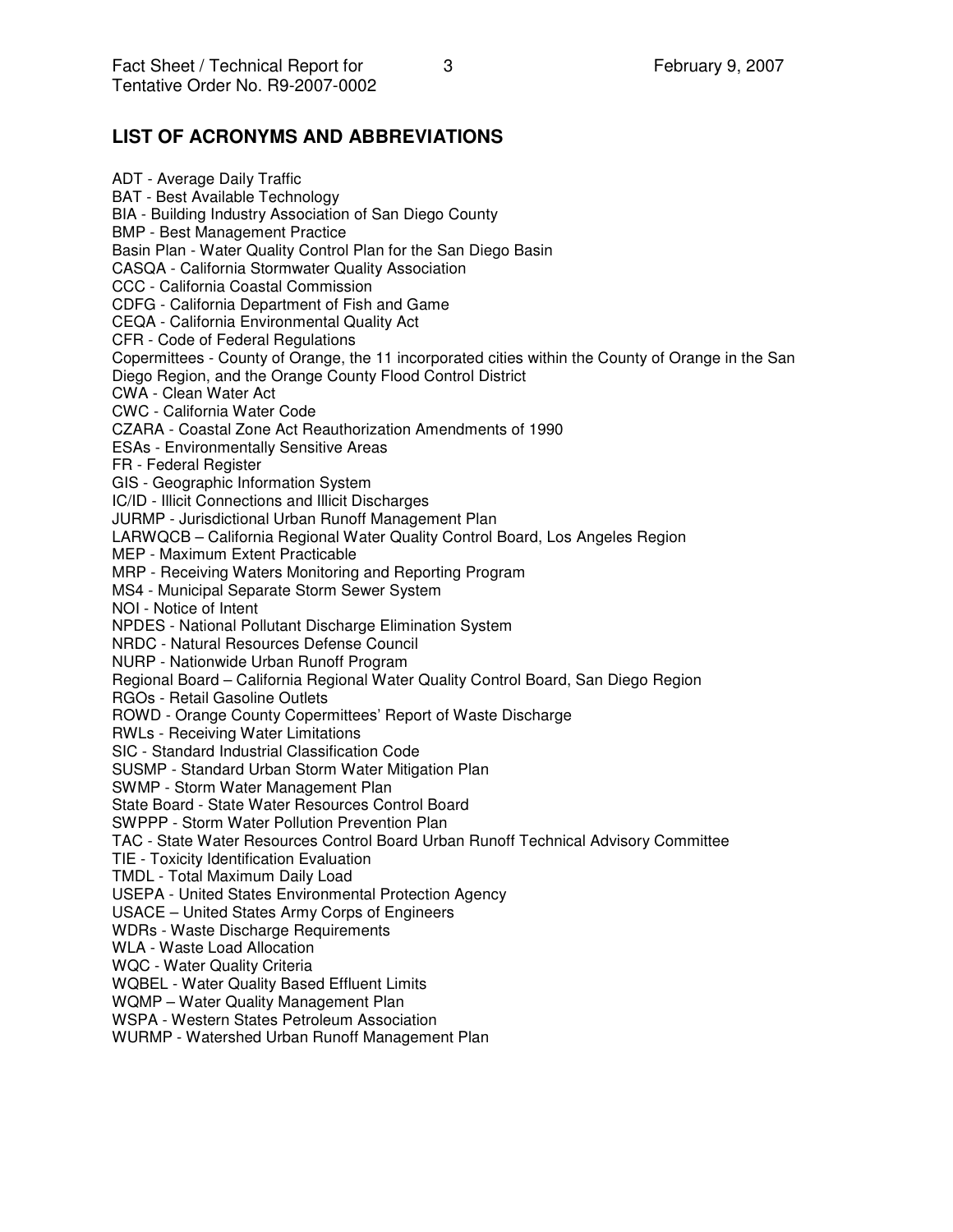# **I. FACT SHEET FORMAT**

This Fact Sheet briefly sets forth the principle facts and the significant factual, legal, methodological, and policy questions that the California Regional Water Quality Control Board, San Diego Region (Regional Board) considered in preparing Order No. R9-2007-0002. In accordance with the Code of Federal Regulations (CFR) title 40 parts 124.8 and 124.56, this Fact Sheet includes, but is not limited to, the following information:

- A. Contact information
- B. Public process and notification procedures
- C. Background information
- D. Permitting approach
- E. Economic issues
- F. Legal authority
- G. Findings
- H. Directives

The Regional Board's files applicable to the issuance of Order No. R9-2007-0002 are incorporated into the administrative record in support of the findings and requirements of Order No. R9-2007-0002.

# **II. CONTACT INFORMATION**

## **Regional Board**

| James Smith, Senior Environmental Scientist | Jeremy Haas, Environmental Scientist |
|---------------------------------------------|--------------------------------------|
| 9174 Sky Park Court, Suite 100              | 9174 Sky Park Court, Suite 100       |
| San Diego, CA 92123                         | San Diego, CA 92123                  |
| 858-467-2732                                | 858-467-2735                         |
| 858-571-6972 (fax)                          | 858-571-6972 (fax)                   |
| email: jsmith@waterboards.ca.gov            | email: jhaas@waterboards.ca.gov      |

The Order and other related documents can be downloaded from the Regional Board website at http://www.waterboards.ca.gov/sandiego/programs/oc\_stormwater.html.

All documents referenced in this Fact Sheet and in Order No. R9-2007-0002 are available for public review at the Regional Board office, located at the address listed above. Public records are available for inspection during regular business hours, from 8:00 am to 5:00 pm Monday through Friday. To schedule an appointment to inspect public records, contact Sylvia Wellnitz at 858-637-5593 or DiAnne Broussard at 858-492-1763.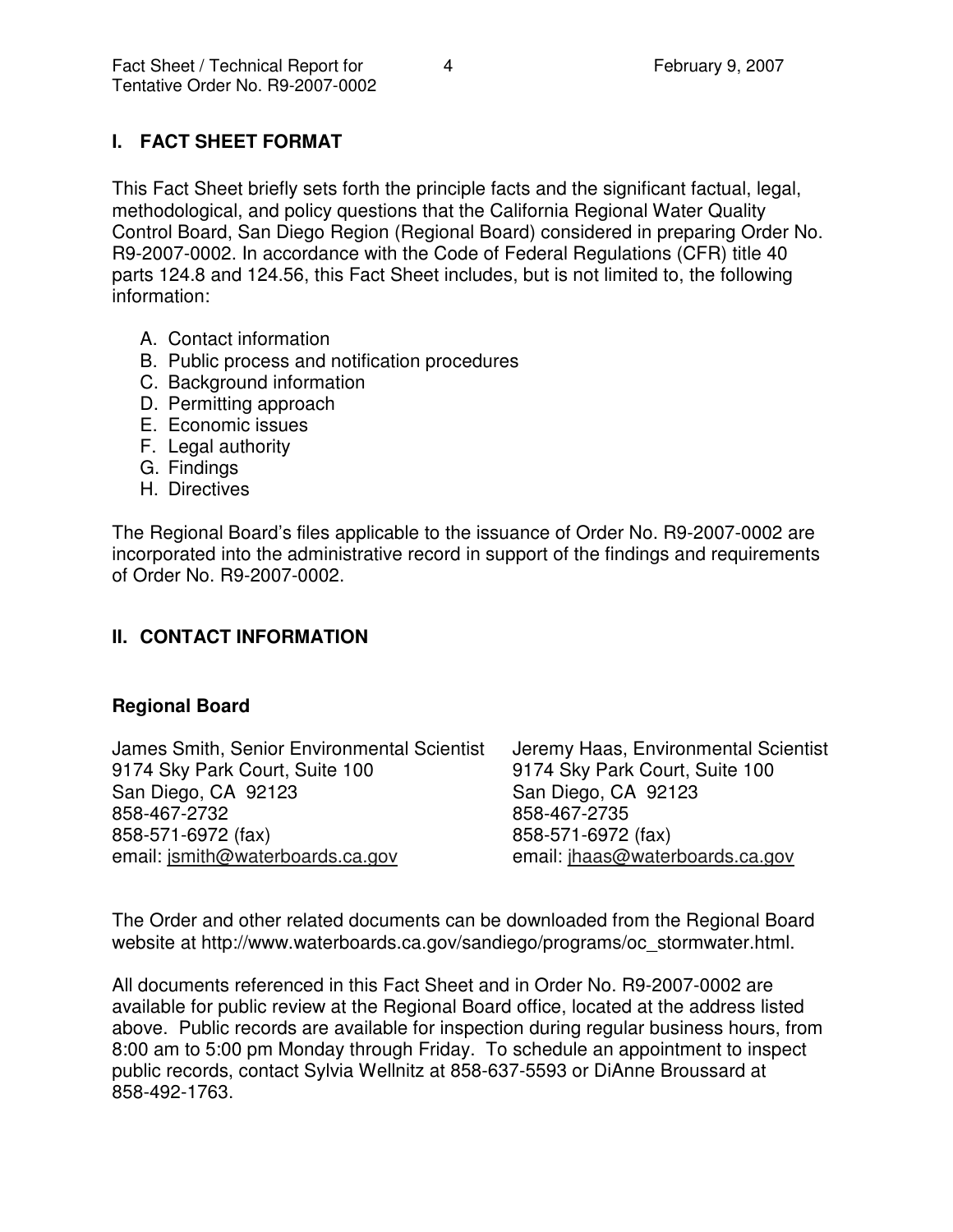## **Copermittees**

| County of Orange                            | City of Laguna Woods           |
|---------------------------------------------|--------------------------------|
| <b>Orange County Flood Control District</b> | City of Lake Forest            |
| City of Aliso Viejo                         | City of Mission Viejo          |
| City of Dana Point                          | City of Rancho Santa Margarita |
| City of Laguna Beach                        | City of San Clemente           |
| City of Laguna Hills                        | City of San Juan Capistrano    |
| City of Laguna Niguel                       |                                |

# **III. PUBLIC PROCESS AND NOTIFICATION PROCEDURES**

The Regional Board followed the schedule listed below for the preparation of Order No. R9-2007-0002:

- A. In April 2006 and July 2006, the Northern Watershed Unit of the Regional Board met with the Copermittees to discuss the Report of Waste Discharge (ROWD) and potential changes to the permit based on the annual reports and the tentative permit for San Diego County.
- B. On August 18, 2006, the Regional Board received the ROWD for the permit renewal.
- C. On October 20, 2006 the Regional Board provided written comments on the ROWD to the Copermittees.
- D. On November 15, 2006, the Regional Board received the 2005-06 annual reports from the Copermittees for the existing permit.
- E. On January 11, 2007, the Regional Board notified all known interested parties that an electronic email listserv had been established to provide information and notices on the reissuance of the municipal storm water NPDES permit for southern Orange County.
- F. On February 9, 2007, the Regional Board released the tentative Order and notified interested parties of a planned workshop.
- G. A public workshop was held on (DATE).
- H. A public hearing of the tentative Order was conducted on (DATE).

# **IV. BACKGROUND**

Tentative Order No. R9-2007-0002 is the third reissuance of the storm water permit for the municipal separate storm sewer systems (MS4s) in the Orange County portion of the San Diego region. The first permit was adopted in 1990, and the permit was reissued in 1996 and 2002.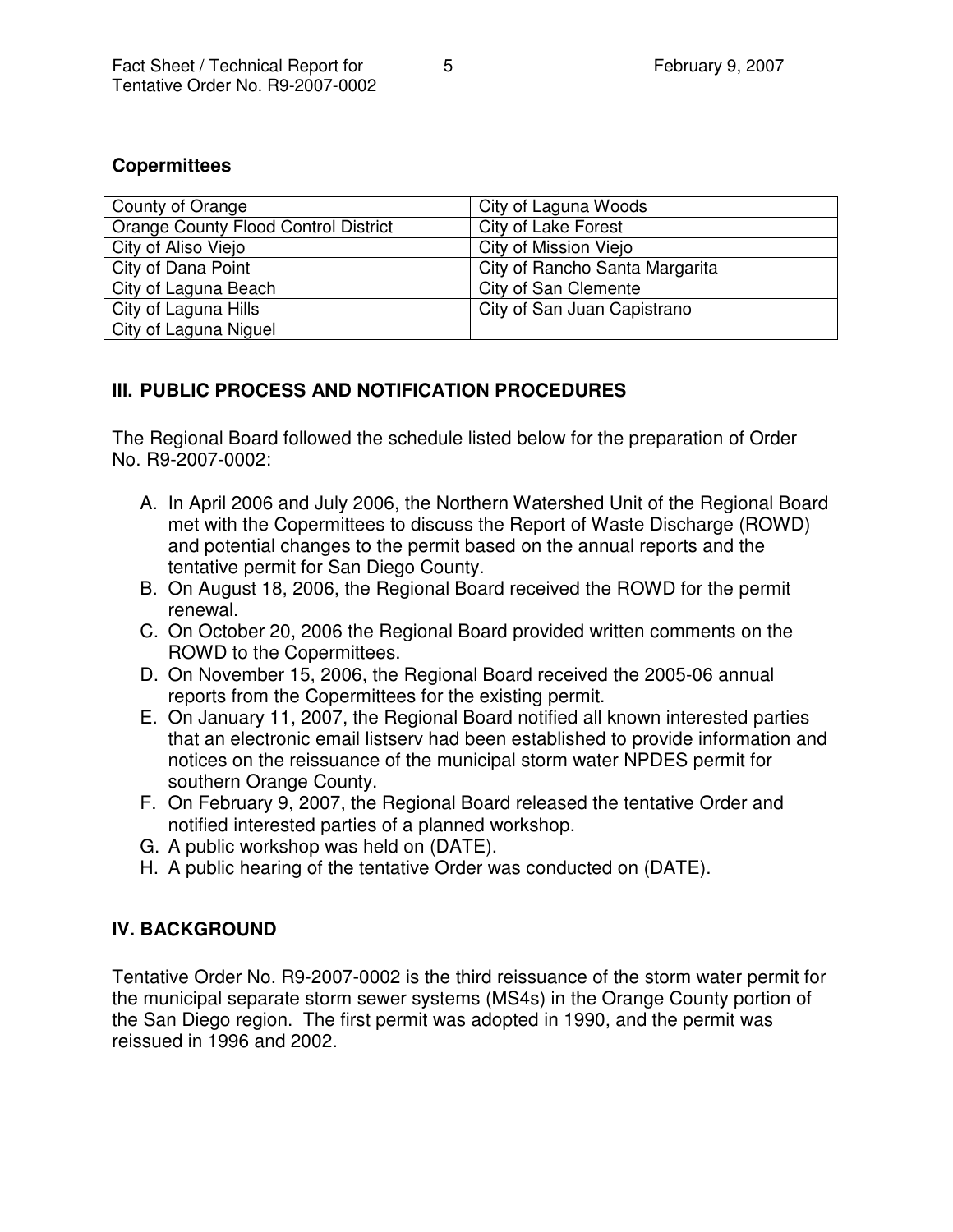**Municipal Storm Water Permits are required by the Federal Clean Water Act 1987 Amendments**. The federal Clean Water Act (CWA) was amended in 1987 to address urban runoff. One requirement of the amendment was that many municipalities throughout the United States were obligated for the first time to obtain National Pollutant Discharge Elimination System (NPDES) permits for discharges of urban runoff from their MS4s. In response to the CWA amendment (and the pending federal NPDES regulations which would implement the amendment), the Regional Board issued a municipal storm water permit, Order No. 90-38, in July 1990 to the Copermittees for their urban runoff discharges.<sup>1</sup>

**The First and Second Term Permits, Order Nos. 90-38 and 96-03, provided maximum flexibility.** Order No. 90-38 contained the "essentials" of the 1990 regulations, but the requirements were written in very broad, generic terms. This was done in order to provide the maximum amount of flexibility to the Copermittees in implementing the new requirements (flexibility was, in fact, the stated reason for issuing the permit in advance of the final regulations). This lack of specificity was reflected in the Drainage Area Management Plan (DAMP) implemented under this First Term Permit in 1993 and renewed under the Second Term Permit in 1996. From staff's perspective however, this same lack of specificity, combined with the lack of funding and political will, also provided the Copermittees with ample reasons to take few substantive steps towards permit compliance. The situation was exacerbated by the Regional Board's own lack of storm water resources.

**By 2000 the Regional Board and Copermittees recognized the importance of an improved storm water program.** Although renewed in 1996 as Order No. 96-03, the 1993 DAMP implemented by the Copermittees was not significantly updated until 2000. The 2000 DAMP submitted to the Regional Board for the Third-Term Permit renewal was improved over the earlier DAMP. Regional Board staff concluded, however, that it reflected only the basic requirements of the 1990 Federal Regulations and in most cases did not represent significant improvement over the 1993 DAMP. Continued implementation of the DAMP without amendment would not have adequately addressed the impacts to receiving waters resulting from the discharge of urban runoff and would not have achieved the maximum extent practicable standard (MEP) as defined in the Order.

In order to provide the Copermittees with the minimum requirements to meet the MEP standard of the Regional Board, a more detailed Order was adopted (Order No. R9- 2002-01) that emphasized the strong jurisdictional level programs developed by the Copermittees during the First and Second Term Permits as well as the watershedlevel approach embodied in the proposed DAMP.

<sup>&</sup>lt;sup>1</sup> The 1990 permit was issued to the County of Orange, the Orange County Flood Control District, and six incorporated cities. Additional municipalities have been added to the MS4 NPDES permit as they have incorporated.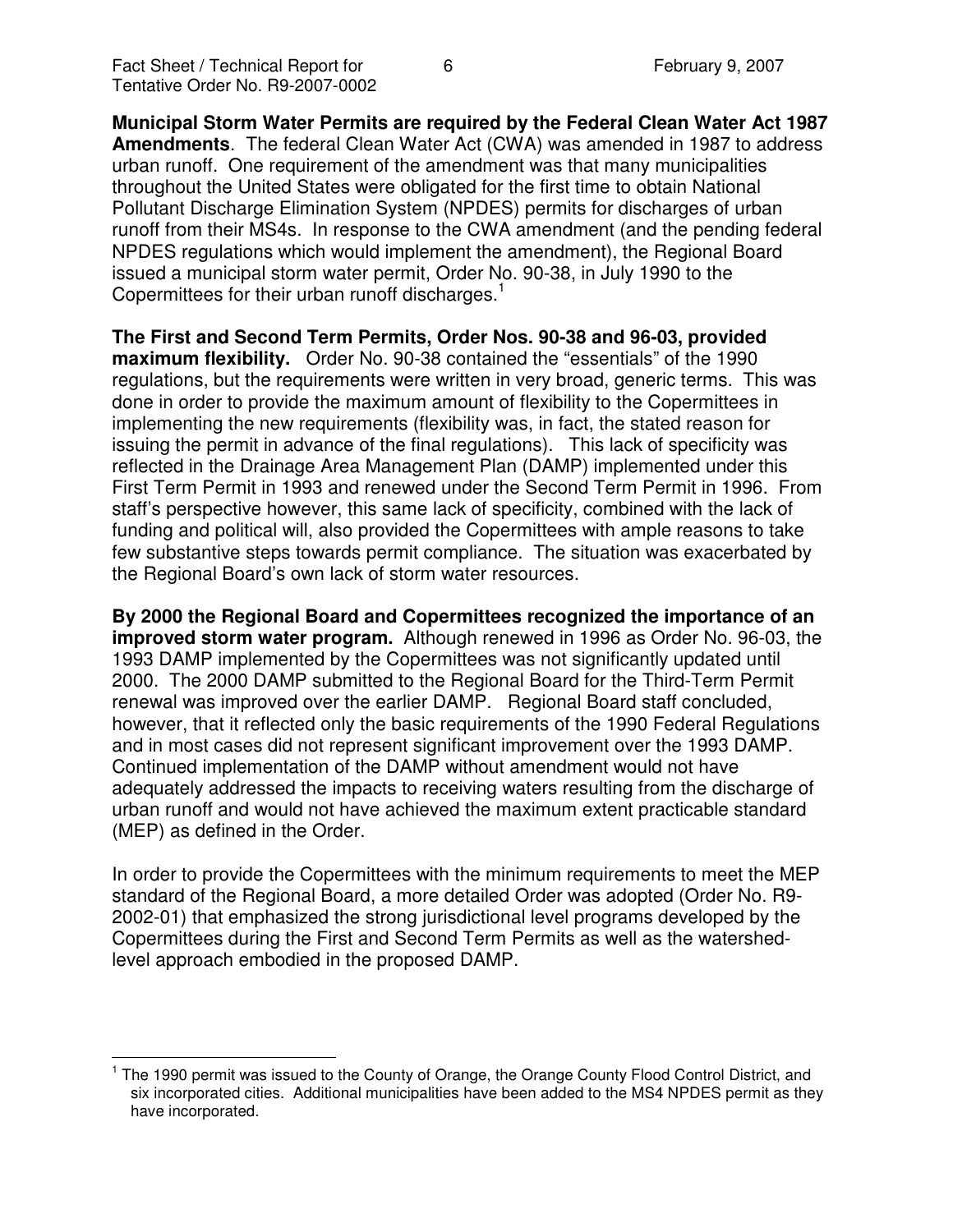**The Third-Term Permit introduced specific requirements.** The regulatory approach incorporated into Order No. R9-2002-01 was a significant departure from the regulatory approach of the First and Second-Term Permits. Where Order Nos. 90-38 and 96-03 included broad, nonspecific requirements in order to provide the Copermittees with the maximum amount of flexibility in implementing their programs, Order No. R9-2002-01 used detailed, specific requirements which outlined the minimum level of implementation required for the Copermittees' programs. The shift in permitting approaches resulted from the Regional Board's conclusion that the lack of specificity in earlier Orders resulted in frequently unenforceable permit requirements, which in turn allowed some Copermittees to only make limited progress in implementing their programs.

**The Third-Term Permit followed the San Diego County permit template.** The shift in regulatory approaches for MS4 permits was first manifested in the 2001 MS4 permit to the owners and operators of San Diego County MS4s (Order No. R9-2001-01). The Third-Term Orange County Permit included similar requirements as the 2001 San Diego County Permit. Both the San Diego and Orange County Permits were appealed to the State Water Resources Control Board (State Board).<sup>2</sup> Minor modifications of each were made by the State Board, but the vast majority of the requirements were upheld. The San Diego County permit was also challenged in the Superior Court of the State of California and the Court of Appeal, Fourth Appellate District. Further litigation on the Orange County permit was held pending the precedential decisions on the San Diego Permit. The San Diego Permit was largely upheld in the Superior and Appellate Courts. The State of California Supreme Court declined to hear a final appeal from the Building Industry Association in March 2005. Thus, the Third-Term Orange County permit requirements remained as slightly modified by the State Board.

#### **The Third-Term Permit was adopted following substantial public participation.**

Public participation was extensive during the adoption process of the Third-Term Permit. The draft permit was released for public review and comment on July 2, 2001, and revised in response to comments and State Board Order WQ 2001-15 on the petition to review the San Diego Municipal Storm Water Permit. Because the proposed requirements for Orange County were similar to those that had recently been adopted and contested in San Diego County, much of the public participation dialogue echoed the discussions held during the San Diego renewal. Approximately 684 comments were received and responded to during two public workshops and a written comment period on the Tentative Order for the Third-Term Orange County permit. Following the extensive public participation process, the Regional Board adopted Order No. R9-2002-01 on February 13, 2002.

 $2$  Seven petitions were filed with the State Board over the Third-Term Orange County Permit. Six were placed in abeyance. Three of the petitioners sought stays. One stay request was dismissed and one was withdrawn. The active petition and stays were addressed by the State Board in Order No. WQO 2002-0014. That Order stayed provision F.5.f regarding sewage spills and modified Finding No. 26 regarding chronic toxicity.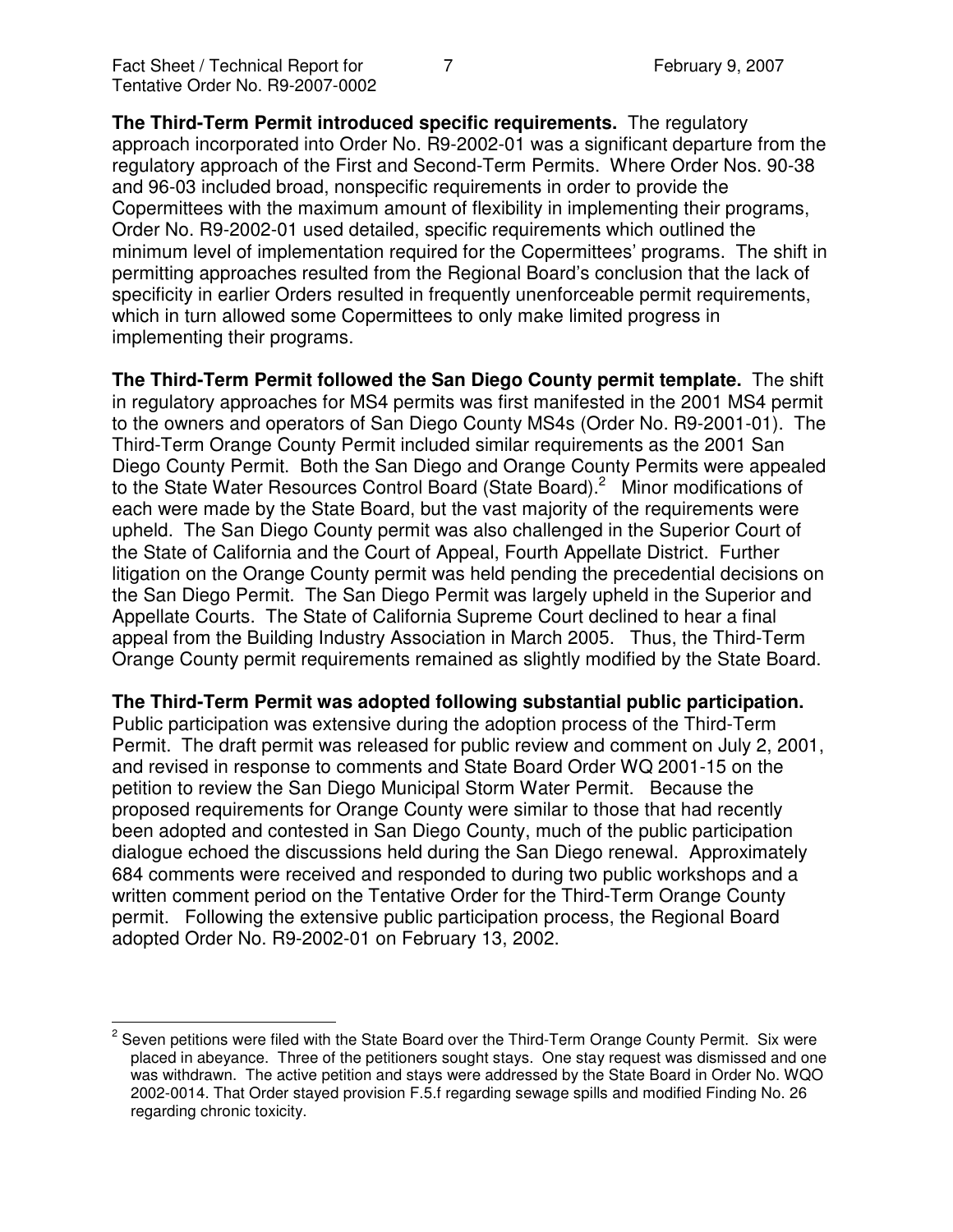**Storm water programs have improved under the Third-Term Permit.** Since adoption of Order No. R9-2002-01, the Copermittees' storm water programs have expanded dramatically. Audits of the Copermittees' programs and reviews of annual reports exhibit that the Copermittees' jurisdictional programs are largely in compliance with the Order. Some of the efforts currently being conducted on a regular basis by the Copermittees that were not conducted on a widespread basis prior to adoption of Order No. R9-2002-01, include: construction site storm water inspections, industrial and commercial facility storm water inspections, municipal facility storm water inspections, management of storm water quality from new development, development of BMP requirements for existing development, interdepartmental coordination, comprehensive water quality monitoring, and assessment of storm water program effectiveness.

**Significant urban runoff challenges remain.** When viewed relative to the magnitude of the urban runoff problem, enormous challenges remain, particularly regarding the management of urban runoff on a watershed scale. Today, urban runoff continues to be the leading cause of water quality impairment in the San Diego Region.<sup>3</sup> The Copermittees' monitoring data exhibits persistent exceedances of water quality objectives in most watersheds.<sup>4</sup> Many watersheds also have urban runoff conditions that are frequently toxic to aquatic life. Bioassessment data from the watersheds further reflects these conditions, finding that macroinvertebrate communities in creeks have widespread Poor to Very Poor Index of Biotic Integrity ratings. Finally, the now too familiar "health advisory" or "beach closure" signs, which often result from high levels of bacteria in urban runoff, exhibit the continued threat to public health by urban runoff.

 $^{\text{3}}$  The potential sources of impairments are identified on the CWA section 303(d) list of impaired water bodies for the San Diego Region.

 $<sup>4</sup>$  Data is provided in annual reports to the Regional Board. A summary of data collected during the</sup> third-term permit is provided in the Copermittees' application for permit reissuance. That summary is available on-line at: http://www.ocwatersheds.com/StormWater/documents\_ROWD.asp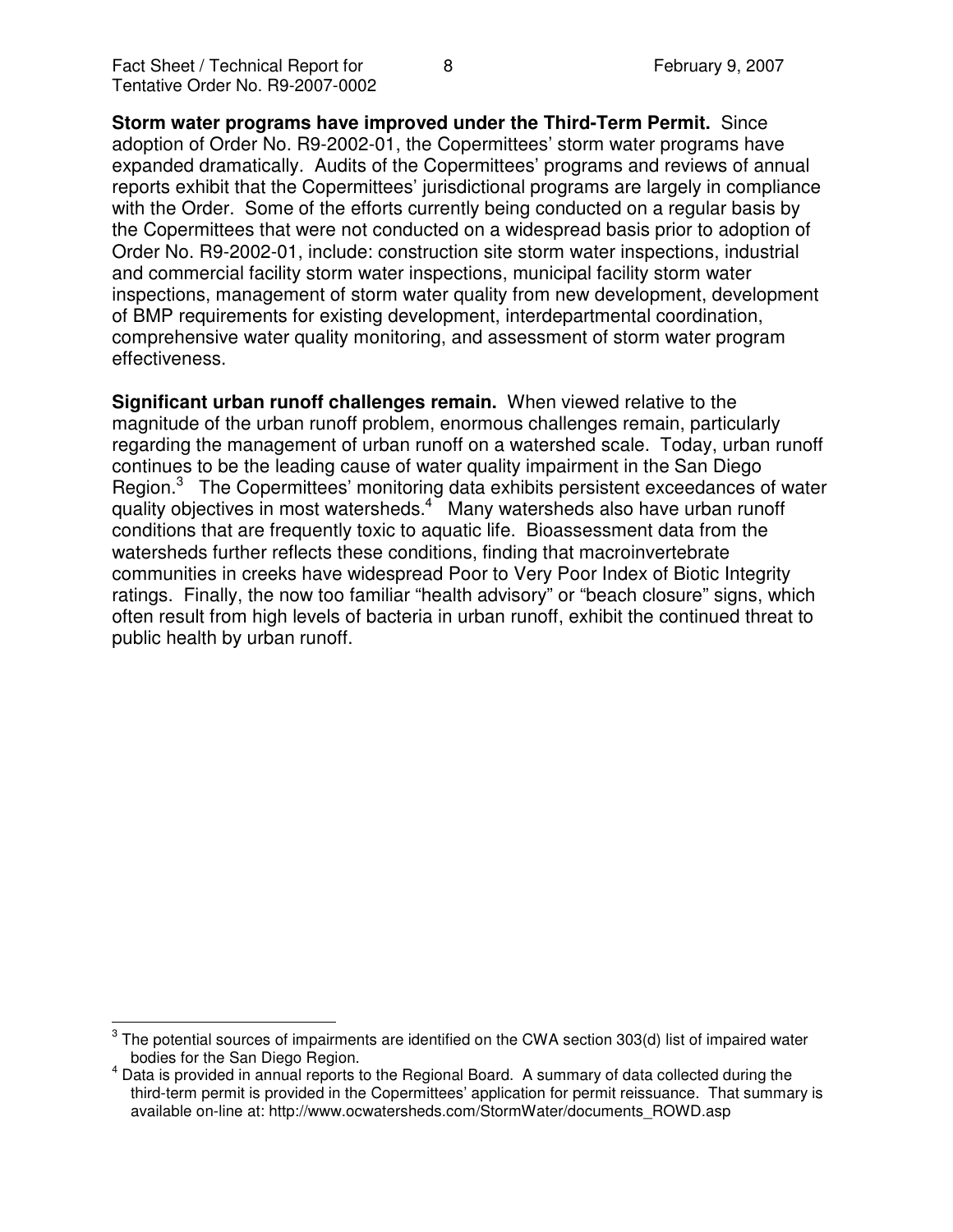# **V. PERMITTING APPROACH (PROGRAM INTEGRATION, FLEXIBILITY, AND DETAIL)**

The Order contains an increased emphasis on urban runoff management on a watershed basis. This shift towards increased watershed urban runoff management is consistent with planning efforts conducted by the Regional Board regarding reissuance of the San Diego Permit (Order No. R9-2007-0001), and it is also consistent with the Copermittees' most recent Report of Waste Discharge (ROWD).<sup>5</sup> This shift reflects recognition of the maturity of the urban runoff programs since they began implementing the Third-Term Permit. Addressing urban runoff management on a watershed basis is only possible if effective jurisdictional programs have been established, and maintaining effective jurisdictional programs is crucial to the success of watershed-focused management.

There are several reasons for this shift in emphasis. First, the Copermittees are generally doing an effective job at implementing their jurisdictional programs; while on the other hand, an emphasis on watersheds is necessary to shift the focus of the Copermittees from program development and implementation to water quality results. After over 15 years of Copermittee program implementation, it is critical that the Copermittees link their efforts with positive impacts on water quality. Addressing urban runoff management on a watershed scale focuses on water quality results by emphasizing the receiving waters within the watershed. The conditions of the receiving waters drive management actions, which in turn focus on the water quality problems in each watershed.

Focusing on watershed implementation does not mean that the Copermittees must expend funds outside of their jurisdictions. Rather, the Copermittees within each watershed are expected to collaborate to develop a watershed strategy to address the high priority water quality problems within each watershed. They then have the option of implementing the strategy in the manner they find to be most effective. Each Copermittee can implement the strategy individually within its jurisdiction, or the Copermittees can group together to implement the strategy throughout the watershed as a group.

While the Order includes a new emphasis on addressing urban runoff on a watershed basis, the Order includes recognition of the importance of continued program implementation on jurisdictional and countywide levels. The Order also acknowledges that jurisdictional, watershed, and countywide efforts are not always mutually exclusive. For this reason, an attempt has been made to allow for the Copermittees' jurisdictional, watershed, and countywide programs to integrate.

<sup>&</sup>lt;sup>5</sup> The Report of Waste Discharge (ROWD) was submitted to the Regional Board on August 18, 2006 by the Principal Permittee (County of Orange) on behalf of all Copermittees.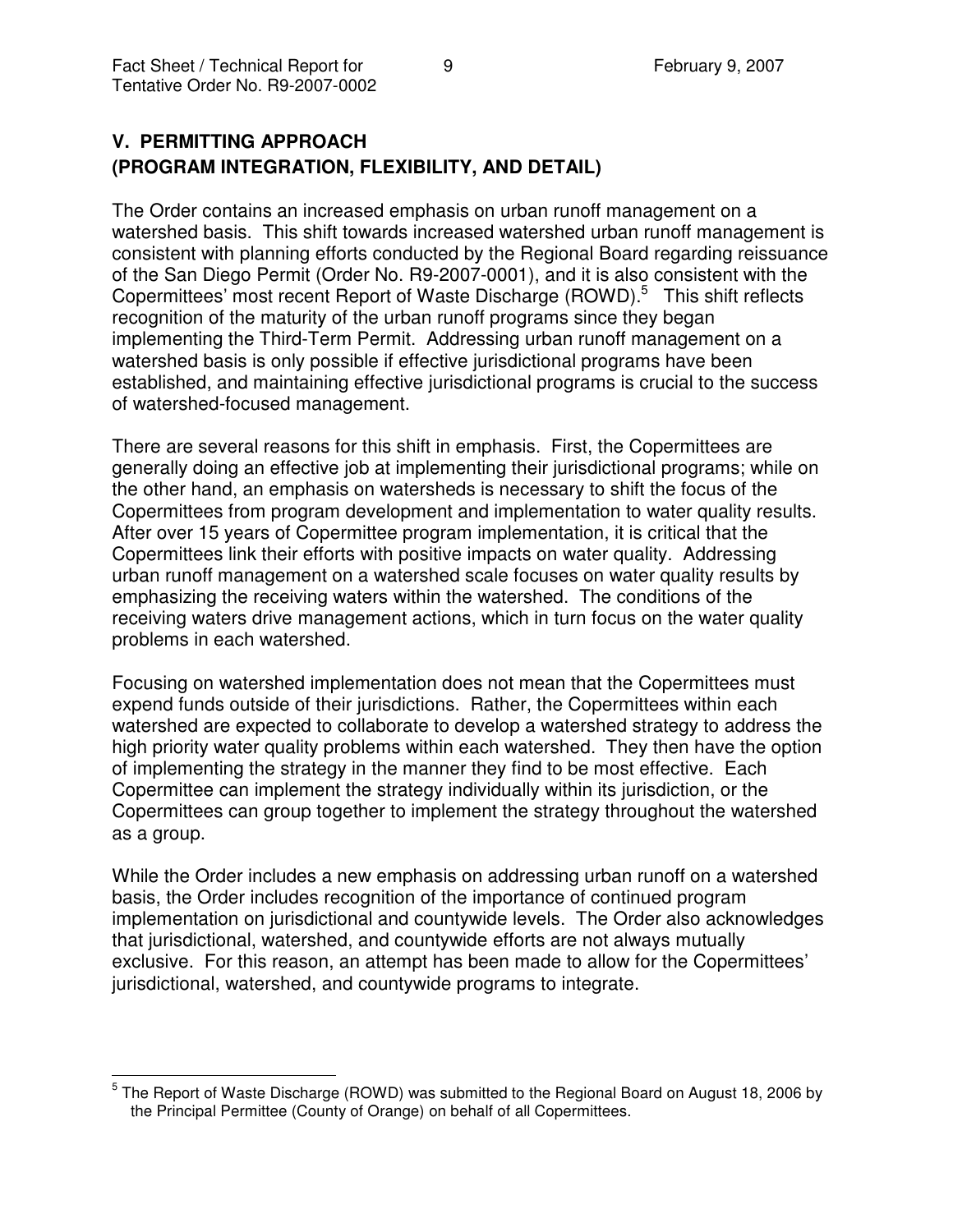In the Order, the watershed requirements serve as the mechanism for this program integration. Since jurisdictional and countywide activities can also serve watershed purposes, such activities can be integrated into the Copermittees' watershed programs, provided the activities meet certain criteria. In this manner, the Copermittees' activities do not always need to distinguish between jurisdictional, watershed, and countywide levels of implementation. Instead, they can be integrated on multiple levels.

Such opportunities for program integration inherently provide flexibility to the Copermittees in implementing their programs. Program integration can be expanded or minimized as the Copermittees see fit. For example, there is flexibility provided in determining the activities to be integrated and implemented in the watershed programs – watershed-based efforts, countywide efforts, enhanced jurisdictional efforts, or a mixture of the three. Significant flexibility is also provided throughout other portions of the Order.

Copermittees can choose the best management practices (BMPs) to be implemented, or required to be implemented, for development, construction, and existing development areas. Flexibility to determine which industrial or commercial sites are to be inspected is also provided to the Copermittees. Educational approaches are also to be determined by the Copermittees under the Order. Implementation of certain efforts on a countywide basis is largely optional for the Copermittees as well. Significant leeway is also provided to the Copermittees in using methods to assess the effectiveness of their various urban runoff management programs. This flexibility is further extended to the monitoring program requirements, which allow the Copermittees to develop monitoring approaches to several aspects of the monitoring program.

The challenge in drafting the Order is to provide the flexibility described above while ensuring that the Order is still enforceable. To achieve this, the Order frequently prescribes minimum measurable outcomes, while providing the Copermittees with flexibility in the approaches they use to meet those outcomes. Enforceability has been found to be a critical aspect of the Order. For example, the watershed requirements of Order No. R9-2002-01 were some of the Order's most flexible requirements. This lack of specificity in the watershed requirements resulted in inefficient watershed compliance efforts. This situation reflects a common outcome of flexible permit language. Such language can be unclear and unenforceable, and it can lead to implementation of inadequate programs.

To avoid these types of situations, a balance between flexibility and enforceability has been crafted into the Order. Minimum measurable outcomes are utilized to ensure the Order is enforceable, while the Copermittees are provided flexibility in deciding how they will implement their programs to meet the minimum measurable outcomes.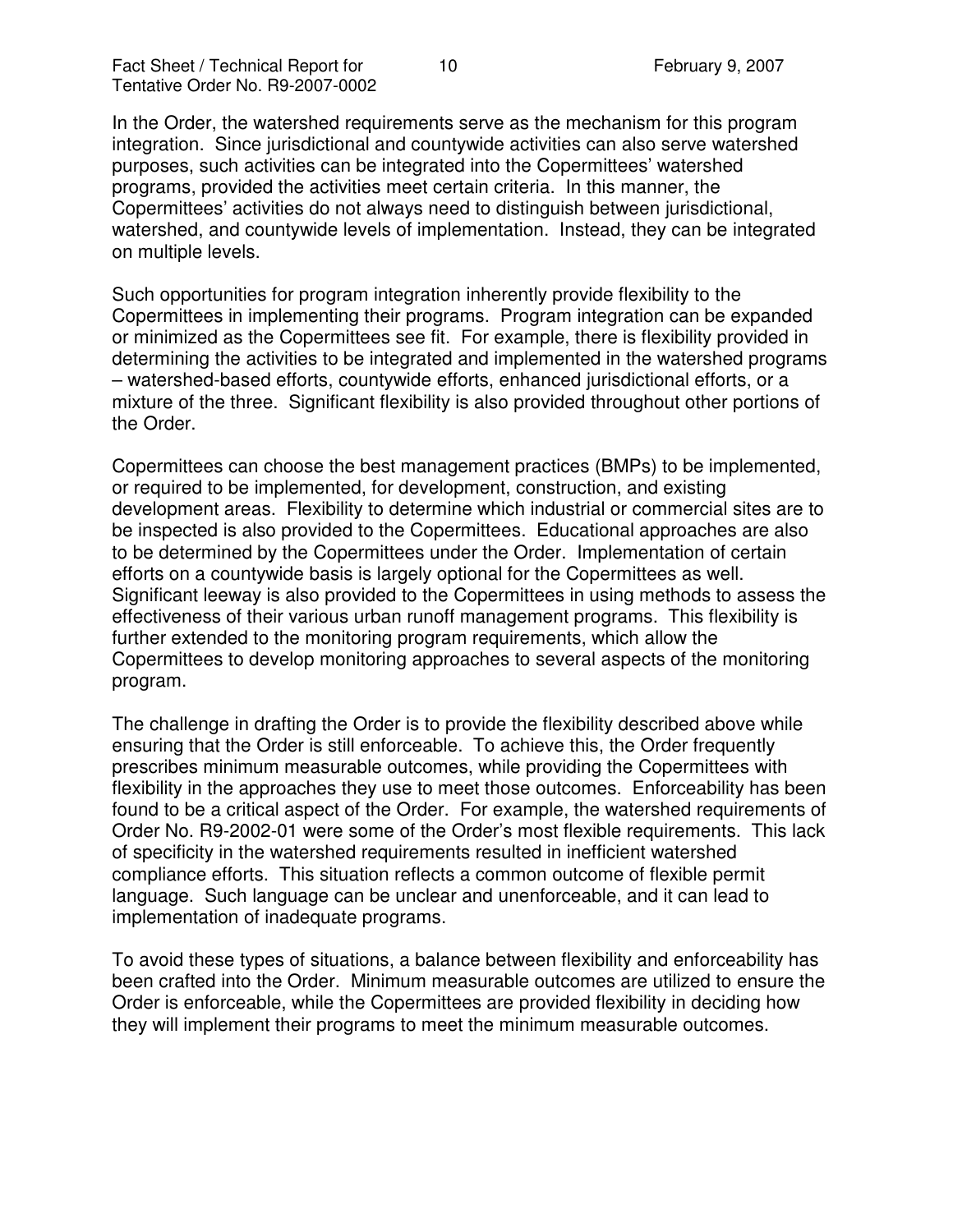## **VI. ECONOMIC ISSUES**

Economic discussions of urban runoff management programs tend to focus on the significant costs incurred by municipalities in developing and implementing the programs. However, when considering the cost of implementing the urban runoff programs, it is also important to consider the alternative costs incurred by not fully implementing the programs, as well as the benefits which result from program implementation. For instance, unhealthful coastal water quality conditions negatively affect residents, tourists, and related portions of the Orange County economy.<sup>6</sup>

It is very difficult to ascertain the true cost of implementation of the Copermittees' urban runoff management programs because of inconsistencies in reporting by the Copermittees. Reported costs of compliance for the same program element can vary widely from city to city, often by a very wide margin that is not easily explained.<sup>7</sup> Despite these problems, efforts have been made to identify urban runoff management program costs, which can be helpful in understanding the costs of program implementation. The Orange County Municipalities plan to prepare a common fiscal reporting strategy to better define the expenditure and budget line items included in annual reports. 8

#### **Estimates of Phase I Storm Water Program Costs.**

The United States Environmental Protection Agency (USEPA), the California Regional Water Quality Control Boards, and the State Board have attempted to evaluate the costs of implementing municipal storm water programs. The assessments demonstrate that true costs are difficult to ascertain and reported costs vary widely. Nonetheless, they provide a useful context for considering the costs of requirements within Tentative Order No. R9-2007-0002. In addition, reported fiscal analyses tend to neglect the costs incurred to municipalities when urban runoff is not effectively managed. Such costs result from pollution, contamination, nuisance, and damage to ecosystems, property, and human health.

In 1999 USEPA reported on multiple studies it conducted to determine the cost of urban runoff management programs. A study of Phase II municipalities determined that the annual cost of the Phase II program was expected to be \$9.16 per household. USEPA also studied 35 Phase I municipalities, finding costs to be \$9.08 per household annually, similar to those anticipated for Phase II municipalities.<sup>9</sup> The USEPA cost estimate for Phase I municipalities is valuable because it considers municipalities in Orange County.

<sup>&</sup>lt;sup>6</sup> Orange County 2006 Community Indicators Project. 2006. Sponsored by the County of Orange, the Orange County Business Council, and the Children and Families Commission of Orange County. Available on-line at www.oc.ca.gov/ceocommunity.asp

<sup>&</sup>lt;sup>7</sup> LARWQCB, 2003. Review and Analysis of Budget Data Submitted by the Permittees for Fiscal Years 2000-2003. P. 2.

<sup>&</sup>lt;sup>8</sup> Orange County Storm Water Copermittees. 2006. Report of Waste Discharge (San Diego Region)

<sup>9</sup> Federal Register / Vol. 64, No. 235 / Wednesday, December 8, 1999 / Rules and Regulations. P. 68791-68792.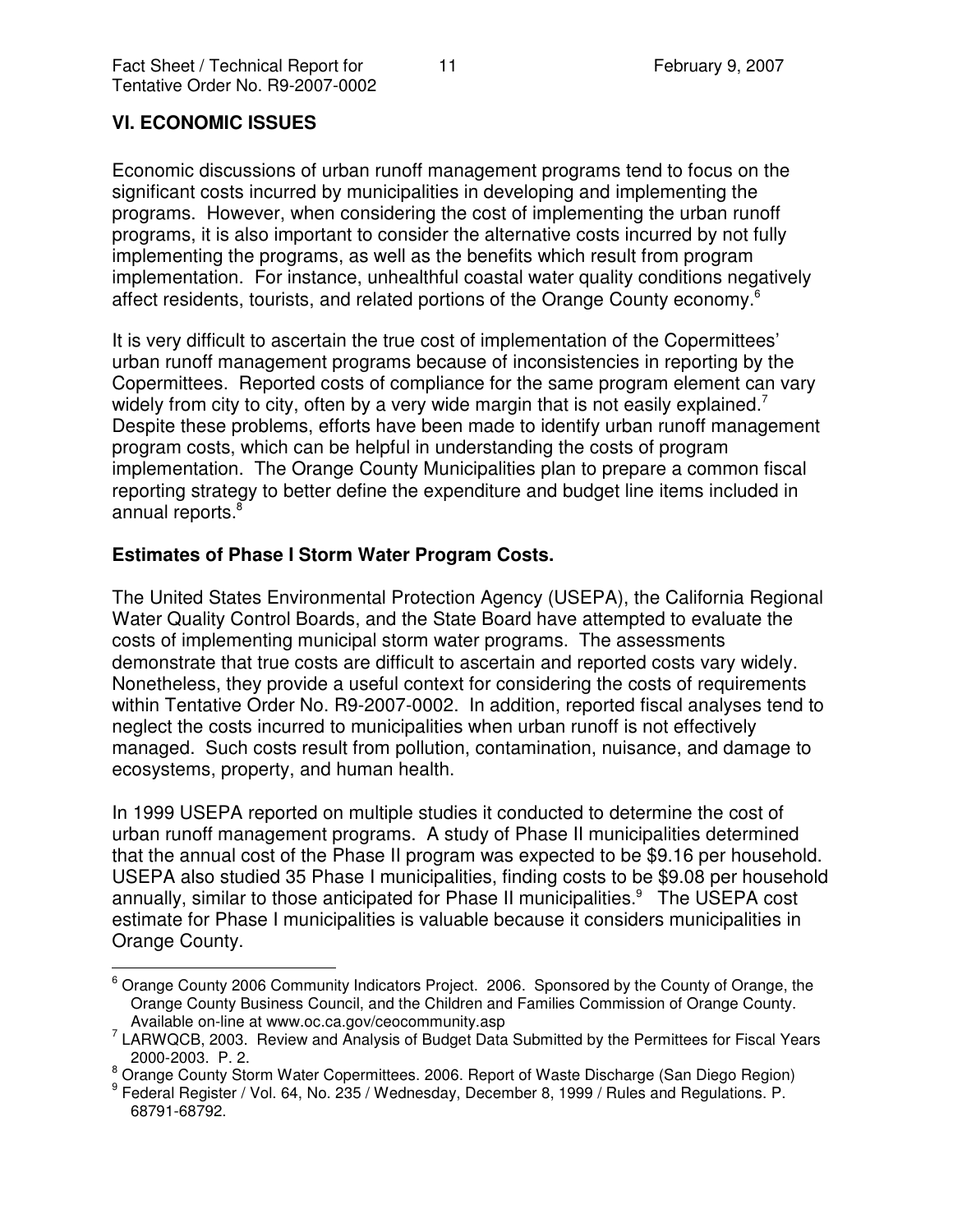A study on program cost was also conducted by the California Regional Water Quality Control Board, Los Angeles Region (LARWQCB), where program costs reported in the municipalities' annual reports were assessed. The LARWQCB estimated that average per household cost to implement the MS4 program in Los Angeles County was \$12.50.<sup>10</sup> Since the Los Angeles County permit is very similar to Order No. R9-2002-01, this estimate is also useful in assessing general program costs in Orange County.

The State Board also recently commissioned a study by the California State University, Sacramento to assess costs of the Phase I MS4 program. This study includes an assessment of costs incurred by Phase I MS4s throughout the State to implement their programs. Annual cost per household in the study ranged from \$18-46, with the City of Encinitas in San Diego County representing the upper end of the range.<sup>11</sup> Although no Orange County municipalities were assessed, the cost of the City of Encinitas' program may be somewhat representative of the upper range of Orange County MS4 programs. Encinitas shares similarities with southern Orange County, including the similarity of the San Diego MS4 permit to the Orange County MS4 permit, the city's coastal location, and its reliance on tourism. However, the City's program cost can be considered as the high end of the spectrum for urban runoff management program costs because the City has a consent decree with environmental groups regarding its program, and City of Encinitas has received recognition for implementing a superior program.

It is important to note that reported program costs are not all attributable to compliance with MS4 permits. Many program components, and their associated costs, existed before any MS4 permits were ever issued. For example, street sweeping and trash collection costs cannot be solely or even principally attributable to MS4 permit compliance, since these practices have long been implemented by municipalities. Therefore, true program cost resulting from MS4 permit requirements is some fraction of reported costs. The California State University, Sacramento study found that only 38 percent of program costs are new costs fully attributable to MS4 permits. The remainder of the program costs were either pre-existing or resulted from enhancement of pre-existing programs.<sup>12</sup> In 2000, the County of Orange found that even lesser amounts of program costs are solely attributable to MS4 permit compliance, reporting that the amount attributable to implement the Drainage Area Management Plan (DAMP), was less than 20 percent of the total budget. The remaining 80 percent was attributable to pre-existing programs.<sup>13</sup>

## **Estimating Costs of Reissued Storm Water Permits**

<sup>&</sup>lt;sup>10</sup> LARWQCB, 2003. Review and Analysis of Budget Data Submitted by the Permittees for Fiscal Years 2000-2003. P. 2.

<sup>&</sup>lt;sup>11</sup> State Board, 2005. NPDES Stormwater Cost Survey. P. ii.<br><sup>12</sup> Ibid. P. 58.

<sup>&</sup>lt;sup>13</sup> County of Orange, 2000. A NPDES Annual Progress Report. P. 60. More current data from the County of Orange is not used in this discussion because the County of Orange no longer reports such information.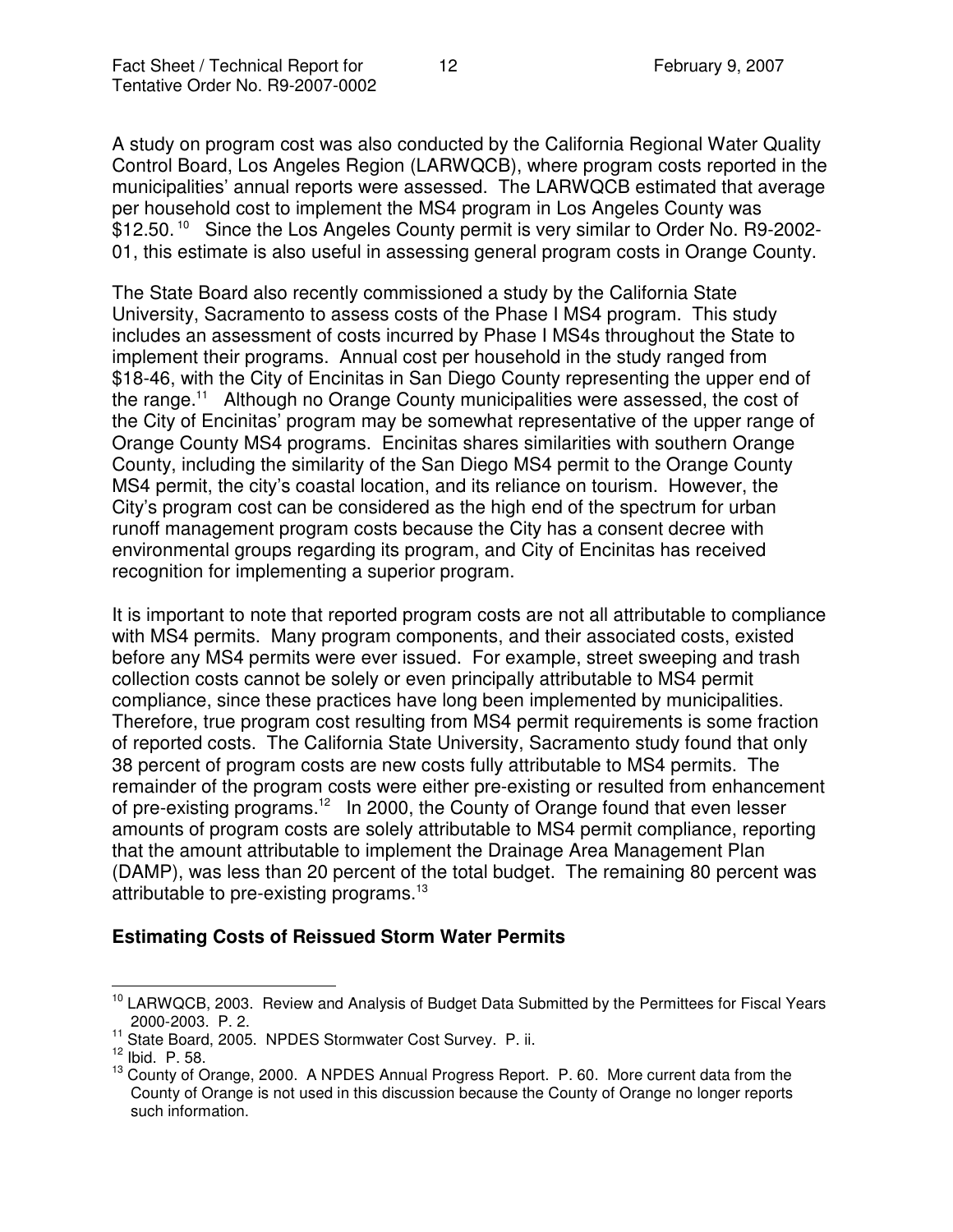The vast majority of costs that will be incurred as a result of implementing Order No. R9-2007-0002 are not new. Urban runoff management programs have been in place in Orange County for over 15 years. Any increase in cost to the Copermittees will be incremental in nature. Moreover, since Order No. R9-2007-0002 "fine tunes" the requirements of Order No. R9-2002-01, these cost increases are expected to be modest.

The anticipated costs of program changes are difficult to estimate because of the flexibility inherent within the Permit and the recognition that program modifications will vary among the municipalities in response to the specific needs of the local and watershed programs. In other words, the Permit is intended to allow each Permittee to de-emphasize some program components and strengthen others based on the experience of the jurisdictional programs.

The changes in Order No. R9-2007-0002 reflect the iterative process of BMP implementation and the necessarily adaptive nature of storm water management that is expected by the U.S. EPA. In 1996, U.S. EPA recognized that changes to MS4 programs would occur during the reapplication period based on new information on the relative magnitude of a problem, new data on water quality impacts of the storm water discharges, and experience gained under the prior permit.<sup>14</sup> Some program changes have been proposed by the Copermittees in the permit reapplication package, and others have been included because the Regional Board considers those measures necessary and feasible to protect water quality from the effects of MS4 discharges.

#### **Other Economic Considerations.**

Economic considerations of urban runoff management programs cannot be limited only to program costs. Evaluation of programs requires information on the implementation costs and information on the benefits derived from environmental protection and improvement.<sup>15</sup> Attention is often focused on program costs, but the programs must also be viewed in terms of their value to the public.

<sup>&</sup>lt;sup>14</sup> Federal Register / Vol. 61, No. 155 / Friday, August 9, 1996 / Rules and Regulations. Interpretive policy memorandum on reapplication requirements for MS4s.

<sup>15</sup> Ribaudo M.O. and D. Heelerstein. 1992, *Estimating Water Quality Benefits: Theoretical and Methodological Issues.* U.S. Department of Agriculture. Technical Bulletin No. 1808.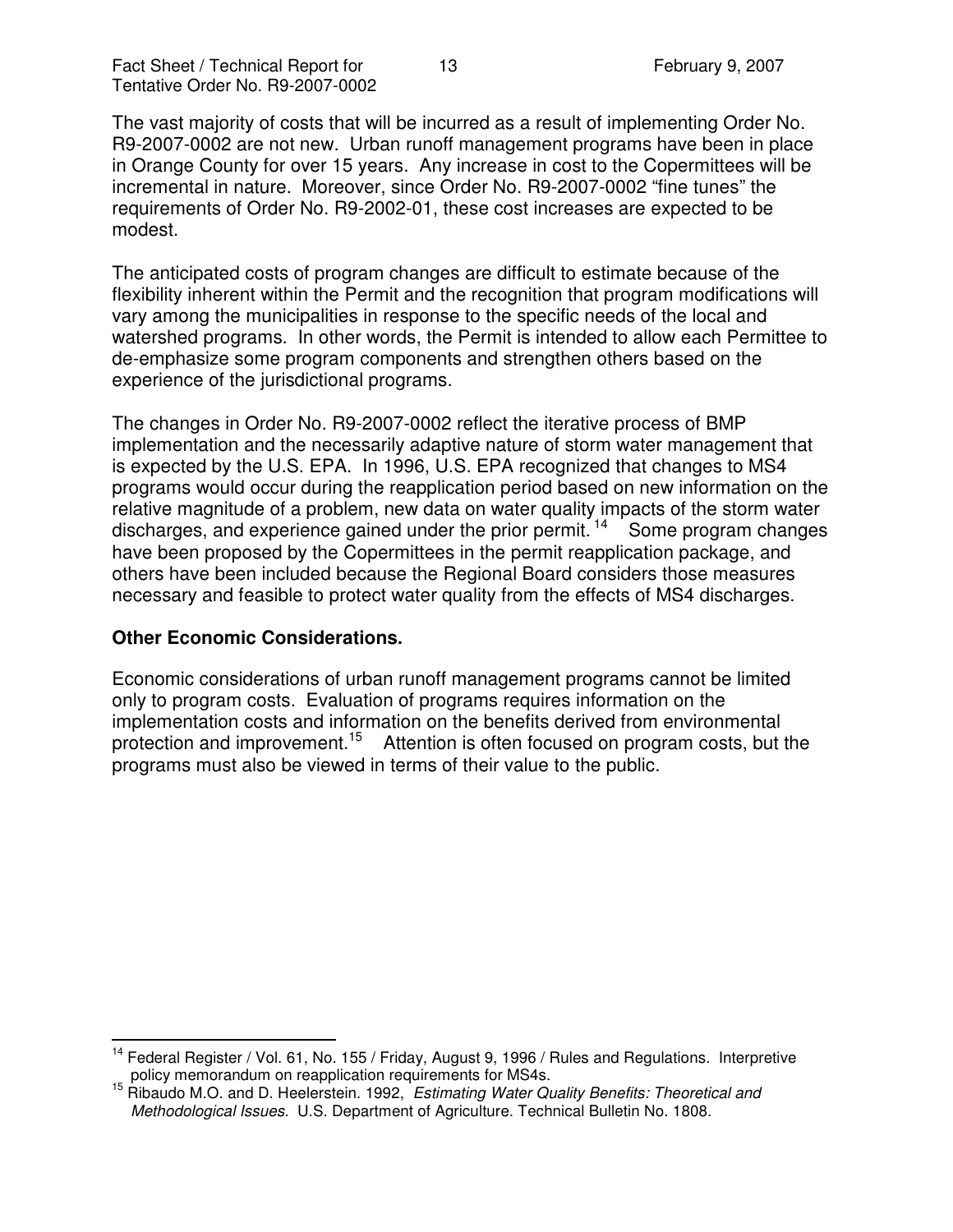For example, household willingness to pay for improvements in fresh water quality for fishing and boating has been estimated by USEPA to be \$158-210.<sup>16</sup> This estimate can be considered conservative, since it does not include important considerations such as marine waters benefits, wildlife benefits, or flood control benefits. The California State University, Sacramento study corroborates USEPA's estimates, reporting annual household willingness to pay for statewide clean water to be \$180.<sup>17</sup> When viewed in comparison to household costs of existing urban runoff management programs, household willingness to pay estimates exhibit that per household costs incurred by Copermittees to implement their urban runoff management programs remain reasonable.

The effect of urban runoff on receiving waters can also influence the value of real estate in southern Orange County. For instance, recent marketing of new developments in the region prominently features access or proximity to the ocean.<sup>18</sup> This demonstrates the added value of healthy aquatic environments to property values. The real estate industry recognizes that home buyers are willing to pay for access to clean water environments. The ability to market water-based recreational activities is dependent on healthy water quality conditions.

Municipalities and business groups in Orange County recognize the value of programs to prevent and treat urban runoff pollution in Orange County. For instance, both coastal and inland Orange County cities positively promote their access to the Pacific Ocean as a valuable quality of life feature.<sup>19</sup> In addition, the South Orange County Regional Chamber of Commerce's legislative policy for infrastructure includes the support of programs and solutions for non-point source urban water runoff. This demonstrates that the business community realizes the negative economic effects that result from polluted urban runoff.

<sup>&</sup>lt;sup>16</sup> Federal Register / Vol. 64, No. 235 / Wednesday, December 8, 1999 / Rules and Regulations. P. 68793.

<sup>&</sup>lt;sup>17</sup> State Board, 2005. NPDES Stormwater Cost Survey. P. iv.

<sup>&</sup>lt;sup>18</sup> Examples include the "Marblehead Coastal" project in San Clemente (http://www.marbleheadonthecoast.com), the "Pacifica San Juan" project in San Juan Capistrano (http://pacificasanjuan.com), and "The Strand at Headlands" in Dana Point (http://strandoc.com).

<sup>&</sup>lt;sup>19</sup> For a coastal city, see Laguna Beach Overview at http://www.lagunabeachcity.net/about/overview. For an inland city, see the Lake Forest 2005 Economic Profile at http://www.thearbor.info/pdf/2005%20Economic%20Profile.pdf.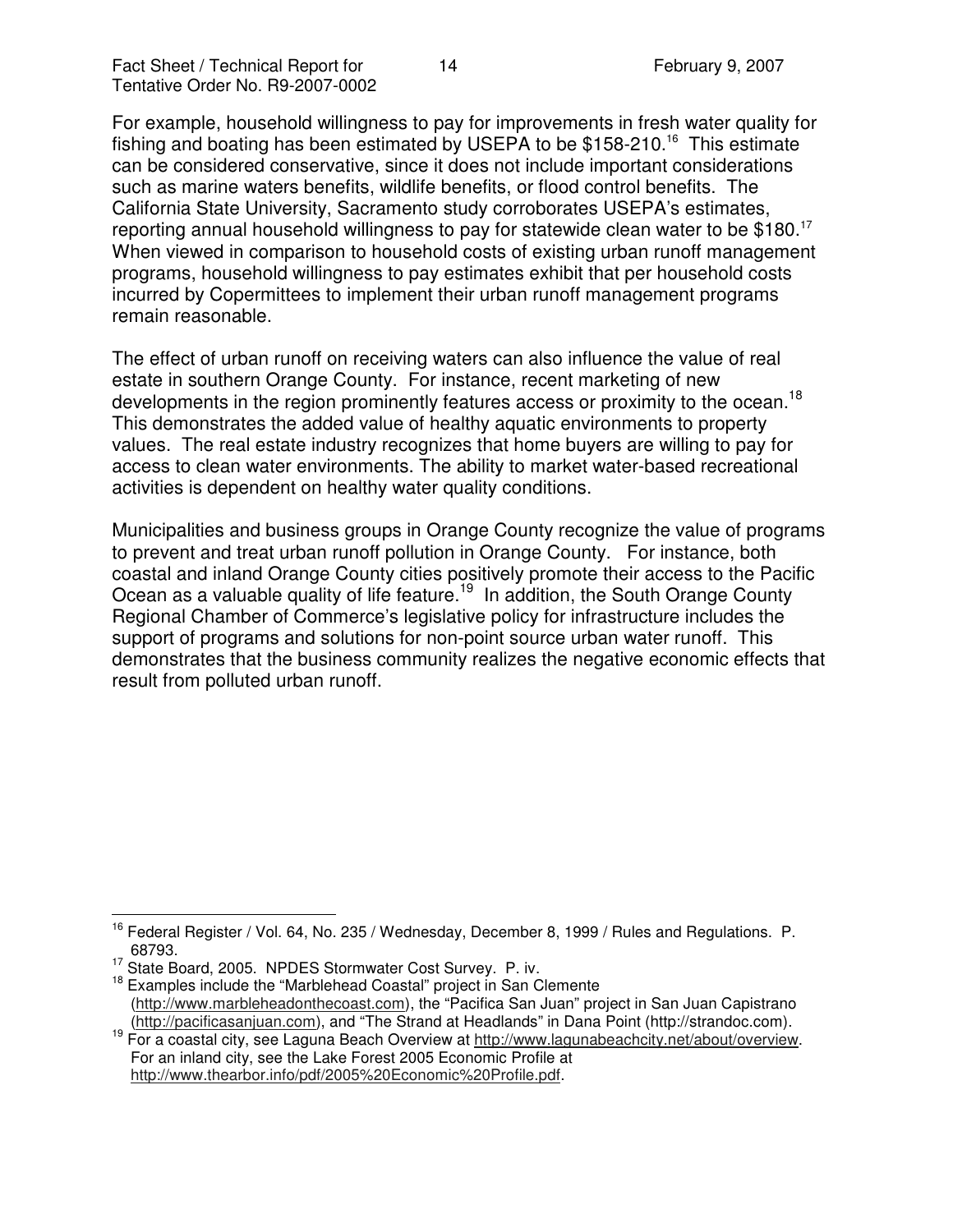Another important way to consider urban runoff management program costs is to consider the implementation cost in terms of costs incurred by not improving the programs. Urban runoff in southern California has been found to cause illness in people bathing near storm drains.<sup>20</sup> A study of south Huntington Beach and north Newport Beach (both located in northern Orange County) found that an illness rate of about 0.8% among bathers at those beaches resulted in about \$3 million annually in health-related expenses.<sup>21</sup> Extrapolation of such numbers to the wide range of beaches of Orange County could result in huge public expenses.

Urban runoff and its impact on receiving waters also affect tourism. In past years, Orange County was featured in the national press for its water quality problems. Such news is likely to have a negative impact on tourism, since polluted beaches are generally not attractive to tourists. According to the Orange County Community Indicators Project, the County's visitors spent an average of \$107.70 per day in 2004.<sup>22</sup> The experience of Huntington Beach provides an example of the potential economic impact of poor water quality. Approximately eight miles of Huntington Beach were closed for two months in the middle of summer of 1999, severely impacting beach visitation. When considered with the number of visitors and their average expenditure, the negative effects to the local economy are obvious.

Coastal tourism is an important industry in Orange County and is dependent upon effective management of urban runoff pollution. The following examples reflect that relationship.

DANA POINT: In response to a Grand Jury finding (1999-2000 Rainy Season's First Flush Hits the Harbors of Orange County), the city of Dana Point notes the interrelationship between the clean coastal water and the economic health of the city. Dana Point reports receiving \$5.2 million in transit occupancy tax funds in FY 1999-2000 "due in large part because of proximity to the beach. Without clean beaches, Dana Point risks losing its major revenue source."<sup>23</sup> More recently, the City budget report estimates that transit occupancy taxes comprise 35% of general fund revenues for the 2006 fiscal year.

<sup>&</sup>lt;sup>20</sup> Haile, R.W., et al, 1996. An Epidemiological Study of Possible Adverse Health Effects of Swimming in Santa Monica Bay. Santa Monica Bay Restoration Project.

<sup>&</sup>lt;sup>21</sup> Dwight, R.H., et al., 2005. Estimating the Economic Burden From Illnesses Associated With Recreational Coastal Water Pollution – A Case Study in Orange County, California. Journal of Enviro. Management Vol.76. No.2 p.95-103. Also reported in: Los Angeles Times, May 2, 2005. Here's What Ocean Germs Cost You: A UC Irvine Study Tallies the Cost of Treatment and Lost Wages for Beachgoers Who Get Sick.

<sup>&</sup>lt;sup>22</sup> Orange County 2006 Community Indicators Project. 2006. Sponsored by the County of Orange, the Orange County Business Council, and the Children and Families Commission of Orange County. Available on-line at www.oc.ca.gov/ceocommunity.asp

<sup>23</sup> Orange County Grand Jury. 1999-2000 Rainy Season's First Flush Hits the Harbors of Orange County.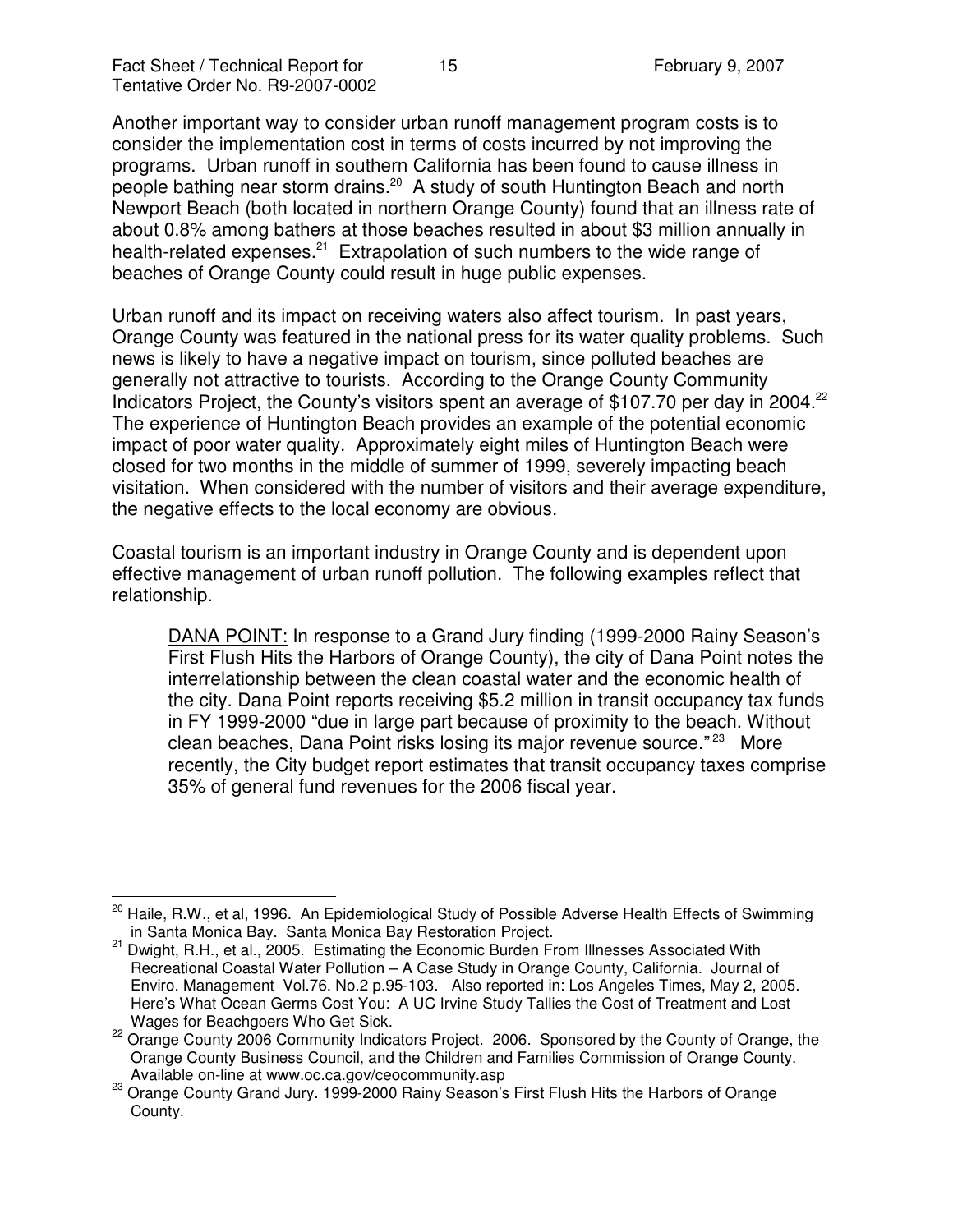LAGUNA BEACH: Tourism is one of the primary components of the Laguna Beach economy, and the beach is one of the main tourist attractions in the city. In 1999, hotel/motel bed tax revenue was approximately \$3 million, representing 13% of the City's general fund revenue.<sup>24</sup> In 2006, the City expects transit occupancy taxes to represent about 11% of general fund revenue.<sup>25</sup> The proportional decrease is due to an increase in property taxes, which is also affected in part by the quality of coastal waters. The City Council recognizes the value of the beaches to tourists and the local population and has funded several low-flow diversion systems in an attempt to decrease beach pollution and beach closures.

DOHENY STATE BEACH: In 1997, the U.S. Army Corps of Engineers (USACE) prepared an economic analysis as part of the San Juan Creek and Aliso Creek Watershed Study. Recreational value for Doheny State Beach, based on annual visitation of 670,545 people in 1995, was calculated at \$2,850,000. Furthermore, the USACE notes that lifeguards reported that beach attendance falls dramatically when there are unhealthy conditions in the ocean. In 1999, the USACE prepared an updated economic study as part of the Feasibility Phase of the San Juan Creek Watershed Management Study. The 1999 study reports that average beach attendance from 1996 to 1998 increased to 918,735. The USACE places a recreation value per visitor at \$5.76, which implies the annual recreational value of Doheny State Beach for 1996 to 1998 was \$5,291,914.

ALISO BEACH: In 1997, the USACE prepared an economic analysis as part of the San Juan Creek and Aliso Creek Watershed Study. Recreational value for Aliso Beach, based on annual visitation of 3,477,369 people in 1995, was calculated at \$14,779,000. In the 1999 Draft Feasibility Report for the Aliso Creek Watershed Management Study, the USACE noted that the average beach attendance from 1996 to 1998 decreased to 1,148,374. The recreation value per visitor was calculated at \$4.50 and the average annual impact from water quality-related beach closures at Aliso Beach Park was estimated to be \$468,392. This number is comparable to an economic analysis conducted as part of the Aliso Creek Watershed 205(j) study that estimated the annual average recreational value impact of beach closures at Aliso Beach Park to be \$468,400.

 $24$  Laguna Beach at a Glance. May 2000. Prepared by Moore lacofano Goltsman, Inc.

<sup>25</sup> City of Laguna Beach, adopted budget 2006-2007. Available on-line at: http://www.lagunabeachcity.net/government/reference/budget07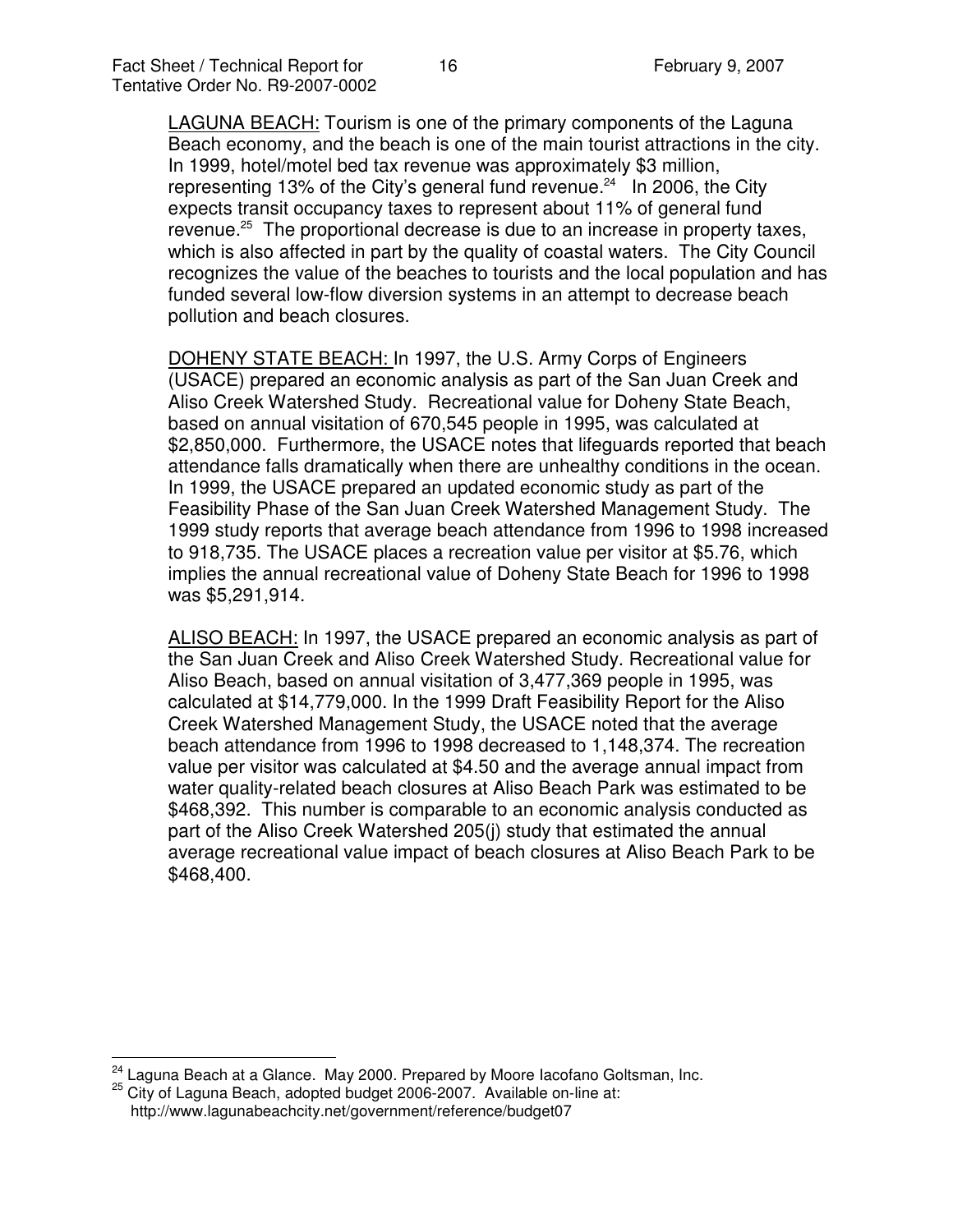Finally, it is important to consider the benefits of urban runoff management programs in conjunction with their costs. A recent study conducted by USC/UCLA assessed the costs and benefits of implementing various approaches for achieving compliance with the MS4 permits in the Los Angeles Region. The study found that non-structural systems would cost \$2.8 billion but provide \$5.6 billion in benefit. If structural systems were determined to be needed, the study found that total costs would be \$5.7 to \$7.4 billion, while benefits could reach \$18 billion.<sup>26</sup> Costs are anticipated to be borne over many years – probably ten years at least. As can be seen, the benefits of the programs are expected to considerably exceed their costs. Such findings are corroborated by USEPA, which found that the benefits of implementation of its Phase II storm water rule would also outweigh the costs.<sup>27</sup>

Additional discussion of economic issues can be found at section 3 of the Fact Sheet/Technical Report for Regional Board Order No. R9-2002-01, available at:

http://www.waterboards.ca.gov/sandiego/programs/oc\_stormwater.html.

# **VII. LEGAL AUTHORITY**

The following statutes, regulations, and Water Quality Control Plans provide the basis for the requirements of Order No. R9-2006-0011: Clean Water Act (CWA), California Water Code (CWC), 40 CFR Parts 122, 123, 124 (National Pollutant Discharge Elimination System Permit Application Regulations for Storm Water Discharges, Final Rule), Part II of 40 CFR Parts 9, 122, 123, and 124 (National Pollutant Discharge Elimination System – Regulations for Revision of the Water Pollution Control Program Addressing Storm Water Discharges; Final Rule), Water Quality Control Plan – Ocean Waters of California (California Ocean Plan), Water Quality Control Plan for the San Diego Basin (Basin Plan), 40 CFR 131 Water Quality Standards; Establishment of Numeric Criteria for Priority Toxic Pollutants for the State of California; Rule (California Toxics Rule), and the California Toxics Rule Implementation Plan.

The legal authority citations below generally apply to directives in Order No. R9-2007-0002, and provide the Regional Board with ample underlying authority to require each of the directives of Order No. R9-2007-0002. Legal authority citations are also provided with each permit section discussion in section IX of this Fact Sheet/Technical Report.

CWA  $402(p)(3)(B)(ii)$  – The CWA requires in section  $402(p)(3)(B)(ii)$  that permits for discharges from municipal storm sewers "shall include a requirement to effectively prohibit non-stormwater discharges into the storm sewers."

<sup>&</sup>lt;sup>26</sup> LARWQCB, 2004. Alternative Approaches to Stormwater Control.

 $^{27}$  Federal Register / Vol. 64, No. 235 / Wednesday, December 8, 1999 / Rules and Regulations. P. 68791.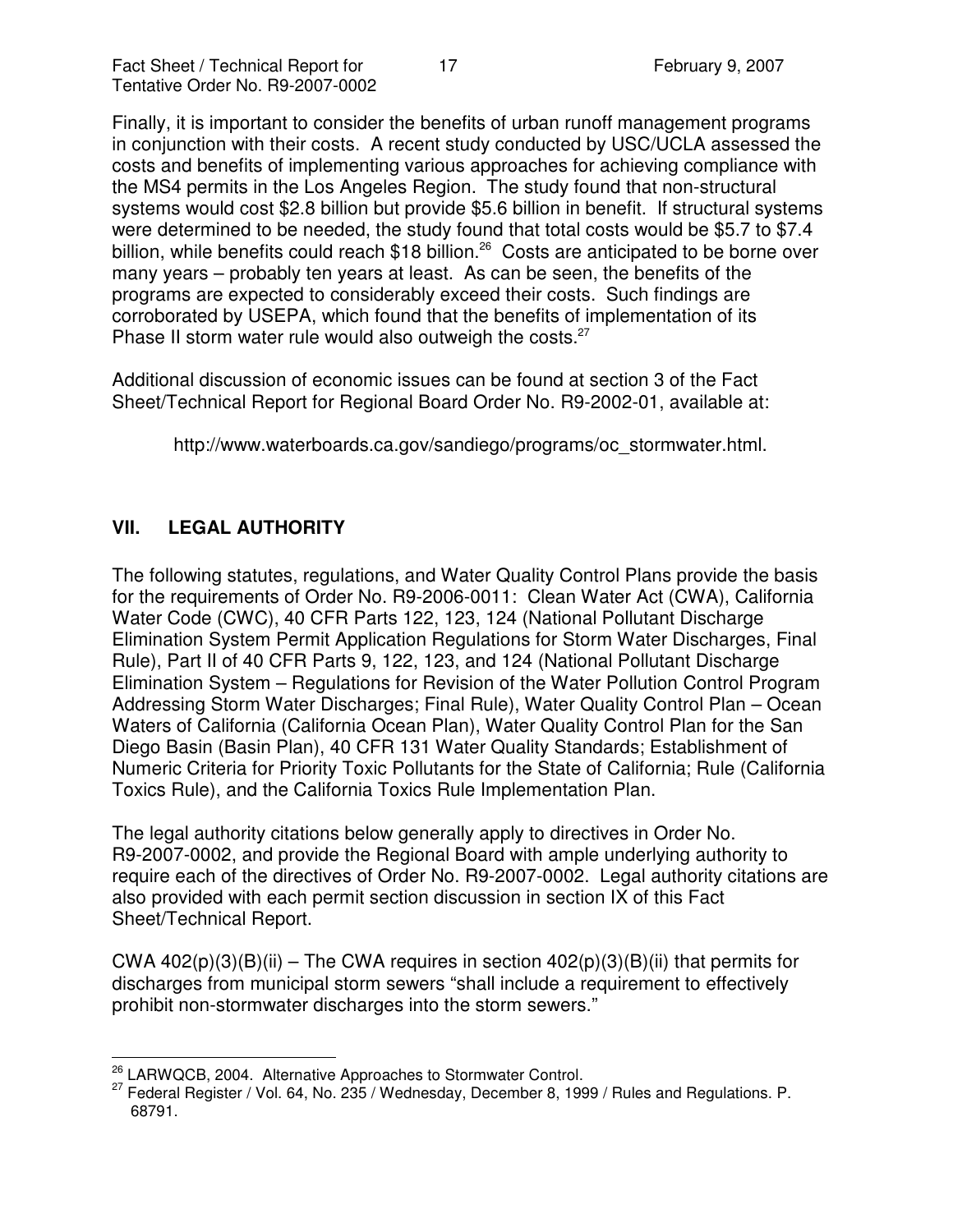CWA  $402(p)(3)(B)(iii)$  – The CWA requires in section  $402(p)(3)(B)(iii)$  that permits for discharges from municipal storm sewers "shall require controls to reduce the discharge of pollutants to the maximum extent practicable, including management practices, control techniques and system, design and engineering methods, and such other provisions as the Administrator or the State determines appropriate for the control of such pollutants."

40 CFR 122.26(d)(2)(i)(B,C,E, and F) – Federal NPDES regulations 40 CFR 122.26(d)(2)(i)(B,C,E, and F) provide that each Copermittee's permit application "shall consist of: (i) Adequate legal authority. A demonstration that the applicant can operate pursuant to legal authority established by statute, ordinance or series of contracts which authorizes or enables the applicant at a minimum to: […] (B) Prohibit through ordinance, order or similar means, illicit discharges to the municipal separate storm sewer; (C) Control through ordinance, order or similar means the discharge to a municipal separate storm sewer of spills, dumping or disposal of materials other than storm water; […] (E) Require compliance with condition in ordinances, permits, contracts or orders; and (F) Carry out all inspection, surveillance and monitoring procedures necessary to determine compliance and noncompliance with permit conditions including the prohibition on illicit discharges to the municipal separate storm sewer."

40 CFR 122.26(d)(2)(iv) – Federal NPDES regulation 40 CFR 122.26(d)(2)(iv) provides that the Copermittee shall develop and implement a proposed management program which "shall include a comprehensive planning process which involves public participation and where necessary intergovernmental coordination, to reduce the discharge of pollutants to the maximum extent practicable using management practices, control techniques and system, design and engineering methods, and such other provisions which are appropriate. The program shall also include a description of staff and equipment available to implement the program. […] Proposed programs may impose controls on a system wide basis, a watershed basis, a jurisdiction basis, or on individual outfalls. […] Proposed management programs shall describe priorities for implementing controls."

40 CFR 122.26(d)(2)(iv)(A - D) – Federal NPDES regulations 40 CFR 122.26(d)(2)(iv)(A - D) require municipalities to implement controls to reduce pollutants in urban runoff from new development and significant redevelopment, construction, and commercial, residential, industrial, and municipal land uses or activities. Control of illicit discharges is also required.

CWC 13377 – CWC section 13377 provides that "Notwithstanding any other provision of this division, the State Board or the regional boards shall, as required or authorized by the CWA, as amended, issue waste discharge requirements and dredged or fill material permits which apply and ensure compliance with all applicable provisions of the act and acts amendatory thereof or supplementary, thereto, together with anymore stringent effluent standards or limitation necessary to implement water quality control plans, or for the protection of beneficial uses, or to prevent nuisance."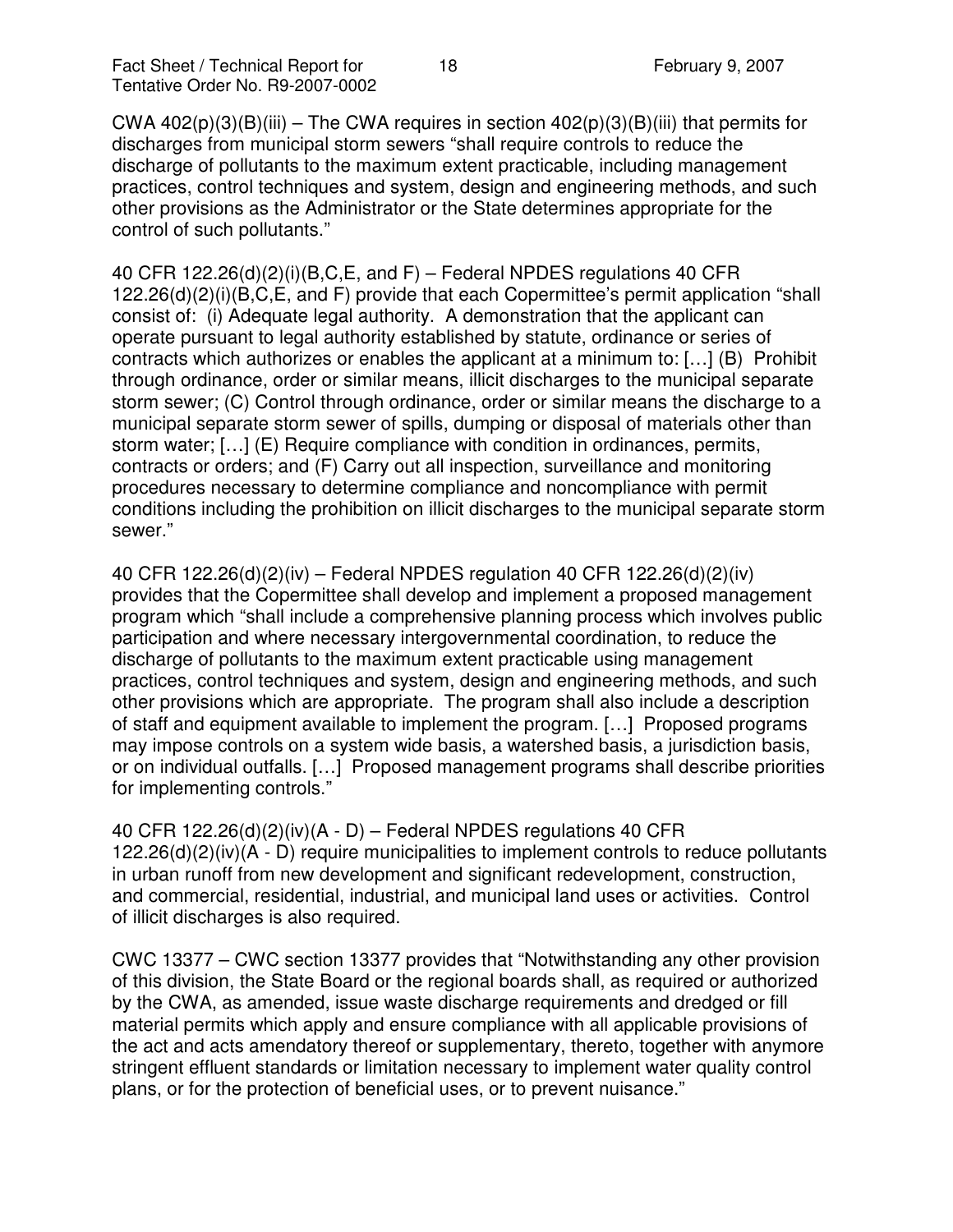Order No. R9-2007-0002 is an essential mechanism for achieving the water quality objectives that have been established for protecting the beneficial uses of the water resources in the San Diego Region portion of Orange County. Federal NPDES regulation 40 CFR 122.44(d)(1) requires MS4 permits to include any requirements necessary to "achieve water quality standards established under CWA section 303, including State narrative criteria for water quality." The term "water quality standards" in this context refers to a water body's beneficial uses and the water quality objectives necessary to protect those beneficial uses as established in the Basin Plan and antidegradation policies.

## **VIII. FINDINGS**

The findings of the Order have been modified to reduce repetition in their discussions and address new requirements. Each finding of the Order is provided and discussed below. Additional discussion relative to the findings can be found in section IX of the Fact Sheet, which provides discussions of the Order's directives.

## **A. Basis For the Order**

**Finding A.1.** This Order is based on the federal Clean Water Act (CWA), the Porter-Cologne Water Quality Control Act (Division 7 of the Water Code, commencing with Section 13000), applicable state and federal regulations, all applicable provisions of statewide Water Quality Control Plans and Policies adopted by the State Water Resources Control Board (State Board), the Water Quality Control Plan for the San Diego Basin adopted by the Regional Board, the California Toxics Rule, and the California Toxics Rule Implementation Plan.

**Discussion of Finding A.1**. In 1987, Congress established CWA Amendments to create requirements for storm water discharges under the NPDES program, which provides for permit systems to regulate the discharge of pollutants. Under the Porter-Cologne Water Quality Control Act, the State Board and the nine Regional Water Quality Control Boards have primary responsibility for the coordination and control of water quality, including the authority to implement the CWA. Porter-Cologne (section 13240) directs the Regional Water Quality Control Boards to set water quality objectives via adoption of Basin Plans that conform to all State policies for water quality control.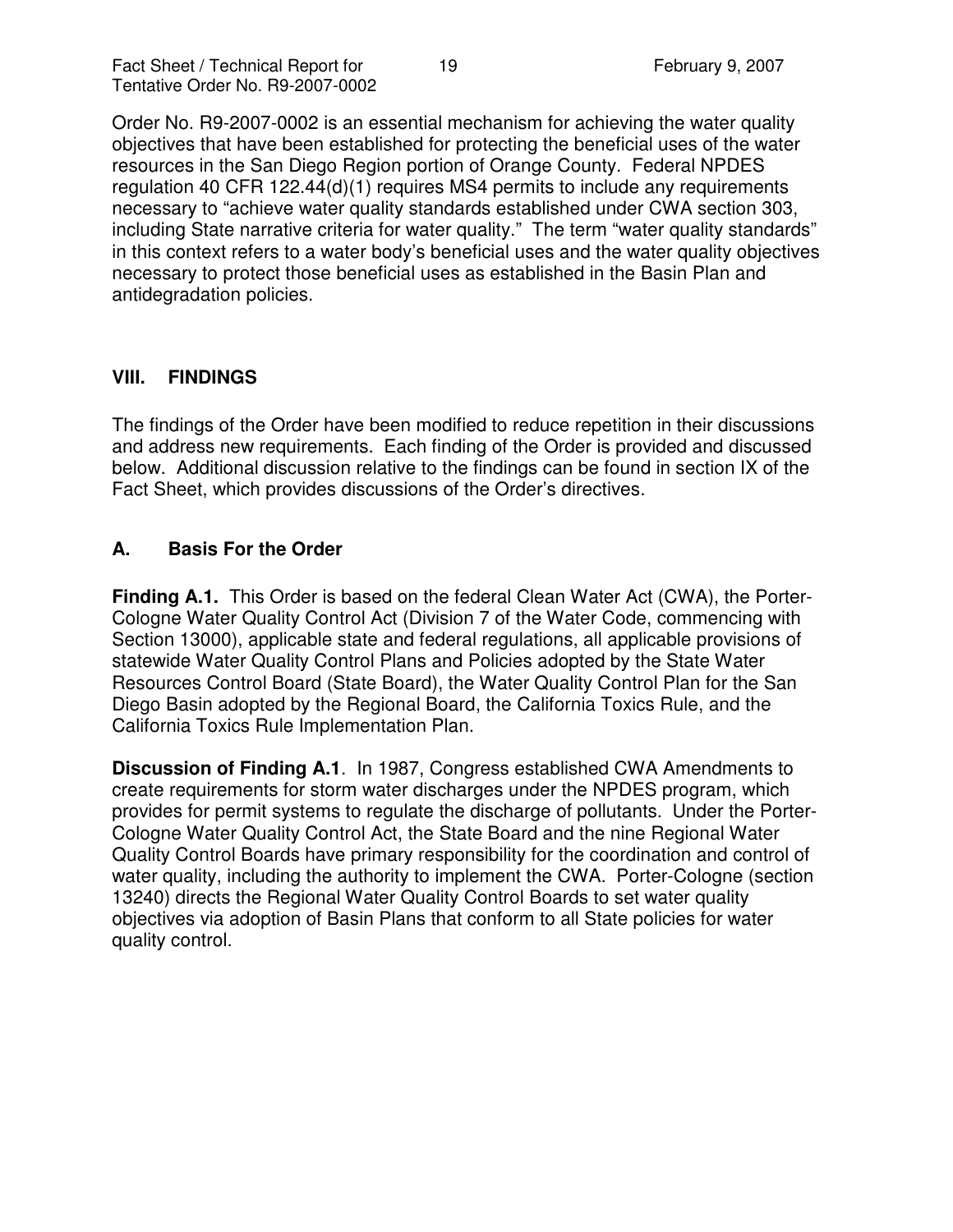As a means for achieving those water quality objectives, Porter-Cologne (section 13243) further authorizes the Regional Water Quality Control Boards to establish waste discharge requirements (WDRs) to prohibit waste discharges in certain conditions or areas. Since 1990, the San Diego Regional Board has issued area-wide MS4 NPDES permits. The Order will renew Order No. R9-2002-01 to comply with the CWA and attain water quality objectives in the Basin Plan by limiting the contributions of pollutants conveyed by urban runoff. Further discussions of the legal authority associated with the prohibitions and directives of the Order are provided in section VII this document.

**Finding A.2.** This Order renews National Pollutant Discharge Elimination System (NPDES) Permit No. CAS0108740, which was first issued on July 16, 1990 (Order No. 90-38), and then renewed on August 8, 1996 (Order No. 96-03) and February 13, 2002 (Order No. R9-2002-01). On August 21, 2006, in accordance with Order No. R9- 2002-01, the County of Orange, as the Principal Permittee, submitted a Report of Waste Discharge (ROWD) for renewal of the MS4 Permit.

**Discussion of Finding A.2.** This Order renews National Pollutant Discharge Elimination System (NPDES) Permit No. CAS0108740, which was first issued on July 16, 1990 (Order No. 90-38), and then renewed on August 8, 1996 (Order No. 96-03) and February 13, 2002 (Order No. R9-2002-01). On August 21, 2006, in accordance with Order No. R9-2002-01, the County of Orange, as the Principal Permittee, submitted a Report of Waste Discharge (ROWD) for renewal of the MS4 Permit. Supporting information discussing the topic of this finding can be found in section V of this document.

**Finding A.3.** This Order is consistent with the following precedential Orders adopted by the State Water Resources Control Board (State Board) addressing municipal storm water NPDES Permits: Order 99-05, Order WQ-2000-11, Order WQ 2001-15, and Order WQO 2002-0014.

**Discussion of Finding A.3.** In recent years the State Board has considered several appeals of MS4 permits issued by the Regional Boards. In Order 99-05, the State Board established language for Receiving Water Limitation Language for MS4 permits. In Order No. WQ-2000-11, the State Board addressed design standards for Standard Urban Storm Water Mitigation Plan (SUSMP) requirements. Order WQ 2001-15 addressed Petitions of the San Diego County MS4 Permit issued by the Regional Board in 2001 (Order No. R9-2001-01). Order WQO 2002-0014 addresses Petitions of the Orange County MS4 Permit issued by the Regional Board in 2002 (Order No. R9-2002-01).

#### **B. Regulated Parties**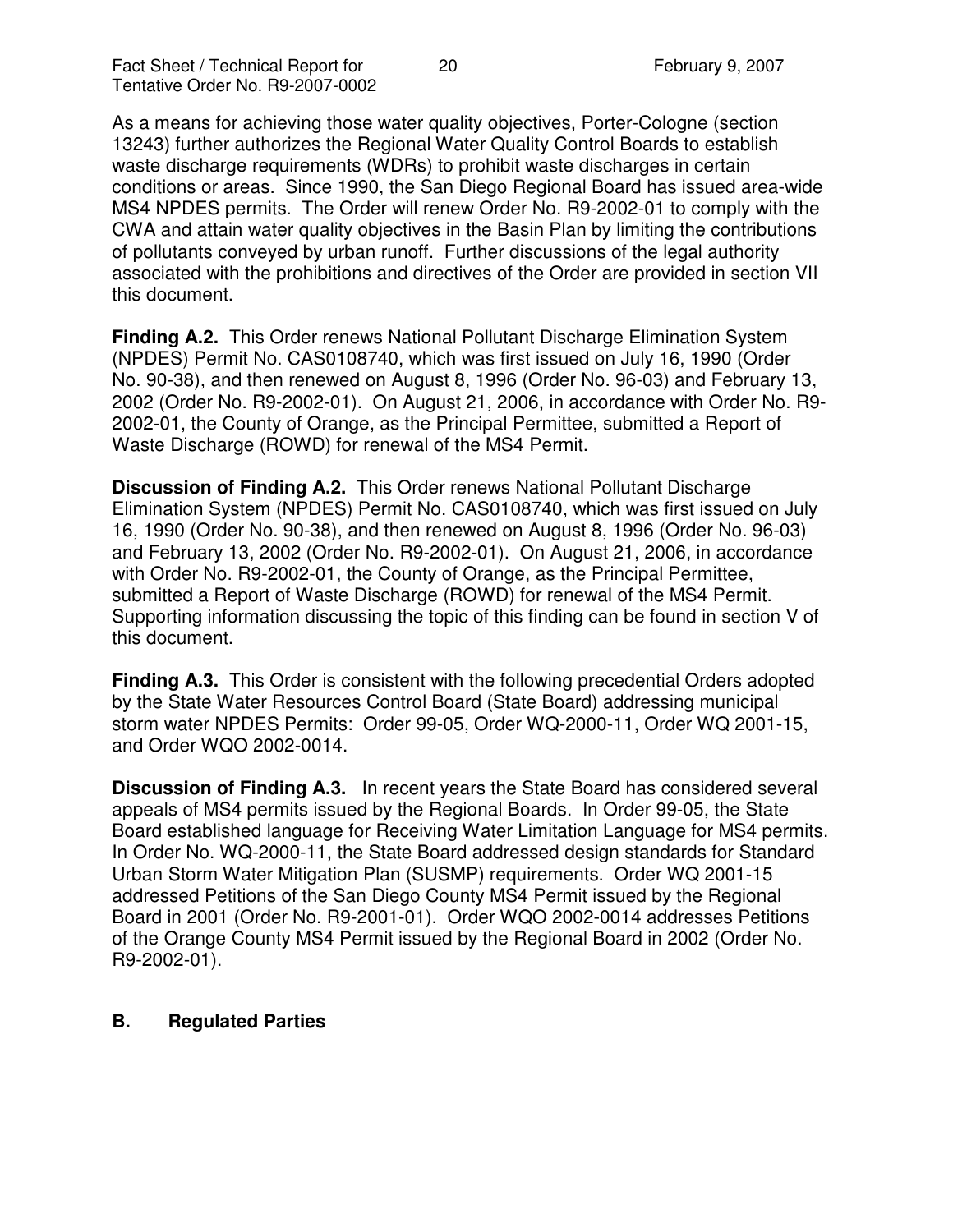**Finding B.1.** Each of the persons in Table 1 of the Order, hereinafter called Copermittees or dischargers, owns or operates a municipal separate storm sewer system (MS4), through which it discharges urban runoff into waters of the United States within the San Diego Region. These MS4s fall into one or more of the following categories: (1) a medium or large MS4 that services a population of greater than 100,000 or 250,000 respectively; or (2) a small MS4 that is "interrelated" to a medium or large MS4; or (3) an MS4 which contributes to a violation of a water quality standard; or (4) an MS4 which is a significant contributor of pollutants to waters of the United States.

**Discussion of Finding B.1.** Section 402 of the CWA prohibits the discharge of any pollutant to waters of the United States from a point source, unless that discharge is authorized by a NPDES permit. Though urban runoff comes from a diffuse source, it is discharged through MS4s, which are point sources under the CWA. Federal NPDES regulation 40 CFR 122.26(a) (iii) and (iv) provide that discharges from MS4s, which service medium or large populations greater than 100,000 or 250,000 respectively, shall be required to obtain a NPDES permit. Federal NPDES regulation 40 CFR 122.26(a)(v) also provides that a NPDES permit is required for "A [storm water] discharge which the Director, or in states with approved NPDES programs, either the Director or the USEPA Regional Administrator, determines to contribute to a violation of a water quality standard or is a significant contributor of pollutants to waters of the United States." Such sources are then designated into the program.

Other small MS4s, such as those serving universities and military installations, also exist within the watersheds of Orange County in the San Diego Region. While these MS4s are not subject to this Order, they are subject to the Phase II NPDES storm water regulations. Over time, these MS4s will be designated for coverage under the State Board's statewide general storm water permit for small MS4s.

# **C. Discharge Characteristics**

**Finding C.1.** Urban runoff contains waste, as defined in the California Water Code (CWC), and pollutants that adversely affect the quality of the waters of the State. The discharge of urban runoff from an MS4 is a "discharge of pollutants from a point source" into waters of the U.S. as defined in the CWA.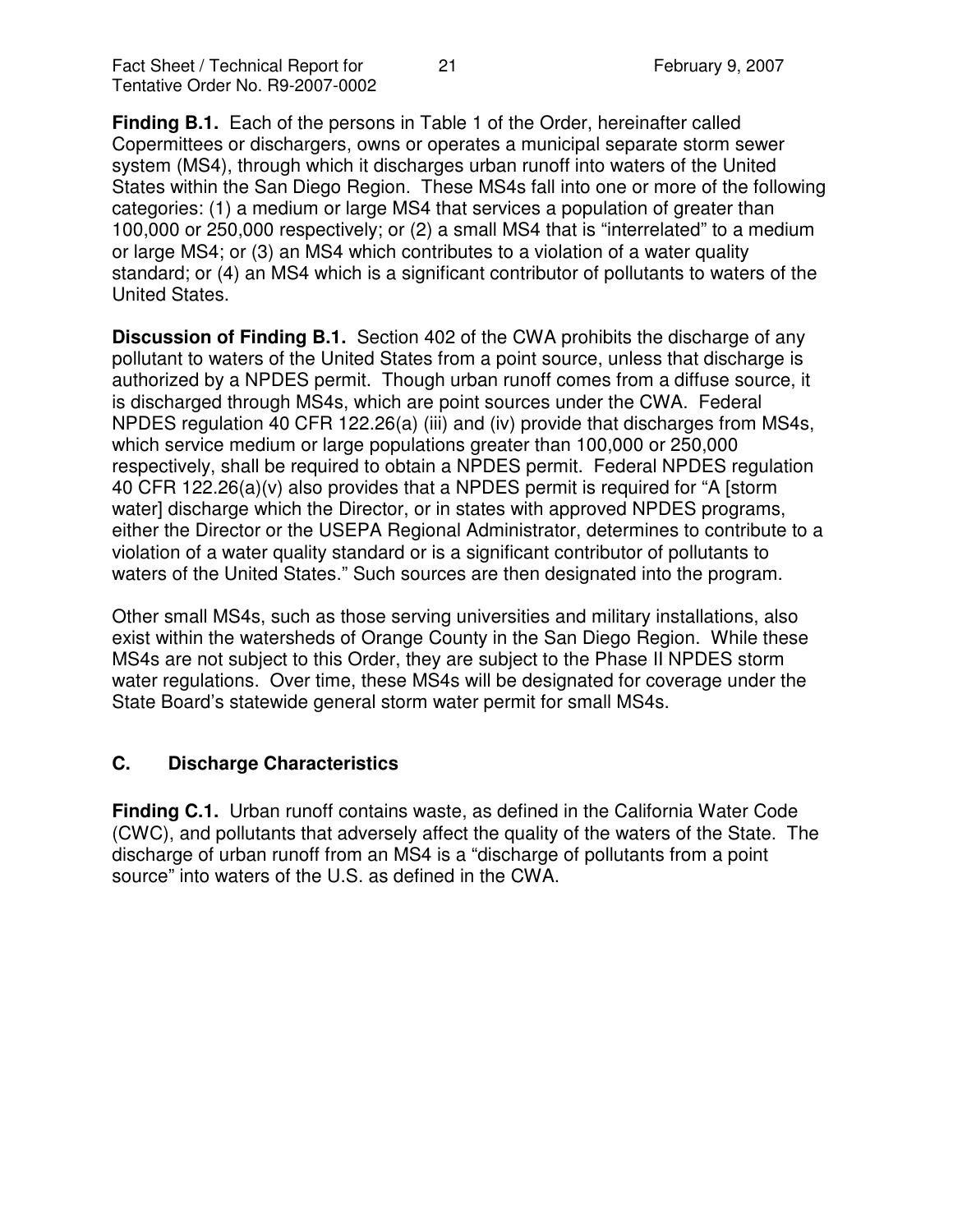**Discussion of Finding C.1.** Section 13050(d) of the CWC defines "waste" as "sewage and any and all other waste substances, liquid, solid, gaseous, or radioactive, associated with human habitation, or of human or animal origin, or from any producing, manufacturing, or processing operation, including waste placed within containers of whatever nature prior to, and for purposes of, disposal." 40 CFR 122.2 defines "point source" as "any discernable, confined, and discrete conveyance, including but not limited to, any pipe, ditch, channel, tunnel, conduit, well, discrete fissure, container, rolling stock, concentrated animal feeding operation, landfill leachate collection system, vessel or other floating craft from which pollutants are or may be discharged. This term does not include return flows from irrigated agriculture or agricultural storm water runoff." 40 CFR 122.2 defines "discharge of a pollutant" as "Any addition of any pollutant or combination of pollutants to waters of the U.S. from any point source." Also, the justification for control of pollution into waters of the state can be found at CWC section 13260(a)(1). State Board Order WQ 2001-15 verifies that urban runoff contains waste<sup>28</sup>.

**Finding C.2.** The most common categories of pollutants in urban runoff include total suspended solids, sediment (due to anthropogenic activities); pathogens (e.g., bacteria, viruses, protozoa); heavy metals (e.g., copper, lead, zinc and cadmium); petroleum products and polynuclear aromatic hydrocarbons; synthetic organics (e.g., pesticides, herbicides, and PCBs); nutrients (e.g., nitrogen and phosphorus fertilizers), oxygen-demanding substances (decaying vegetation, animal waste), detergents, and trash.

**Discussion of Finding C.2**. The National Urban Runoff Program (NURP) study showed that heavy metals, organics, coliform bacteria, nutrients, oxygen demanding substances (e.g., decaying vegetation), and total suspended solids are found at relatively high levels in urban runoff.<sup>29</sup> It also found that MS4 discharges draining residential, commercial, and light industrial areas contain significant loadings of total suspended solids and other pollutants. The Basin Plan goes on to identify urban runoff pollutants to include lawn and garden chemicals, household and automotive care products dumped or drained on streets, and sediment that erodes from construction sites.<sup>30</sup> In addition, the State Board Urban Runoff Technical Advisory Committee (TAC) finds that urban runoff pollutants include sediments, nutrients, oxygen-demanding substances, heavy metals, petroleum hydrocarbons, pathogenic bacteria, viruses, and pesticides.<sup>31</sup> Runoff that flows over streets, parking lots, construction sites, and industrial, commercial, residential, and municipal areas carries these untreated pollutants through storm drain networks directly to the receiving waters of the San Diego Region.

<sup>28</sup> State Board, 2001. Order WQ 2001-15. In the Matter of Petitions of Building Industry Association of San Diego County and Western States Petroleum Association: For Review of Waster Discharge Requirements Order No. 2001-01 for Urban Runoff from San Diego County [NPDES No. CAS0108758] Issued by the Regional Board.

 $\frac{29}{10}$  lbid.

<sup>&</sup>lt;sup>30</sup> Regional Board, 1994. Water Quality Control Plan, San Diego Basin, Region 9. San Diego.

<sup>&</sup>lt;sup>31</sup> State Board, 1994. Urban Runoff Technical Advisory Committee Report and Recommendations. Nonpoint Source Management Program.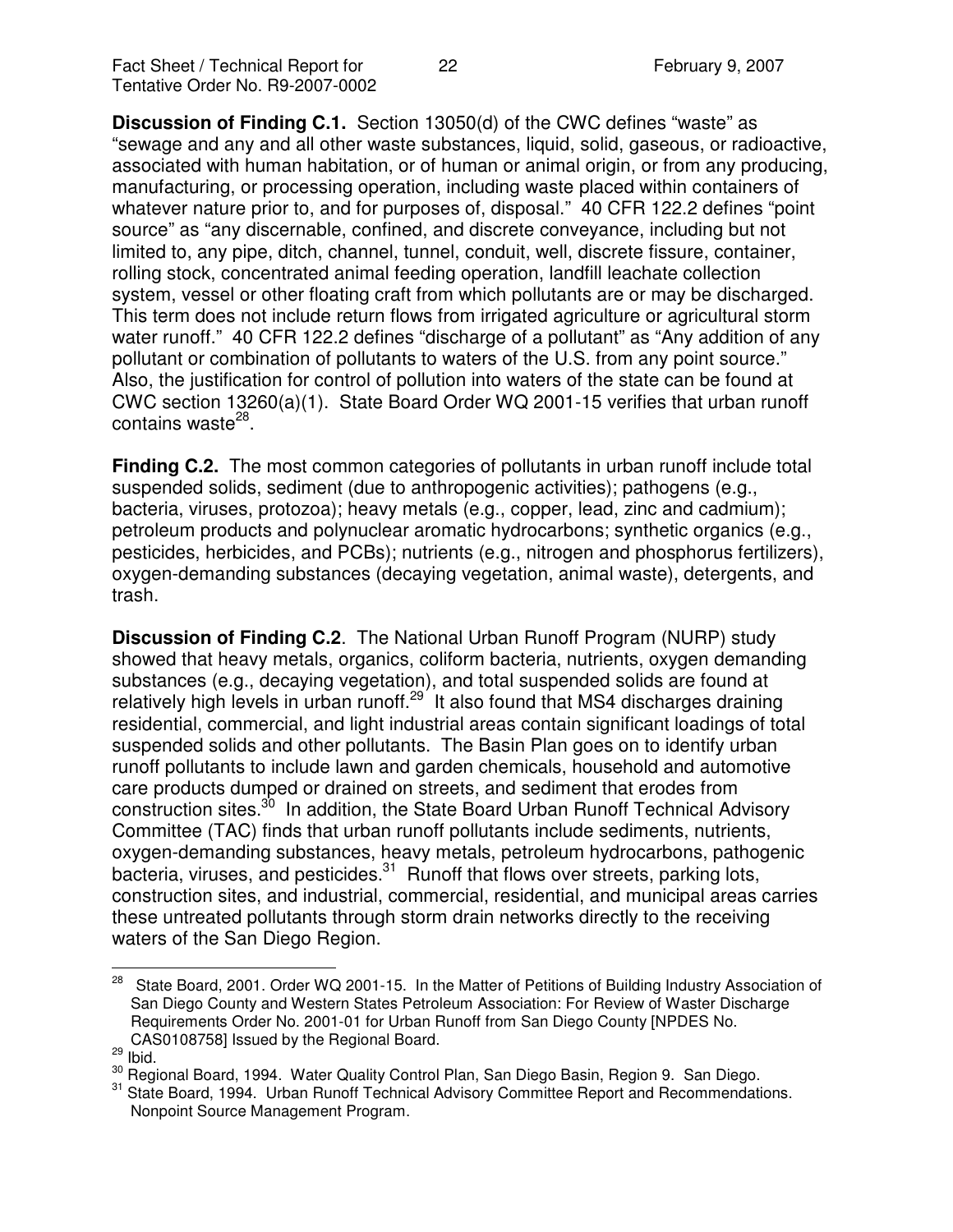**Finding C.3**. The discharge of pollutants and/or increased flows from MS4s may cause or threaten to cause the concentration of pollutants to exceed applicable receiving water quality objectives and impair or threaten to impair designated beneficial uses resulting in a condition of pollution (i.e., unreasonable impairment of water quality for designated beneficial uses), contamination, or nuisance.

**Discussion of Finding C.3.** The 1992, 1994, and 1996 National Water Quality Inventory Reports to Congress prepared by USEPA showed a trend of impairment in the nation's waters from contaminated storm water and urban runoff.<sup>32</sup> The 1998 National Water Quality Inventory Report showed that urban runoff discharges affect 11% of rivers, 12% of lakes, and 28% of estuaries. The report states that ocean shoreline impairment due to urban runoff increased from 55% in 1996 to 63% in 1998. The report notes that urban runoff discharges are the leading source of pollution and the main factor in the degradation of surface water quality in California's coastal waters, rivers, and streams. Furthermore, the NURP study found that pollutant levels from illicit discharges were high enough to significantly degrade receiving water quality, and threaten aquatic life, wildlife, and human health.<sup>33</sup>

In addition, the Region's CWA section 303(d) list, which identifies water bodies with impaired beneficial uses within the region, also indicates that the impacts of urban runoff on receiving waters are significant. Many of the impaired water bodies on the 303(d) list are impaired by constituents that have been found at high levels within urban runoff by the County of Orange storm water monitoring program.<sup>34</sup> Examples of constituents frequently responsible for beneficial use impairment include indicator fecal bacteria, heavy metals, and sediment; these constituents have been found at high levels in urban runoff both regionally and nationwide.<sup>35,36</sup> In addition, impairments may be caused by synergistic effects of multiple contaminants or by pollutants not currently monitored by storm water programs<sup>37</sup>.

**Finding C.4**. Pollutants in urban runoff can threaten and adversely affect human health. Human illnesses have been clearly linked to recreating near storm drains flowing to coastal waters. Also, urban runoff pollutants in receiving waters can bioaccumulate in the tissues of invertebrates and fish, which may be eventually consumed by humans.

<sup>&</sup>lt;sup>32</sup> USEPA, 2000. Quality of Our Nation's Waters: Summary of the National Water Quality Inventory 1998 Report to Congress – USEPA 841-S-00-001; Water Quality Conditions in the United States: Profile from the 1998 National Water Quality Inventory Report to Congress – USEPA 841-F-00-006.

<sup>33</sup> USEPA, 1993. Results of the Nationwide Urban Runoff Program, Volume 1 – Final Report.

<sup>&</sup>lt;sup>34</sup> County of Orange, 2006. Orange County Municipal Copermittees 2005-2006 Annual Storm Water Program Report, Section 11.

 $\frac{35}{1}$  lbid.

 $36$  USEPA, 1983. Results of the Nationwide Urban Runoff Program, Volume 1 – Final Report.

<sup>&</sup>lt;sup>37</sup> County of Orange, 2006. Orange County Municipal Copermittees 2005-2006 Annual Storm Water Program Report, Section 11.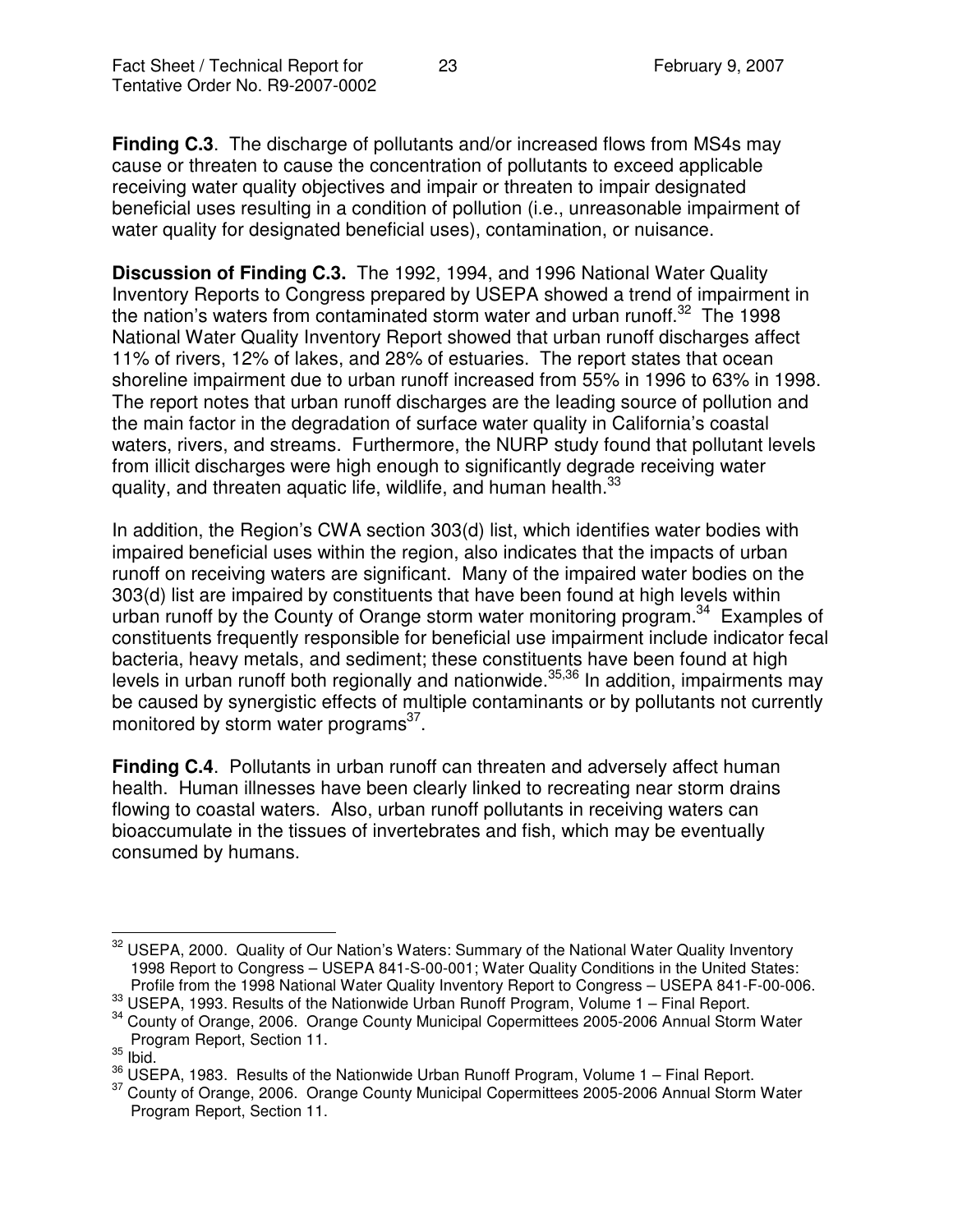**Discussion of Finding C.4**. A landmark study, conducted by the Santa Monica Bay Restoration Project, found that there was an increased occurrence of illness in people that swam in proximity to a flowing storm drain.<sup>38</sup> A study of south Huntington Beach and north Newport Beach (both located in northern Orange County) found that an illness rate of about 0.8% among bathers at those beaches resulted in about \$3 million annually in health-related expenses. <sup>39</sup> Furthermore, urban runoff pollutants in receiving waters can bioaccumulate in the tissues of invertebrates and fish, which may eventually be consumed by humans. Pollutants such as heavy metals and pesticides, which are commonly found in urban runoff, have been found to bioaccumulate and biomagnify in long-lived organisms at the higher trophic levels.<sup>40</sup> Since many aquatic species are utilized for human consumption, toxic substances accumulated in species' tissues can pose a significant threat to public health. USEPA supports this finding when it states, "As runoff flows over areas altered by development, it picks up harmful sediment and chemicals such as oil and grease, pesticides, heavy metals, and nutrients (e.g., nitrogen and phosphorus). These pollutants often become suspended in runoff and are carried to receiving waters, such and lakes, ponds, and streams. Once deposited, these pollutants can enter the food chain through small aquatic life, eventually entering the tissues of fish and humans."<sup>41</sup>

**Finding C.5.** Urban runoff discharges from MS4s often contain pollutants that cause toxicity to aquatic organisms (i.e., adverse responses of organisms to chemicals or physical agents ranging from mortality to physiological responses such as impaired reproduction or growth anomalies). Toxic pollutants impact the overall quality of aquatic systems and beneficial uses of receiving waters.

Haile, R.W., et al., 1996. An Epidemiological Study of Possible Adverse Health Effects of Swimming in Santa Monica Bay. Santa Monica Bay Restoration Project.

<sup>&</sup>lt;sup>39</sup> Dwight, R.H., et al., 2005. Estimating the Economic Burden From Illnesses Associated With Recreational Coastal Water Pollution – A Case Study in Orange County, California. Journal of Enviro. Management Vol.76. No.2 p.95-103. Also reported in: Los Angeles Times, May 2, 2005. Here's What Ocean Germs Cost You: A UC Irvine Study Tallies the Cost of Treatment and Lost Wages for Beachgoers Who Get Sick.

<sup>40</sup> Abel, P.D, 1996. Water Pollution Biology.

<sup>&</sup>lt;sup>41</sup> USEPA, 2000. Storm Water Phase II Compliance Assistance Guide. Washington D.C. EPA 833-R-00-002.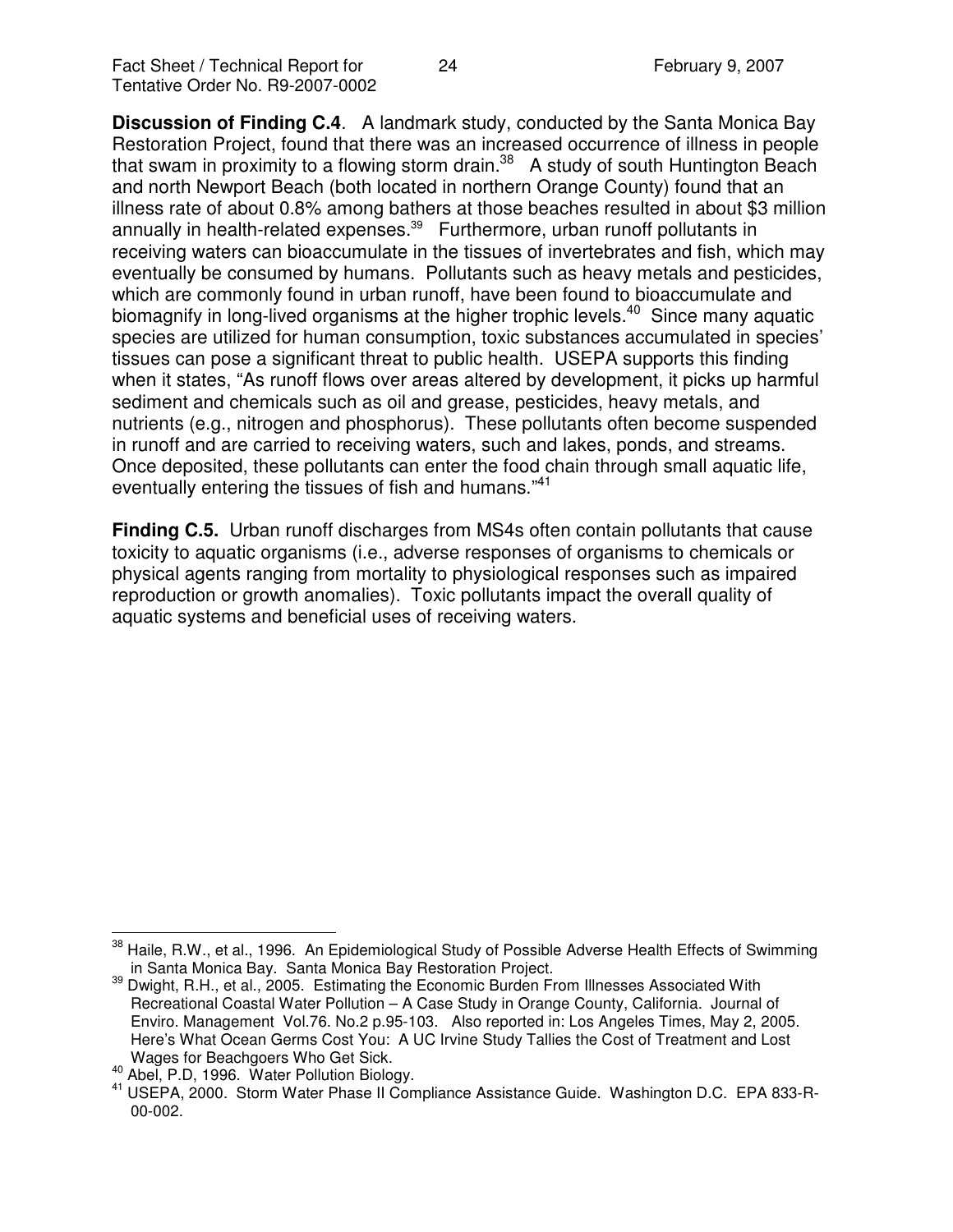**Discussion of Finding C.5.** The Copermittees' monitoring data exhibits frequent toxic conditions in urban runoff during storm events and dry weather. Toxicity is observed in both fresh and marine receiving waters, but varies significantly within and among sites and over time. However, according to the County of Orange, toxicity in both dry and wet weather appears concentrated along the coast. This supports the conclusion that toxicity is associated with urban activities and is caused by pollutants that flow downstream and become concentrated near the bottom of urbanized watersheds. Physical channel modification and hydromodification are also greatest near the coast and likely contribute to findings of toxicity. The cause of toxicity may vary between locations, dates, and indicator organisms. The actual cause may be influenced by various factors such as urbanization, urban runoff management, habitat modification, hydromodification, and native aquatic environment. Toxicity identification evaluations (TIEs) have failed to confirm initial findings of toxicity. Follow-up studies by the County of Orange implicate both pollutants and physical stream habitat degradation (e.g. channel modification and hydromodification) as factors related to toxicity findings.<sup>42</sup>

**Finding C.6.** The Copermittees discharge urban runoff into lakes, drinking water reservoirs, rivers, streams, creeks, bays, estuaries, coastal lagoons, the Pacific Ocean, and tributaries thereto within one of the eleven hydrologic units (San Juan Hydrologic Unit) comprising the San Diego Region as shown in Tables 2a and 2b. Some of the receiving water bodies have been designated as impaired by the Regional Board and the United States Environmental Protection Agency (USEPA) in 2006 pursuant to CWA section 303(d). Also shown in the Tables are the watershed management areas (WMAs) as defined in the Regional Board report, Watershed Management Approach, January 2002.

**Discussion of Finding C.6**. This finding identifies the Copermittees responsible for MS4 discharges in each watershed management area. The list is identical to Order No. R9-2002-01. The CWA Section 303(d) List of Impaired Waters, 2006 Update has been approved by the Regional Board, State Board, and USEPA.<sup>43</sup> This 303(d) list identifies waters that do not meet water quality standards after applying certain required technology-based effluent limits ("impaired" water bodies). As part of this listing process, states are required to prioritize waters/watersheds for future development of Total Maximum Daily Loads (TMDLs). The listed 303(d) pollutant(s) of concern do not necessarily reflect impairment of the entire corresponding WMA or all corresponding major surface water bodies. The specific impaired portions of each WMA are listed in the State Board's 2006 Section 303(d) List of Water Quality Limited Segments.

<sup>&</sup>lt;sup>42</sup> County of Orange, 2006. Orange County Municipal Copermittees 2005-2006 Annual Storm Water Program Report, Section 11.

<sup>&</sup>lt;sup>43</sup> The approved 2006 Clean Water Act Section 303(d) List of Water Quality Limited Segments is on-line at: http://www.waterboards.ca.gov/tmdl/303d\_lists2006.html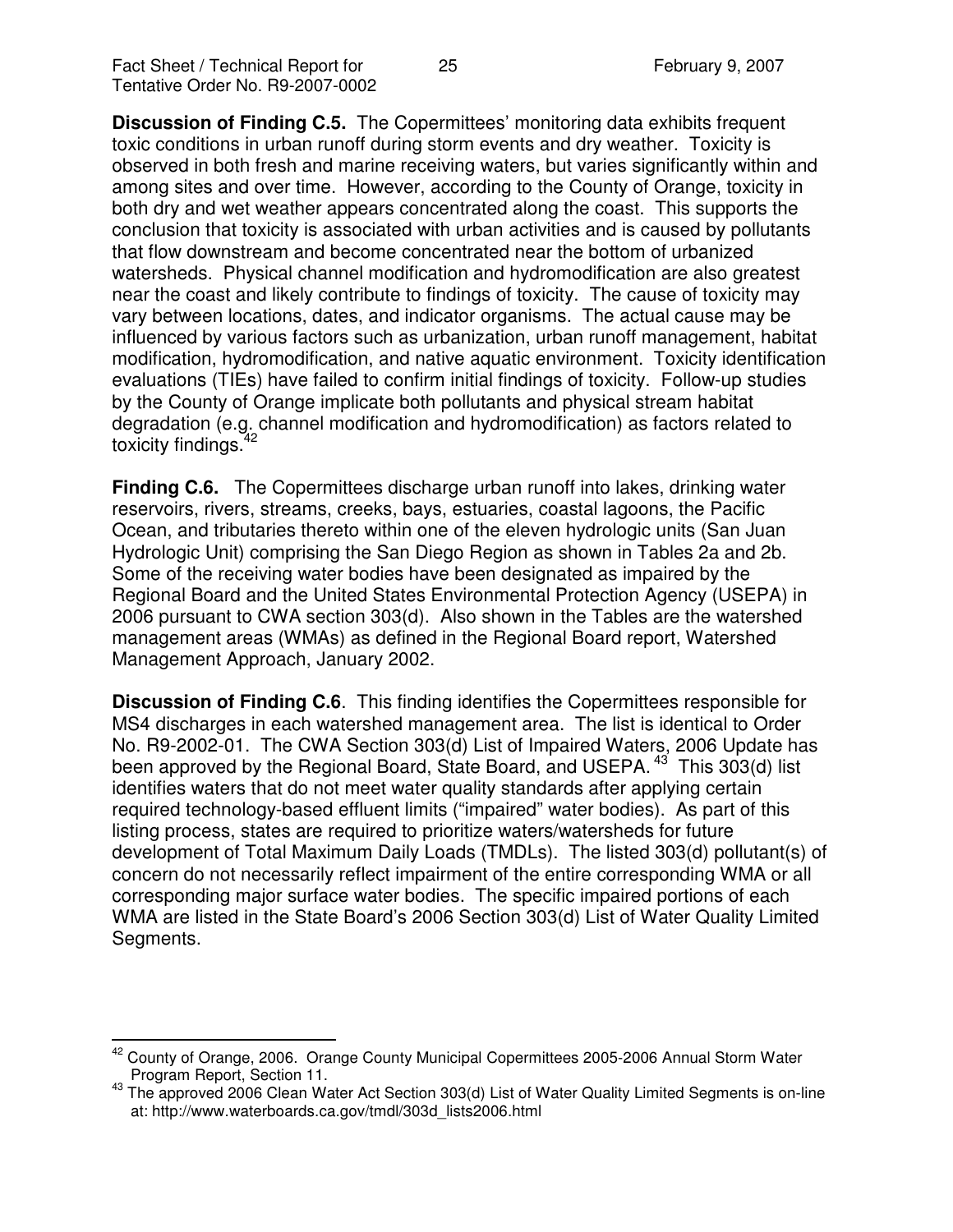**Finding C.7.** The Copermittees' water quality monitoring data submitted to date documents persistent violations of Basin Plan water quality objectives for various urban runoff-related pollutants (fecal coliform bacteria, total suspended solids, turbidity, metals, etc.) at various watershed monitoring stations. Persistent toxicity has also been observed at some watershed monitoring stations. In addition, bioassessment data indicates that the majority of urbanized receiving waters have Poor to Very Poor Index of Biotic Integrity ratings. In sum, the above findings indicate that urban runoff discharges are causing or contributing to water quality impairments, and are a leading cause of such impairments in Orange County.

**Discussion of Finding C.7.** The Copermittees have produced data that demonstrates water quality objectives are frequently not met during dry and wet weather. The 2006 Report of Waste Discharge and the 2005-06 Annual Reports document that receiving water monitoring stations often fail to meet water quality objectives established in the Basin Plan. Similar conclusions are found in monitoring reported to the Regional Board pursuant to Investigative Orders issued between 2001 and 2006 for Aliso Creek, Salt Creek<sup>44</sup>, Prima Deshecha<sup>45</sup>, and North Creek at Doheny Beach<sup>46</sup>. Monitoring reported to the State Board pursuant to funding grant agreements also demonstrates that discharges from MS4s routinely exceed water quality objectives. <sup>47,48,</sup> <sup>49, 50, 51</sup>.

<sup>44</sup> An Investigative Order was issued on March 6, 2003 to the City of Dana Point for water quality conditions of Salt Creek near Monarch Beach.

<sup>&</sup>lt;sup>45</sup> An Investigative Order was issued on July 3, 2002 to the City of San Clemente and the County of Orange for water quality conditions of Prima Deshecha Canada (including Poche Beach).

<sup>&</sup>lt;sup>46</sup> Investigative Order No. R9-2006-0039 was issued on April 4, 2006 to the City of Dana Point and Quantum Ozone, Inc. for an assessment of water quality conditions at North Creek, Doheny Beach.

<sup>47</sup> City of Dana Point. 2005. *Final Report for the Del Obispo Storm Drain Project*. Prepared for the State Water Resources Control Board Agreement No. 02-216-550-0.

<sup>48</sup> City of Dana Point. 2004. *Final Report For The Alipaz Storm Drain Treatment And Low Flow Diversion Project" by the City of Dana Point.* Prepared for State Water Resources Control Board Agreement Number: 01-068-550-0.

<sup>49</sup> James Volz. 2005. *Final Report for Poche Beach Urban Runoff Ultraviolet Light Bacteria Disinfection Project*. Prepared by the County of Orange for State Water Resources Control Board Agreement No. 01-236-550-1.

<sup>&</sup>lt;sup>50</sup> Max Anderson. 2005. Final Report: Aliso Beach Clean Beach Initiatives, J01P28 Interim Water Quality Improvement Package Plant Best Management Practices. Prepared by the County of Orange for State Water Resources Control Board Agreement No. 01-227-550-0.

<sup>51</sup> City of Laguna Niguel and CH2MHILL. 2004. *Final Report: Wetland Capture and Treatment (WetCAT) Network.* Prepared for State Water Resources Control Board Agreement No. 01-122-259- 0.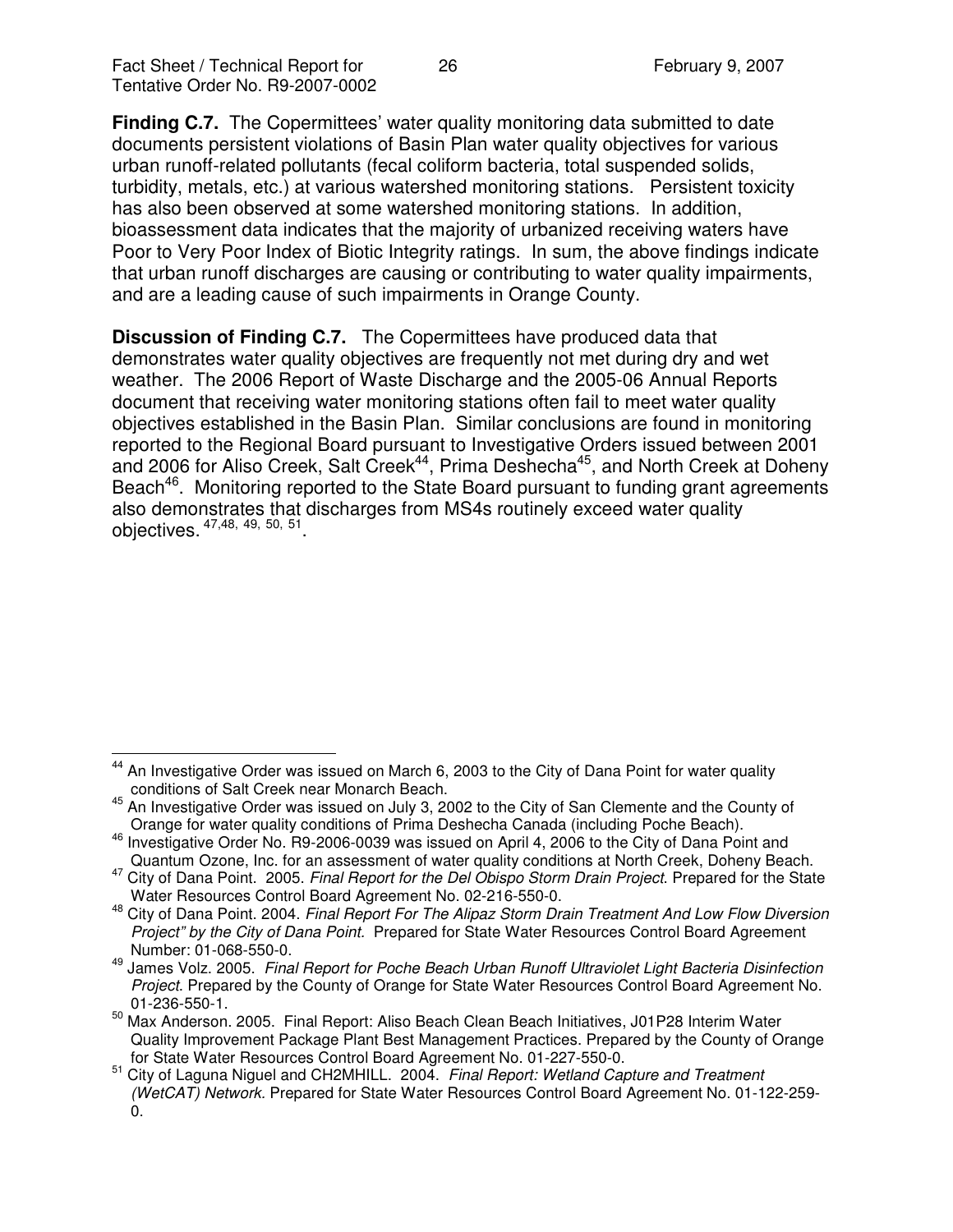Water quality in receiving waters downstream of MS4 discharges fail to meet Ocean Plan standards<sup>52</sup>, California Toxics Rule standards<sup>53</sup>, and Basin Plan objectives. Data submitted in the MS4 Annual Reports indicate that at various times chemical, bacteria, pesticide, and metal concentrations may exceed water quality objectives in marine and fresh water receiving waters in both wet and dry weather conditions. Although wet weather MS4 effluent data is not generally reported, dry-weather MS4 effluent data demonstrates that the effluent contains concentrations of pollutants that would exceed receiving water quality objectives.

In most of these watersheds, there are no other significant NPDES permits discharging to the creeks. For instance, there are no live-stream discharges of treated waste water in south Orange County. The few NPDES permits in the watersheds are mainly for recycled water which only discharges occasionally during the rainy season. Because the water quality monitoring indicates exceedances of water quality standards and urban runoff is the main source of pollutants in the watersheds, it can be inferred that the urban runoff discharges are causing or contributing to water quality impairments, and are a leading cause of such impairments in Orange County.

**Finding C.8.** When natural vegetated pervious ground cover is converted to impervious surfaces such as paved highways, streets, rooftops, and parking lots, the natural absorption and infiltration abilities of the land are lost. Therefore, runoff leaving a developed urban area is significantly greater in runoff volume, velocity, and peak flow rate than pre-development runoff from the same area. Runoff durations can also increase as a result of flood control and other efforts to control peak flow rates. Increased volume, velocity, rate, and duration of runoff greatly accelerate the erosion of downstream natural channels. Significant declines in the biological integrity and physical habitat of streams and other receiving waters have been found to occur with as little as a 3-5% conversion from natural to impervious surfaces. The increased runoff characteristics from new development must be controlled to protect against increased erosion of channel beds and banks, sediment pollutant generation, or other impacts to beneficial uses and stream habitat due to increased erosive force.

**Finding C.9.** Urban development creates new pollution sources as human population density increases and brings with it proportionately higher levels of car emissions, car maintenance wastes, municipal sewage, pesticides, household hazardous wastes, pet wastes, trash, etc. which can either be washed or directly dumped into the MS4. As a result, the runoff leaving the developed urban area is significantly greater in pollutant load than the pre-development runoff from the same area. These increased pollutant loads must be controlled to protect downstream receiving water quality.

<sup>52</sup> The Basin Plan incorporates terms and conditions of the State Board's *Water Quality Control Plan for Ocean Waters of California* (Ocean Plan) as a water quality objective for Ocean Waters in the San Diego Region.

<sup>&</sup>lt;sup>53</sup> The California Toxics Rule criteria promulgated by the U.S. EPA are directly applicable water quality standards for certain priority toxic pollutants in inland surface waters and enclosed bays and estuaries in California.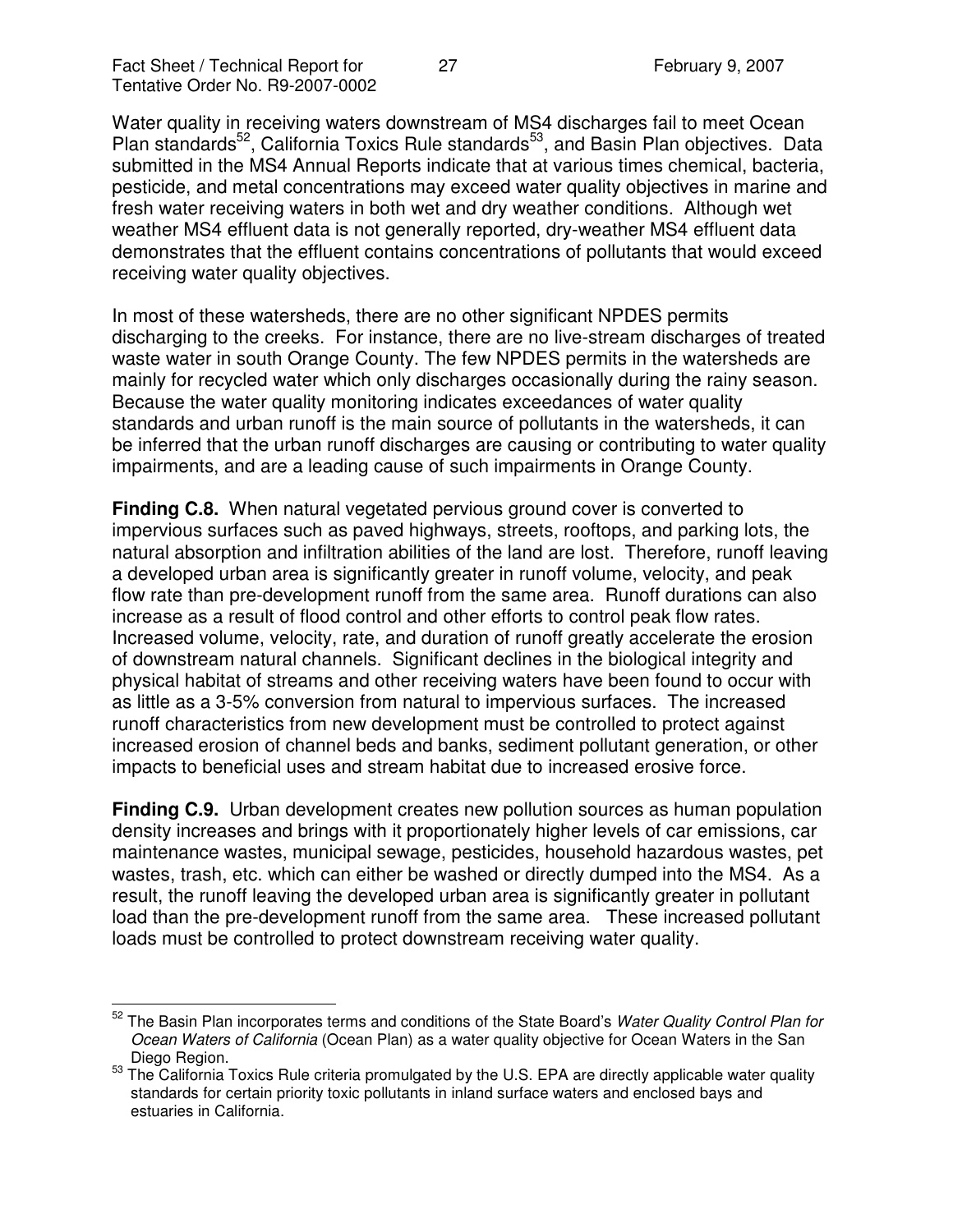#### **Discussion of Findings C.8 and C.9.**

The Natural Resources Defense Council (NRDC) 1999 Report, "*Stormwater Strategies, Community Responses to Runoff Pollution*" identifies two main causes of the storm water pollution problem in urban areas. Both causes are directly related to development in urban and urbanizing areas:

1. Increased volume and velocity of surface runoff. There are three types of human-made impervious covers that increase the volume and velocity of runoff: (i) rooftop, (ii) transportation imperviousness, and (iii) non-porous (impervious) surfaces. As these impervious surfaces increase, infiltration will decrease, forcing more water to run off the surface, picking up speed and pollutants.

2. The concentration of pollutants in the runoff. Certain industrial, commercial, residential and construction activities are large contributors of pollutant concentrations in urban runoff. As human population density increases, it brings with it proportionately higher levels of car emissions, car maintenance wastes, municipal sewage, pesticides, household hazardous wastes, pet wastes, trash, etc.

As a result of these two causes, runoff leaving developed urban areas is significantly greater in volume, velocity, and pollutant load than pre-development runoff from the same area.

By accommodating the traditional approach to storm water management, urbanization has also altered the flow regime (rate, magnitude, frequency, timing, and flashiness of runoff) that supports aquatic and riparian habitats. These hydrologic changes are driven by the loss of water storage capacity in the watersheds,<sup>54</sup> and exacerbated by physical alterations of the stream channel network. 55 This relationship between urbanization and stream channel integrity has been documented nationally and in southern California.

<sup>54</sup> Konrad, Christopher P. and Derek K. Booth, 2005. *Hydrologic Changes in Urban Streams and Their Ecological Significance.* American Fisheries Society Symposium Vol.47 pp.157-177.

<sup>&</sup>lt;sup>55</sup> Poff. N.L. et al. 1997. The Natural Flow Regime: A paradigm for river conservation and restoration. Bioscience Vol. 47, No. 11, pp.769-784.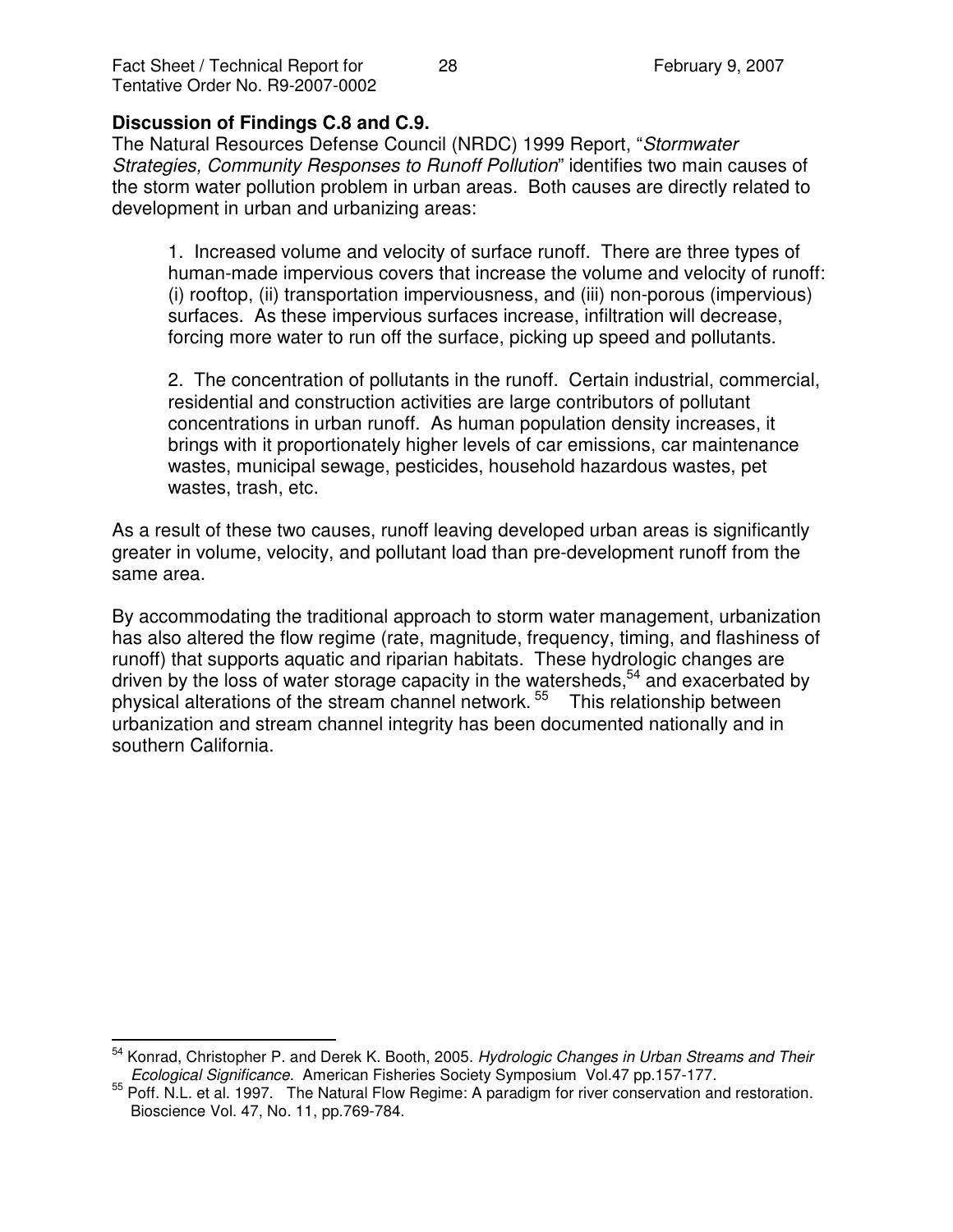Hydrologic changes from urban development also directly and indirectly adversely affect wetlands. Natural wetlands support many beneficial uses and provide important water-quality related ecological services, including pollutant removal, flood attenuation, and groundwater recharge.<sup>56</sup> The Center for Watershed Protection recently provided USEPA with a synthesis of more than 100 scientific studies on the direct and indirect impacts of urbanization on wetlands and the role wetlands play in watershed quality. The report found that the three changes from land development with the most potential to impact wetlands include: Increased storm water runoff; decreased groundwater recharge; and flow constriction.<sup>57</sup> Each of these changes can often be avoided or minimized by implementing site design and hydromodification BMPs.

When Order No. R9-2002-01 was adopted, studies had shown that the level of imperviousness in an area strongly correlates with the quality of nearby receiving waters.<sup>58</sup> One comprehensive study, which looked at numerous areas, variables, and methods, revealed that stream degradation occurs at levels of imperviousness as low as 10 – 20%. <sup>59</sup> Stream degradation is a decline in the biological integrity and physical habitat conditions that are necessary to support natural biological diversity. For instance, few urban streams can support diverse benthic communities with imperviousness greater than or equal to 25%.<sup>60</sup> To provide some perspective, a medium density, single-family home area can be from 25% to 60% impervious (variation due to street and parking design). 61

More recently, a report on the effects of impervious in southern California streams found that local ephemeral and intermittent streams are more sensitive to such effects than streams in other parts of the country. This study, by the Southern California Coastal Water Research Program, estimated a threshold of response at a two to three percent change in percent of impervious cover in a watershed. <sup>62</sup> This threshold is lower than the previously reported estimates by the USEPA that were cited in the Fact Sheet for Order No. R9-2002-01.

<sup>&</sup>lt;sup>56</sup> Wright, Tiffany, et al. 2006. "Direct and Indirect Impacts of Urbanization on Wetland Quality." Prepared by the Center for Watershed Protection. Available at: http://www.cwp.org. 81p.

 $57$  Ibid p.26

<sup>58</sup> USEPA, 1999. Part II. 40 CFR Parts 9, 122, 123, and 124. National Pollutant Discharge Elimination System – Regulations for Revision of the Water Pollution Control Program Addressing Storm Water Discharges; Final Rule. Federal Register.

 $\frac{59}{10}$  lbid.

 $60$  lbid.

<sup>61</sup> Schueler, T.R., 1994. The Importance of Imperviousness. Watershed Protection Techniques. As cited in 64 Fed. Reg. 68725.

<sup>62</sup> Coleman, Derrick, et al. 2005. *Effect of Increases in Peak Flows and Imperviousness on the Morphology of Southern California Streams.* Technical Report No. 450 of the Southern California Coastal Water Research Project.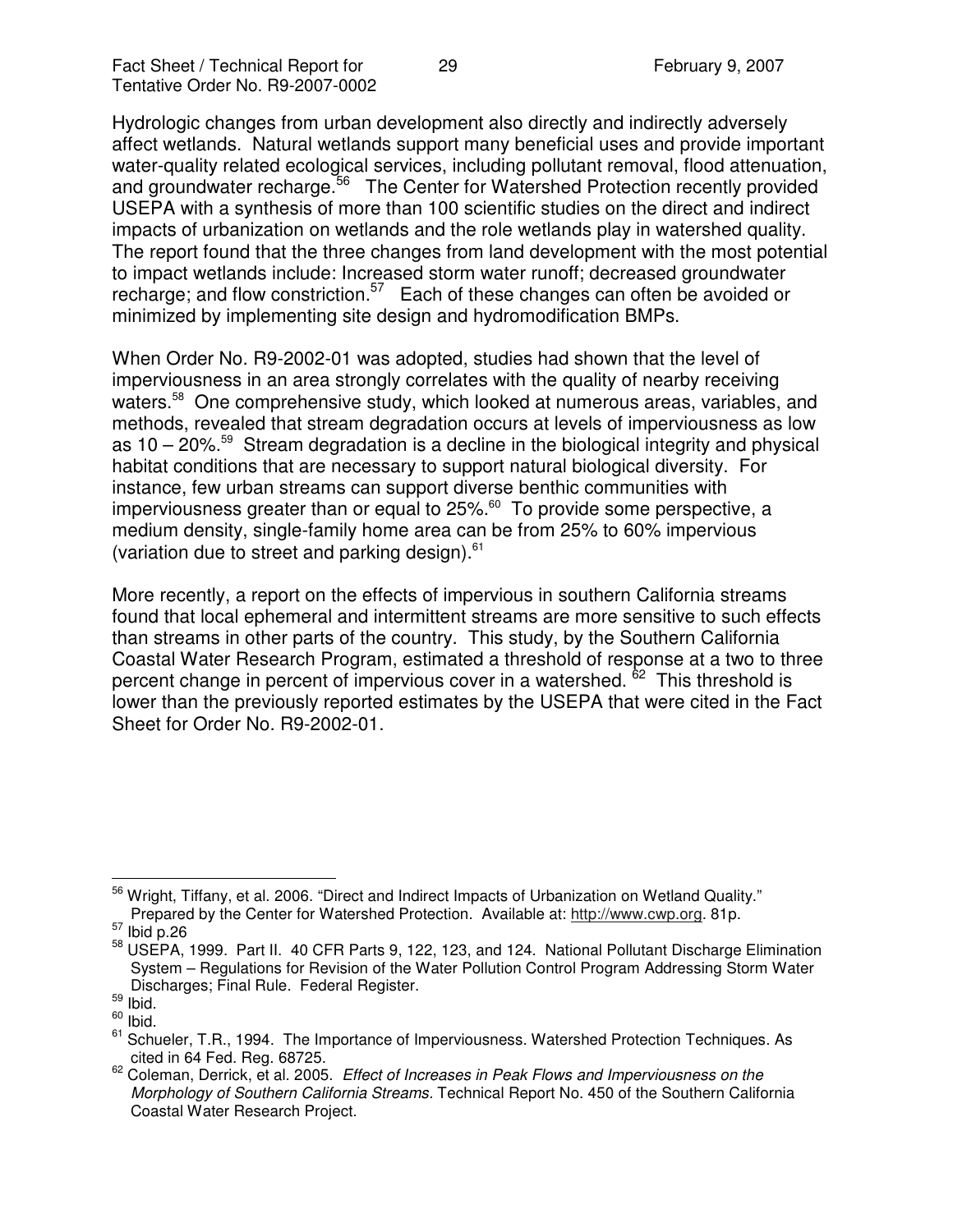To demonstrate the principle of increased volume and velocity of runoff from urbanization, Figure 1 shows the flow rate of an urban vs. a natural stream. What the figure demonstrates is that urban stream flows have greater peaks and volumes, as well as shorter retention times than natural stream flows. The greater peak flows and volumes result in stream degradation through increased erosion of stream banks and damage to aquatic habitat. The shorter retention times result in less time for sediments and other pollutants to settle before being carried out to the ocean. This sediment, and the associated pollutants it carries, can be a significant cause of water quality degradation.





Increased volume and velocity of runoff adversely impacts receiving waters and their beneficial uses in many ways. According to the Urban Runoff TAC report,<sup>64</sup> increases in population density and imperviousness result in changes to stream hydrology including:

- 1. Increased peak discharges compared to pre-development levels;
- 2. Increased volume of storm water runoff with each storm compared to predevelopment levels;
- 3. Decreased travel time to reach receiving water; increased frequency and severity of floods;
- 4. Reduced stream flow during prolonged periods of dry weather due to reduced levels of infiltration;
- 5. Increased runoff velocity during storms due to a combination of effects of higher discharge peaks, rapid time of concentration, and smoother hydraulic surfaces from channelization; and
- 6. Decreased infiltration and diminished ground water recharge.

<sup>63</sup> Adapted from Schueler, T.R., 1987. Controlling Urban Runoff: A Practical Manual for Planning and Designing Urban BMPs. Metropolitan Washington Council of Governments.

<sup>&</sup>lt;sup>64</sup> State Board, 1994. Urban Runoff Technical Advisory Committee Report and Recommendations. Nonpoint Source Management Program.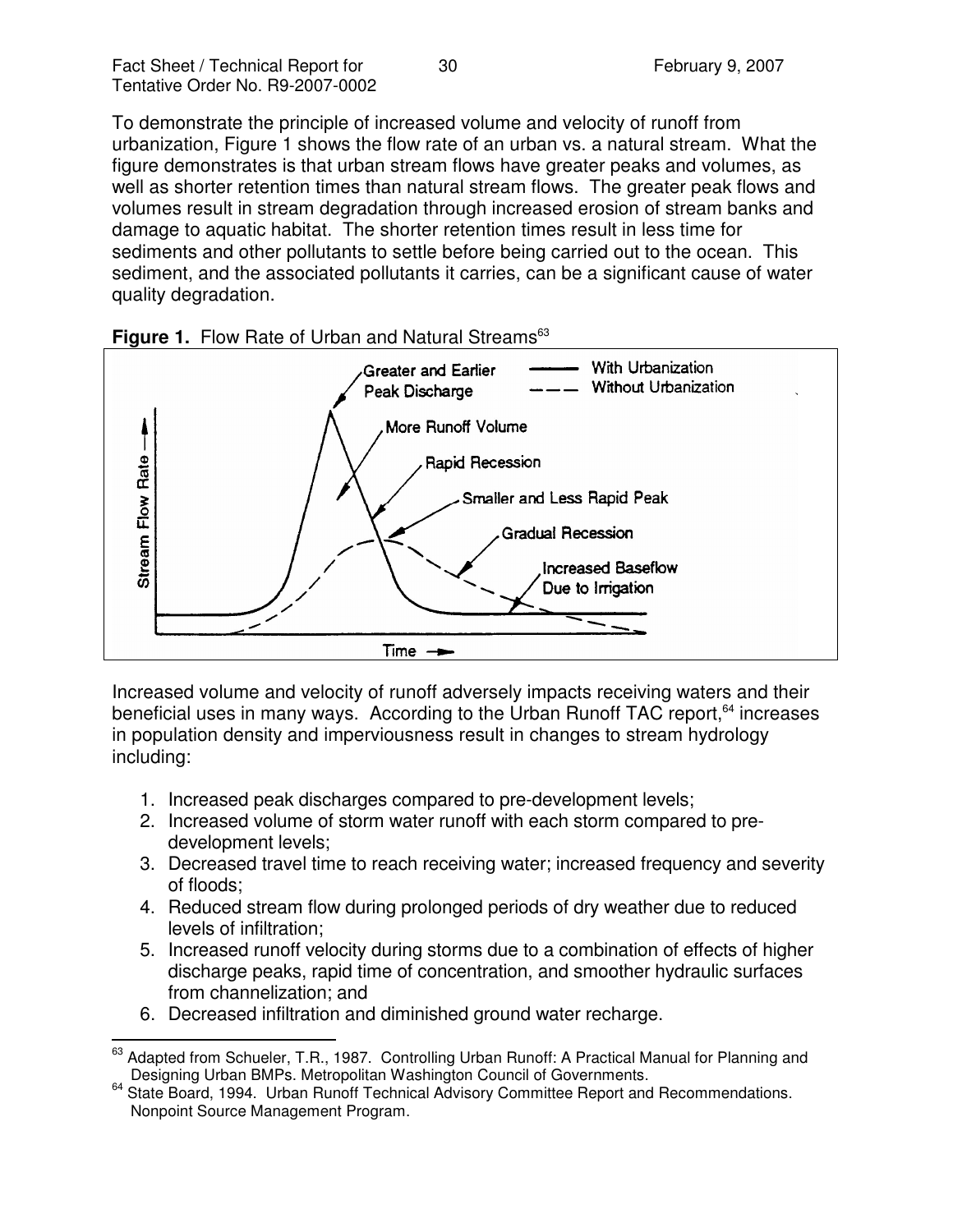Even though the rainfall depths in arid watersheds are lower, watershed development can greatly increase peak discharge rates during rare flood events.<sup>65</sup> A study conducted in arid watersheds around Riverside, CA showed that, over two decades, impervious cover increased from 9% to 22%, which resulted in an increase of more than 100% in the peak flow rate for the two-year storm event. The study also showed that the average annual storm water runoff volume had increased by 115% to 130% over the same time span.<sup>66</sup>

Regarding the impact of urban development on urban runoff pollutant loads, the Regional Board's Basin Plan states:

*Nonpoint source pollution is primarily the result of man's uses of land such as urbanization, roads and highways, vehicles, agriculture, construction, industry, mineral extraction, physical habitat alteration (dredging/filling), hydromodification (diversion, impoundment, channelization), silviculture (logging), and other activities which disturb land. <sup>67</sup> As a result, when rain falls on and drains through urban freeways, industries, construction sites, and neighborhoods it picks up a multitude of pollutants. The pollutants can be dissolved in the runoff and quickly transported by gravity flow through a vast network of concrete channels and underground pipes referred to as storm water conveyance systems. Such systems ultimately discharge the polluted runoff, without treatment, into the nation's creeks, rivers, estuaries, bays, and oceans. 68*

According to the Center for Watershed Protection, urbanization strongly shapes the quality of both surface and ground water in arid and semi-arid regions of the southwest. Since rain events are so rare, pollutants have more time to build up on impervious surfaces compared to humid regions. Therefore, the pollutant concentrations of storm water runoff from arid watersheds tends to be higher than that of humid watersheds.<sup>69</sup> The effect of antecedent rainfall events is demonstrated in a recent report from the California Department of Transportation (Caltrans) that found the concept of a seasonal first flush is applicable to the southern California climate.<sup>70</sup>

<sup>&</sup>lt;sup>65</sup> Schueler and Holland, 2000. Storm Water Strategies for Arid and Semi-Arid Watersheds (Article 66). The Practice of Watershed Protection. P. 695-706.

 $\int_{0}^{66}$  lbid.

<sup>&</sup>lt;sup>67</sup> Regional Board, 1994. Water Quality Control Plan for the San Diego Basin. P. 4-66.

<sup>68</sup> Ibid. P. 4-69 - 4-70.

<sup>&</sup>lt;sup>69</sup> Schueler and Holland, 2000. Storm Water Strategies for Arid and Semi-Arid Watersheds (Article 66). The Practice of Watershed Protection. P. 695-706.

<sup>70</sup> Stenstrom, Michael and Masoud Kayhanian, 2005. *First Flush Phenomenon Characterization.* Prepared for Caltrans. Report No. CTSW-RT-05-73-02.6 Study jointly performed by UCLA and UCD. Most of the data presented was collected from three highly urbanized highway sites in west Los Angeles. Much effort went into developing a quantitative way of defining the mass first flush. Other aspects include: variability of water quality during storm events, litter characteristics, correlation among constituents, first flush of organics and particle size distribution, new methods for measuring oil and grease, and grab and composite sampling strategies. The report is available on-line at: http://www.dot.ca.gov/hq/env/stormwater/special/newsetup/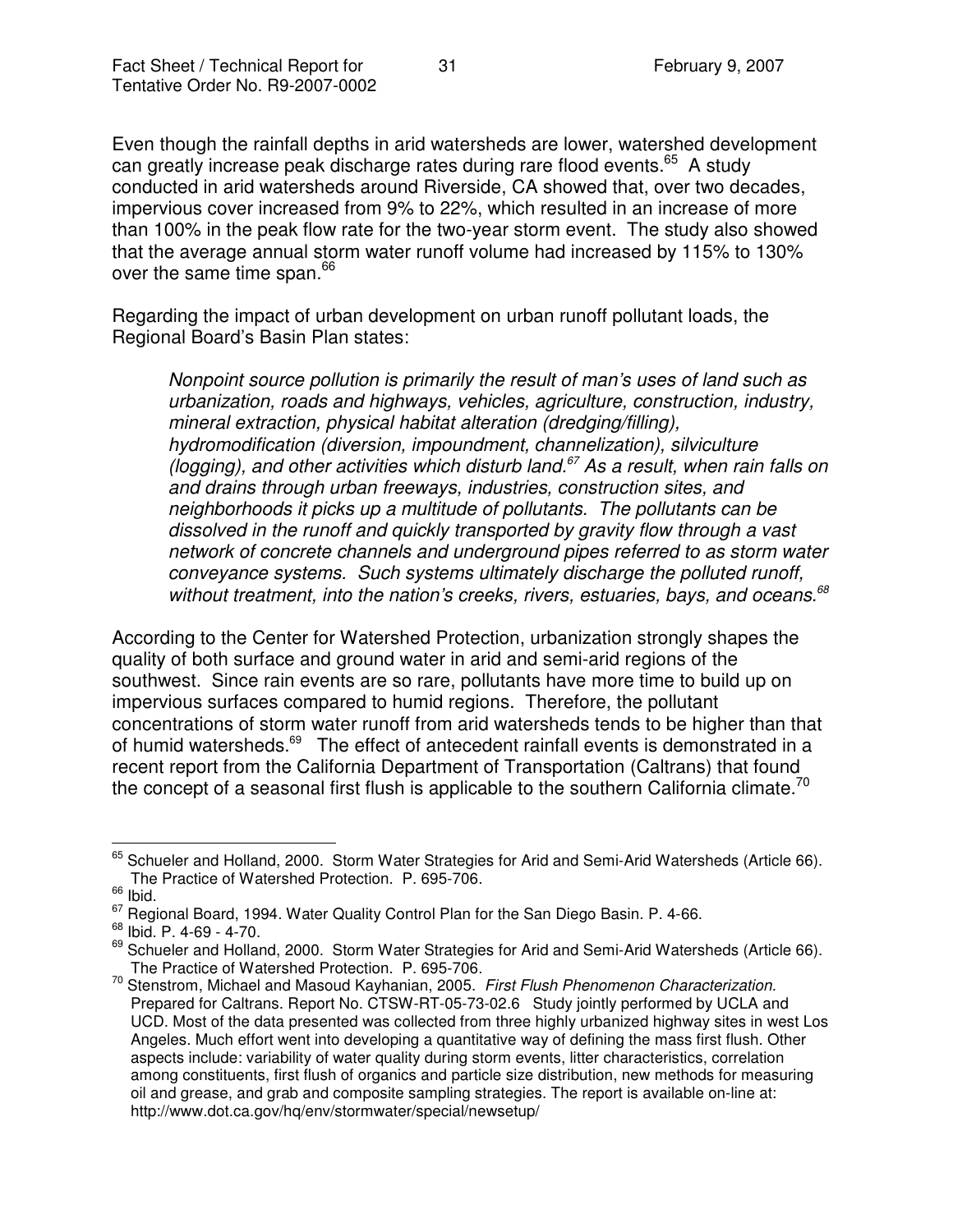**Finding C.10.** Development and urbanization especially threaten environmentally sensitive areas (ESAs), such as water bodies designated as supporting a RARE beneficial use (supporting rare, threatened or endangered species) and CWA 303(d) impaired water bodies. Such areas have a much lower capacity to withstand pollutant shocks than might be acceptable in other areas. In essence, development that is ordinarily insignificant in its impact on the environment may become significant in a particularly sensitive environment. Therefore, additional control to reduce pollutants from new and existing development may be necessary for areas adjacent to or discharging directly to an ESA.

**Discussion of Finding C.10.** ESAs are defined in the Order as "Areas that include but are not limited to all CWA Section 303(d) impaired water bodies; areas designated as Areas of Special Biological Significance by the Basin Plan ; water bodies designated with the RARE beneficial use by the Basin Plan; areas designated as preserves or their equivalent under the Natural Communities Conservation Program within the Cities and County of Orange; and any other equivalent environmentally sensitive areas which have been identified by the Copermittees."

Areas that meet this definition are inherently sensitive habitats containing unique, rare, threatened, or endangered species, or are not achieving their designated beneficial uses. As discussed above, urban runoff is known to contain a wide range of pollutants and have demonstrated toxicity to plants and animals. Therefore, it is necessary to apply additional controls for developments within, adjacent to, or directly discharging to ESAs. This need for additional controls is addressed within each component of the Order. USEPA supports the requirement for additional controls, stating "For construction sites that discharge to receiving waters that do not support their designated use or other waters of special concern, additional construction site controls are probably warranted and should be strongly considered."<sup>71</sup> Further support for requiring additional controls to reduce pollutants in discharges to ESAs can be found in *Mitigation of Storm Water Impacts From New Developments in Environmentally Sensitive Areas*, a technical report written by the LARWQCB. 72

ESAs within the area subject to this Order are expected to be substantially similar to the previous Order. Additions may be necessary once the South County Natural Community Conservation Plan/Habitat Conservation Plan (NCCP/HCP) is formally adopted. Other modifications may reflect updated descriptions or findings of threatened or endangered aquatic species.

<sup>71</sup> USEPA, 1992. Guidance Manual for the Preparation of Part II of the NPDES Permit Applications for Discharges from Municipal Separate Storm Sewer Systems. Washington D.C. EPA/833-B-92-002.

<sup>&</sup>lt;sup>72</sup> LARWQCB, 2001. Mitigation of Storm Water Impacts From New Developments In Environmentally Sensitive Areas.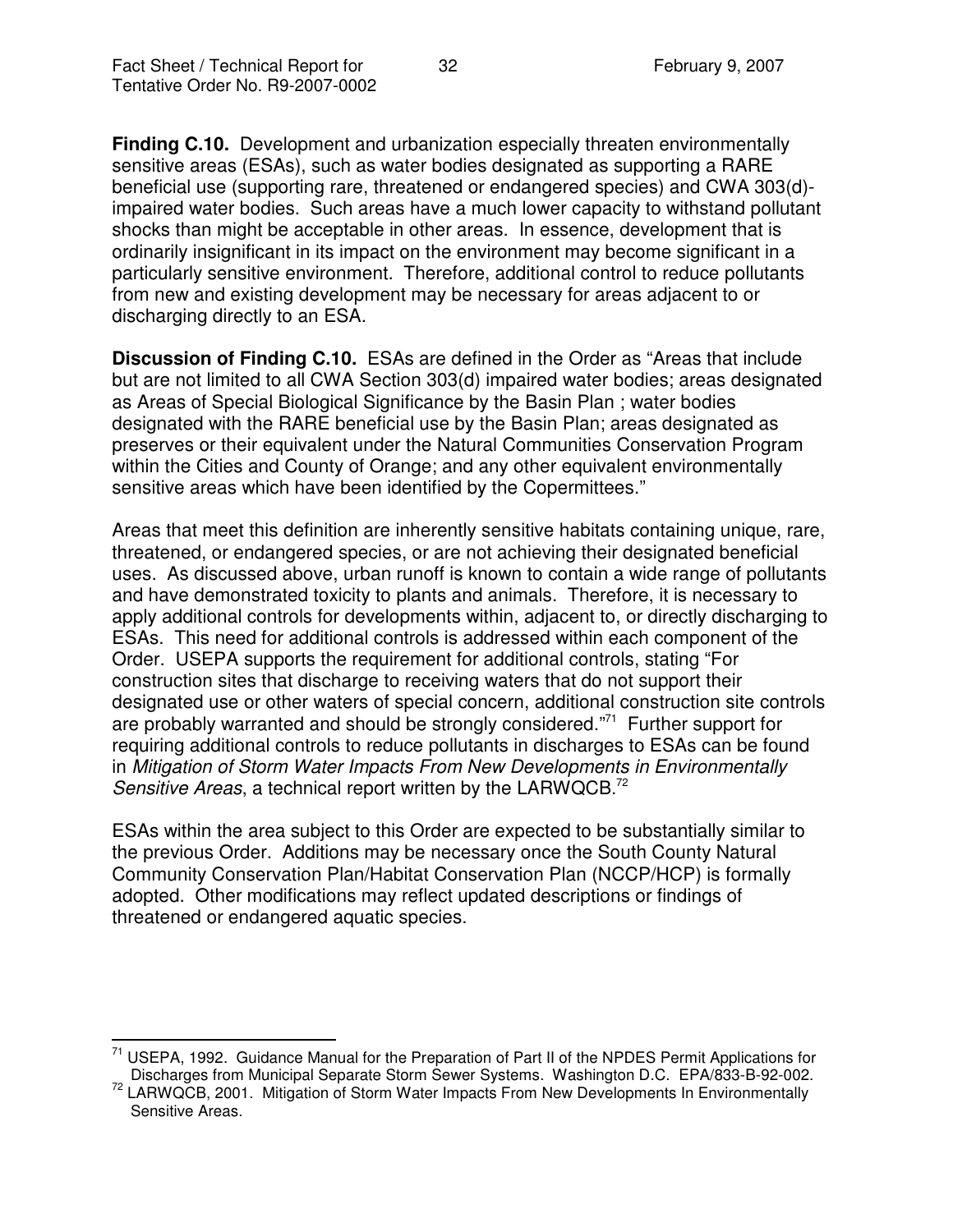**Finding C.11.** Although dependent on several factors, the risks typically associated with properly managed infiltration of runoff (especially from residential land use areas) are not significant. The risks associated with infiltration can be managed by many techniques, including (1) designing landscape drainage features that promote infiltration of runoff, but do not "inject" runoff (injection bypasses the natural processes of filtering and transformation that occur in the soil); (2) taking reasonable steps to prevent the illegal disposal of wastes; (3) protecting footings and foundations; and (4) ensuring that each drainage feature is adequately maintained in perpetuity.

**Discussion of Finding C.11.** Infiltration is an effective means for managing urban runoff. However, measures must be taken to protect groundwater quality when infiltration of urban runoff is implemented. USEPA supports urban runoff infiltration and provides guidance for protection of groundwater: "With a reasonable degree of site-specific design considerations to compensate for soil characteristics, infiltration may be very effective in controlling both urban runoff quality and quantity problems. This strategy encourages infiltration of urban runoff to replace the natural infiltration capacity lost through urbanization and to use the natural filtering and sorption capacity of soils to remove pollutants; however, the potential for some types of urban runoff to contaminate groundwater through infiltration requires some restrictions."<sup>73</sup> The restrictions placed on urban runoff infiltration in this Order are based on recommendations provided by the USEPA Risk Reduction Engineering Laboratory. The State Board found in Order WQ 2000-11 on the appeal of the LARWQCB's Standard Urban Storm Water Mitigation Plan (SUSMP) requirements that the guidance provided in the above referenced document by the USEPA Risk Reduction Engineering Laboratory is sufficient for the protection of groundwater quality from urban runoff infiltration. To further protect groundwater quality, the Order also includes guidance from the LARWQCB,<sup>74</sup> the State of Washington,<sup>75</sup> and the State of Maryland.<sup>76</sup> Subsequently, the California Storm Water Quality Association (CASQA) has produced technical guidance for post-construction treatment BMPs to protect ground water quality<sup>77</sup>.

USEPA, 1994. Potential Groundwater Contamination from Intentional and Nonintentional Stormwater Infiltration. EPA 600 SR-94 051.

<sup>&</sup>lt;sup>74</sup> LARWQCB, 2000. Standard Urban Storm Water Mitigation Plan for Los Angeles County and Cities in Los Angeles County.

 $75$  Washington State Department of Ecology, 1999. Draft Stormwater Management in Washington State. Volume V – Runoff Treatment BMPs. Pub. No. 99-15.

<sup>76</sup> Maryland Department of the Environment, 1999. 2000 Maryland Stormwater Design Manual. Volume I.

<sup>77</sup> CASQA. The New Development and Redevelopment Handbook, 2003. Available on-line at http://www.cabmphandbooks.org/Development.asp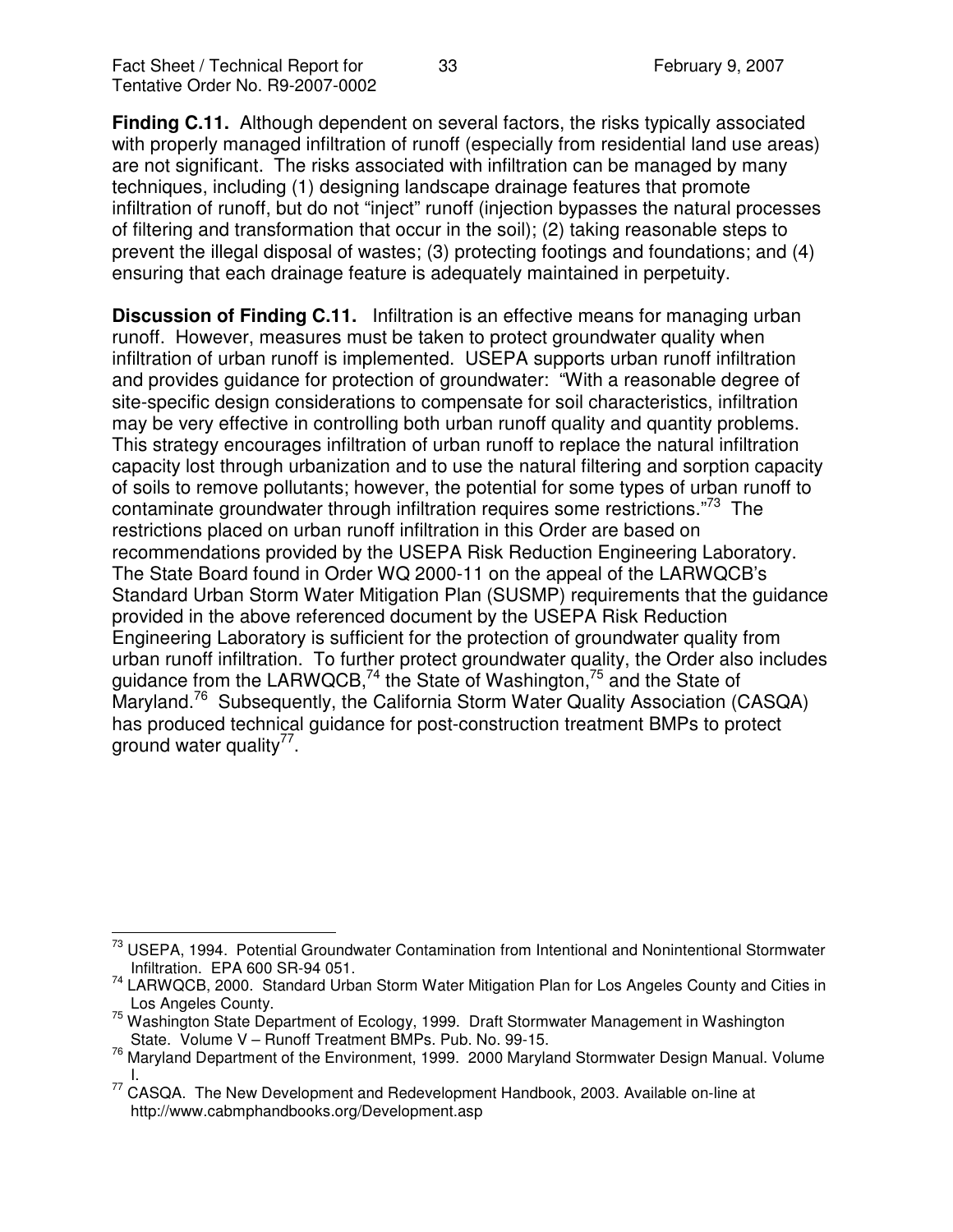## **D. Urban Runoff Management Programs**

**Finding D.1.a.** This Order specifies requirements necessary for the Copermittees to reduce the discharge of pollutants in urban runoff to the maximum extent practicable (MEP). However, since MEP is a dynamic performance standard which evolves over time as urban runoff management knowledge increases, the Copermittees' urban runoff management programs must continually be assessed and modified to incorporate improved programs, control measures, best management practices (BMPs), etc. in order to achieve the evolving MEP standard. Absent evidence to the contrary, this continual assessment, revision, and improvement of urban runoff management program implementation is expected to ultimately achieve compliance with water quality standards.

**Discussion of Finding D.1.a.** Under CWA section 402(p), municipalities are required to reduce the discharge of pollutants from their MS4s to the maximum extent practicable (MEP). MEP is the critical technology-based performance standard that municipalities must attain. The MEP standard is an ever-evolving, flexible, and advancing concept, which considers technical and economic feasibility. As knowledge about controlling urban runoff continues to evolve, so does that which constitutes MEP. Reducing the discharge of storm water pollutants to the MEP requires Copermittees to assess each program component and revise activities, control measures, best management practices (BMPs), and measurable goals, as necessary to meet MEP.

To achieve the MEP standard, municipalities must employ whatever BMPs are technically feasible (i.e., are likely to be effective) and are not cost prohibitive. The major emphasis is on technical feasibility. Reducing pollutants to the MEP means choosing effective BMPs, and rejecting applicable BMPs only where other effective BMPs will serve the same purpose, or the BMPs would not be technically feasible, or the cost would be prohibitive. In selecting BMPs to achieve the MEP standard, the following factors may be useful to consider:

- 1. Effectiveness: Will the BMPs address a pollutant (or pollutant source) of concern?
- 2. Regulatory Compliance: Is the BMP in compliance with storm water regulations as well as other environmental regulations?
- 3. Public Acceptance: Does the BMP have public support?
- 4. Cost: Will the cost of implementing the BMP have a reasonable relationship to he pollution control benefits to be achieved?
- 5. Technical Feasibility: Is the BMP technically feasible considering soils, geography, water resources, etc?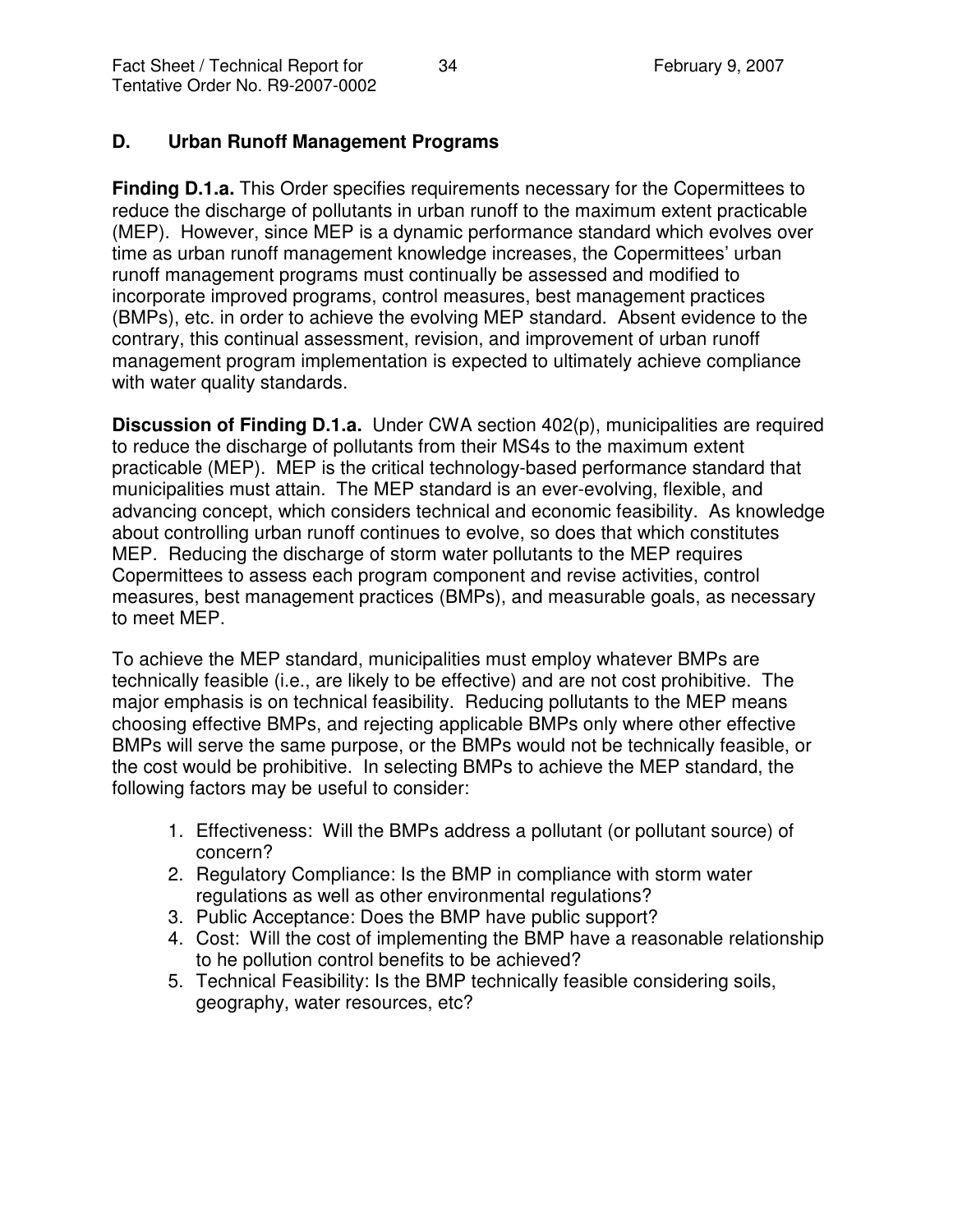If a municipality reviews a lengthy menu of BMPs and chooses to select only a few of the least expensive BMPs, it is likely that MEP has not been met. On the other hand, if a municipal discharger employs all applicable BMPs except those where it can show that they are not technically feasible in the locality, or whose cost is prohibitive, it would have met the standard. Where a choice may be made between two BMPs that should provide generally comparable effectiveness, the discharger may choose the least expensive alternative and exclude the more expensive BMP. However, it would not be acceptable either to reject all BMPs that would address a pollutant source, or to pick a BMP based solely on cost, which would be clearly less effective. In selecting BMPs the municipality must make a serious attempt to comply and practical solutions may not be easily dismissed. In any case, the burden is on the municipal discharger to show compliance with its permit. After selecting BMPs, it is the responsibility of the discharger to ensure that all BMPs are implemented.<sup>78</sup>

A definition of MEP is not provided in either the federal statute or in the federal regulations. The final determination regarding whether a municipality has reduced pollutants to the MEP can only be made by the Regional Board or the State Board, and not by the municipal discharger. While the Regional Board or the State Board ultimately define MEP, it is the responsibility of the Copermittees to initially propose actions that implement BMPs to reduce pollution to the MEP. In other words, the Copermittees' urban runoff management programs to be developed under the Order are the Copermittees' proposals of MEP. Their total collective and individual activities conducted pursuant to their urban runoff management programs become their proposal for MEP as it applies both to their overall effort, as well as to specific activities. The Order provides a minimum framework to guide the Copermittees in meeting the MEP standard.

It is the Regional Board's responsibility to evaluate the proposed programs and specific BMPs to determine what constitutes MEP, using the above guidance and the court's 1994 decision in NRDC v. California Department of Transportation, Federal District Court, Central District of California. The federal court stated that a Copermittee must evaluate and implement BMPs except where (1) other effective BMPs will achieve greater or substantially similar pollution control benefits; (2) the BMP is not technically feasible; or (3) the cost of BMP implementation greatly outweighs the pollution control benefits. In the absence of a proposal acceptable to the Regional Board, the Regional Board will define MEP by requiring implementation of additional measures by the Copermittees.

<sup>&</sup>lt;sup>78</sup> State Water Resources Control Board, 1993. Memo Entitled Definition of Maximum Extent Practicable.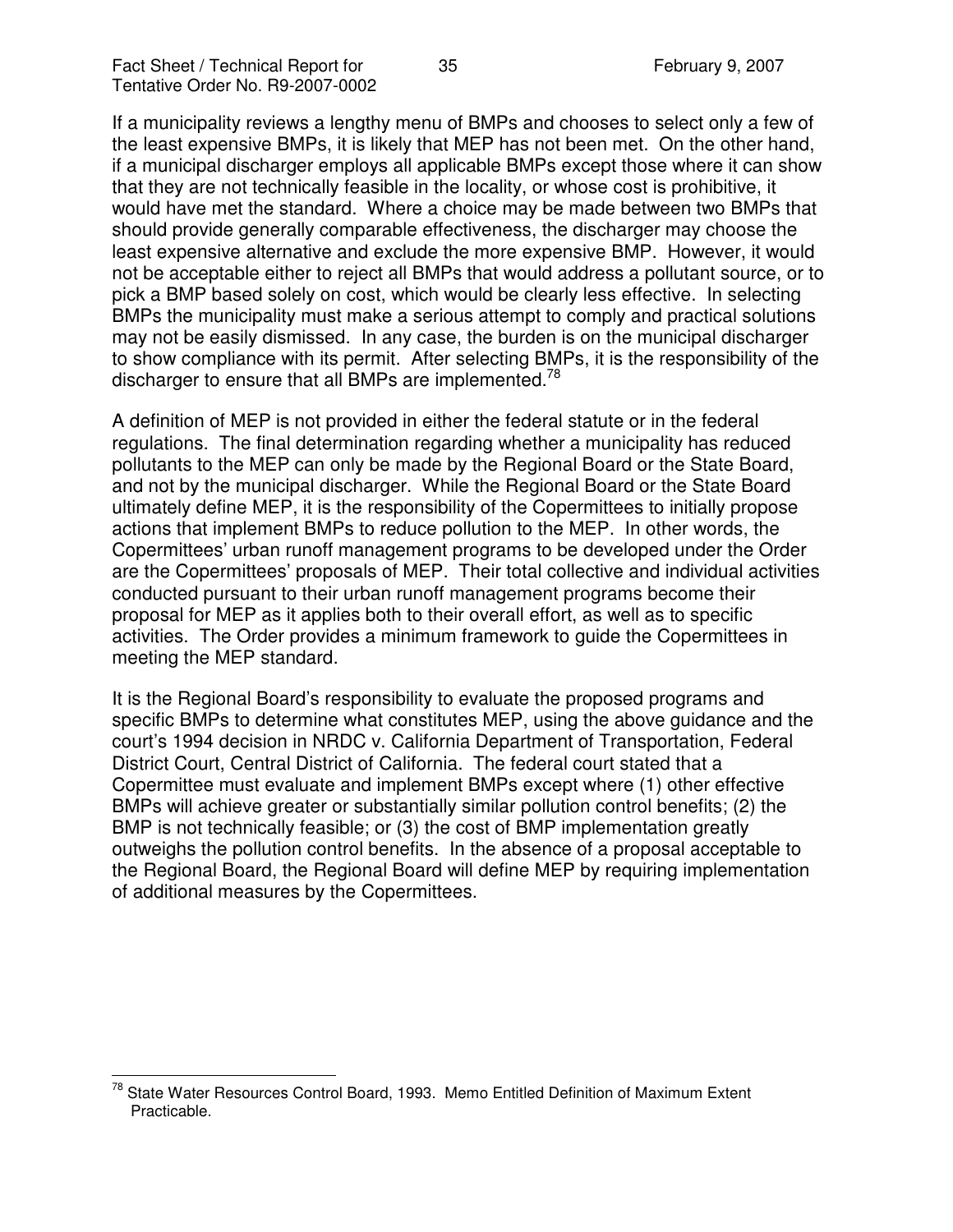The Copermittees' continual evolution in meeting the MEP standard is expected to achieve compliance with water quality standards. USEPA has consistently supported this expectation. In its Interim Permitting Approach for Water Quality-Based Effluent Limitations (WQBELs) in Storm Water Permits, USEPA states "the interim permitting approach uses best management practices (BMPs) in first-round storm water permits, and expanded or better-tailored BMPs in subsequent permits, where necessary, to provide for attainment of water quality standards."<sup>79</sup> USEPA reiterated its position in 1999, when it stated regarding the Phase II municipal storm water regulations that "successive iterations of the mix of BMPs and measurable goals will be driven by the objective of assuring maintenance of water quality standards" and "EPA anticipates that a permit for a regulated small MS4 operator implementing BMPs to satisfy the six minimum control measures will be sufficiently stringent to protect water quality, including water quality standards [...]."<sup>80</sup>

The requirements of the Order are expected to achieve compliance with receiving water quality standards. The approach to be used is the continual assessment, revision, and improvement of Copermittee best management practice implementation. This approach is consistent with the Clean Water Act and State Board guidance. In Defenders of Wildlife v. Browner (1999, 197 F. 3d 1035), the United States Court of Appeals for the Ninth Circuit states: "Under 33 U.S.C. section 1342 (p)(3)(B)(iii), the EPA's choice to include either management practices or numeric limitations in the permits was within its discretion." In addition, the approach is consistent with State Board Order WQ 99-05, which outlines an iterative approach for achieving compliance with water quality standards.

**Finding D.1.b.** The Copermittees have generally been implementing the jurisdictional urban runoff management programs required pursuant to Order No. R9-2002-01 since February 13, 2003. However, urban runoff discharges continue to cause or contribute to violations of water quality standards.<sup>81</sup>

**Discussion of Finding D.1.b**. In response to Order No. R9-2002-01, the Copermittees have improved their urban runoff management programs. For instance, comprehensive urban runoff management plans have been developed. In order to implement the plans, the Copermittees have, among other things, developed BMP requirements, improved inter- and intra-governmental coordination, improved training programs, improved illicit discharge detection procedures, and improved their monitoring efforts. Although the programmatic improvements have led to better implementation of BMPs, the Copermittees' monitoring data demonstrate that additional or revised BMPs are necessary to prevent discharges from MS4s from causing and contributing to violations of water quality standards. A discussion of data collected by the Copermittees is included in the discussion for Finding C.7.

<sup>&</sup>lt;sup>79</sup> Federal Register / Vol. 61, No. 166 / August 26, 1996 / P. 43761.

<sup>&</sup>lt;sup>80</sup> Federal Register / Vol. 64, No. 235 / Wednesday, December 8, 1999 / Rules and Regulations. P. 68753-68754.

<sup>&</sup>lt;sup>81</sup> Orange County Storm Water Program, 2006. Unified Annual Progress Report, Program Effectiveness Assessment (San Diego Region).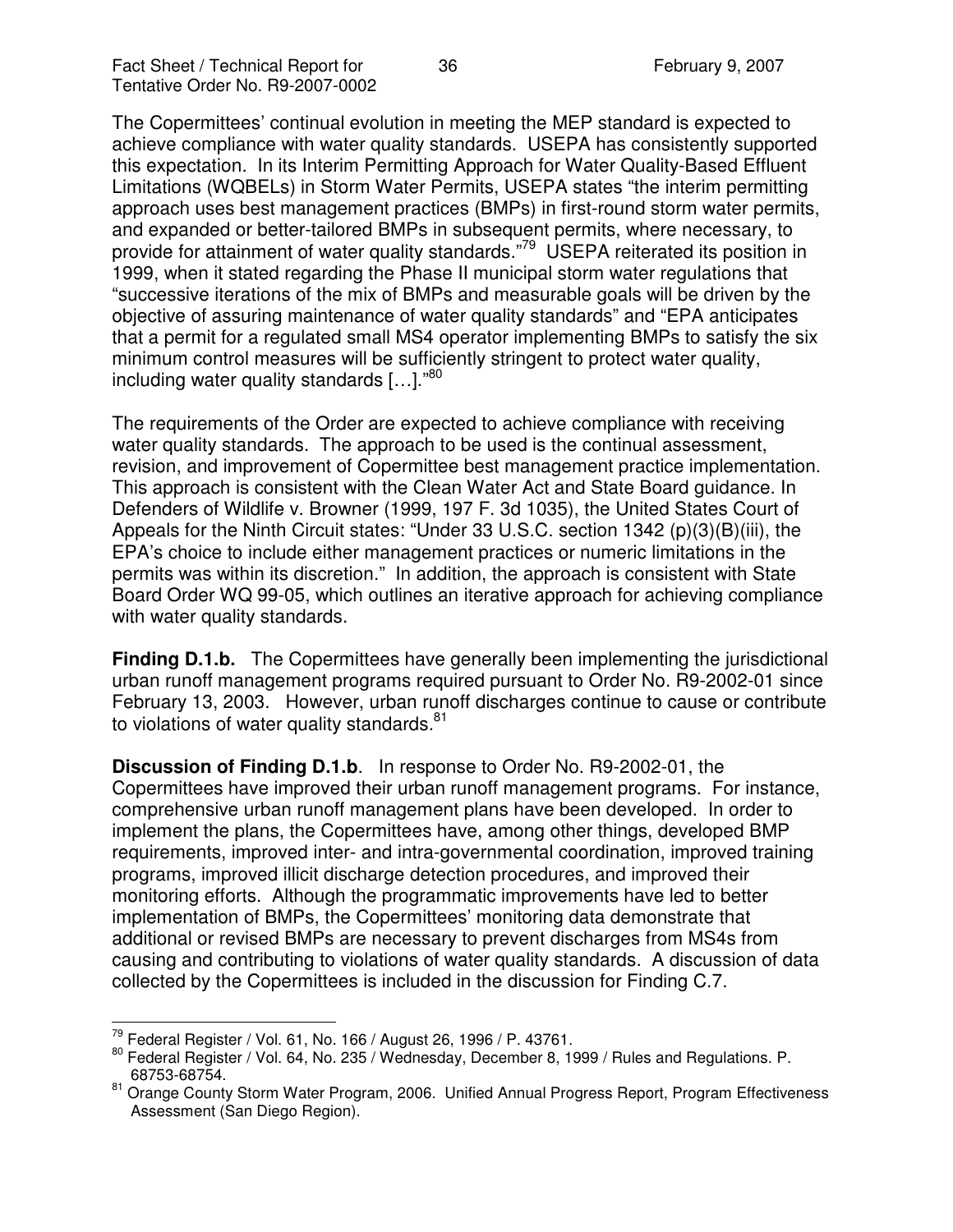**Finding D.1.c.** This Order contains new or modified requirements that are necessary to improve Copermittees' efforts to reduce the discharge of pollutants in urban runoff to the MEP and achieve water quality standards. Some of the new or modified requirements, such as the expanded Watershed Urban Runoff Management Program section, are designed to specifically address these high priority water quality problems. Other new or modified requirements address program deficiencies that have been noted during audits, report reviews, and other Regional Board compliance assessment activities.

**Discussion of Finding D.1.c.** The Copermittees are required to update and expand their urban runoff management programs on jurisdictional and watershed levels in order to improve their efforts to reduce the contribution of pollutants in urban runoff to the MEP and meet water quality standards. Changes to Order No. R9-2002-01's requirements have been made to help ensure these two standards are achieved by the Copermittees.

The jurisdictional requirements of the Order have been changed based on findings by the Regional Board during typical compliance assurance activities. The Regional Board performed full jurisdictional program audits of 8 of the 13 Copermittees during the Order No. R9-2002-01 permit term. Where the audits found common implementation problems, requirements have been altered to better ensure compliance. In addition, the Regional Board conducted detailed reviews of every jurisdictional annual report submitted by the Copermittees, including provision of specific comments to the Copermittees where improvements were found to be needed. Again, where common reporting issues were found, the Order's requirements have been changed to rectify the issues. Other changes to jurisdictional requirements were based on Regional Board inspection findings or receipt of complaints.<sup>82</sup>

Finally, many of the required updates to the Copermittees' programs are based on recommendations found in the Copermittees' ROWD.<sup>83</sup> In many instances, the Copermittees and the Regional Board have identified similar issues that merit program modifications.

To better focus on attainment of water quality standards, the Order's watershed requirements have been improved. Addressing urban runoff management on a watershed scale focuses on water quality results by emphasizing the receiving waters within the watershed. The conditions of the receiving waters drive management actions, which in turn focus on the water quality problems of the receiving waters each watershed. Improvements to watershed requirements were also made to facilitate better understanding of the requirements between the Regional Board and Copermittees.

<sup>&</sup>lt;sup>82</sup> Audit reports, report reviews, and inspection reports are available for review at the Regional Board office.

<sup>&</sup>lt;sup>83</sup> All significant changes made to the Order's requirements are described and explained in detail in Fact Sheet section X.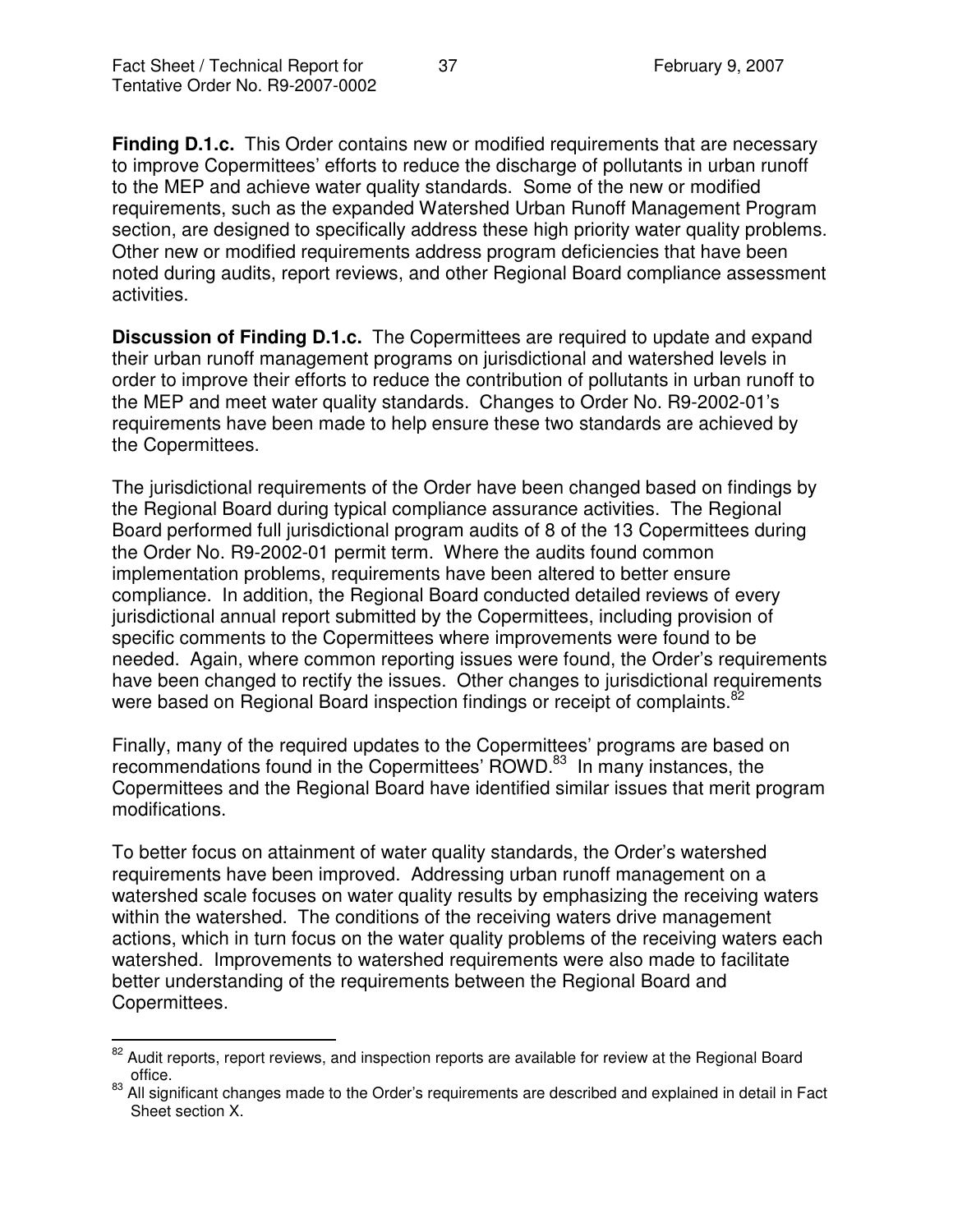**Finding D.1.d.** Updated Jurisdictional Urban Runoff Management Plans (JURMPs) and Watershed Urban Runoff Management Plans (WURMPs), which describe the Copermittees' urban runoff management programs in their entirety, are needed to guide the Copermittees' urban runoff management efforts and aid the Copermittees in tracking urban runoff management program implementation. It is practicable for the Copermittees to update the JURMPs and WURMPs within one year, since significant efforts to develop these programs have already occurred.

**Discussion of Finding D.1.d.** Development of urban runoff management plans is a crucial urban runoff management measure and should be considered a BMP. The plans help organize and focus the Copermittees' programs and guide their implementation. In its statewide assessment report to USEPA Region IX and the State Board, Tetra Tech, Inc. concluded that the lack of a master storm water planning document must be considered a serious program deficiency<sup>84</sup>. When submitted to the Regional Board, the plans provide useful correspondence between the Copermittees and the Regional Board. The Plans also become available for review by the public, and thus facilitate public participation in urban runoff management decisions. Finally, while development and submittal of urban runoff management plans are not necessary to ensure compliance of the Copermittees' urban runoff management programs with the Order, the Regional Board is provided with a means to track Copermittee implementation.

The focus of the Order is on development and implementation of programs which meet MEP, rather than creation of Copermittee plans which exhibit MEP. While the Order does not rely upon the plans to ensure MEP and other standards are achieved, the plans still serve a useful purpose. As stated above, the plans serve to organize the Copermittees' efforts to address urban runoff. As a practical matter, any program of the size required by the Order should be documented in writing. This serves to guide implementation of the program by the numerous individuals responsible for program implementation.

Urban runoff management plans are not necessary for ensuring compliance with the Order because the Order itself contains sufficient detailed requirements to ensure that compliance with discharge prohibitions, receiving water limits, and the narrative standard of MEP are achieved. Implementation by the Copermittees of programs in compliance with the Order's requirements, prohibitions, and receiving water limits is the pertinent compliance standard to be used under the Order, as opposed to assessing compliance by reviewing the Copermittees' implementation of their plans alone. The Regional Board ensures compliance with the Order by reviewing annual reports, conducting inspections, performing audits, and through other general program oversight.

<sup>84</sup> Tetra Tech, Inc. 2006. *Assessment Report on Tetra Tech's Support of California's MS4 Stormwater Program.* Produced for U.S. EPA Region IX and the California State and Regional Water Quality Control Boards.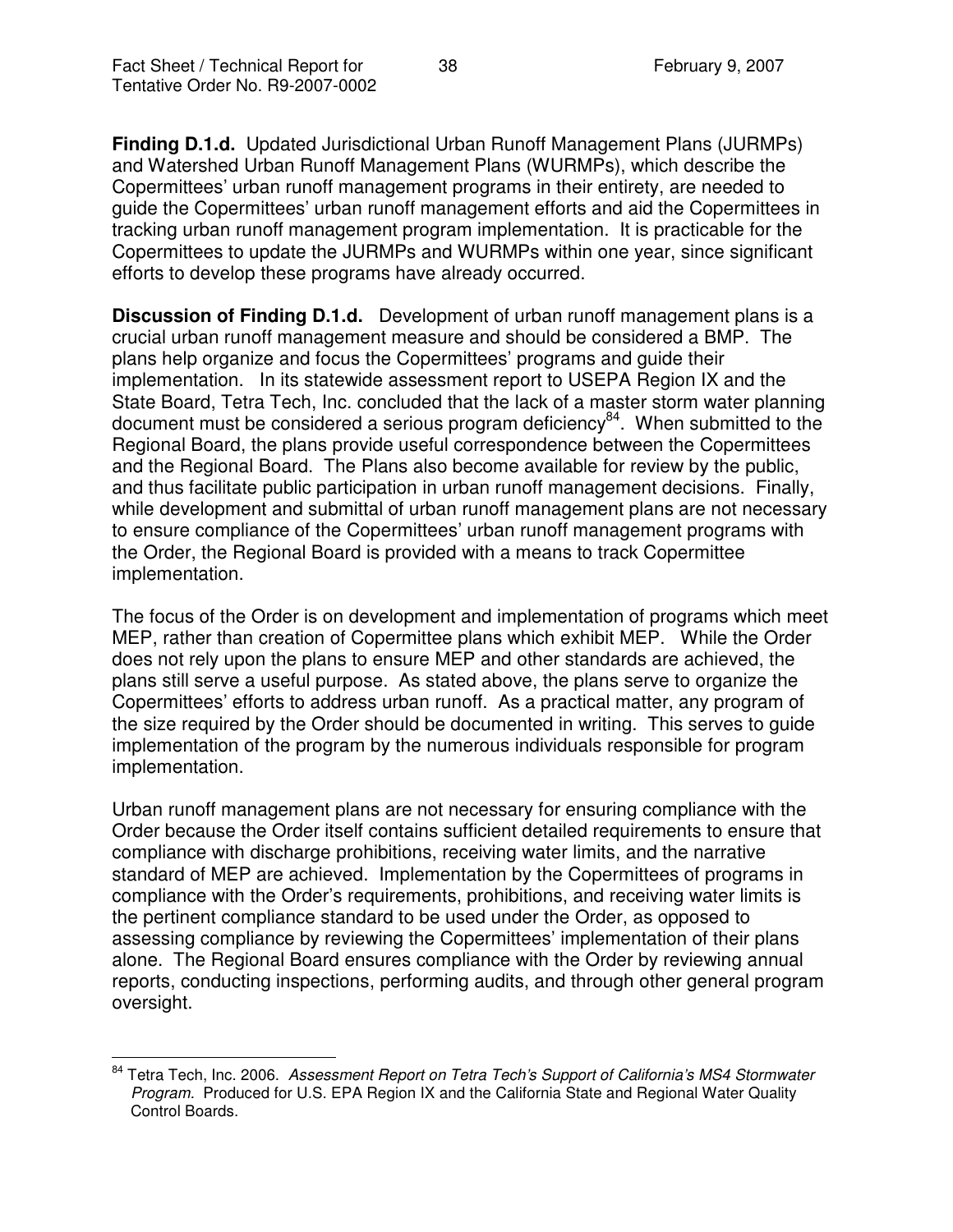Urban runoff management plans are particularly important and useful for municipalities when program implementation is spread across several departments and/or when municipalities experience staff turnover.<sup>85</sup> Each Copermittee relies on multiple employees or contractors for program implementation, but the spread of responsibility varies among Copermittees.<sup>86</sup> Written jurisdictional plans ensure appropriate coordination within each municipality.

Copermittees' urban runoff management plans are simply descriptions of their urban runoff management programs required under the Order. These plans serve as procedural correspondence which guides program implementation and aids the Copermittees and Regional Board in tracking implementation of the programs. In this manner, the plans are not functional equivalents of the Order. For these reasons, the Copermittees' urban runoff management plans need not be an enforceable part of the Order.

The Copermittees' plans and programs can be updated within one year because much of their plans and programs are already in existence. In fact, many parts of their plans and programs have been in place for 15 years. Moreover, the adoption of Order No. R9-2002-01 required a larger scale reorganization of the Copermittees' programs than Tentative Order No. R9-2007-0002, but also allowed one year for program updates. The Copermittees were generally able to meet the time schedule required under Order No. R9-2002-01.

**Finding D.1.e.** Pollutants can be effectively reduced in urban runoff by the application of a combination of pollution prevention, source control, and treatment control BMPs. Pollution prevention is the reduction or elimination of pollutant generation at its source and is the best "first line of defense". Source control BMPs (both structural and non-structural) minimize the contact between pollutants and flows (e.g., rerouting run-on around pollutant sources or keeping pollutants on-site and out of receiving waters). Treatment control BMPs remove pollutants from urban runoff.

**Discussion of Finding D.1.e.** The State Board finds in its Order No. WQ 98-01 that BMPs are effective in reducing pollutants in urban runoff, stating that "implementation of BMPs [is] generally the most appropriate form of effluent limitations when designed to satisfy technology requirements, including reduction of pollutants to the maximum extent practicable." A State Board TAC further supports this finding by recommending "that nonpoint source pollution control can be accomplished most effectively by giving priority to [BMPs] in the following order:

1. Pollution Prevention – implementation of practices that use or promote pollution free alternatives;

<sup>&</sup>lt;sup>85</sup> Tetra Tech, Inc. 2005. Program Evaluation Report. Orange County Storm Water Program: Cities of Laguna Beach, Laguna Hills, Lake Forest, and Rancho Santa Margarita.

<sup>86</sup> Responsible departments and employees are described in the 2005-06 Annual Reports for the MS4 programs.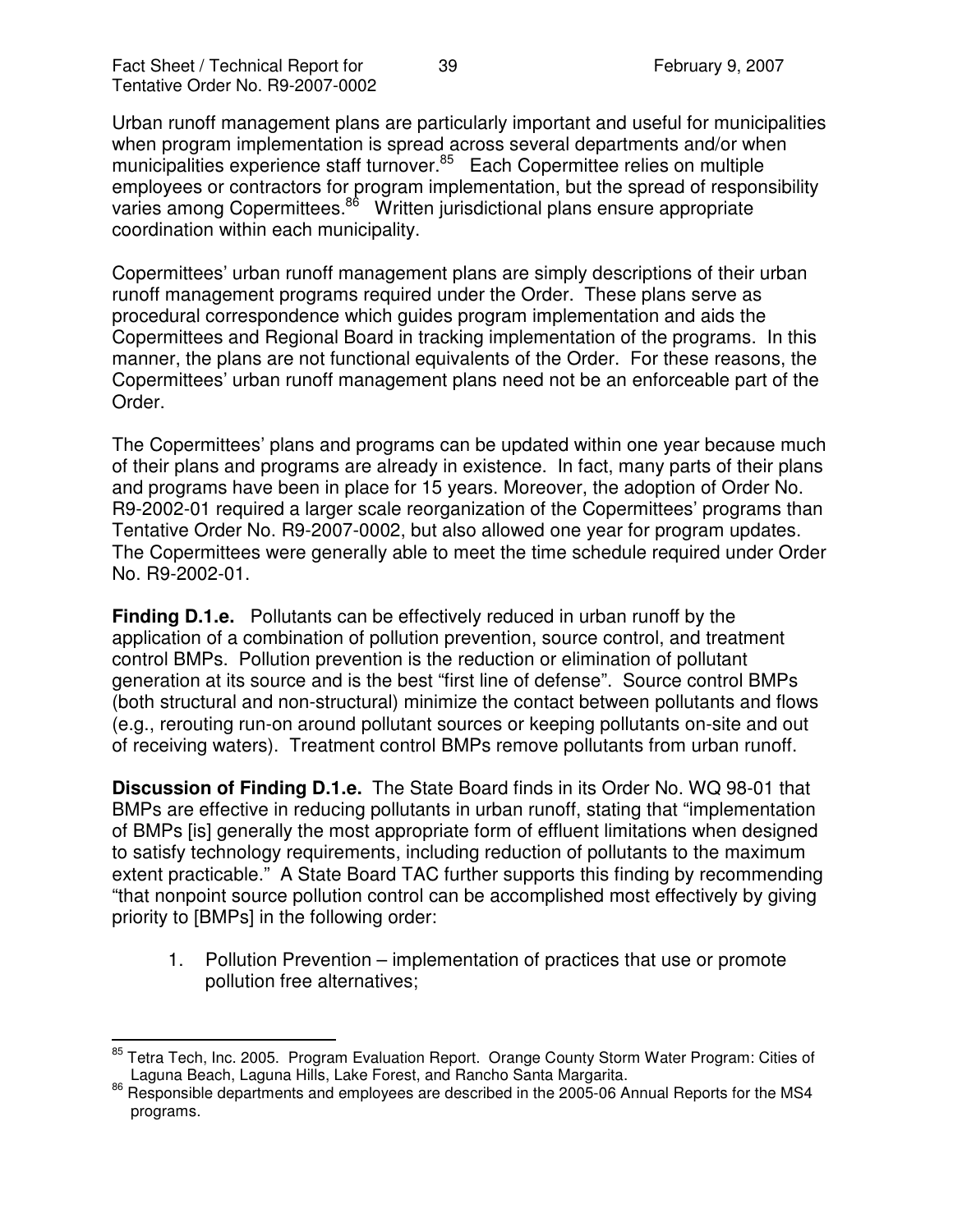- 2. Source Control implementation of control measures that focus on preventing or minimizing urban runoff from contacting pollution sources;
- 3. Treatment Control implementation of practices that require treatment of polluted runoff either onsite or offsite."<sup>87</sup>

Pollution prevention, the reduction or elimination of pollutant generation at its source, is an essential aspect of BMP implementation. Fewer pollutants are available to be washed from urban areas when the generation of pollutants by urban activities is limited. Thus, pollutant loads in storm water discharges are reduced from these areas. In addition, there is no need to control or treat pollutants that are never generated.<sup>88</sup> Furthermore, pollution prevention BMPs are generally more cost effective than removal of pollutants by treatment facilities or cleanup of contaminated media.<sup>89,90</sup>

In the Pollution Prevention Act of 1990, Congress established a national policy that emphasizes pollution prevention over control and treatment. CWC section 13263.3(a) also supports pollution prevention, stating "The Legislature finds and declares that pollution prevention should be the first step in a hierarchy for reducing pollution and managing wastes, and to achieve environmental stewardship for society. The Legislature also finds and declares that pollution prevention is necessary to support the federal goal of zero discharge of pollutants into navigable waters." Finally, the Basin Plan also supports this finding by stating "To eliminate pollutants in storm water, one can either clean it up by removing pollutants or prevent it from becoming polluted in the first place. Because of the overwhelming volume of storm water and the enormous costs associated with pollutant removal, pollution prevention is the only approach that makes sense."<sup>91</sup>

<sup>87</sup> State Board, 1994. Urban Runoff Technical Advisory Committee Report and Recommendations. Nonpoint Source Management Program.

<sup>88</sup> Orange County Storm Water Copermittees. 2006. Report of Waste Discharge (San Diego Region).

<sup>89</sup> Devinny, J.S. et al. 2004. *Alternative Approaches to Stormwater Quality Control.* Prepared for the Los Angeles Regional Water Quality Control Board. Found as Appendix H to *NPDES Stormwater Cost Survey.* Prepared for the California State Water Resources Control Board by the Office of Water Programs California State University, Sacramento. Available on-line at: http://www.owp.csus.edu/research/npdes/

<sup>&</sup>lt;sup>90</sup> Schueler, T.R.., 2000. Center for Watershed Protection. Assessing the Potential for Urban Watershed Restoration, Article 142.

<sup>91</sup> Regional Board, 1994. Water Quality Control Plan, San Diego Basin, Region 9.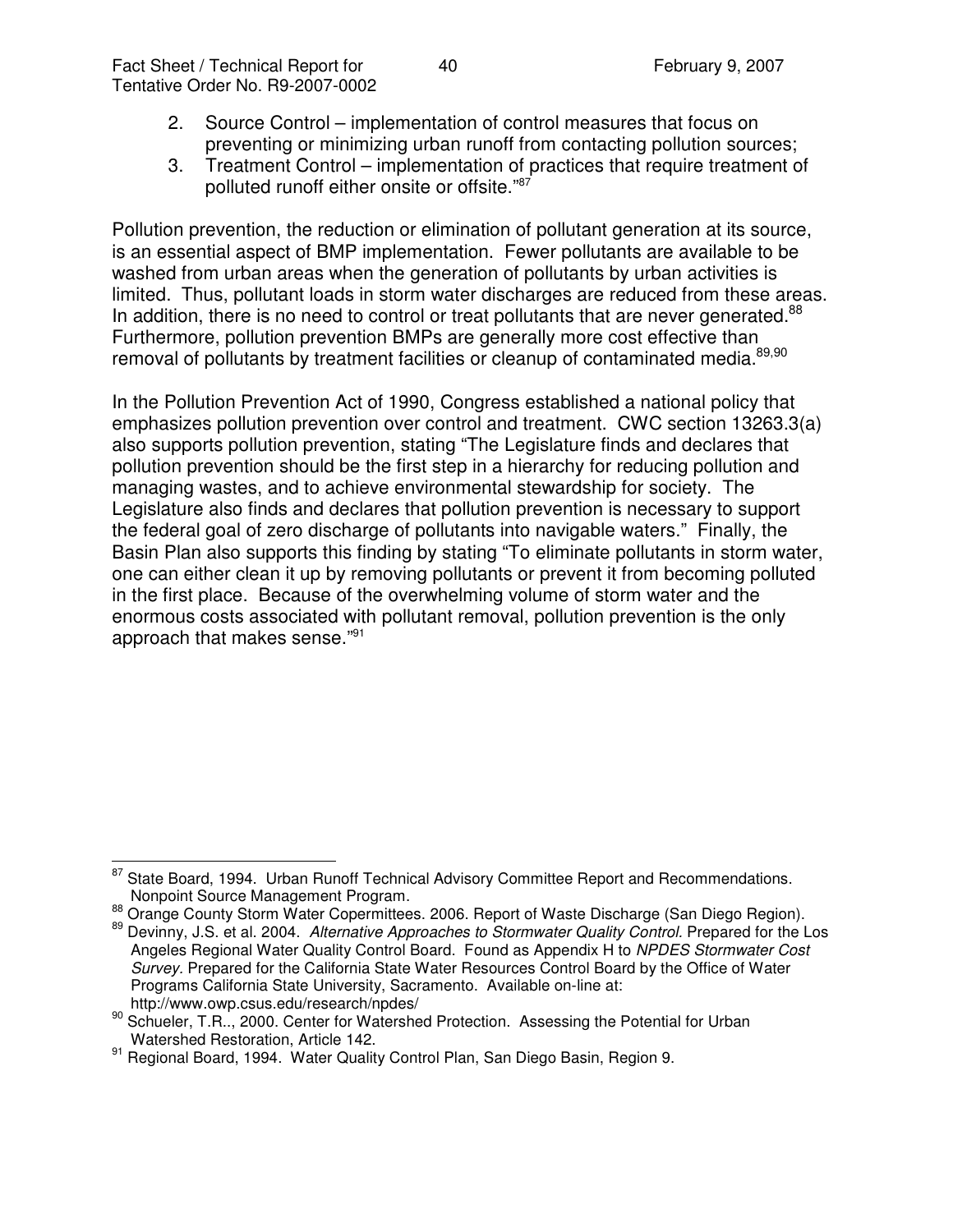USEPA also supports the utilization of a combination of BMPs to address pollutants in urban runoff. For example, USEPA has found there has been success in addressing illicit discharge related problems through BMP initiatives like storm drain stenciling and recycling programs, including household hazardous waste special collection days.<sup>92</sup> Structural BMP performance data has also been compiled and summarized by USEPA.<sup>93</sup> This data indicates that structural BMPs can be effective in reducing pollutants in urban runoff discharges.

The summary provides the performance ranges of various types of structural BMPs for removing suspended solids, nutrients, pathogens, and metals from storm water flows. These pollutants are generally a concern in storm water in the San Diego Region and Orange County.<sup>94</sup> For suspended solids, the least effective structural BMP type was found to remove 30-65% of the pollutant load, while the most effective was found to remove 65-100% of the pollutant load. For nutrients, the least effective structural BMP type was found to remove 15-45% of the pollutant load, while the most effective was found to remove 65-100% of the pollutant load. For pathogens, the least effective structural BMP type was found to remove <30% of the pollutant load, while the most effective was found to remove 65-100% of the pollutant load. For metals, the least effective structural BMP type was found to remove 15-45% of the pollutant load, while the most effective was found to remove 65-100% of the pollutant load.

Several studies conducted in the last few years have measured the effectiveness of urban runoff treatment BMPs in southern Orange County. Studies have been conducted on both dry weather and wet weather flows. Each demonstrates that treatment control BMPs can, to varying degrees, remove pollutants from urban runoff, but that pollution prevention and source control BMPs are necessary to reduce pollutant discharges to the point of supporting water quality objectives in the receiving waters. A partial list of such studies includes:

• "Assessment of Best Management Practice (BMP) Effectiveness" by the Southern California Coastal Water Research Project (SCCWRP).<sup>95</sup> This project assesses the effectiveness of BMPs in southern California for improving water quality related to toxicity.

 $92$  USEPA, 1999. 40 CFR Parts 9, 122, 123, and 124 National Pollutant Discharge Elimination System-Regulations for Revision of the Water Pollution Control Program Addressing Storm Water Discharges. 64 FR 68728.

<sup>93</sup> USEPA, 1999. Preliminary Data Summary of Urban Storm Water Best Management Practices. EPA 821-R-99-012.

<sup>94</sup> Orange County Stormwater Program, Appendix E1 BMP Effectiveness and Applicability for Orange County (updated June 2005).

<sup>95</sup> Jeffrey S. Brown and Steven M. Bay 2005. *Assessment of Best Management Practice (BMP) Effectiveness.* SCCWRP Technical Report 461.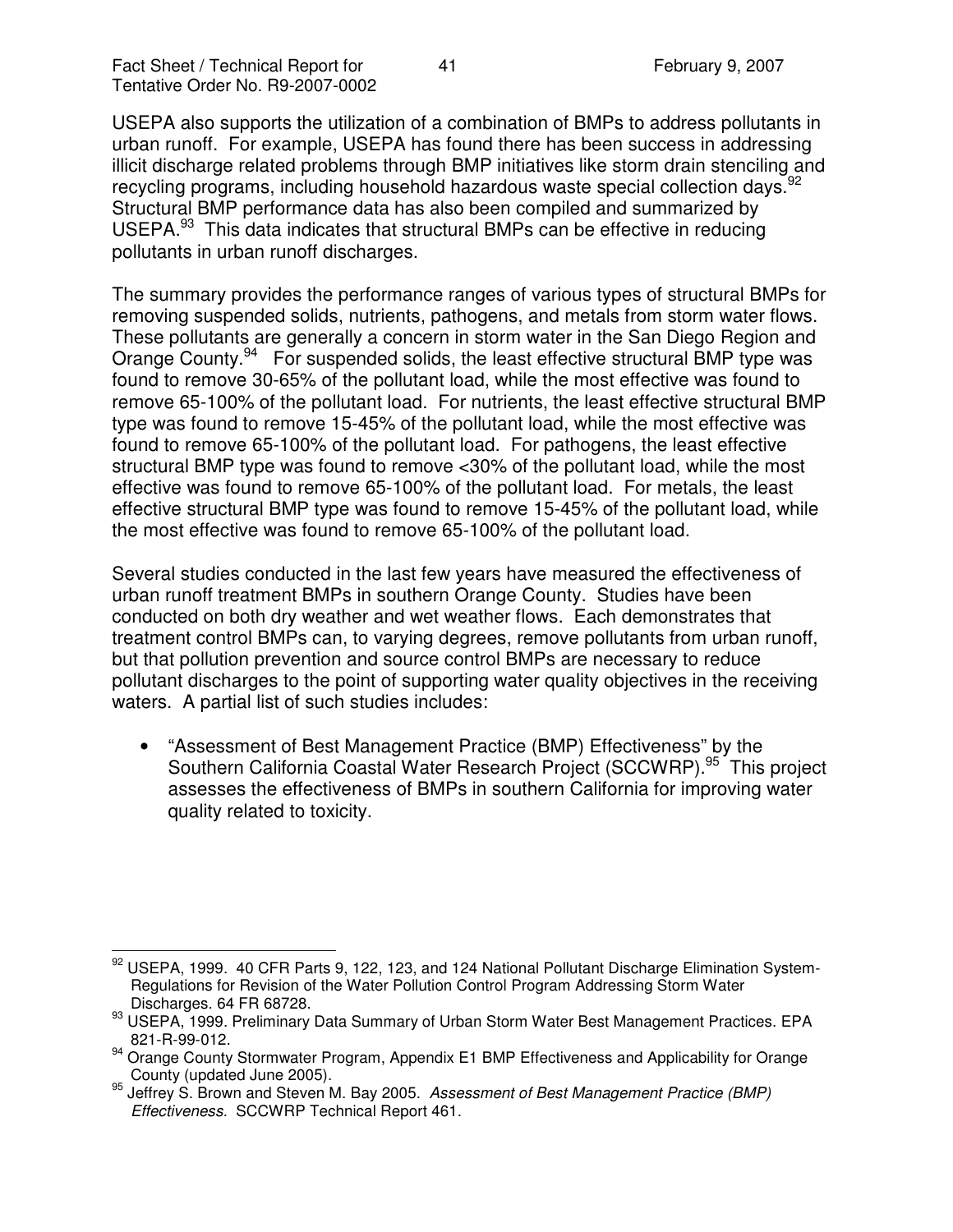- "Final Report for the Del Obispo Storm Drain Project" by the City of Dana Point.<sup>96</sup> This report assesses the implementation of a solids removal unit and low-flow diversion project.
- "Final Report for the Alipaz Storm Drain Treatment and Low Flow Diversion Project" by the City of Dana Point.<sup>97</sup> This report assesses the implementation of a solids removal unit and low-flow diversion project.
- "Final Report for Poche Beach Urban Runoff Ultraviolet Light Bacteria Disinfection Project" by the County of Orange.<sup>98</sup> This report assesses the implementation of an ultraviolet system within a box culvert.
- Final Report for J01P28 Interim Water Quality Improvement Package Plant Best Management Practices.<sup>99</sup> This report assesses the implementation of an ultraviolet treatment system at an inland waters storm drain outfall.
- "Final Report for Wetland Capture and Treatment (WetCAT) Network" by the City of Laguna Niguel.<sup>100</sup> This report assesses the implementation of constructed wetlands.

Results of these recent studies demonstrate that treatment at the MS4 outfalls for pollutants that have already been discharged *into* the MS4 is generally unlikely to reduce pollutant concentrations to levels that would support water quality objectives.

It is important to note that the Clean Water Act and NPDES federal regulations clearly require control of discharges into the MS4. Section 402(p)(3)(B)(ii) of the Clean Water Act states that MS4 permits must "prohibit non-storm water discharges into the storm sewers." 40 CFR 122.26(d)(2)(iv)(B) requires Copermittees to "detect and remove […] illicit discharges and improper disposal into the storm sewer." 40 CFR 122.26(d)(2)(iv)(D) requires the Copermittees to "reduce pollutants in storm water runoff from construction sites to the municipal storm sewer system."

<sup>96</sup> City of Dana Point. 2005. *Final Report for the Del Obispo Storm Drain Project*. Prepared for the State Water Resources Control Board Agreement No. 02-216-550-0.

<sup>97</sup> City of Dana Point. 2004. *Final Report For The Alipaz Storm Drain Treatment And Low Flow Diversion Project" by the City of Dana Point.* Prepared for State Water Resources Control Board Agreement Number: 01-068-550-0.

<sup>98</sup> Volz, James. 2005. *Final Report for Poche Beach Urban Runoff Ultraviolet Light Bacteria Disinfection Project*. Prepared by the County of Orange for State Water Resources Control Board Agreement No. 01-236-550-1.

<sup>&</sup>lt;sup>99</sup> Anderson, Max. 2005. Final Report: Aliso Beach Clean Beach Initiatives, J01P28 Interim Water Quality Improvement Package Plant Best Management Practices. Prepared by the County of Orange for State Water Resources Control Board Agreement No. 01-227-550-0.

<sup>100</sup> City of Laguna Niguel and CH2MHILL. 2004. *Final Report: Wetland Capture and Treatment (WetCAT) Network.* Prepared for State Water Resources Control Board Agreement No. 01-122-259- 0.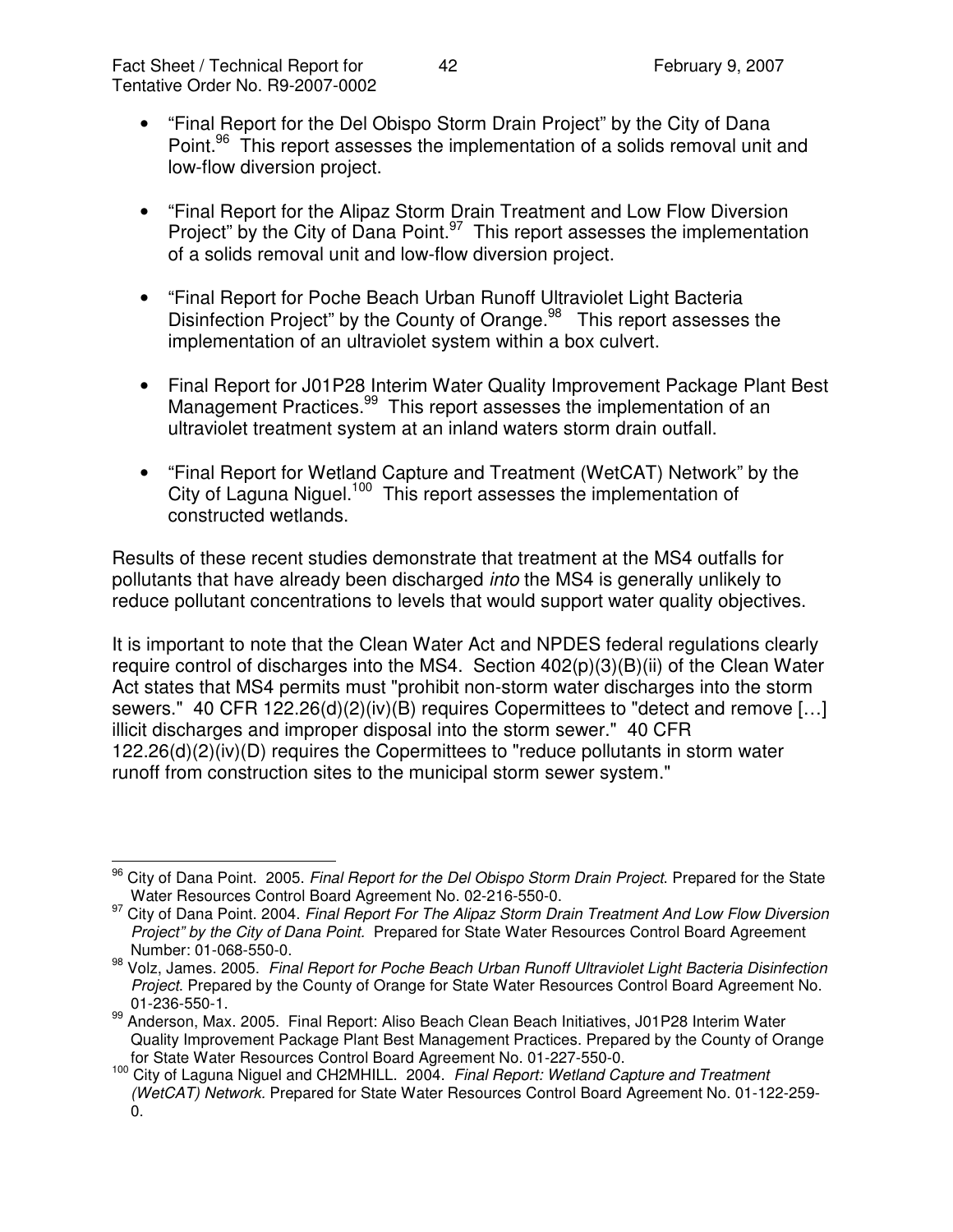The Order's approach to regulating discharges into and from the MS4 is in accordance with State Board Order WQ 2001-15. In that order, the State Board reviewed the San Diego County permit (Order No. 2001-01) requirements and made one change to one prohibition.<sup>101</sup> The Order upheld all other requirements of the current permit. Order No. R9-2007-0002 incorporates the one change made by the State Board, and continues the approach of Order No. 2001-01 (the basis for the current permit), as it was upheld by the State Board in Order WQ 2001-15. State Board Order WQ 2001-15 supports such requirements, stating: "It is important to emphasize that dischargers into MS4s continue to be required to implement a full range of BMPs, including source control."

The Court of Appeals, Fourth Appellate District, found that the current permit's approach to regulation of discharges into the MS4 was appropriate. Since the Tentative Order utilizes the same approach, the court decision supports the Tentative Order's requirements.

**Finding D.1.f.** Urban runoff needs to be addressed during the three major phases of urban development (planning, construction, and use) in order to reduce the discharge of pollutants to the MEP and protect receiving waters. Urban development which is not guided by water quality planning policies and principles can unnecessarily result in increased pollutant load discharges, flow rates, and flow durations which can impact receiving water beneficial uses. Construction sites without adequate BMP implementation result in sediment runoff rates which greatly exceed natural erosion rates of undisturbed lands, causing siltation and impairment of receiving waters. Existing urban development generates substantial pollutant loads which are discharged in urban runoff to receiving waters.

**Discussion of Finding D.1.f.** MS4 permits are issued to municipalities because of their land use authority. The ultimate responsibility for the pollutant discharges, increased runoff, and inevitable long-term water quality degradation that results from urbanization lies with local governments. This responsibility is based on the fact that it is the local governments that have authorized the urbanization (i.e., conversion of natural pervious ground cover to impervious urban surfaces) and the land uses that generate the pollutants and runoff. Furthermore, the MS4 through which the pollutants and increased flows are conveyed, and ultimately discharged into natural receiving waters, are owned and operated by the same local governments. In summary, the Copermittees under the Order are responsible for discharges into and out of their MS4s because (1) they own and operate the MS4; and (2) they have the legal authority that authorizes the very development and land uses with generate the pollutants and increased flows in the first place.

<sup>&</sup>lt;sup>101</sup> The State Board removed the prohibition of discharges *into* the MS4 that cause or contribute to exceedances of water quality objectives. The revision allows for treatment of storm water flows once the pollutants have entered the MS4. It does not affect the effective prohibition on certain dryweather flows into the MS4 that is required by the Clean Water Act.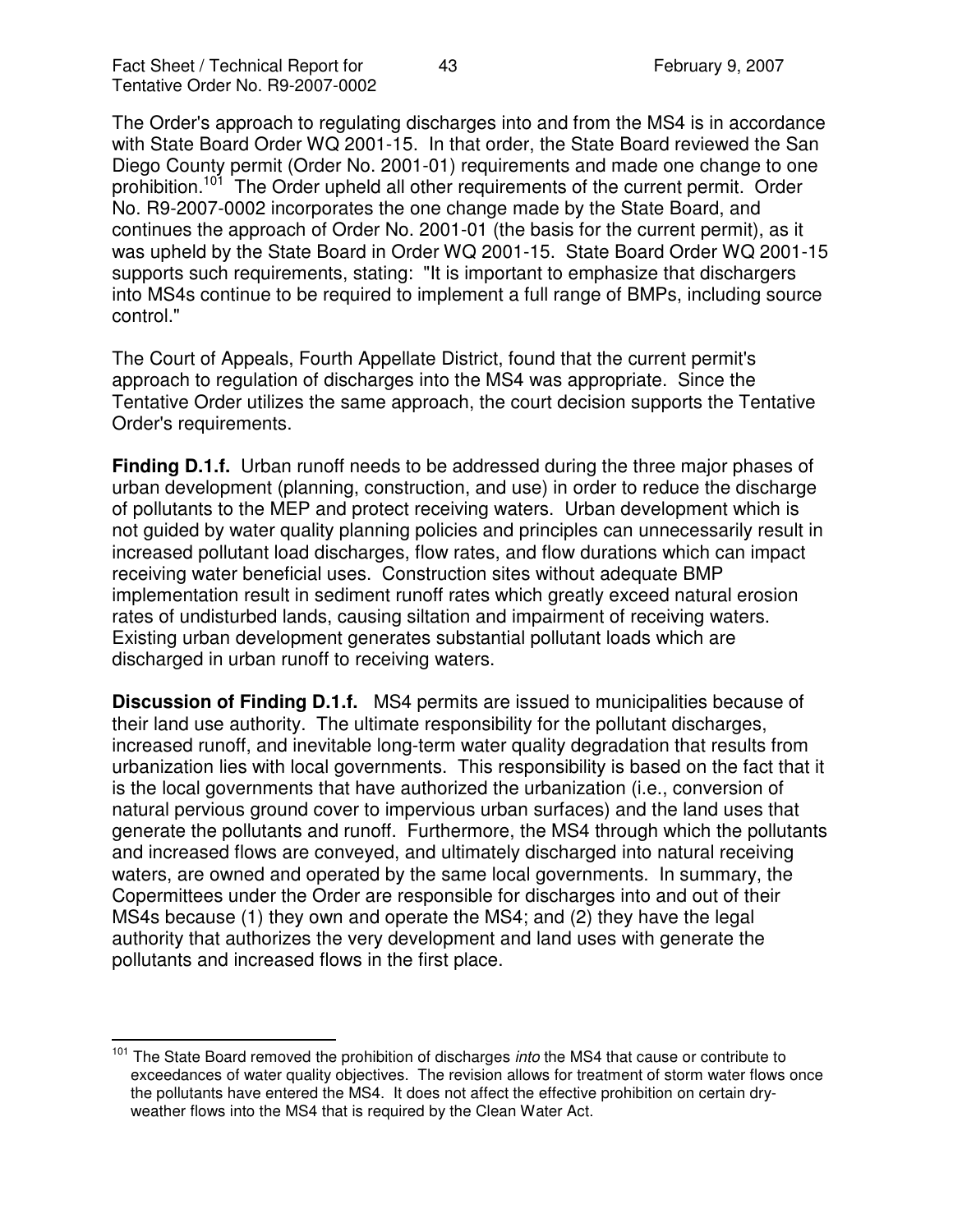For example, since grading cannot commence prior to the issuance of a local grading permit, the Copermittees have a built-in mechanism to ensure that all grading activities are protective of receiving water quality. The Copermittee has the authority to withhold issuance of the grading permit until the project proponent has demonstrated to the satisfaction of the Copermittee that the project will not violate their ordinances or cause the Copermittee to be in violation of its MS4 permit. Since the Copermittee will ultimately be held responsible for any discharges from the grading project by the Regional Board, the Copermittee will want to use its own permitting authority to ensure that whatever measures the Copermittee deems necessary to protect discharges into its MS4 are in fact taken by the project proponent.

The Order holds the local government accountable for this direct link between its land use decisions and water quality degradation. The Order recognizes that each of the three major stages in the urbanization process (development planning, construction, and the use or operational stage) are controlled by and must be authorized by the local government. Accordingly, this permit requires the local government to implement, or require others to implement, appropriate best management practices to reduce pollutant discharges and increased flow during each of the three stages of urbanization.

Including plans for BMP implementation during the design phase of new development and redevelopment offers the most cost effective strategy to reduce urban runoff pollutant loads to surface waters.<sup>102</sup> The Phase II regulations for small municipalities reflect the necessity of addressing urban runoff during the early planning phase. Due to the greater water quality concerns generally experienced by larger municipalities, Phase II requirements for small municipalities are also applicable to larger municipalities such as the Copermittees. The Phase II regulations direct municipalities to develop, implement, and enforce a program to address storm water runoff from new development and redevelopment projects that disturb greater than or equal to one acre, including projects less than one acre that are part of a larger common plan of development or sale. The program must ensure that controls are in place that would prevent or minimize water quality impacts. This includes developing and implementing strategies which include a combination of structural and/or non-structural BMPs appropriate to the locality. The program must also ensure the adequate long-term operation and maintenance of BMPs.<sup>103</sup> USEPA expands on the Phase II regulations for urban development when it recommends that Copermittees:

<sup>&</sup>lt;sup>102</sup> USEPA, 2000. Storm Water Phase II Compliance Assistance Guide. EPA 833-R-00-002.

<sup>&</sup>lt;sup>103</sup> USEPA, 1999. 40 CFR Parts 9, 122, 123, and 124 National Pollutant Discharge Elimination System-Regulations for Revision of the Water Pollution Control Program Addressing Storm Water Discharges; Final Rule. 64 FR 68845.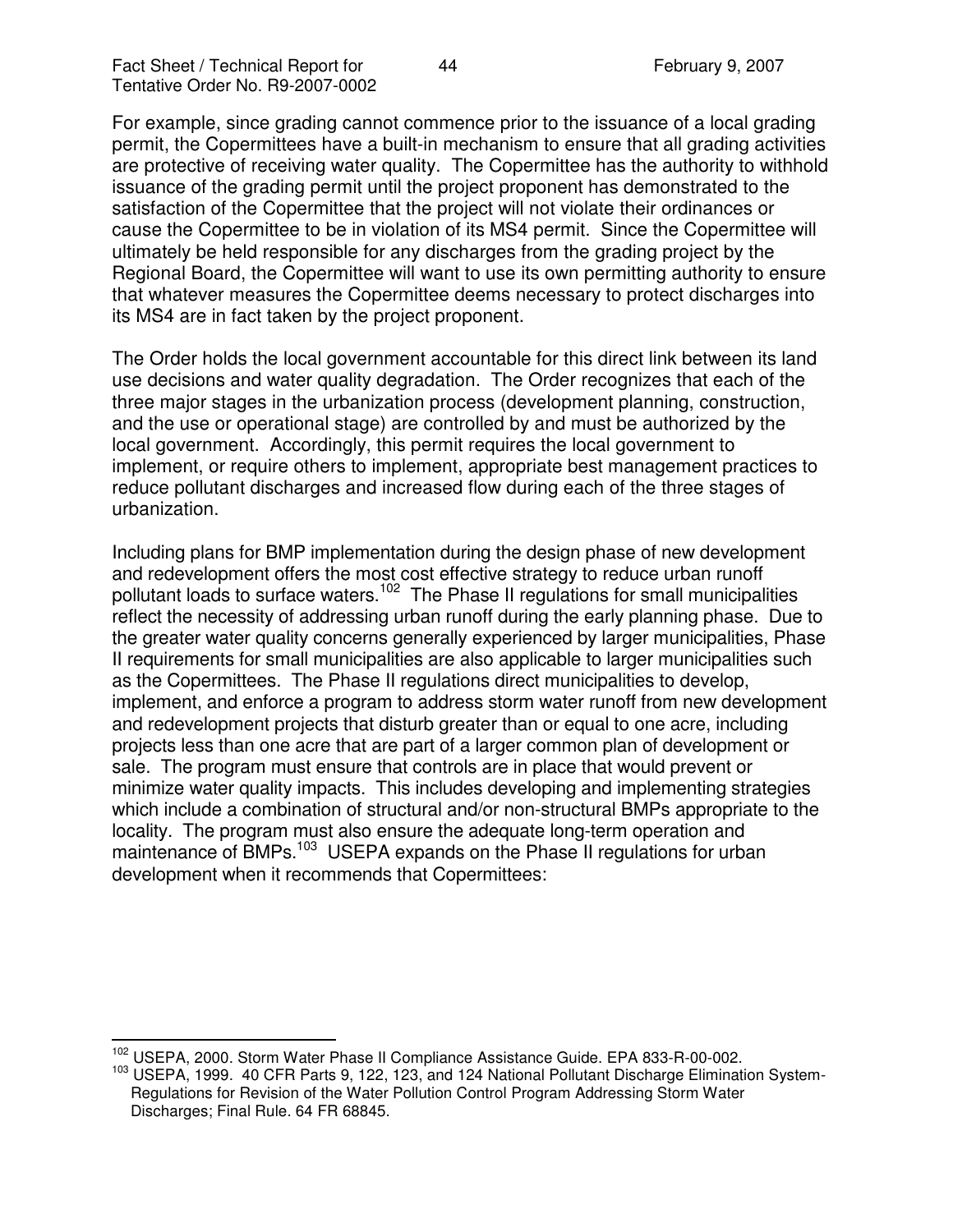"Adopt a planning process that identifies the municipality's program goals (e.g., minimize water quality impacts resulting from post-construction runoff from new development and redevelopment), implementation strategies (e.g., adopt a combination of structural and/or non-structural BMPs), operation and maintenance policies and procedures, and enforcement procedures. In developing your program, you should consider assessing existing ordinances, policies, programs and studies that address storm water runoff quality."

Management of urban runoff during the construction phase is also essential. USEPA explains in the preamble to the Phase II regulations that storm water discharges generated during construction activities can cause an array of physical, chemical, and biological water quality impacts. Specifically, the biological, chemical and physical integrity of the waters may become severely compromised due to runoff from construction sites. Fine sediment from construction sites can adversely affect aquatic ecosystems by reducing light penetration, impeding sight-feeding, smothering benthic organisms, abrading gills and other sensitive structures, reducing habitat by clogging interstitial spaces within the streambed, and reducing intergravel dissolved oxygen by reducing the permeability of the bed material. Water quality impairment also results, in part, because a number of pollutants are preferentially absorbed onto mineral or organic particles found in fine sediment. The interconnected process of erosion (detachment of the soil particles), sediment transport, and delivery is the primary pathway for introducing key pollutants, such as nutrients, metals, and organic compounds into aquatic systems. 104

Finally, urban runoff from existing development must be addressed. The Copermittees' monitoring data exhibits that significant water quality problems exist in receiving waters which receive urban runoff from areas with extensive existing development, such as Aliso Creek. Source identification, BMP requirements, inspections, and enforcement are all important measures which can be implemented to address urban runoff from existing development. USEPA supports inspections and enforcement by municipalities when it states "Effective inspection and enforcement requires […] penalties to deter infractions and intervention by the municipal authority to correct violations. Enforcement mechanisms [...] also must be described."<sup>105</sup>

**Finding D.1.g.** Annual reporting requirements included in this Order are necessary to meet federal requirements and to evaluate the effectiveness and compliance of the Copermittees' programs.

**Discussion of Finding D.1.g.** The annual reporting requirements are consistent with federal NPDES regulation 40 CFR 122.41, which states:

<sup>104</sup> Ibid., 64 FR 68728.

<sup>105</sup> USEPA, 1992. Guidance Manual for the Preparation of Part II of the NPDES Permit Applications for Discharges from Municipal Separate Storm Sewer Systems. EPA 833-B-92-002.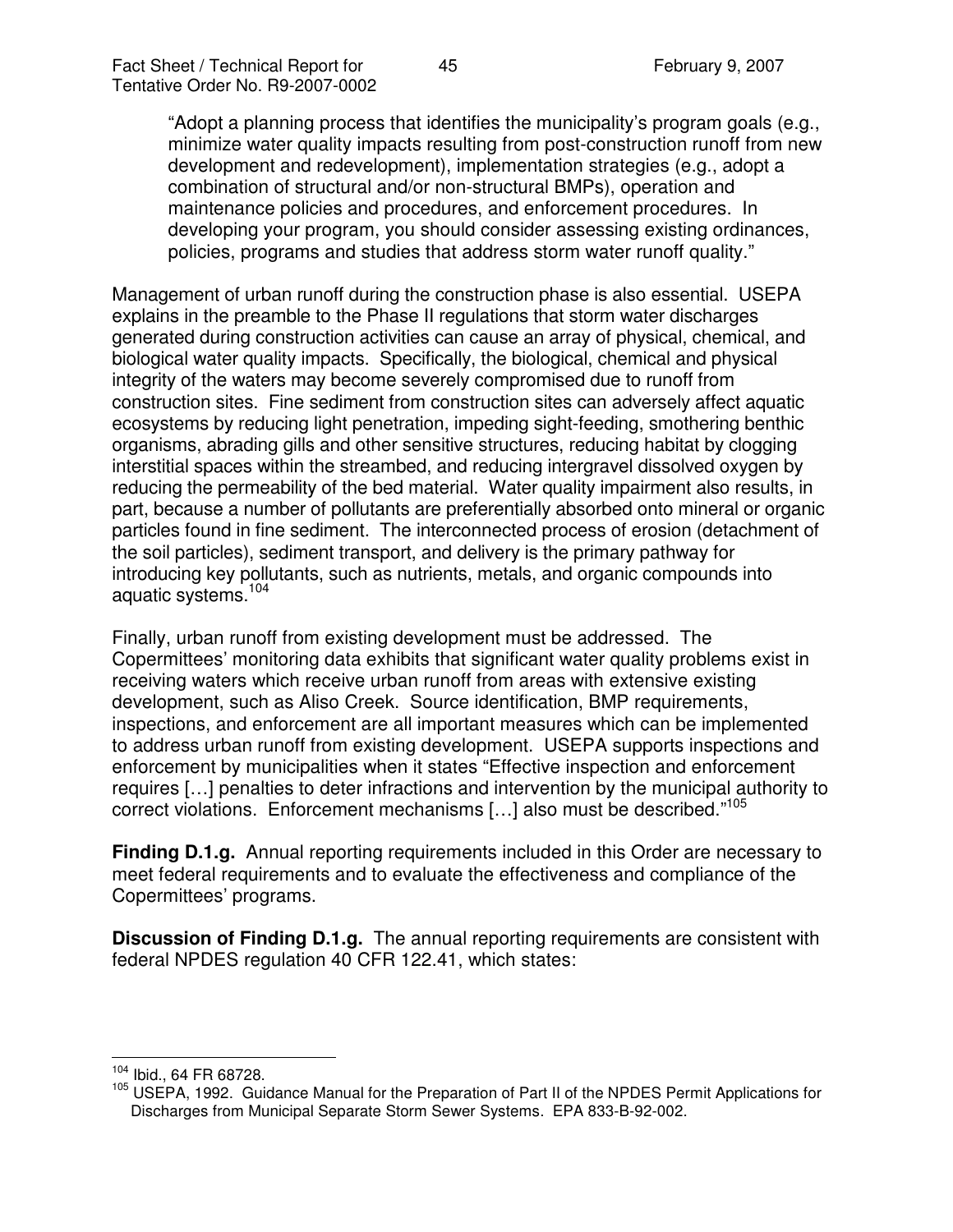"The operator of a large or medium municipal separate storm sewer system of a municipal separate storm sewer system that has been designated by the Director under section  $122.26(a)(1)(v)$  of this part must submit an annual report by the anniversary of the date of the issuance of the permit for such a system. The report shall include: (1) The status of implementing the components of the storm water management program that are established as permit conditions; (2) Proposed changes to the storm water management program that are established as permit condition, Such proposed changes shall be consistent with § 122.26(d)(2)iii) of this part; (3) Revisions, if necessary, to the assessment of controls and the fiscal analysis reported in the permit application under § 122.26(d)(2)iv) and  $(d)(2)(v)$  of this part; (4) A summary of data, including monitoring data, that is accumulated throughout the reporting year; (5) Annual expenditures and budget for year following each annual report; (6) A summary describing the number and nature of enforcement actions, inspections, and public education programs; and (7) Identification of water quality improvements or degradation."

CWC section 13267 provides that "the regional board may require that any person who has discharged […] shall furnish, under penalty of perjury, technical or monitoring reports which the regional board requires."

The Regional Board must assess the reports to ensure that the Copermittees' programs are adequate to assess and address water quality. The reporting requirements can also be useful tools for the Copermittees to review, update, or revise their programs. Areas or issues which have received insufficient efforts can also be identified and improved.

**Finding D.2.a.** The Standard Urban Storm Water Mitigation Plan (SUSMP) requirements contained in this Order are consistent with Order WQ-2000-11 adopted by the State Water Resources Control Board (State Board) on October 5, 2000. In the precedential order, the State Board found that the design standards, which essentially require that urban runoff generated by 85 percent of storm events from specific development categories be infiltrated or treated, reflect the MEP standard. The order also found that the SUSMP requirements are appropriately applied to the majority of the Priority Development Project categories contained in Section D.1 of this Order. The State Board also gave Regional Water Quality Control Boards the needed discretion to include additional categories and locations, such as retail gasoline outlets (RGOs), in SUSMPs.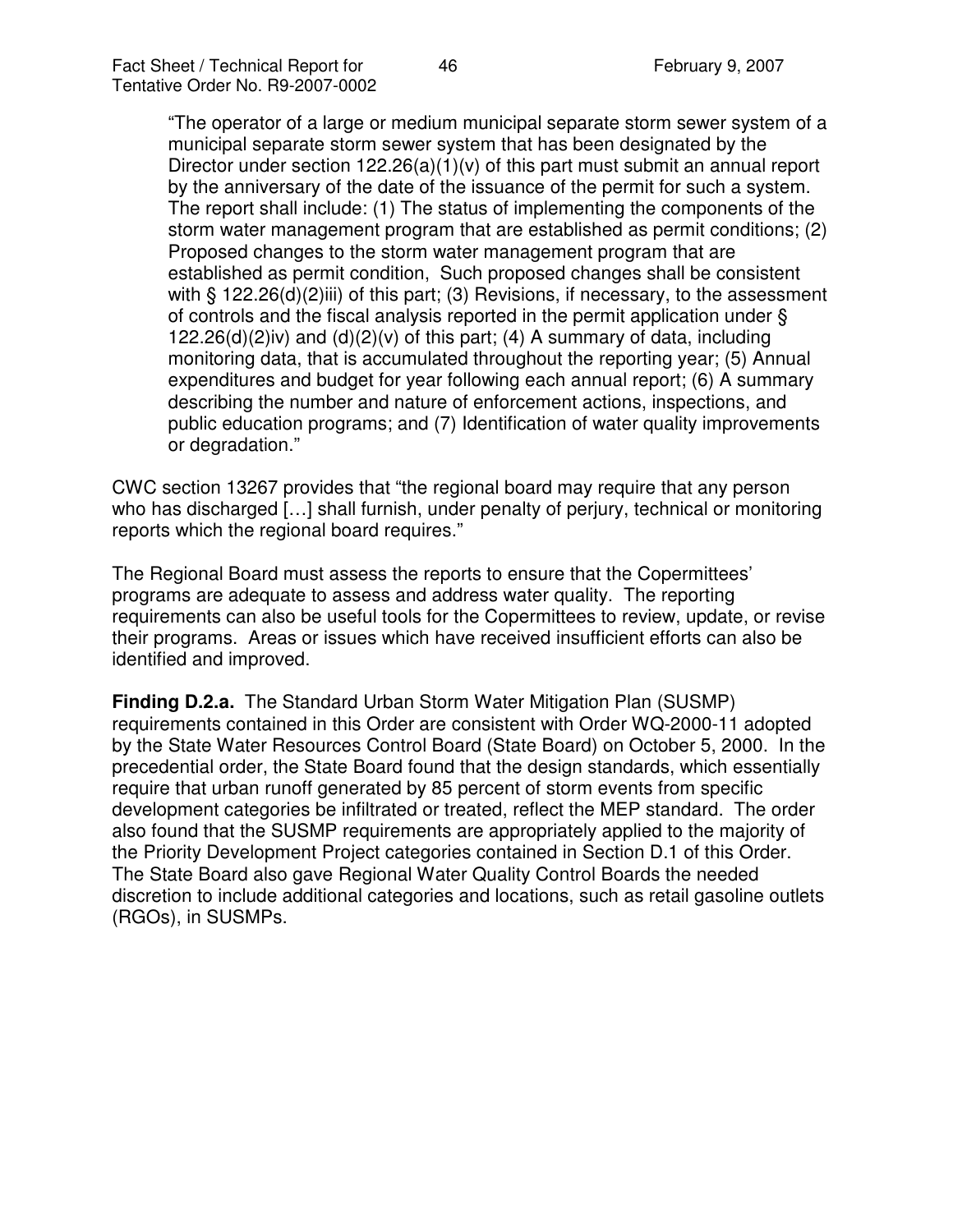**Discussion of Finding D.2.a.** The post-construction requirements and design standards contained in the SUSMP section of Order No. R9-2007-0002 constitute MEP consistent with State Board guidance, court decisions, and Regional Board requirements. The State Board and Regional Boards have made several recent decisions in regards to inclusion of SUSMP requirements in MS4 permits. In a precedential decision, State Board WQ Order No. 2000-11, the State Board found that the SUSMP provisions constitute MEP for addressing pollutant discharges resulting from Priority Development Projects. The provisions of the SUSMP section of the Order are also consistent with those previously issued by the Regional Board for Orange County (Order No. R9-2002-0001) and San Diego County (Order Nos. R9-2001-01 and R9-2007-0001), as well as requirements in the Los Angeles County MS4 permit (Order No. R4-2001-182). In State Board Order WQ 2001-15, the State Board reaffirmed that SUSMP requirements constitute MEP. Moreover, the SUSMP requirements of the San Diego County MS4 permit (Order No. R9-2001-01) were upheld when the California State Supreme Court declined to hear the matter on appeal.

**Finding D.2.b.** Controlling urban runoff pollution by using a combination of onsite source control and Low Impact Development (LID) site design BMPs augmented with treatment control BMPs before the runoff enters the MS4 is important for the following reasons: (1) Many end-of-pipe BMPs (such as diversion to the sanitary sewer) are typically ineffective during significant storm events. Whereas, onsite source control BMPs can be applied during all runoff conditions; (2) End-of-pipe BMPs are often incapable of capturing and treating the wide range of pollutants which can be generated on a sub-watershed scale; (3) End-of-pipe BMPs are more effective when used as polishing BMPs, rather than the sole BMP to be implemented; (4) End-of-pipe BMPs do not protect the quality or beneficial uses of receiving waters between the source and the BMP; and (5) Offsite end-of-pipe BMPs do not aid in the effort to educate the public regarding sources of pollution and their prevention.

**Discussion of Finding D.2.b.** Many end-of-pipe BMPs are designed for low flow conditions because their end-of-pipe location prevents them from being designed for large storm events. This results in the end-of-pipe BMPs being overwhelmed, bypassed, or ineffective during larger storm events more frequently than onsite BMPs designed for larger storms. BMPs are also frequently most effective for a particular type of pollutant (such as sediment). Such BMPs may be appropriate for small sites with a limited suite of pollutants generated; however, end-of-pipe BMPs must typically be able to address a wide range of pollutants generated by a sub-watershed, limiting their effectiveness and/or increasing costs. Moreover, the location of some end-ofpipe BMPs allow for untreated pollutants to be discharged to and degrade receiving waters prior to their reaching the BMPs. This fails to protect receiving waters, which is the purpose of BMP implementation. In addition, opportunities to educate the public regarding urban runoff pollution can be lost when end-of-pipe BMPs are located away from pollutant sources and out of sight. Onsite BMPs can lead to a better public understanding of urban runoff issues since their presence can provide a visible and/or tangible lesson in pollution prevention.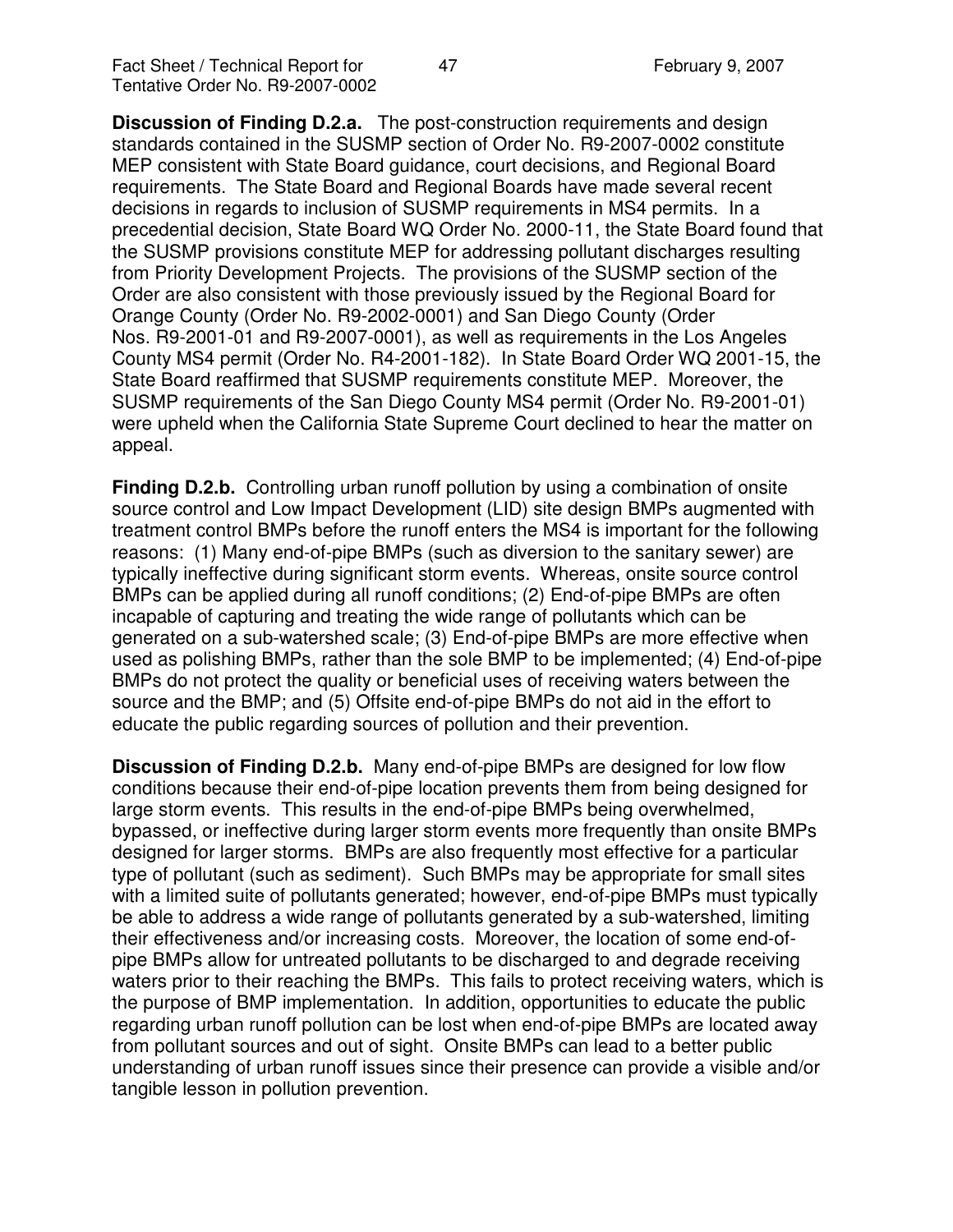**Finding D.2.c.** Use of Low-Impact Development (LID) site design BMPs at new development projects can be an effective means for minimizing the impact of urban runoff discharges from the development projects on receiving waters. LID is a site design strategy with a goal of maintaining or replicating the pre-development hydrologic regime through the use of design techniques. LID site design BMPs help preserve and restore the natural hydrologic cycle of the site, allowing for filtration and infiltration which can greatly reduce the volume, peak flow rate, velocity, and pollutant loads of urban runoff.

**Discussion of Finding D.2.c.** The use of LID site design BMPs helps reduce the amount of impervious area associated with urbanization and allows storm water to infiltrate into the soil. Natural vegetation and soil filters urban runoff and reduces the volume and pollutant loads of storm water. Studies have revealed that the level of imperviousness resulting from urbanization is strongly correlated with the water quality impairment of nearby receiving waters.<sup>106</sup> In many cases, the impacts on receiving waters due to changes in hydrology can be more significant than those attributable to the contaminants found in storm water discharges.<sup>107</sup> These impacts include stream bank erosion (increased sediment load and subsequent deposition), benthic habitat degradation, and decreased diversity of macroinvertebrates. Although conventional BMPs do reduce pollutant loads, they may not effectively control adverse effects from changes in the discharge hydrologic conditions.<sup>108</sup>

The Order includes requirements for developments to include site design BMPs that mimic or replicate the natural hydrologic cycle. Open space designs which maximize pervious surfaces and retention of "natural" drainages have been found to reduce both the costs of development and pollutant export.<sup>109</sup> Moreover, USEPA finds including plans for a "natural" site design and BMP implementation during the design phase of new development and redevelopment offers the most cost effective strategy to reduce pollutant loads to surface waters.<sup>110</sup> In addition, a recent U.S. Department of Housing and Urban Development guidance document on low-impact development notes that the use of LID-based storm water management design allows land to be developed, but in a cost-effective manner that helps mitigate potential environmental impacts.<sup>111</sup>

<sup>&</sup>lt;sup>106</sup> USEPA, 1999. 40 CFR Parts 9, 122, 123, and 124 National Pollutant Discharge Elimination System – Regulations for Revision of the Water Pollution Control Program Addressing Storm Water Discharges; Final Rule.

 $107$  Ibid.

<sup>108</sup> USEPA, 2000. Low-Impact Development: A literature review. EPA-841-B-00-005. 35p.

<sup>&</sup>lt;sup>109</sup> Center for Watershed Protection, 2000. "The Benefits of Better Site Design in Residential Subdivisions." Watershed Protection Techniques. Vol. 3. No. 2.

<sup>&</sup>lt;sup>110</sup> USEPA, 1999. 40 CFR Parts 9, 122, 123, and 124 National Pollutant Discharge Elimination System – Regulations for Revision of the Water Pollution Control Program Addressing Storm Water Discharges; Final Rule.

<sup>111</sup> U.S. Department of Housing and Urban Development, Office of Policy Development and Research, 2003. "The Practice of Low Impact Development." Prepared by: NAHB Research Center, Inc. Upper Marlboro, Maryland. Contract No. H-21314CA. 131p.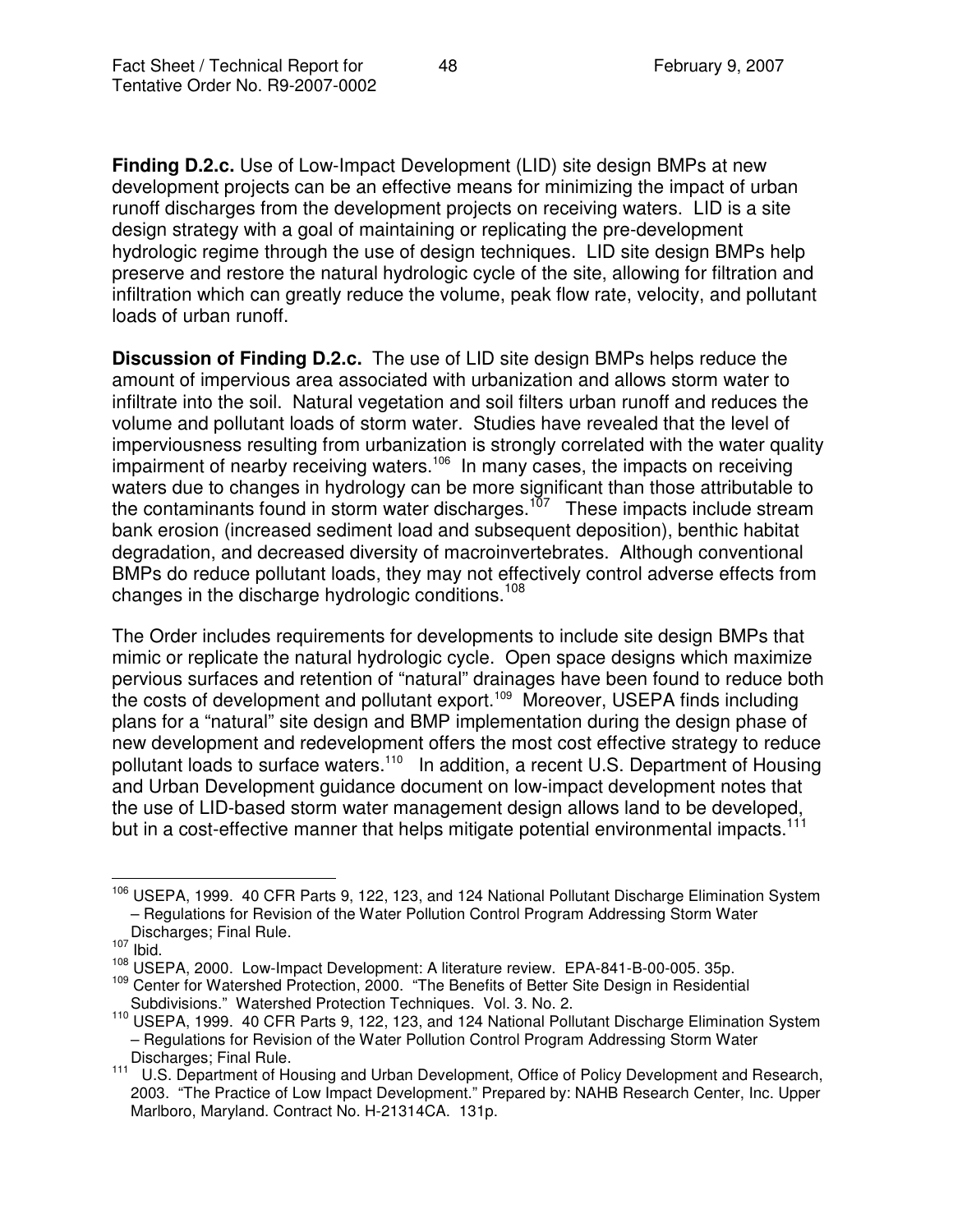**Finding D.2.d.** Retail Gasoline Outlets (RGOs) are significant sources of pollutants in urban runoff. RGOs are points of convergence for motor vehicles for automotive related services such as repair, refueling, tire inflation, and radiator fill-up and consequently produce significantly higher loadings of hydrocarbons and trace metals (including copper and zinc) than other urban areas.

**Discussion of Finding D.2.d.** RGOs are included in the Order as a Priority Development Project category because RGOs produce significantly greater loadings of hydrocarbons and trace metals (including copper and zinc) than other urban areas. To meet MEP, source control and structural treatment BMPs are needed at RGOs that meet the following criteria: (a) 5,000 square feet or more or (b) an ADT of 100 or more vehicles per day. These are appropriate thresholds since vehicular development size and volume of traffic are good indicators of potential impacts of urban runoff from RGOs on receiving waters.

This finding has been added to satisfy State Board WQ Order No. 2000-11's requirements for including RGOs as a Priority Development Category. Order No. 2000-11 acknowledged that a threshold (size, average daily traffic, etc.) appropriate to trigger SUSMP requirements should be developed for RGOs and that specific findings regarding RGOs should be included in MS4 permits to justify the requirement.<sup>112</sup> Additional detail to support the inclusion of RGOs can be found in Fact Sheet Section X.D.1.

**Finding D.2.e.** Heavy industrial sites are significant sources of pollutants in urban runoff. Pollutant concentrations and loads in runoff from industrial sites are similar or exceed pollutant concentrations and loads in runoff from other land uses, such as commercial or residential land uses. As with other land uses, LID site design, source control, and treatment control BMPs are needed at heavy industrial sites in order to meet the MEP standard. These BMPs are necessary where the heavy industrial site is larger than one acre. The one acre threshold is appropriate, since it is consistent with requirements in the Phase II NPDES storm water regulations that apply to small municipalities.

<sup>112</sup> State Board, 2000. Order WQ 2000-11.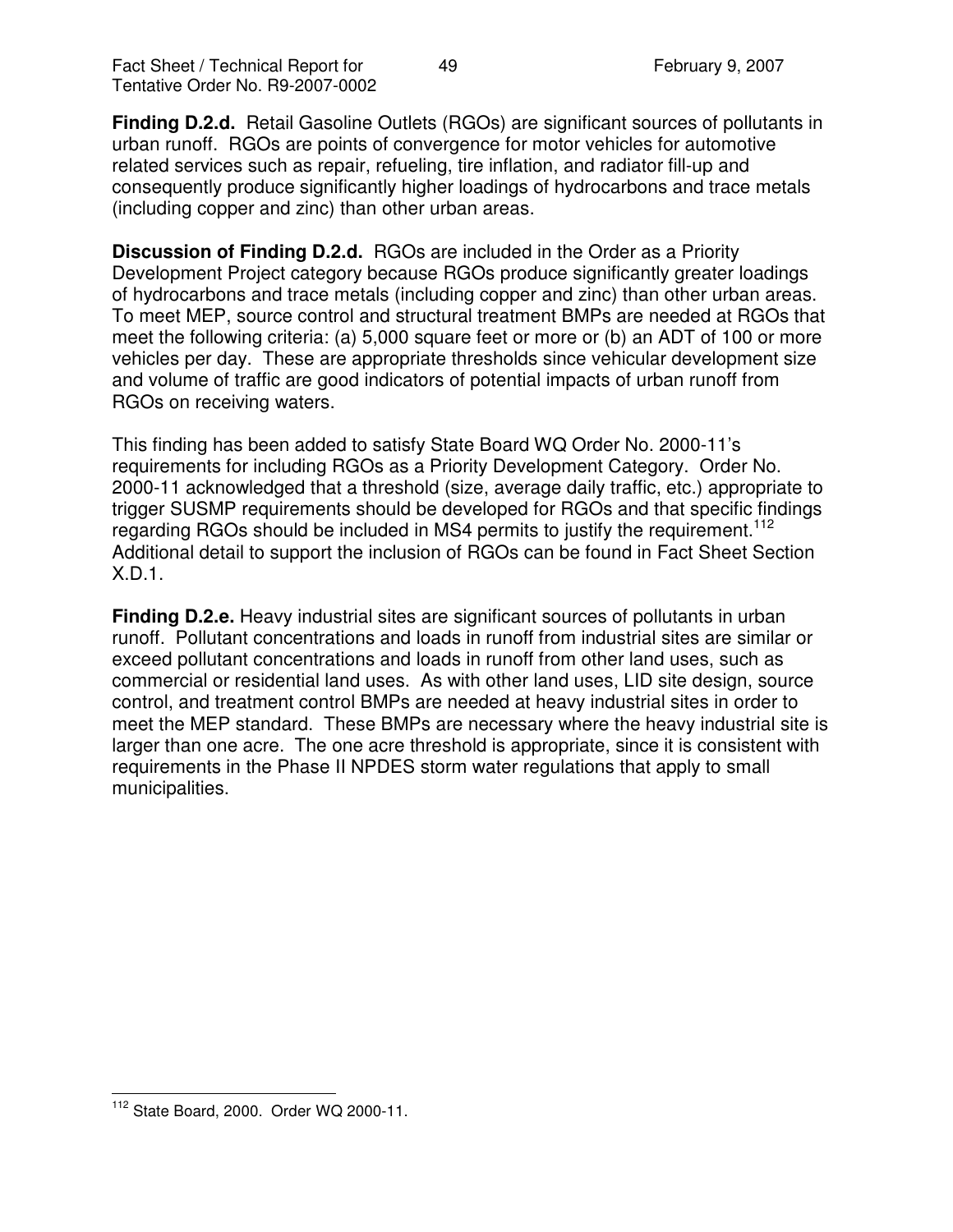**Discussion of Finding D.2.e.** Heavy industrial sites can be a significant source of pollutants in urban runoff. In an extensive review of storm water literature, the LARWQCB found widespread support for the finding that "industrial and commercial activities can also be considered hot spots as sources of pollutants." It also found that "industrial and commercial areas were likely to be the most significant pollutant source areas" of heavy metals.<sup>113</sup> Likewise, runoff from heavy industry in the Santa Clara Valley has been found to be extremely toxic.<sup>114</sup> These findings are corroborated by USEPA, which states in the preamble to the 1990 Phase I NPDES storm water regulations that "Because storm water from industrial facilities may be a major contributor of pollutants to municipal separate storm sewer systems, municipalities are obligated to develop controls for storm water discharges associated with industrial activity through their system in their storm water management program." Since heavy industrial sites can be a significant source of pollutants in urban runoff in a manner similar to other SUSMP project categories such as commercial development or automotive repair shops, it is appropriate to include heavy industrial sites as a SUSMP category in the Order.

The Phase I NPDES storm water regulations require the Copermittees to "control through ordinance, permit, contract, order, or similar means, the contribution of pollutants to the municipal storm sewer by storm water discharges associated with industrial activity and the quality of storm water discharged from sites of industrial activity" (40 CFR 122.26(d)(2)(i)). In addition, it has been established that the MEP standard for the control of urban runoff from new development projects includes incorporation of the SUSMP requirements. Since the Copermittees must both control pollutants from industrial sites and meet the MEP standard for new development, it is appropriate to apply the SUSMP requirements to heavy industrial sites.

The State Board's Order WQ 2000-11 indicates that it is appropriate to apply SUSMP requirements to categories of development where evidence shows the category of development can be a significant source of pollutants. As evidenced above, heavy industrial sites can be a significant source of pollutants. Therefore, the Order includes heavy industrial sites as a SUSMP Priority Development Project category.

**Finding D.2.f.** If not properly designed or maintained, certain BMPs implemented or required by municipalities for urban runoff management may create a habitat for vectors (e.g. mosquitoes and rodents). However, proper BMP design to avoid standing water can prevent the creation of vector habitat. Nuisances and public health impacts resulting from vector breeding can be prevented with close collaboration and cooperative effort between municipalities and local vector control agencies and the State Department of Health Services during the development and implementation of urban runoff management programs.

<sup>&</sup>lt;sup>113</sup> Los Angeles Regional Water Quality Control Board. 2001.

<sup>&</sup>lt;sup>114</sup> Schueler and Holland, 2000. Storm Water Strategies for Arid and Semi-Arid Watersheds (Article 66). The Practice of Watershed Protection.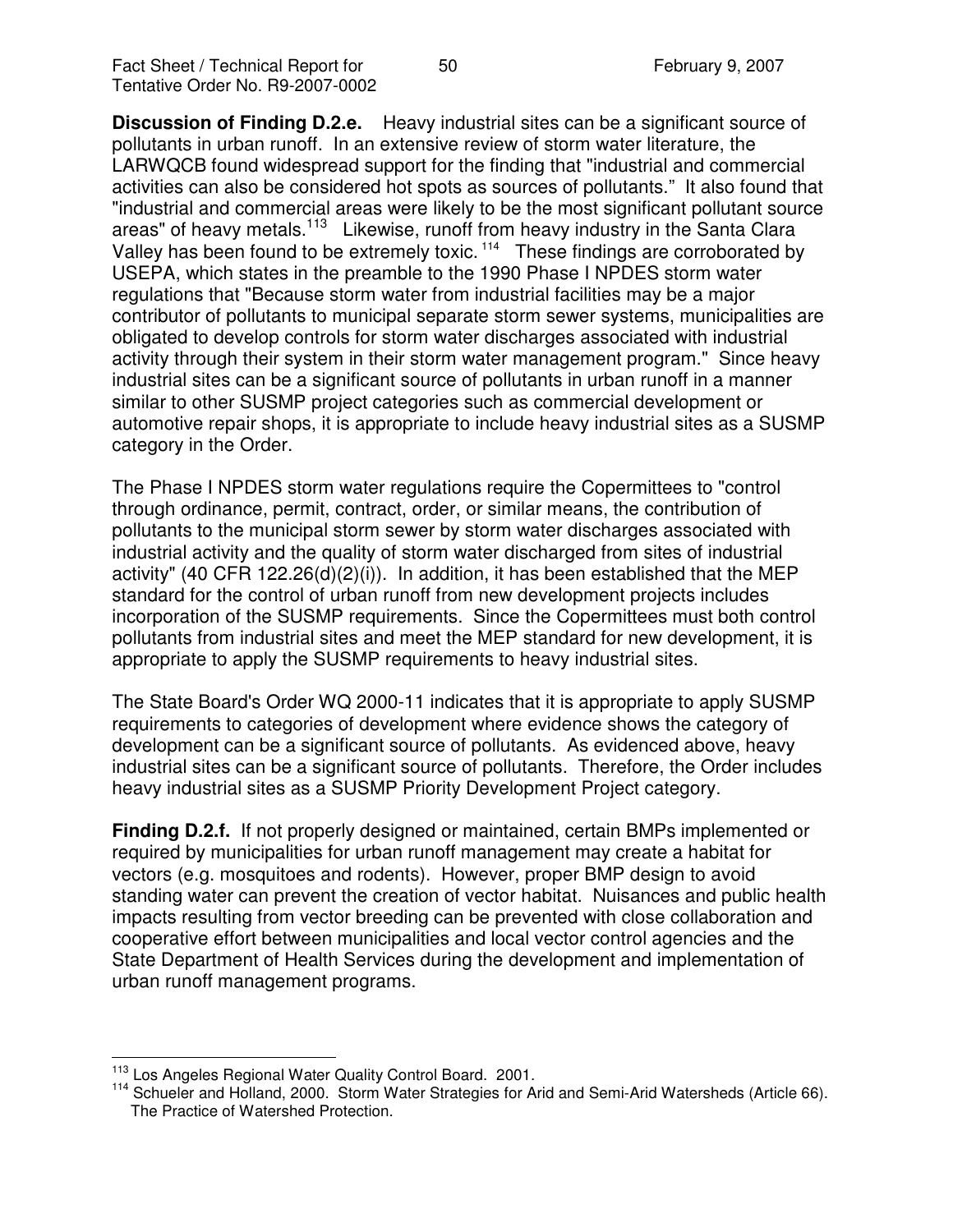**Discussion of Finding D.2.f.** The implementation of certain structural BMPs or other urban runoff treatment systems can result in significant vector problems in the form of increased breeding or harborage habitat for mosquitoes, rodents or other potentially disease transmitting organisms. The implementation of BMPs that retain water may provide breeding habitat for a variety of mosquito species, some of which have the potential to transmit diseases such as Western Equine Encephalitis, St. Louis Encephalomyelitis, and malaria. Recent BMP implementation studies by Caltrans<sup>115</sup> in District 7 and District 11 have demonstrated mosquito breeding associated with some types of BMPs. The Caltrans BMP Retrofit Pilot study cited lack of maintenance and improper design as factors contributing to mosquito production. However, a Watershed Protection Techniques article describes management techniques for selecting, designing, and maintaining structural treatment BMPs to minimize mosquito production.<sup>116</sup> State and local urban runoff management programs that include structural BMPs with the potential to retain water have been implemented in Florida and the Chesapeake Bay region without resulting in significant public health threats from mosquitoes or other vectors.<sup>117</sup>

**Finding D.3.a.** In accordance with federal NPDES regulations and to ensure the most effective oversight of industrial and construction site discharges, discharges of runoff from industrial and construction sites are subject to dual (state and local) storm water regulation. Under this dual system, each Copermittee is responsible for enforcing its local permits, plans, and ordinances, and the Regional Board is responsible for enforcing the General Construction Activities Storm Water Permit, State Board Order 99-08 DWQ, NPDES No. CAS000002 (General Construction Permit) and the General Industrial Activities Storm Water Permit, State Board Order 97-03 DWQ, NPDES No. CAS000001 (General Industrial Permit). NPDES municipal regulations require that municipalities develop and implement measures to address runoff from industrial and construction activities. Those measures may require the implementation of additional BMPs than are required under the statewide general permits for activities subject to both state and local regulation.

<sup>&</sup>lt;sup>115</sup> Caltrans, 2000. BMP Retrofit Pilot Studies: A Preliminary Assessment of Vector Production.

<sup>&</sup>lt;sup>116</sup> Watershed Protection Techniques, 1995. Mosquitoes in Constructed Wetlands: A Management Bugaboo? 1(4):203-207.

<sup>&</sup>lt;sup>117</sup> Shaver, E. and R. Baldwin, 1995. Sand Filter Design for Water Quality Treatment in Herricks, E., Ed. Stormwater Runoff and Receiving Systems: Impact, Monitoring, and Assessment, CRC Lewis Publishers, New York, NY.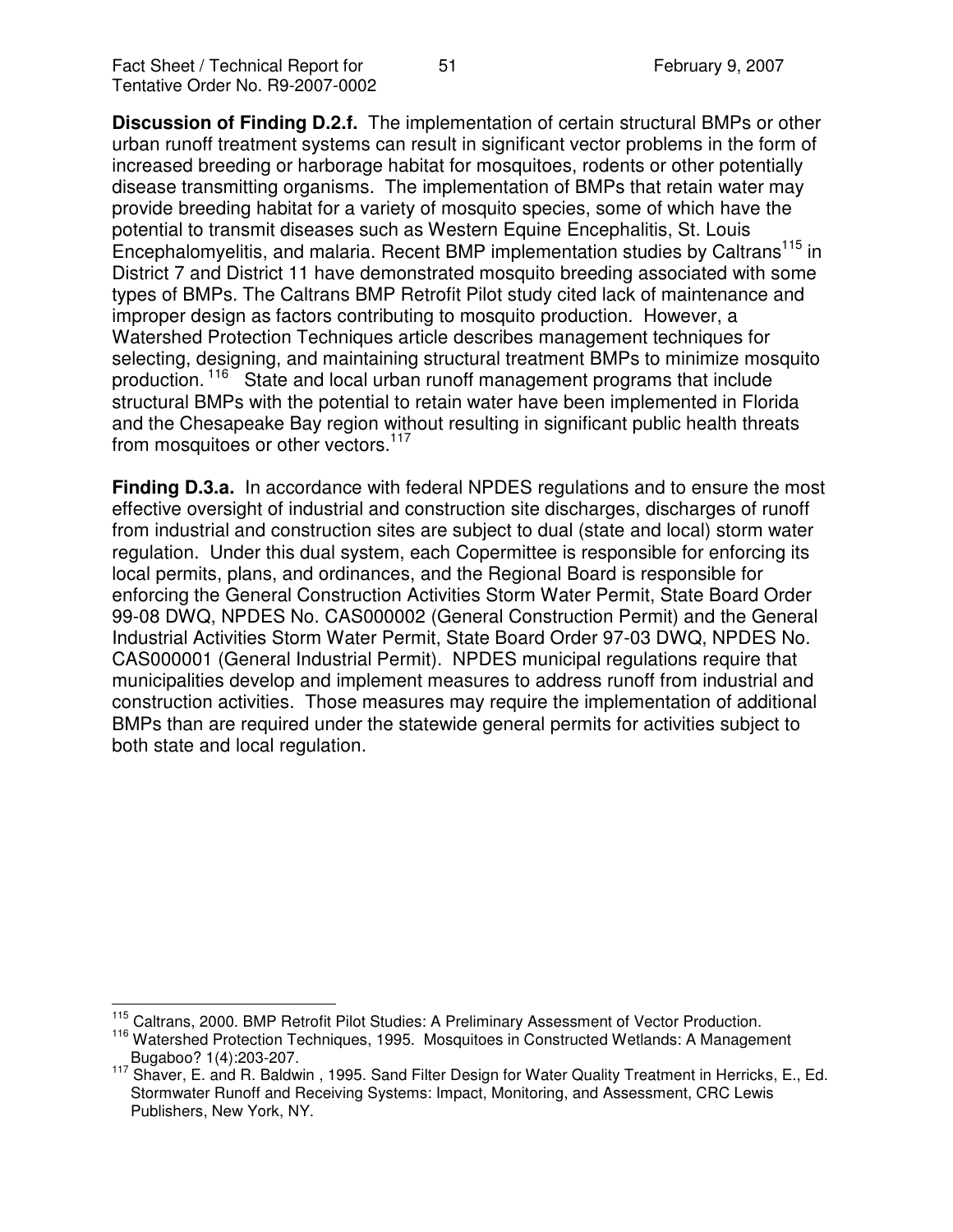**Discussion of Finding D.3.a**. USEPA finds the control of pollutant discharges from industry and construction so important to receiving water quality that it has established a double system of regulation over industrial and construction sites. This double system of regulation consists of two parallel regulatory systems with the same common objective: to keep pollutants from industrial and construction sites out of the MS4. In this double system of regulation for runoff from industrial and construction sites, local governments must enforce their legal authorities (i.e., local ordinances and permits) while the Regional Board must enforce its legal authority (i.e., statewide general industrial and construction storm water permits). These two regulatory systems are designed to complement and support each other. Municipalities are not required to enforce Regional Board and State Board permits; however, they are required to enforce their ordinances and permits. The Federal regulations are clear that municipalities have responsibility to address runoff from industrial and construction sites which enters their MS4s.

Municipalities have this responsibility because they have the authority to issue land use and development permits. Since municipalities are the lead permitting authority for industrial land use and construction activities, they are also the lead for enforcement regarding runoff discharges from these sites. For sites where the municipality is the lead permitting authority, the Regional Board will work with the municipality and provide support where needed. The Regional Board will assist municipalities in enforcement against non-compliant sites after the municipality has exhibited a good faith effort to bring the site into compliance.

According to USEPA, the storm water regulations envision that NPDES permitting authorities and municipal operators will cooperate to develop programs to monitor and control pollutants in storm water discharges from industrial facilities.<sup>118</sup> USEPA discusses the "dual regulation" of construction sites in its Storm Water Phase II Compliance Assistance Guide, which states "Even though all construction sites that disturb more than one acre are covered nationally by an NPDES storm water permit, the construction site runoff control minimum measure […] is needed to induce more localized site regulation and enforcement efforts, and to enable operators […] to more effectively control construction site discharges into their MS4s."<sup>119</sup> While the Storm Water Phase II Compliance Assistance Guide applies to small municipalities, it is applicable to the Copermittees, because they are similar in size and have the potential to discharge similar pollutant types as Phase II municipalities.

<sup>&</sup>lt;sup>118</sup> USEPA, 1992. Guidance Manual for the Preparation of Part II of the NPDES Permit Applications for Discharges from Municipal Separate Storm Sewer Systems. EPA 833-B-92-002.

<sup>119</sup> USEPA, 2000. Storm Water Phase II Compliance Assistance Guide. EPA 833-R-00-002.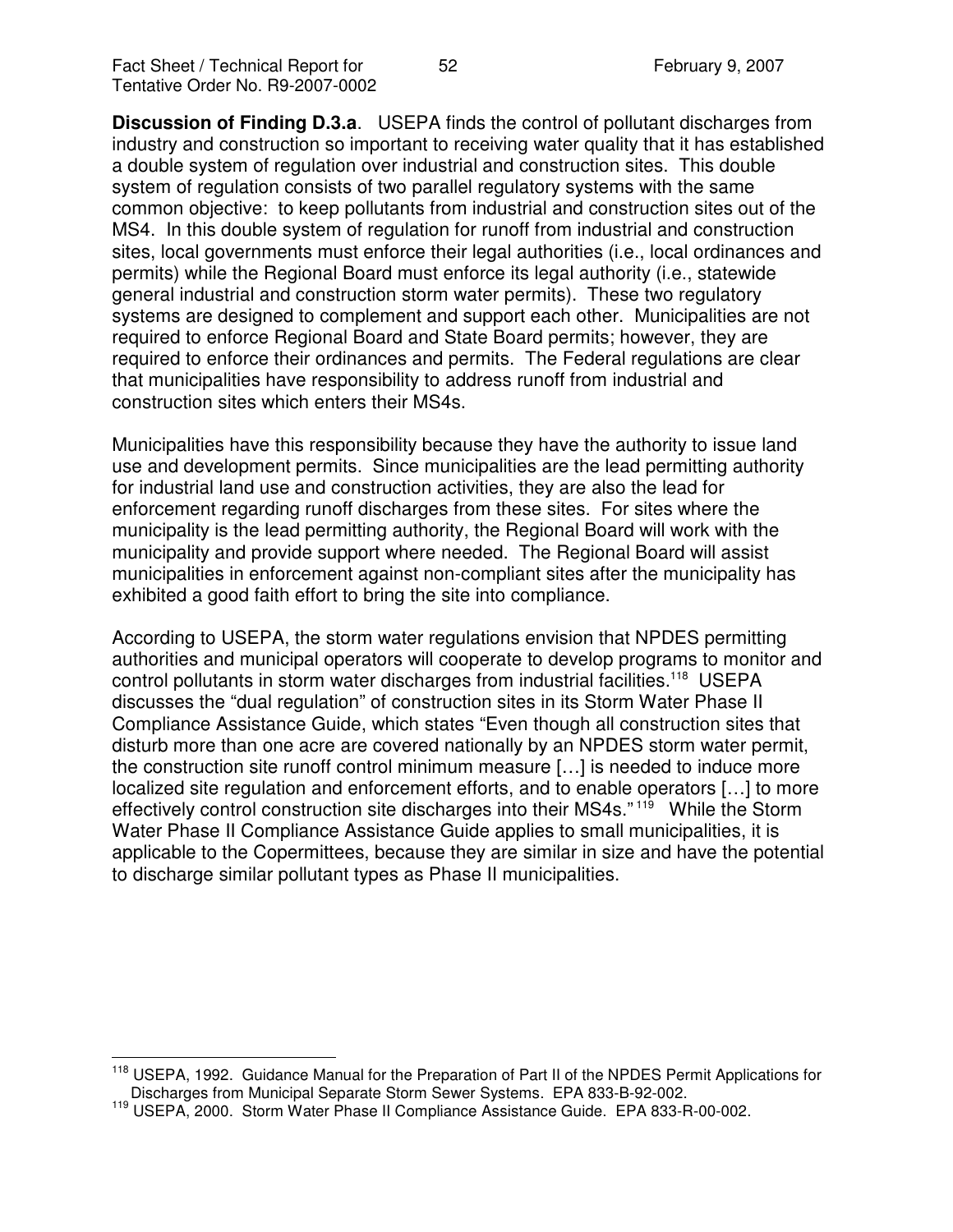**Finding D.3.b.** Identification of sources of pollutants in urban runoff (such as municipal areas and activities, industrial and commercial sites/sources, construction sites, and residential areas), development and implementation of BMPs to address those sources, and updating ordinances and approval processes are necessary for the Copermittees to ensure that discharges of pollutants into and from its MS4 are reduced to the MEP. Inspections and other compliance verification methods are needed to ensure minimum BMPs are implemented. Inspections are especially important at high risk areas for pollutant discharges.

**Discussion of Finding D.3.b**. Source identification is necessary to characterize the nature and extent of pollutants in discharges and to develop appropriate BMPs. It is the first step in a targeted approach to urban runoff management. Source identification helps identify the location of potential sources of pollutants in urban runoff. Pollutants found to be present in receiving waters can then be traced to the sites which frequently generate such pollutants. In this manner source inventories can help to target inspections, monitoring, and potential enforcement. This allows for limited inspection, monitoring, and enforcement time to be most effective. USEPA supports source identification as a concept when it recommends construction, municipal, and industrial source identification in guidance and the federal regulations. 120,121

The development of BMPs for identified sources will help ensure that appropriate, consistent controls are implemented at all types of urban development and areas. Copermittees must reduce the discharge of pollutants in urban runoff to the maximum extent practicable. To achieve this level of pollutant reduction, BMPs must be implemented. Designation of minimum BMPs helps ensure that appropriate BMPs are implemented for various sources. These minimum BMPs also serve as guidance as to the level of water quality protection required. USEPA requires development and implementation of BMPs for construction, municipal, commercial, industrial, and residential sources at 40 CFR 122.26(d)(2)(iv)(A-D).

Updating ordinances and approval processes is necessary in order for the Copermittees to control discharges to their MS4s. USEPA supports updating ordinances and approval processes when it states "A crucial requirement of the NPDES storm water regulation is that a municipality must demonstrate that it has adequate legal authority to control the contribution of pollutants in storm water discharged to its MS4. […] In order to have an effective municipal storm water management program, a municipality must have adequate legal authority to control the contribution of pollutants to the MS4. […] 'Control,' in this context, means not only to require disclosure of information, but also to limit, discourage, or terminate a storm water discharge to the MS4."<sup>122</sup>

<sup>&</sup>lt;sup>120</sup> USEPA, 1992. Guidance Manual for the Preparation of Part II of the NPDES Permit Applications for Discharges from Municipal Separate Storm Sewer Systems. EPA 833-B-92-002.

 $121$  40 CFR 122.26(d)(2)(ii)

<sup>122</sup> USEPA, 1992. Guidance Manual for the Preparation of Part II of the NPDES Permit Applications for Discharges from Municipal Separate Storm Sewer Systems. EPA 833-B-92-002.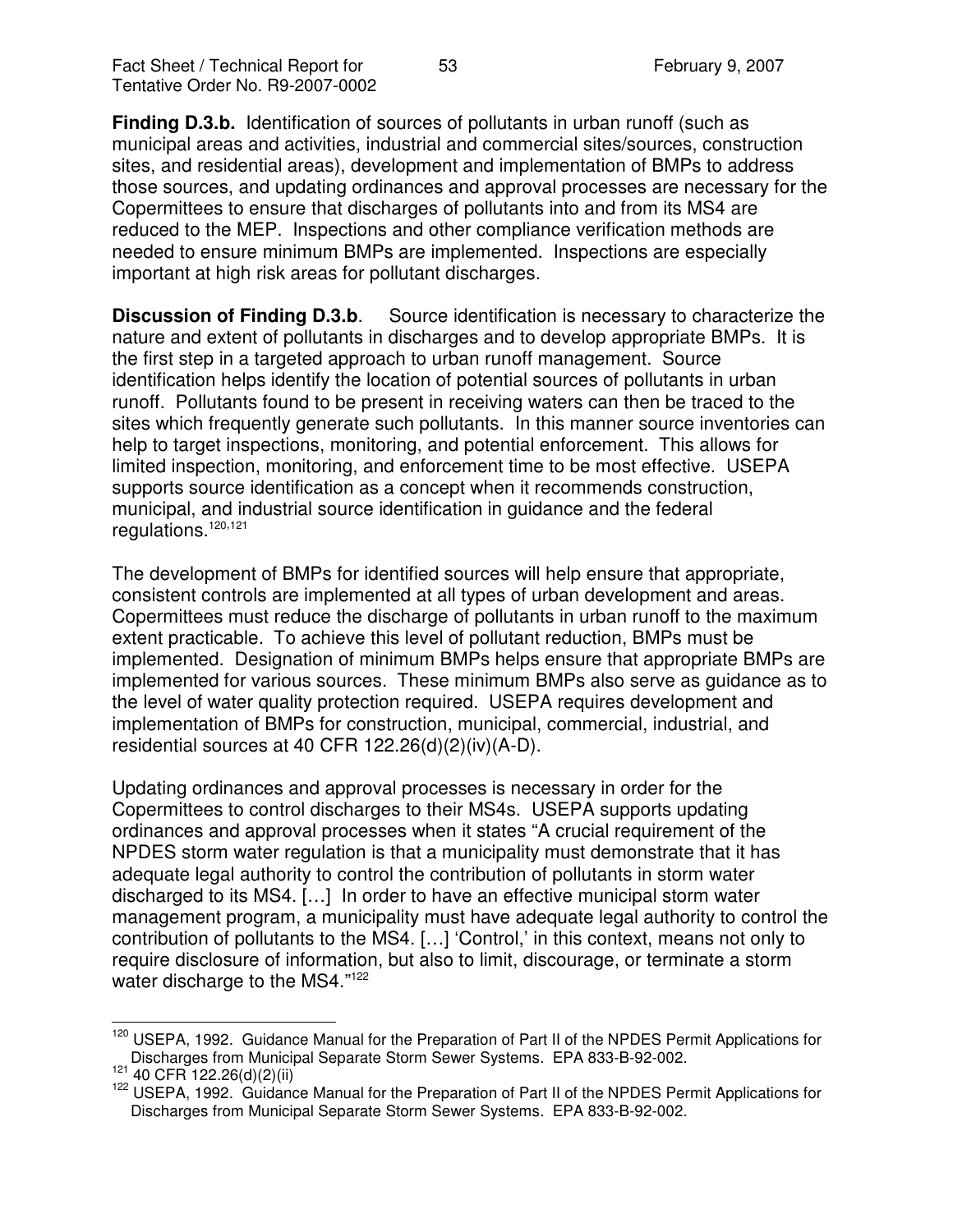Inspections provide a necessary means for the Copermittees to evaluate compliance of pollutant sources with their municipal ordinances and minimum BMP requirements. USEPA supports inspections when it recommends inspections of construction, municipal, and industrial sources.<sup>123</sup> Inspection of high risk sources are especially important because of the ability of frequent inspections to help ensure compliance, thereby reducing the risk associated with such sources. USEPA suggests that inspections can improve compliance when it states "Effective inspection and enforcement requires […] penalties to deter infractions and intervention by the municipal authority to correct violations." 124

**Finding D.3.c.** Historic and current development makes use of natural drainage patterns and features as conveyances for urban runoff. Urban streams used in this manner are part of the municipalities MS4 regardless of whether they are natural, man-made, or partially modified features. In these cases, the urban stream is both an MS4 and a receiving water.

**Discussion of Finding D.3.c**. An MS4 is defined in the federal regulations as a conveyance or system of conveyances (including roads with drainage systems, municipal streets, catch basins, curbs, gutters, ditches, man-made channels, or storm drains), owned or operated by a Copermittee, and designed or used for collecting or conveying urban runoff.<sup>125</sup> Natural drainage patterns and urban streams are frequently used by municipalities to collect and convey urban runoff away from development within their jurisdiction. Therefore, the Regional Board considers natural drainages that are used for conveyances of urban runoff, regardless of whether or not they've been altered by the municipality, as both part of the MS4s and as receiving waters. To clarify, an unaltered natural drainage, which receives runoff from a point source (channeled by a Copermittee to drain an area within their jurisdiction), which then conveys the runoff to an altered natural drainage or a man-made MS4, is both an MS4 and a receiving water.<sup>126</sup>

**Finding D.3.d.** As operators of the MS4s, the Copermittees cannot passively receive and discharge pollutants from third parties. By providing free and open access to an MS4 that conveys discharges to waters of the U.S., the operator essentially accepts responsibility for discharges into the MS4 that it does not prohibit or control. These discharges may cause or contribute to a condition of contamination or a violation of water quality standards.

 $123$  Ibid.

<sup>124</sup> USEPA, 1992. Guidance Manual for the Preparation of Part II of the NPDES Permit Applications for Discharges from Municipal Separate Storm Sewer Systems. EPA 833-B-92-002.

<sup>125</sup> USEPA, 2000. EPA Administered Permit Programs: The National Pollutant Discharge Elimination System. Code of Federal Regulations, Vol. 40, Part 122.

<sup>126</sup> Regional Board, 2001. Response in Opposition to Petitions for Review of California Regional Water Quality Control Board San Diego Region Order No. 2001-01 – NPDES Permit No. CAS0108758 (San Diego Municipal Storm Water Permit).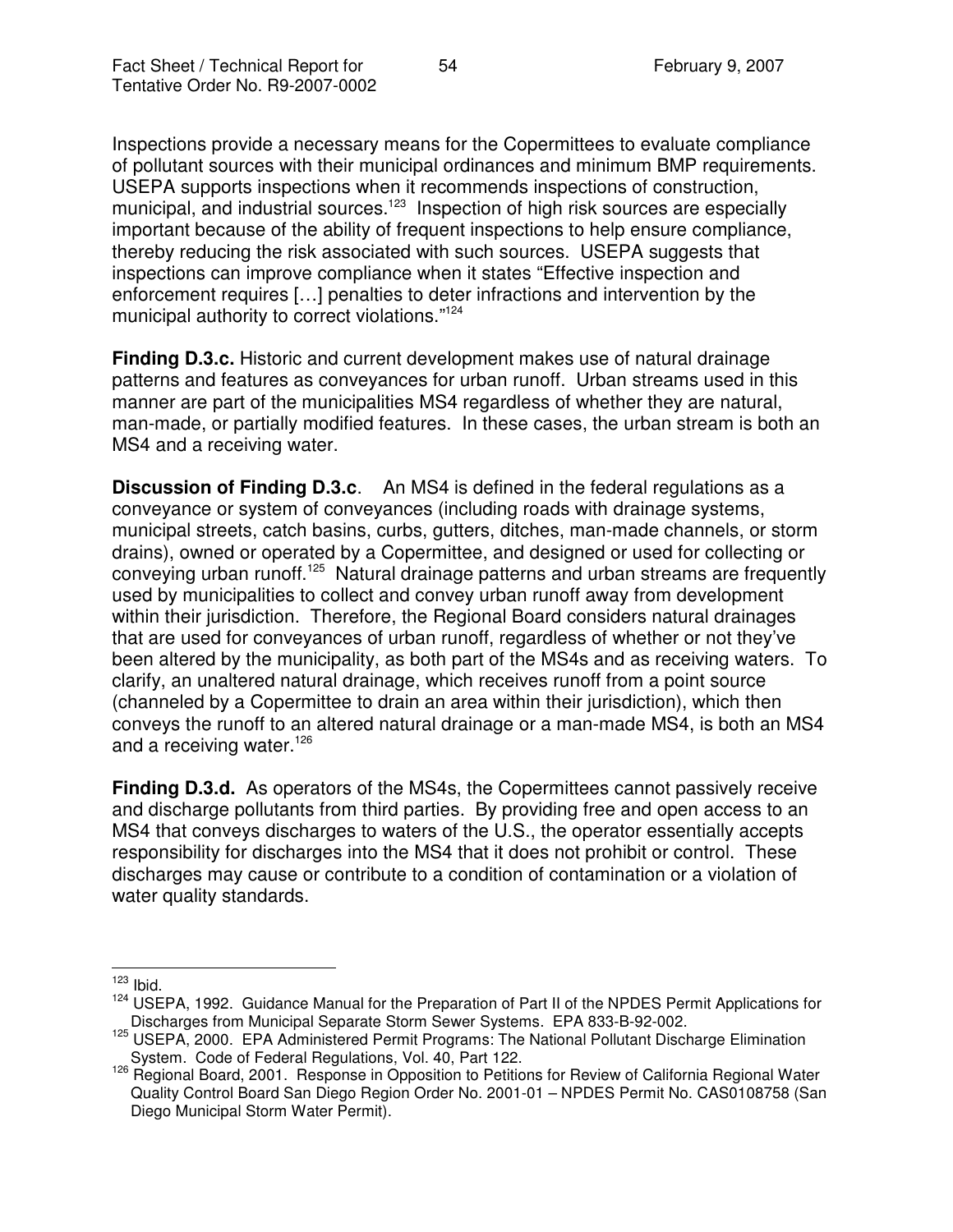**Discussion of Finding D.3.d.** CWA section 402(p) requires operators of MS4s to prohibit non-storm water discharges into their MS4s. This is necessary because pollutants which enter the MS4 generally are conveyed through the MS4 to be eventually discharged into receiving waters. If a municipality does not prohibit nonstorm water discharges, it is providing the pathway (its MS4) which enables pollutants to reach receiving waters. Since the municipality's storm water management service can result in pollutant discharges to receiving waters, the municipality must accept responsibility for the water quality consequences resulting from this service. Furthermore, third party discharges can cause a municipality to be out of compliance with its permit. Since pollutants from third parties which enter the MS4 will eventually be discharged from the MS4 to receiving waters, the third party discharges can result in a situation of municipality non-compliance if the discharges lead to an exceedance of water quality standards. For these reasons, each Copermittee must prohibit and/or control discharges from third parties to its MS4. USEPA supports this concept when it states "the operators of regulated small MS4s cannot passively receive and discharge pollutants from third parties" and "the operator of a small MS4 that does not prohibit and/or control discharges into its system essentially accepts 'title' for those discharges. At a minimum, by providing free and open access to the MS4s that convey discharges to the waters of the United States, the municipal storm sewer system enables water quality impairment by third parties."<sup>127</sup>

**Finding D.3.e.** Waste and pollutants which are deposited and accumulate in MS4 drainage structures will be discharged from these structures to waters of the U.S. unless they are removed. These discharges may cause or contribute to, or threaten to cause or contribute to, a condition of pollution in receiving waters. For this reason, pollutant discharges into MS4s must be reduced to the MEP.

**Discussion of Finding D.3.e**. When rain falls and drains urban freeways, industries, construction sites, and neighborhoods, it picks up a multitude of pollutants. Gravity flow transports the pollutants to the MS4. Illicit discharges and connections also contribute a significant amount of pollutants to MS4s. MS4s are commonly designed to convey their contents as quickly as possible. Due to the resulting typically high flow rates within the concrete conveyance systems of MS4s, pollutants which enter or are deposited in the MS4 and not removed are generally flushed unimpeded through the MS4 to waters of the United States. Since treatment generally does not occur within the MS4, in such cases reduction of pollutants to the MEP must occur prior to discharges entering the MS4.

<sup>&</sup>lt;sup>127</sup> Federal Register / Vol. 64, No. 235 / Wednesday, December 8, 1999 / Rules and Regulations. P. 68765-68766.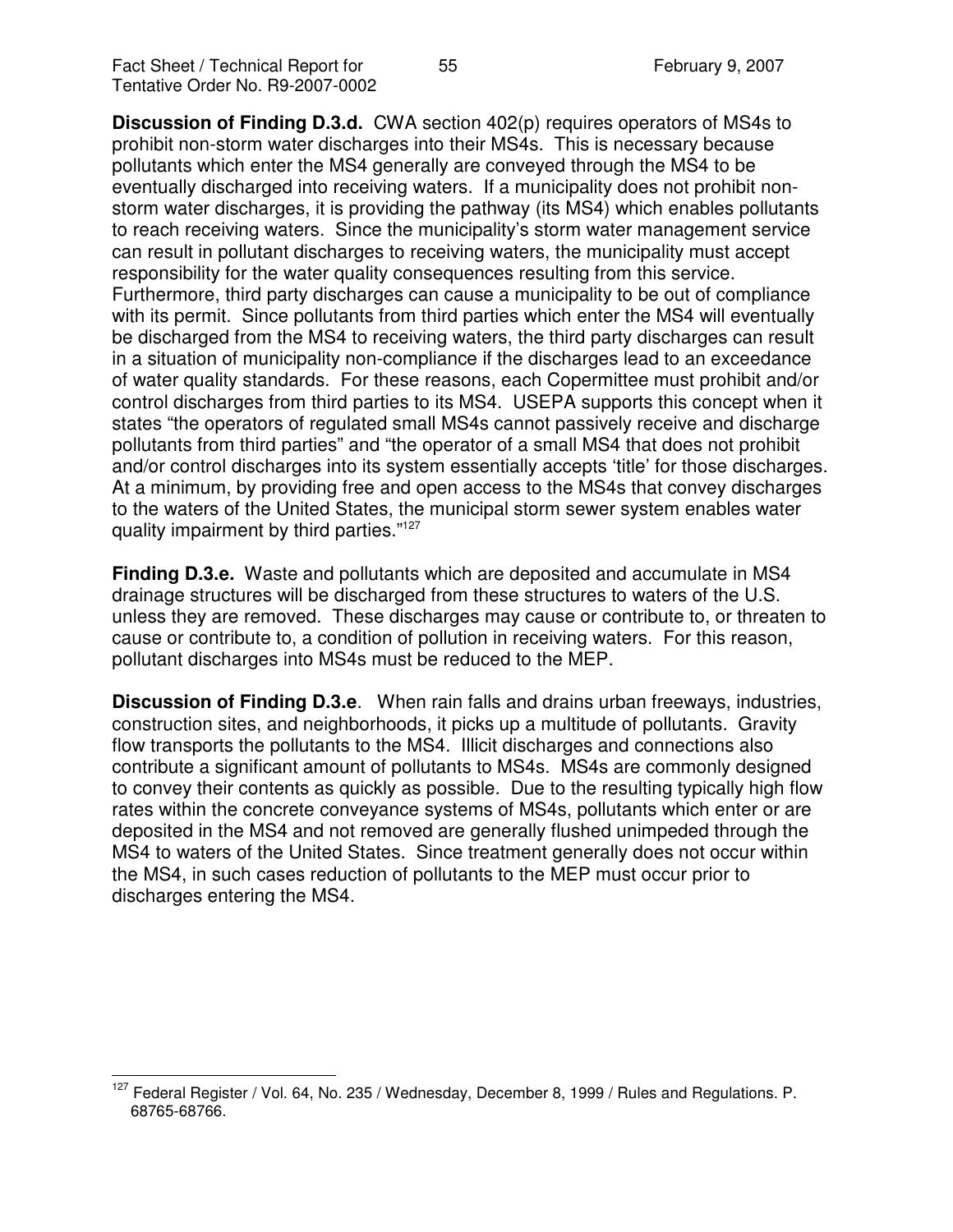The importance of this concept is supported by the tons of wastes/pollutants that have been removed from the Copermittees' MS4s as reported in their ROWD.<sup>128</sup> Moreover, these pollutants will be discharged into receiving waters unless an effective MS4 and structural treatment BMP maintenance program is implemented by the Copermittees. The requirement for Copermittees to conduct a MS4 maintenance program is specifically directed in both the Phase I and Phase II storm water regulations. Regarding MS4 cleaning, USEPA states "The removal of sediment, decaying debris, and highly polluted water from catch basins has aesthetic and water quality benefits, including reducing foul odors, reducing suspended solids, and reducing the load of oxygen-demanding substances that reach receiving waters."<sup>129</sup> It goes on to say, "Catch basin cleaning is an efficient and cost-effective method for preventing the transport of sediment and pollutants to receiving water bodies." USEPA also finds that "Lack of maintenance often limits the effectiveness of storm water structural controls such as detention/retention basins and infiltration devices. […] The proposed program should provide for maintenance logs and identify specific maintenance activities for each class of control, such as removing sediment from retention ponds every five years, cleaning catch basins annually, and removing litter from channels twice a year."<sup>130</sup>

**Finding D.3.f.** Enforcement of local urban runoff related ordinances, permits, and plans is an essential component of every urban runoff management program and is specifically required in the federal storm water regulations and this Order. Each Copermittee is individually responsible for adoption and enforcement of ordinances and/or policies, implementation of identified control measures/BMPs needed to prevent or reduce pollutants in storm water runoff, and for the allocation of funds for the capital, operation and maintenance, administrative, and enforcement expenditures necessary to implement and enforce such control measures/BMPs under its jurisdiction.

<sup>128</sup> Orange County Storm Water Copermittees. 2006. Report of Waste Discharge (San Diego Region). <sup>129</sup> USEPA, 1999. Storm Water O&M Fact Sheet, Catch Basin Cleaning. EPA 832-F-99-011.

<sup>130</sup> USEPA, 1992. Guidance Manual for the Preparation of Part II of the NPDES Permit Applications for Discharges from Municipal Separate Storm Sewer Systems. EPA 833-B-92-002.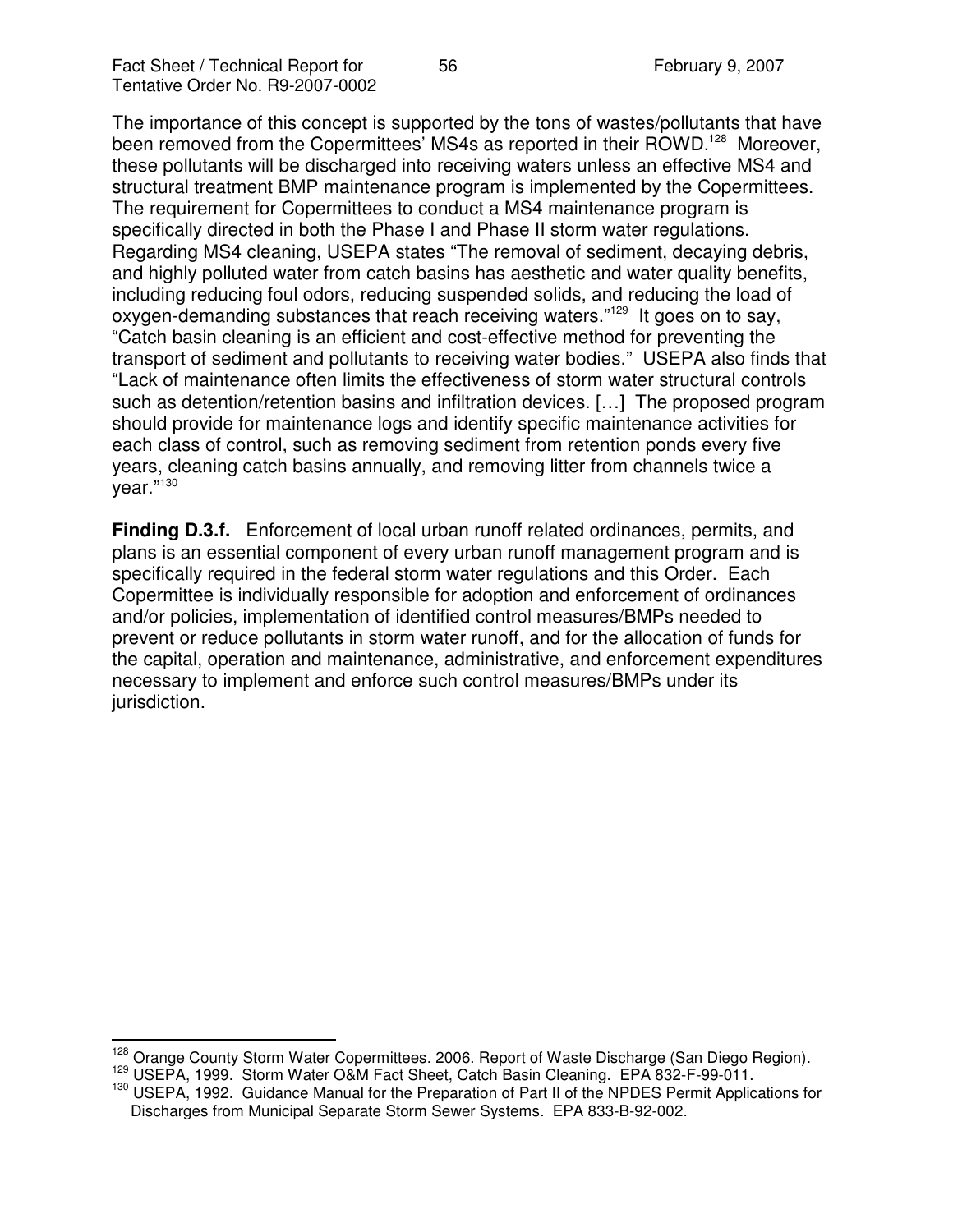**Discussion of Finding D.3.f**. The Federal NPDES regulations 40 CFR  $122.26(d)(2)(iv)(A – D)$  are clear in placing responsibility on municipalities for control of urban runoff from third party activities and land uses to their MS4.<sup>131</sup> In order for municipalities to assume this responsibility, they must implement ordinances, permits, and plans addressing urban runoff from third parties. Assessments for compliance with their ordinances, permits, and plans are essential for a municipality to ensure that third parties are not causing the municipality to be in violation of its municipal storm water permit. When conditions of non-compliance are determined, enforcement is necessary to ensure that violations of municipality ordinances and permits are corrected. When the Copermittees determine a violation of its storm water ordinance, it must pursue correction of the violation. Without enforcement, third parties do not have incentive to correct violations. USEPA supports enforcement by municipalities when it states "Effective inspection and enforcement requires […] penalties to deter infractions and intervention by the municipal authority to correct violations. Enforcement mechanisms [...] also must be described."<sup>132</sup>

**Finding D.3.g.** Education is an important aspect of every effective urban runoff management program and the basis for changes in behavior at a societal level. Education of municipal planning, inspection, and maintenance department staffs is especially critical to ensure that in-house staffs understand how their activities impact water quality, how to accomplish their jobs while protecting water quality, and their specific roles and responsibilities for compliance with this Order. Public education, designed to target various urban land users and other audiences, is also essential to inform the public of how individual actions affect receiving water quality and how adverse effects can be minimized.

**Discussion of Finding D.3.g**. Education is a critical BMP and an important aspect of the urban runoff management programs. USEPA finds that "An informed and knowledgeable community is critical to the success of a storm water management program since it helps ensure the following: Greater support for the program as the public gains a greater understanding of the reasons why it is necessary and important, [and] greater compliance with the program as the public becomes aware of the personal responsibilities expected of them and others in the community, including the individual actions they can take to protect or improve the quality of area waters."<sup>133</sup>

Regarding target audiences, USEPA also states "The public education program should use a mix of appropriate local strategies to address the viewpoints and concerns of a variety of audiences and communities, including minority and disadvantaged communities, as well as children."

<sup>&</sup>lt;sup>131</sup> USEPA, 2000. EPA Administered Permit Programs: The National Pollutant Discharge Elimination System. Code of Federal Regulations, Vol. 40, Part 122.

<sup>132</sup> USEPA, 1992. Guidance Manual for the Preparation of Part II of the NPDES Permit Applications for Discharges from Municipal Separate Storm Sewer Systems. EPA/833-B-92-002.

<sup>133</sup> USEPA, 2000. Storm Water Phase II Compliance Assistance Guide. EPA 833-R-00-002.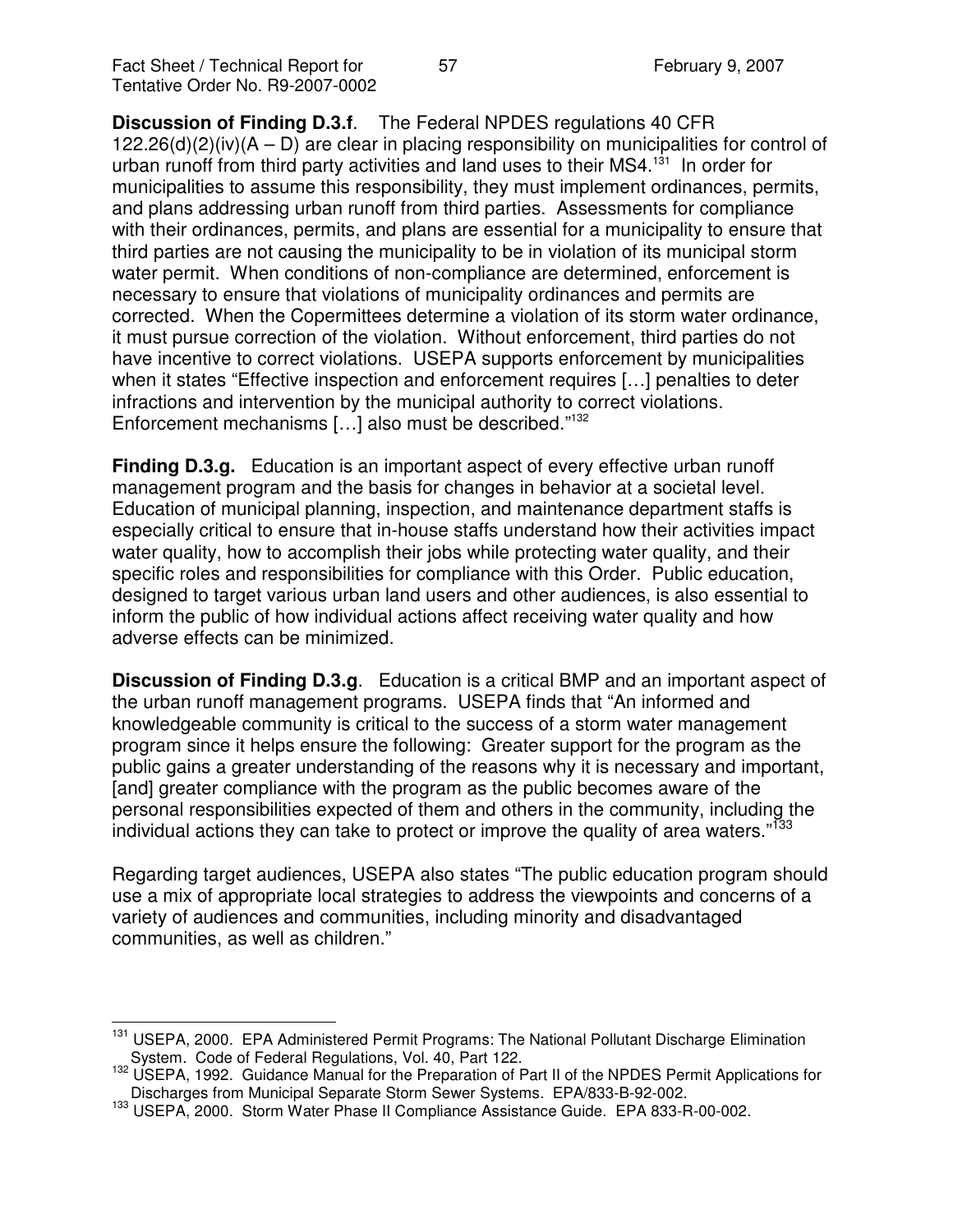**Finding D.3.h.** Public participation during the development of urban runoff management programs is necessary to ensure that all stakeholder interests and a variety of creative solutions are considered.

### **Discussion of Finding D.3.h**.

This finding is supported by the Phase II Storm Water Regulations, which state "early and frequent public involvement can shorten implementation schedules and broaden public support for a program." USEPA goes on to explain, "Public participation is likely to ensure a more successful storm water program by providing valuable expertise and a conduit to other programs and governments."<sup>134</sup>

**Finding D.4.a.** Since urban runoff does not recognize political boundaries, watershedbased urban runoff management can greatly enhance the protection of receiving waters within a watershed. Such management provides a means to focus on the most important water quality problems in each watershed. By focusing on the most important water quality problems, watershed efforts can maximize protection of beneficial use in an efficient manner. Effective watershed-based urban runoff management actively reduces pollutant discharges and abates pollutant sources causing or contributing to watershed water quality problems. Watershed-based urban runoff management that does not actively reduce pollutant discharges and abate pollutant sources causing or contributing to watershed water quality problems can necessitate implementation of the iterative process outlined in section A.3 of the Tentative Order. Watershed management of urban runoff does not require Copermittees to expend resources outside of their jurisdictions. Watershed management requires the Copermittees within a watershed to develop a watershedbased management strategy, which can then be implemented on a jurisdictional basis.

**Discussion of Finding D.4.a.** In recent years, addressing water quality issues from a watershed perspective has increasingly gained attention. Regarding watershed-based permitting, the USEPA *Watershed-Based NPDES Permitting Policy Statement* issued on Jan. 7, 2004 states the following:

USEPA continues to support a holistic watershed approach to water quality management. The process for developing and issuing NPDES permits on a watershed basis is an important tool in water quality management. USEPA believes that developing and issuing NPDES permits on a watershed basis can benefit all watershed stakeholders, from the NPDES permitting authority to local community members. A watershed-based approach to point source permitting under the NPDES program may serve as one innovative tool for achieving new efficiencies and environmental results. USEPA believes that watershed-based permitting can:

- Lead to more environmentally effective results;
- Emphasize measuring the effectiveness of targeted actions on improvements in water quality;
- Provide greater opportunities for trading and other market based approaches;

<sup>&</sup>lt;sup>134</sup> Federal Register / Vol. 64, No. 235 / Wednesday, December 8, 1999 / Rules and Regulations. P. 68755.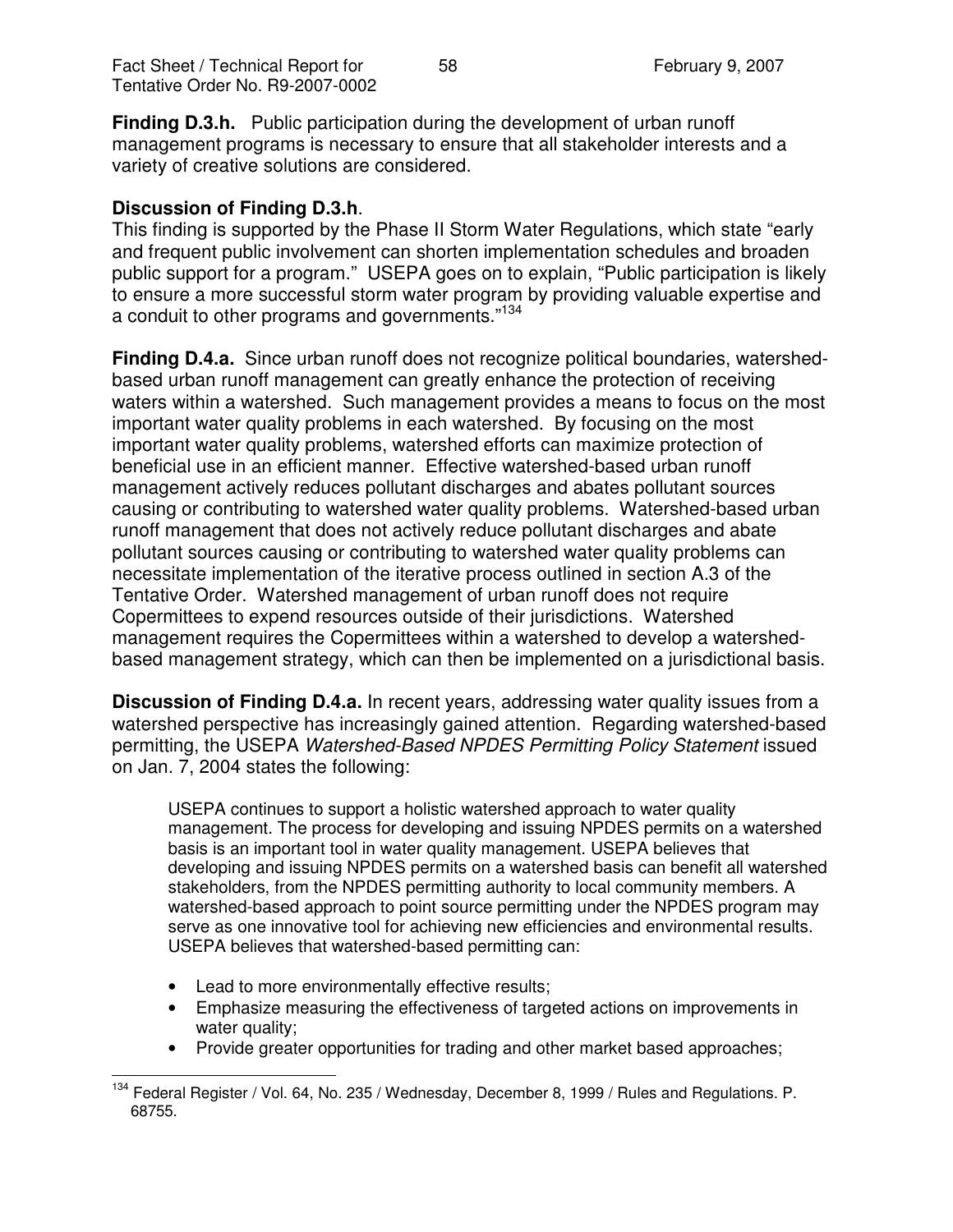- Reduce the cost of improving the quality of the nation's waters;
- Foster more effective implementation of watershed plans, including total maximum daily loads (TMDLs); and
- Realize other ancillary benefits beyond those that have been achieved under the CWA (e.g., facilitate program integration including integration of clean water act and safe drinking water act programs).

Watershed-based permitting is a process that ultimately produces NPDES permits that are issued to point sources on a geographic or watershed basis. In establishing point source controls in a watershed-based permit, the permitting authority may focus on watershed goals, and consider multiple pollutant sources and stressors, including the level of nonpoint source control that is practicable. In general, there are numerous permitting mechanisms that may be used to develop and issue permits within a watershed approach.

This USEPA guidance is in line with State Board and Regional Board watershed management goals. For example, the State Board's TAC recommends watershedbased water quality protection, stating "Municipal permits should have watershed specific components." The TAC further recommends that "All NPDES permits and Waste Discharge Requirements should be considered for reissuance on a watershed basis."

In addition, the Basin Plan states that "public agencies and private organizations concerned with water resources have come to recognize that a comprehensive evaluation of pollutant contributions on a watershed scale is the only way to realistically assess cumulative impacts and formulate workable strategies to truly protect our water resources. Both water pollution and habitat degradation problems can best be solved by following a basin-wide approach."

In light of USEPA's policy statement and the State Board's and Regional Board's watershed management goals, the Regional Board seeks to expand watershed management in the regulation of urban runoff. Watershed-based MS4 permits can provide for more effective receiving water quality protection by focusing on specific water quality problems. The entire watershed for the receiving water can be assessed, allowing for critical areas and practices to be targeted for corrective actions. Known sources of pollutants of concern can be investigated for potential water quality impacts. Problem areas can then be addressed, leading to eventual improvements in receiving water quality. Management of urban runoff on a watershed basis allows for specific water quality problems to be targeted so that efforts result in maximized water quality improvements.<sup>135</sup>

<sup>&</sup>lt;sup>135</sup> Regional Board, 2004. San Diego County Municipal Storm Water Permit Reissuance Analysis Summary. P. 1.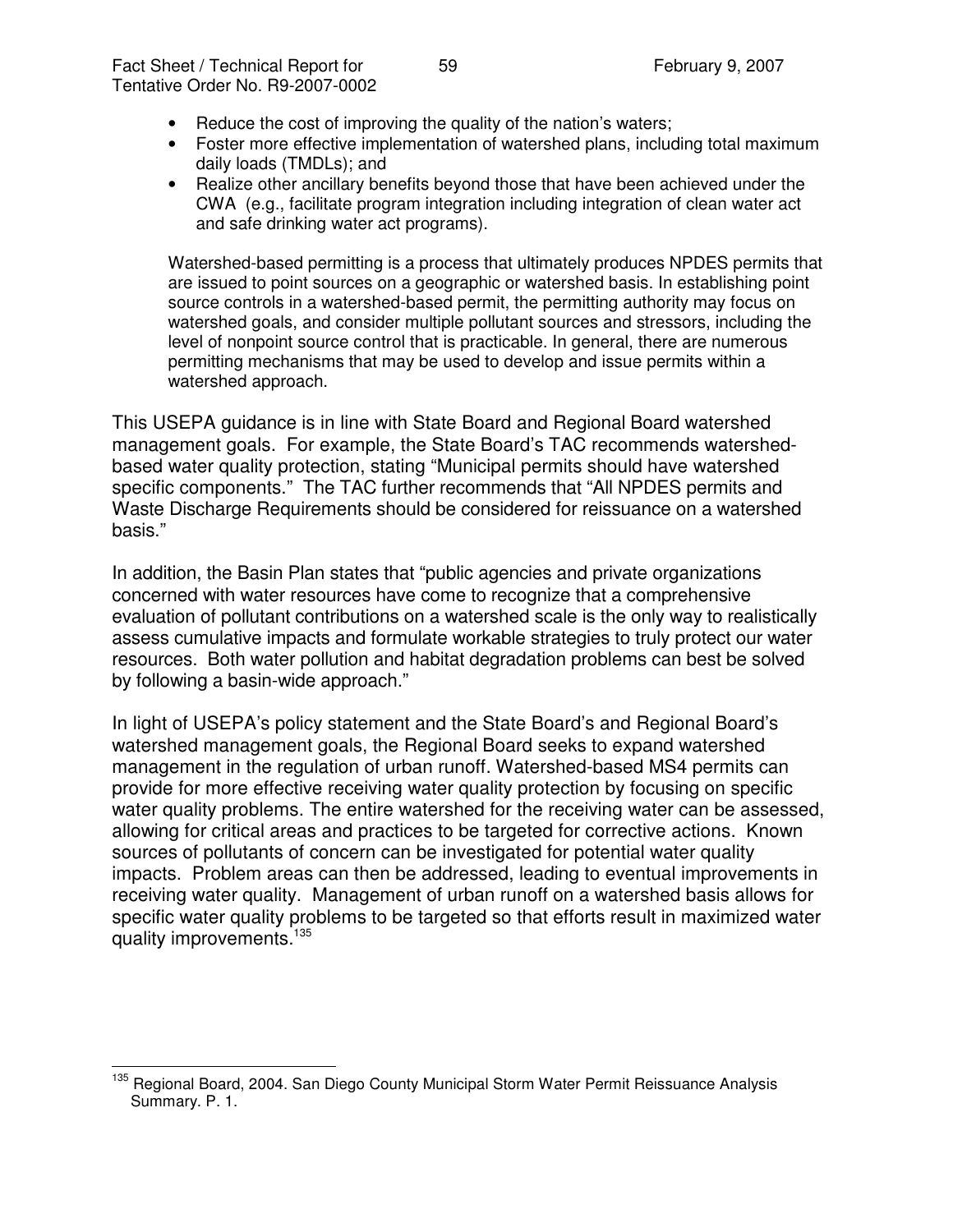**Finding D.4.b.** Some urban runoff issues, such as general education and training, can be effectively addressed on a regional basis. Regional approaches to urban runoff management can improve program consistency and promote sharing of resources, which can result in implementation of more efficient programs.

**Discussion of Finding D.4.b.** Copermittees in Orange County participate in several urban runoff-related activities whose scope extends beyond the area subject to this Order. These include countywide activities (e.g., portions of Orange County fall under the jurisdiction of the Santa Ana Regional Board), southern California, and statewide activities. Copermittees' participation in these regional activities is generally directed at improving management capability, taking advantage of economies of scale. For instance, Copermittees seek to develop consistency between watershed and/or jurisdictional programs (e.g., through standards development), and to collaborate on certain program activities such as education, training, and monitoring. The Copermittees report agreeing that jurisdictional, watershed, and regional programs cannot be effectively developed and implemented in isolation. In addition, the Copermittees, through WURMP implementation efforts, have learned that many watershed activities can be more effectively implemented (e.g., achieve more water quality benefits) at the regional level due to economies of scale and agree watershed protection should be increasingly emphasized as a focal point of Copermittee efforts under the re-issued Permit. 136

**Finding D.4.c.** It is important for the Copermittees to coordinate their water quality protection and land use planning activities to achieve the greatest protection of receiving water bodies. Copermittee coordination with other watershed stakeholders, especially Caltrans, the Department of Defense, and water and sewer districts, is also important.

**Discussion of Finding D.4.c.** Conventional planning and zoning can be limited in their ability to protect the environmental quality of creeks, rivers, and other waterbodies. Watershed-based planning is often ignored, despite the fact that receiving waters unite land by collecting runoff from throughout the watershed. Since watersheds unite land, they can be used as an effective basis for planning. Watershed-based planning enables local and regional areas to realize economic, social, and other benefits associated with growth, while conserving the resources needed to sustain such growth, including water quality.

<sup>&</sup>lt;sup>136</sup> Orange County Storm Water Copermittees. 2006. Report of Waste Discharge (San Diego Region).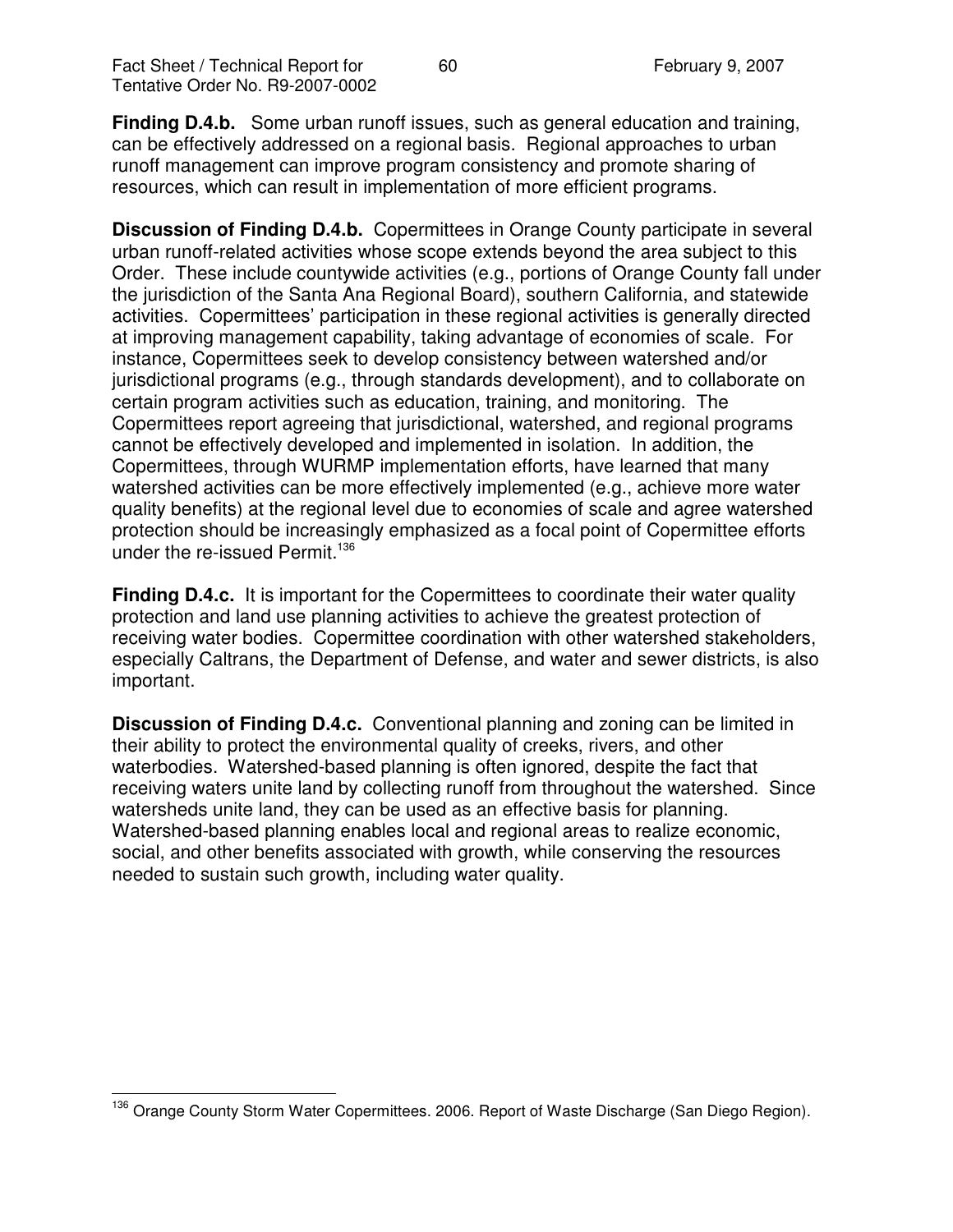This type of planning can involve four steps: (1) Identify the watersheds shared by the participating jurisdictions; (2) Identify, assess, and prioritize the natural, social, and other resources in the watersheds; (3) Prioritize areas for growth, protection, and conservation, based on prioritized resources; and (4) Develop plans and regulations to guide growth and protect resources. Local governments have started with simple, yet effective, steps toward watershed planning, such as adopting a watershed-based planning approach, articulating the basic strategy in their General Plans, and beginning to pursue the basic strategy in collaboration with neighboring local governments who share the watersheds. Examples of new mechanisms created to facilitate watershed-based planning and zoning include the San Francisquito Creek Watershed Coordinated Resource Management Process and the Santa Clara Basin Watershed Management Initiative.<sup>137</sup>

# **E. Statute and Regulatory Considerations**

**Finding E.1.** The Receiving Water Limitations (RWL) language specified in this Order is consistent with language recommended by the USEPA and established in State Board Water Quality Order 99-05, *Own Motion Review of the Petition of Environmental Health Coalition to Review Waste Discharge Requirements Order No. 96-03, NPDES* Permit No. CAS0108740, adopted by the State Board on June 17, 1999.<sup>138</sup> The RWL in this Order require compliance with water quality standards, which is to be achieved through an iterative approach requiring the implementation of improved and bettertailored BMPs over time. Compliance with receiving water limits based on applicable water quality standards is necessary to ensure that MS4 discharges will not cause or contribute to violations of water quality standards and the creation of conditions of pollution.

<sup>&</sup>lt;sup>137</sup> Bay Area Stormwater Management Agencies Association., 1999. Start at the Source. Forbes Custom Publishing. Available on-line at: http://www.scvurppp-w2k.com/basmaa\_satsm.htm

<sup>&</sup>lt;sup>138</sup> State Water Resources Control Board Order: WQ 99 - 05 Own Motion Review of the Petition of Environmental Health Coalition to Review Waste Discharge Requirements Order No. 96-03, NPDES Permit No. CAS0108740 for Storm Water and Urban Runoff from the Orange County Flood Control District and the Incorporated Cities of Orange County Within the San Diego Region, Issued by the California Regional Water Quality Control Board, San Diego Region. SWRCB/OCC File A-1041. In response to objections from USEPA, Order WQ 99-05 revised Receiving Water Limitations language that had been established in State Board Order 98-01.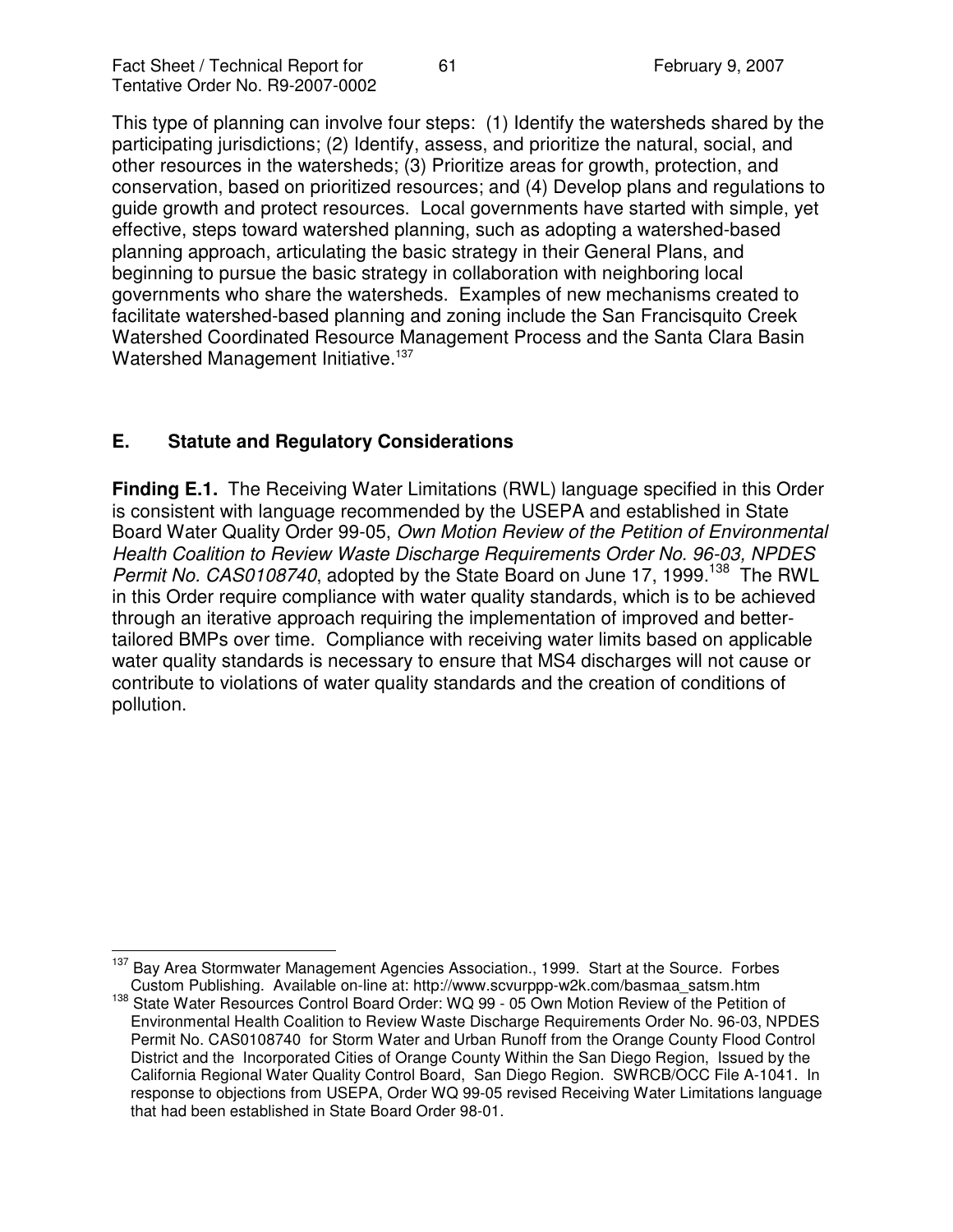**Discussion of Finding E.1.** The RWLs in the Order require compliance with water quality standards through an iterative approach for implementing improved and bettertailored BMPs over time. The iterative BMP process requires the implementation of increasingly stringent BMPs until receiving water standards are achieved. This is necessary because implementation of BMPs alone cannot ensure attainment of receiving water quality standards. For example, a BMP that is effective in one situation may not be applicable in another. An iterative process of BMP development, implementation, and assessment is needed to promote consistent compliance with receiving water quality objectives. If assessment of a given BMP confirms that the BMP is ineffective, the iterative process should be restarted, with redevelopment of a new BMP that is anticipated to result in compliance with receiving water quality objectives.

The issue of whether storm water discharges from MS4s must meet water quality standards has been intensely debated in past years. The argument arises because CWA section 402(p) fails to clearly state that municipal dischargers of storm water must meet water quality standards. On the issue of industrial discharges of storm water, the statute clearly indicates that industrial dischargers must meet both (1) the technologybased standard of "best available technology economically achievable (BAT)" and (2) applicable water quality standards. On the issue of municipal discharges however, the statute states that municipal dischargers must meet (1) the technology-based standard of MEP" and (2) "such other provisions that the Administrator or the State determines appropriate for the control of such pollutants." The statute fails, however, to specifically state that municipal dischargers must meet water quality standards.

As a result, the municipal storm water dischargers have argued that they do not have to meet water quality standards; and that they only are required to meet MEP. Environmental interest groups maintain that not only do MS4 discharges have to meet water quality standards, but that MS4 permits must also comply with numeric effluent limitations for the purpose of meeting water quality standards. On the issue of water quality standards, USEPA, the State Board, and the Regional Board have consistently maintained that MS4s must indeed comply with water quality standards. On the issue of whether water quality standards must be met by numeric effluent limits, USEPA, the State Board (in Orders WQ 91-03 and WQ 91-04), and the Regional Board have maintained that MS4 permits can contain narrative requirements for the implementation of BMPs in place of numeric effluent limits.<sup>139</sup>

<sup>&</sup>lt;sup>139</sup> For the most recent assessment, see Storm Water Panel Recommendations to the California State Water Resources Control Board, 2006. *The Feasibility of Numeric Effluent Limits Applicable to Discharges of Storm Water Associated with Municipal, Industrial, and Construction Activities.*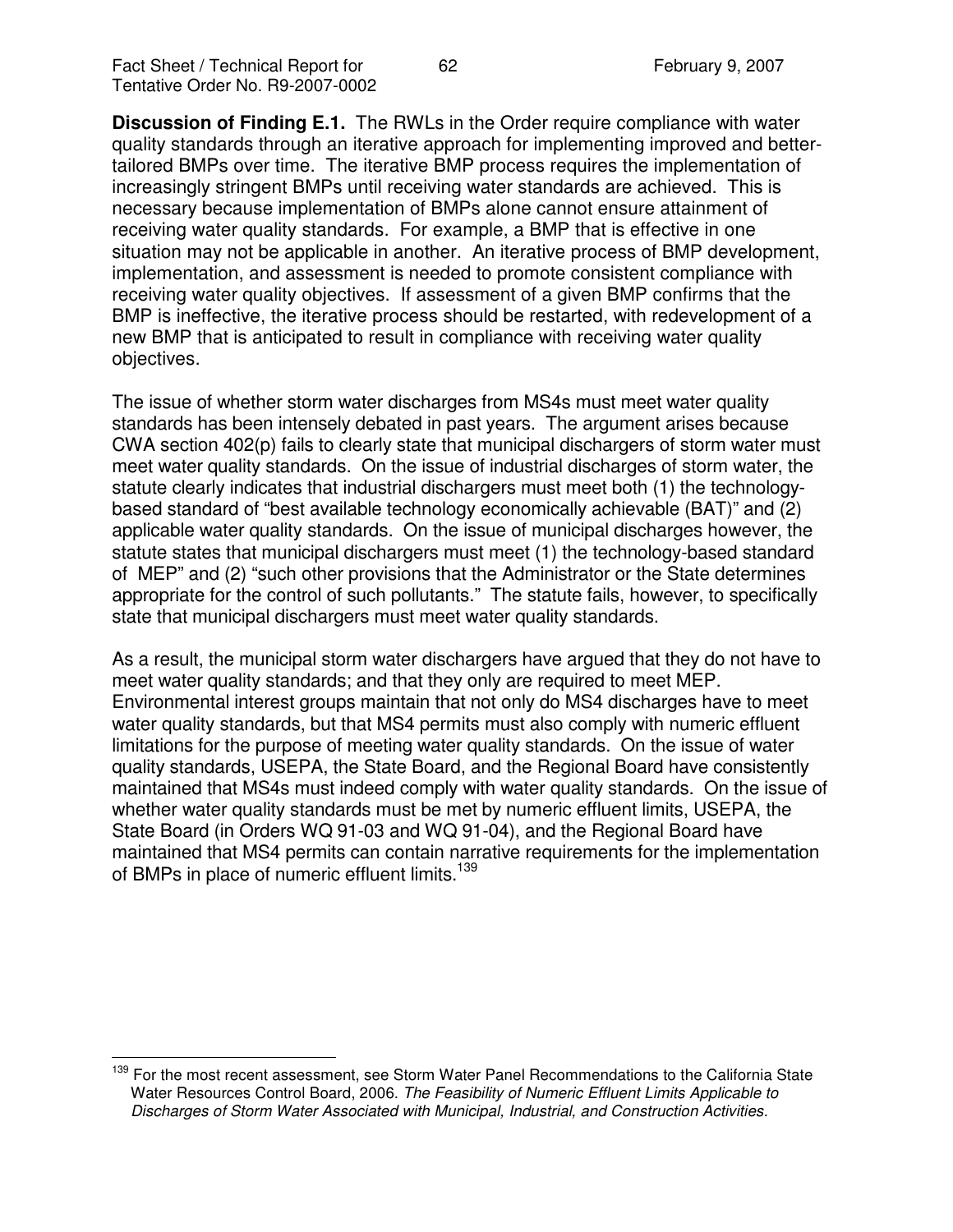In addition to relying on USEPA's legal opinion concluding that MS4s must meet MEP and water quality standards, the State Board also relied on the CWA's explicit authority for States to require "such other provisions that the Administrator or the State determines appropriate for the control of such pollutants" in addition to the technologybased standard of MEP. To further support its conclusions that MS4 permit dischargers must meet water quality standards, the State Board relied on provisions of the CWC that specify that all waste discharge requirements must implement applicable Basin Plans and take into consideration the appropriate water quality objectives for the protection of beneficial uses.

The State Board first formally concluded that permits for MS4s must contain effluent limitations based on water quality standards in its Order WQ 91-03. In that Order, the State Board also concluded that it was appropriate for Regional Boards to achieve this result by requiring best management practices, rather than by inserting numeric effluent limitations into MS4 permits. Later, in Order WQ 98-01, the State Board prescribed specific precedent setting Receiving Water Limitations language to be included in all future MS4 permits. This language specifically requires that MS4 dischargers meet water quality standards and allows for the use of narrative BMPs (increasing in stringency and implemented in an iterative process) as the mechanism by which water quality standards can be met.

In Order WQ 99-05, the State Board modified its receiving water limitations language in Order WQ 98-01 to meet specific objections by USEPA (the modifications resulted in stricter compliance with water quality standards). State Board Order WQ 99-05 states:

"In Order WQ 98-01, the State Board ordered that certain receiving water limitation language be included in future municipal storm water permits. Following inclusion of that language in permits issued by the San Francisco Bay and San Diego Regional Boards for Vallejo and Riverside respectively, the USEPA objected to the permits. The USEPA objection was based on the receiving water limitation language. The USEPA has now issued those permits itself and has included receiving water limitation language it deems appropriate.

In light of USEPA's objection to the receiving water limitation language in Order WQ 98-01 and its adoption of alternative language, the State Board is revising its instructions regarding receiving water limitation language for municipal storm water permits. It is hereby ordered that Order WQ 98-01 will be amended to remove the receiving water limitation language contained therein and to substitute the USEPA language. Based on the reasons stated here, and as a precedent decision, the following receiving water limitation language shall be included in future municipal storm water permits."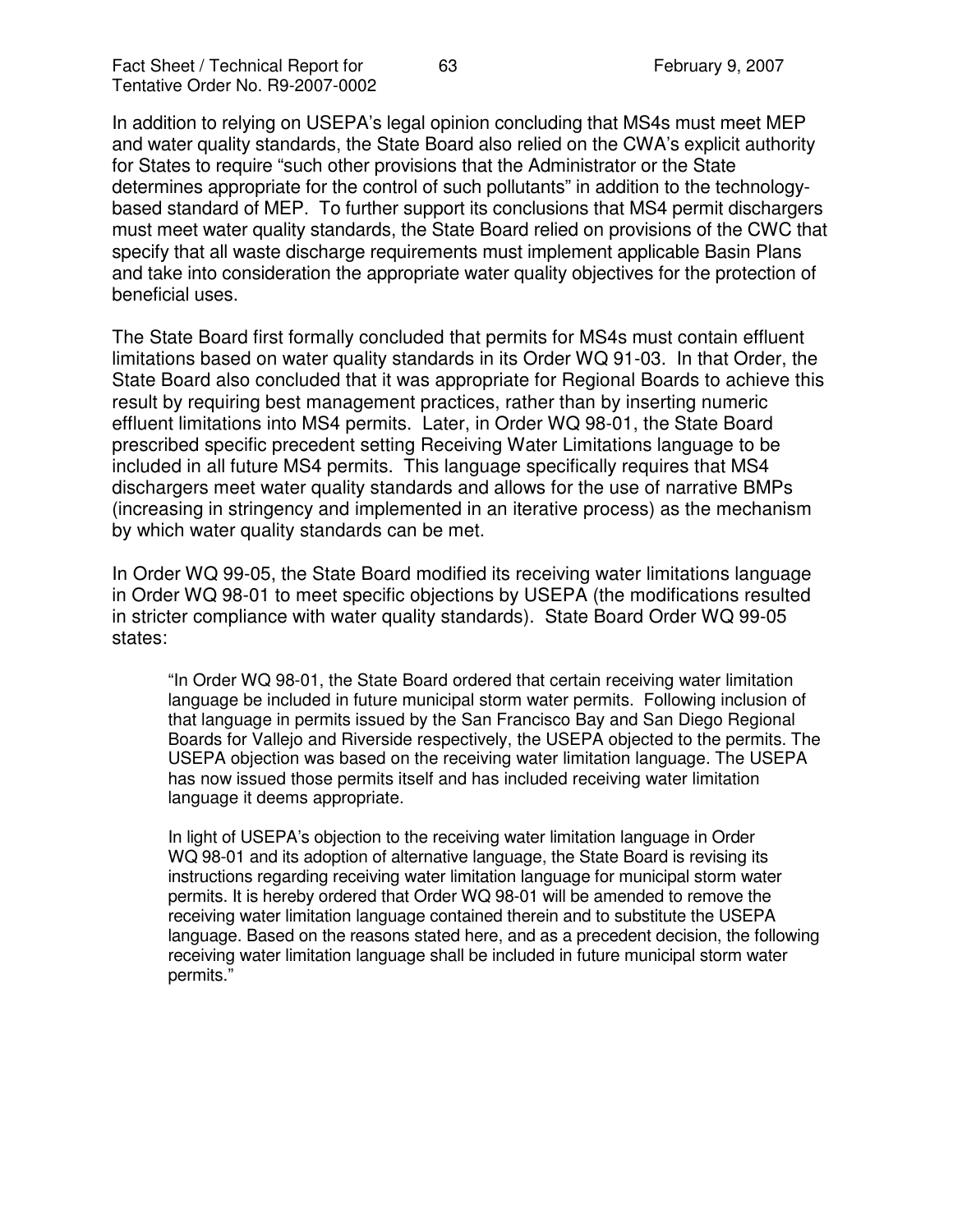In the 1999 case involving MS4 permits issued by USEPA to several Arizona cities (*Defenders of Wildlife v. Browner*, 1999, 197 F. 3d 1035), the United States Court of Appeals for the Ninth Circuit upheld USEPA's requirement for MS4 dischargers to meet water quality standards, but it did so on the basis of USEPA's discretion rather than on the basis of strict compliance with the Clean Water Act. In other words, while holding that the Clean Water Act does not require all MS4 discharges to comply strictly with state water quality standards, the Court also held that USEPA has the authority to determine that ensuring strict compliance with state water quality standards is necessary to control pollutants. On the question of whether MS4 permits must contain numeric effluent limitations, the court upheld USEPA's use of iterative BMPs in place of numeric effluent limits.

On October 14, 1999, the State Board issued a legal opinion on the federal appellate decision and provided advice to the Regional Boards on how to proceed in the future. In the memorandum, the State Board concludes that the recent Ninth Circuit opinion upholds the discretion of USEPA and the State to (continue to) issue permits to MS4s that require compliance with water quality standards through iterative BMPs. Moreover, the memorandum states that "[…] because most MS4 discharges enter impaired water bodies, there is a real need for permits to include stringent requirements to protect those water bodies. As TMDLs are developed, it is likely that MS4s will have to participate in pollutant load reductions, and the MS4 permits are the most effective vehicles for those reductions." In summary, the State Board found that the Regional Boards should continue to include the RWL established in State Board Order WQ 99-05 in all future permits.

The issue of the RWLs language was also central to BIA's (and others') appeal of Order No. 2001-01 (San Diego MS4 permit), which was used as a template for Order No. R9-2002-01. BIA contended that the MEP standard was a ceiling on what could be required of the Copermittees in implementing their urban runoff management programs, and that Order No. 2001-01's receiving water limitations requirements exceeded that ceiling. In other words, BIA argued that the Copermittees could not be required to comply with receiving water limitations if they necessitated efforts which went beyond the MEP standard. Again, the courts upheld the Regional Board's discretion to require compliance with water quality standards in municipal storm water permits, without limitation. The Court of Appeal, Fourth Appellate District found that the Regional Board has "the authority to include a permit provision requiring compliance with water quality standards."<sup>140</sup> On further appeal by BIA, the California State Supreme Court declined to hear the matter.

<sup>&</sup>lt;sup>140</sup> Building Industry Association et al., v. State Water Resources Control Board, et al. 2004.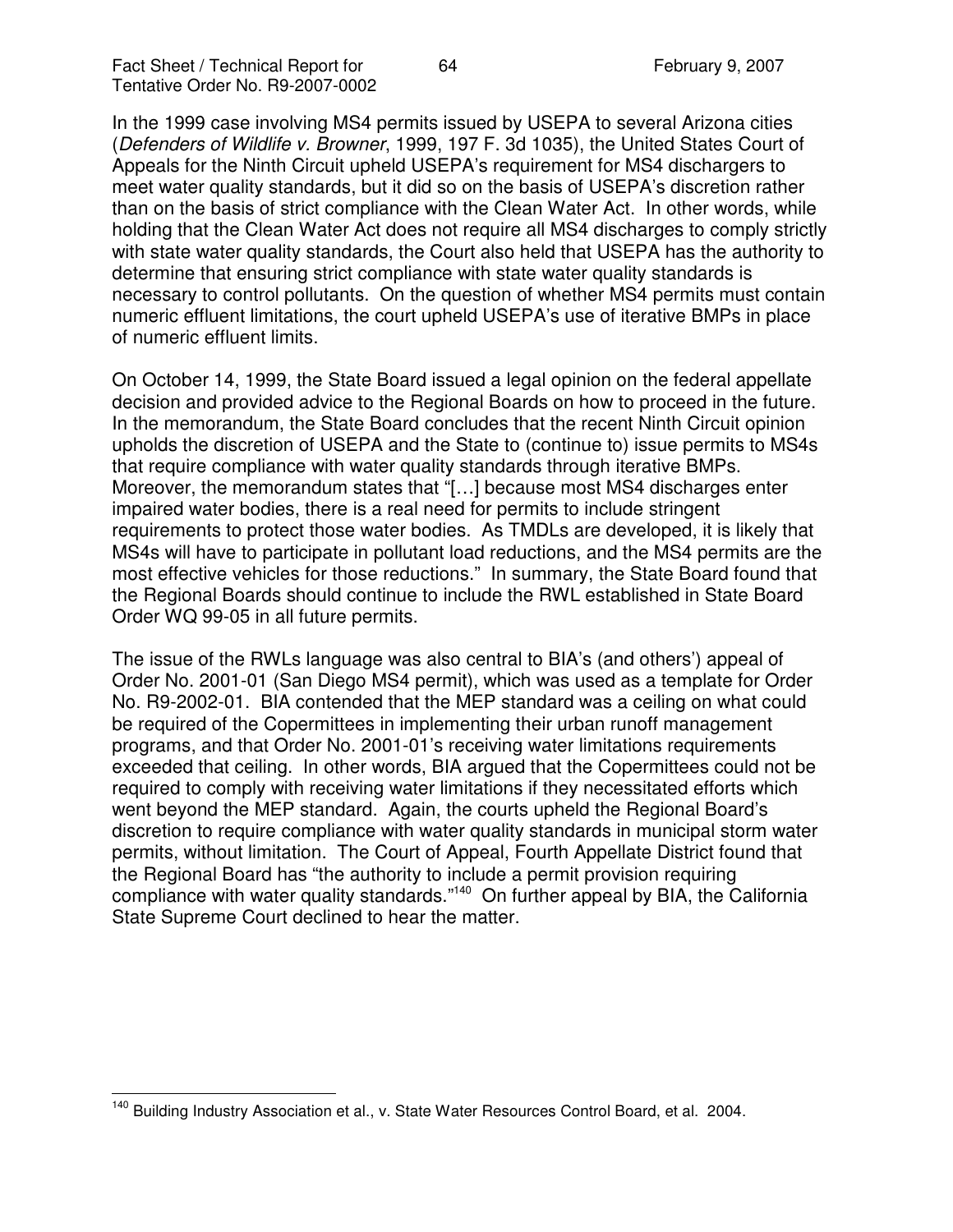While implementation of the iterative BMP process is a means to achieve compliance with water quality objectives, it does not shield the discharger from enforcement actions for continued non-compliance with water quality standards. Consistent with USEPA guidance,<sup>141</sup> regardless of whether or not an iterative process is being implemented, discharges that cause or contribute to a violation of water quality standards are in violation of Order No. R9-2007-0002.

**Finding E.2.** The Water Quality Control Plan for the San Diego Basin (Basin Plan), identifies the following beneficial uses for surface waters in Orange County: Municipal and Domestic Supply (MUN), Agricultural Supply (AGR), Industrial Process Supply (PROC), Industrial Service Supply (IND), Ground Water Recharge (GWR), Contact Water Recreation (REC1) Non-contact Water Recreation (REC2), Warm Freshwater Habitat (WARM), Cold Freshwater Habitat (COLD), Wildlife Habitat (WILD), Rare, Threatened, or Endangered Species (RARE), Freshwater Replenishment (FRSH), Hydropower Generation (POW), and Preservation of Biological Habitats of Special Significance (BIOL). The following additional beneficial uses are identified for coastal waters of Orange County: Navigation (NAV), Commercial and Sport Fishing (COMM), Estuarine Habitat (EST), Marine Habitat (MAR), Aquaculture (AQUA), Migration of Aquatic Organisms (MIGR), Spawning, Reproduction, and/or Early Development (SPWN), and Shellfish Harvesting (SHELL).

**Discussion of Finding E.2.** The southern portion of Orange County is within the San Diego Region. The Orange County portion of the San Diego Region falls within and comprises the majority of the San Juan Hydrologic Unit. Major streams within the Orange County watersheds include San Juan Creek, Trabuco Creek, and San Mateo Creek. Other surface water bodies include Aliso Creek, Prima Deshecha Canada, Segunda Deshecha Canada, Oso Creek, Salt Creek, Laguna Canyon Channel, Canada Gobernadora, and Bell Canyon. Several small canyon streams drain directly to the Ocean. Major inland waterbodies include Oso Reservoir, El Toro Reservoir, and Sulphur Creek Reservoir.

The Orange County watersheds include unincorporated portions of Orange County, the Cities of Aliso Viejo, Dana Point, Laguna Beach, Laguna Hills, Laguna Niguel, Laguna Woods, Lake Forest, Mission Viejo, Rancho Santa Margarita, San Clemente, and San Juan Capistrano. The uppermost portions of the San Mateo, San Juan, Trabuco, and Aliso Creek watersheds are within the Cleveland National Forests.

<sup>&</sup>lt;sup>141</sup> USEPA, 1998. Jan. 21, 1998 correspondence, "State Board/OCC File A-1041 for Orange County," from Alexis Strauss to Walt Petit, and March 17, 1998 correspondence from Alexis Strauss to Walt Petit.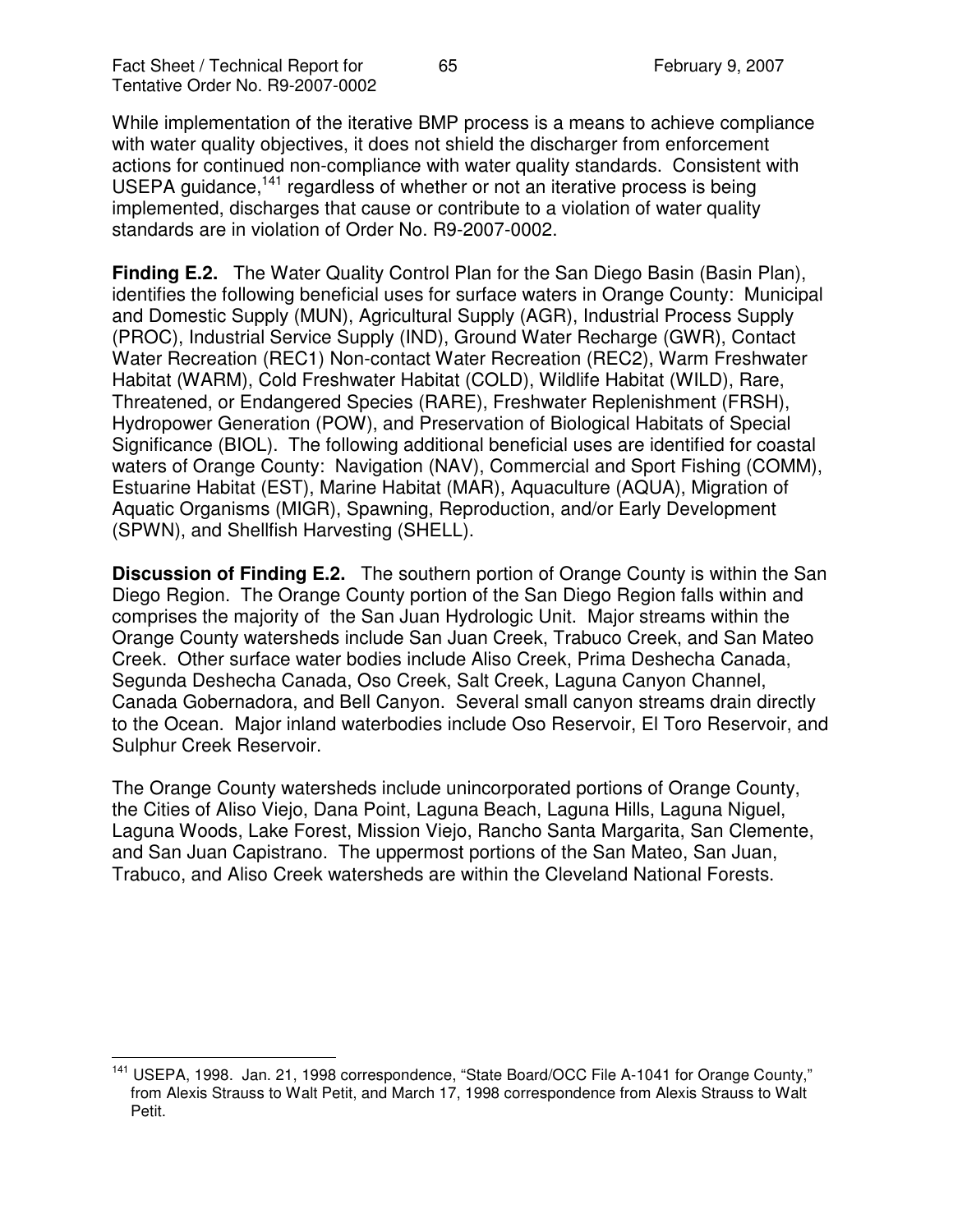Approximately 500,000 people reside within the permitted area. This estimate is based on the 2000 census, which does not represent exact numbers because three municipalities (County of Orange and the Cities of Laguna Hills and Lake Forest) lie within both the San Diego Region and the Santa Region. In addition, new developments have increased the housing stock of the area since the 2000 census. This includes the master planned developments of Ladera Ranch in the San Juan Creek watershed and Talega in the San Clemente Coastal and San Mateo Creek watersheds.

**Finding E.3.** This Order is in conformance with State Board Resolution No. 68-16, *Statement of Policy with Respect to Maintaining High Quality Waters in California*, and the federal Antidegradation Policy described in 40 CFR 131.12.

**Discussion of Finding E.3.** Urban runoff management programs are required to be designed to reduce pollutants in urban runoff to the maximum extent practicable and achieve compliance with water quality standards. Therefore, implementation of urban runoff management programs, which satisfy the requirements of Order No. R9-2007-0002, will prevent violations of receiving water quality standards. The Basin Plan states that "Water quality objectives must […] conform to US EPA regulations covering antidegradation (40 CFR 131.12) and State Board Resolution 68-16, Statement of Policy with Respect to Maintaining High Quality of Waters in California." As a result, when water quality standards are met through the implementation of urban runoff management programs, USEPA and State Board antidegradation policy requirements are also met.

**Finding E.4.** Section 6217(g) of the Coastal Zone Act Reauthorization Amendments of 1990 (CZARA) requires coastal states with approved coastal zone management programs to address non-point pollution impacting or threatening coastal water quality. CZARA addresses five sources of non-point pollution: agriculture, silviculture, urban, marinas, and hydromodification. This NPDES permit addresses the management measures required for the urban category, with the exception of septic systems. The adoption and implementation of this NPDES permit relieves the Permittee from developing a non-point source plan, for the urban category, under CZARA. The Regional Board addresses septic systems through the administration of other programs.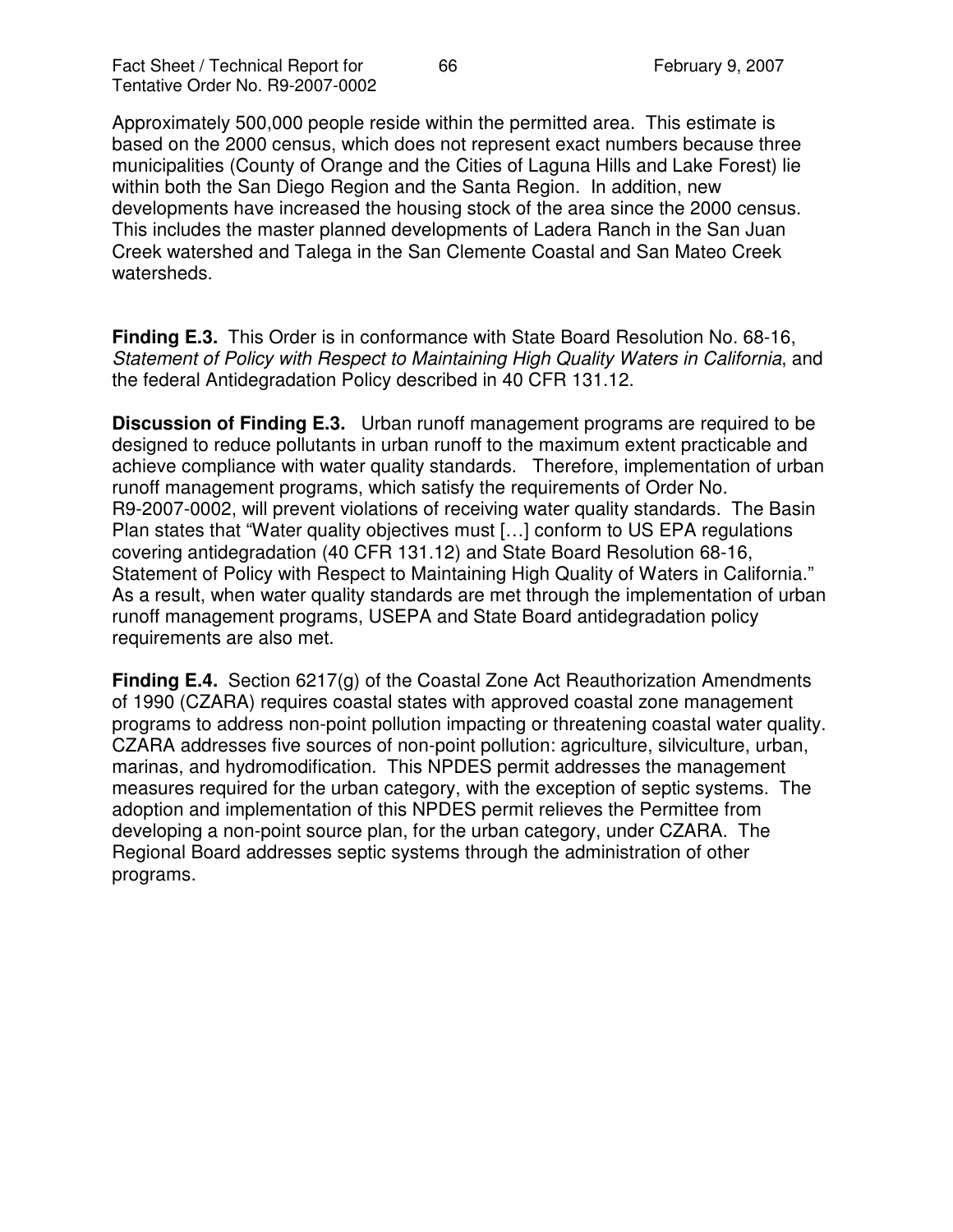**Discussion of Finding E.4.** Coastal states are required to develop programs to protect coastal waters from nonpoint source pollution, as mandated by the federal CZARA. CZARA Section 6217 identifies polluted runoff as a significant factor in coastal water degradation, and requires implementation of management measures and enforceable policies to restore and protect coastal waters. In lieu of developing a separate NPS program for the coastal zone, California's NPS Pollution Control Program was updated in 2000 to address the requirements of both the CWA section 319 and the CZARA section 6217 on a statewide basis. The California Coastal Commission (CCC), the State Board, and the nine Regional Water Quality Control Boards are the lead State agencies for upgrading the program, although 20 other State agencies also participate. Pursuant to the CZARA (6217(g) Guidance Document the development of urban runoff management programs pursuant to this NPDES permit fulfills the need for coastal cities to develop an urban runoff non-point source plan identified in the State's Non-point Source Program Strategy and Implementation Plan. 142

**Finding E.5.** Section 303(d)(1)(A) of the CWA requires that "Each state shall identify those waters within its boundaries for which the effluent limitations…are not stringent enough to implement any water quality standard (WQS) applicable to such waters." The CWA also requires states to establish a priority ranking of impaired waterbodies known as Water Quality Limited Segments and to establish Total Maximum Daily Loads (TMDLs) for such waters. This priority list of impaired waterbodies is called the Section 303(d) List. The current Section 303(d) List was approved by the State Board on February 4, 2003 and on July 25, 2003 by USEPA. The List was recently updated by the State Board on October 25, 2006. Before the 2006 List goes into effect, it must be approved by the USEPA.

**Discussion of Finding E.5.** Section 303(d) of the federal CWA (CWA, 33 USC 1250, et seq., at 1313(d)), requires States to identify waters that do not meet water quality standards after applying certain required technology-based effluent limits ("impaired" water bodies). States are required to compile this information in a list and submit the list to USEPA for review and approval. This list is known as the Section 303(d) list of impaired waters. As part of this listing process, States are required to prioritize waters/watersheds for future development of TMDLs. The State Board and Regional Boards have ongoing efforts to monitor and assess water quality, to prepare the Section 303(d) list, and to subsequently develop TMDLs. The 2006 California 303(d) List identifies impaired receiving water bodies and their watersheds within the State of California. Urban runoff that is discharged from the Copermittee's MS4s is a leading cause of receiving water quality impairment in the San Diego Region.<sup>143</sup>

<sup>142</sup> State Board/CCC, 2000. Nonpoint Source Program Strategy and Implementation Plan, 1998-2013 (PROSIP).

<sup>&</sup>lt;sup>143</sup> The approved 2006 Clean Water Act Section 303(d) List of Water Quality Limited Segments is online at: http://www.waterboards.ca.gov/tmdl/303d\_lists2006.html.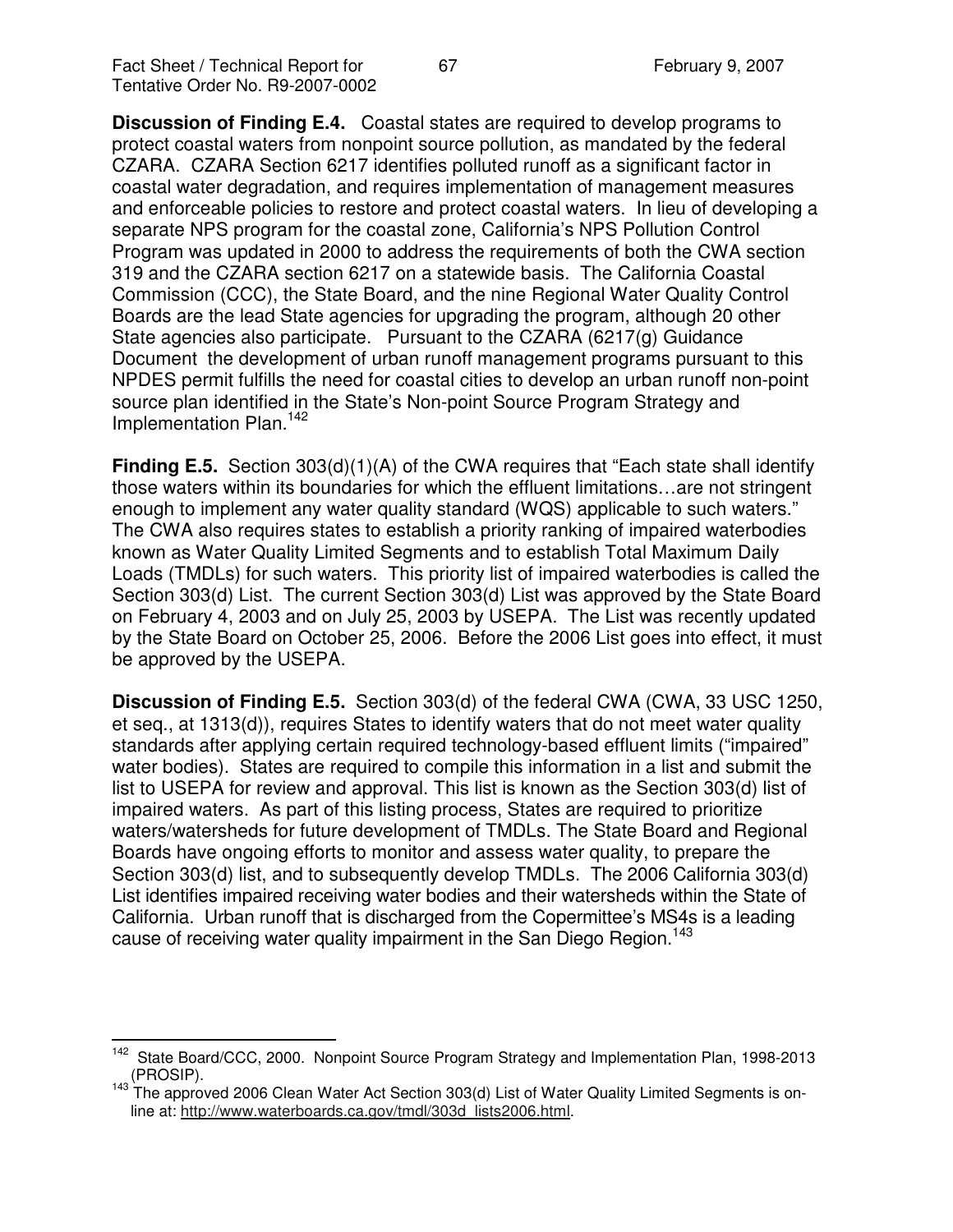**Finding E.6.** Requirements in this Order that are more explicit than the federal storm water regulations in 40 CFR 122.26 are prescribed in accordance with the CWA section  $402(p)(3)(B)(iii)$  and are necessary to meet the MEP standard.

**Discussion of Finding E.6.** The CWA explicitly preserves independent state authority to enact and implement its own standards and requirements, provided that such standards and requirements are at least as stringent as those that would be mandated by the CWA and the federal regulations. For example, as one general overriding principle, CWA section 510 states "nothing in this chapter shall (1) preclude or deny the right of any State or political subdivision thereof or interstate agency to adopt or enforce (A) any standard or limitation respecting discharges of pollutants, or (B) any requirement respecting control or abatement of pollution […]." When relating specifically to storm water, CWA section  $402(p)(3)(B)(iii)$  clearly provides states with wide-ranging discretion, stating that municipal storm water permits "[s]hall require controls to reduce the discharge of pollutants to the maximum extent practicable, including management practices, control techniques and system, design and engineering methods, and such other provisions as the Administrator or the State determines appropriate for the control of such pollutants"

Therefore, where the Order contains requirements more specific than those included in the federal NPDES regulations 40 CFR 122.26(d), it is seeking to meet the above CWA requirements, as well as other particular federal NPDES regulations such as 40 CFR 122.44(d)(1)(i). This federal NPDES regulation requires NPDES permits to include limitations to "control all pollutants or pollutant parameters (either conventional, nonconventional, or toxic pollutants) which the Director determines are or may be discharged at a level which will cause, have the reasonable potential to cause, or contribute to an excursion above any State water quality standard, including State narrative criteria for water quality." Given the continued impact of urban runoff on receiving waters within the San Diego Region, increased specificity in municipal storm water permits is necessary to meet the above CWA and federal regulation requirements.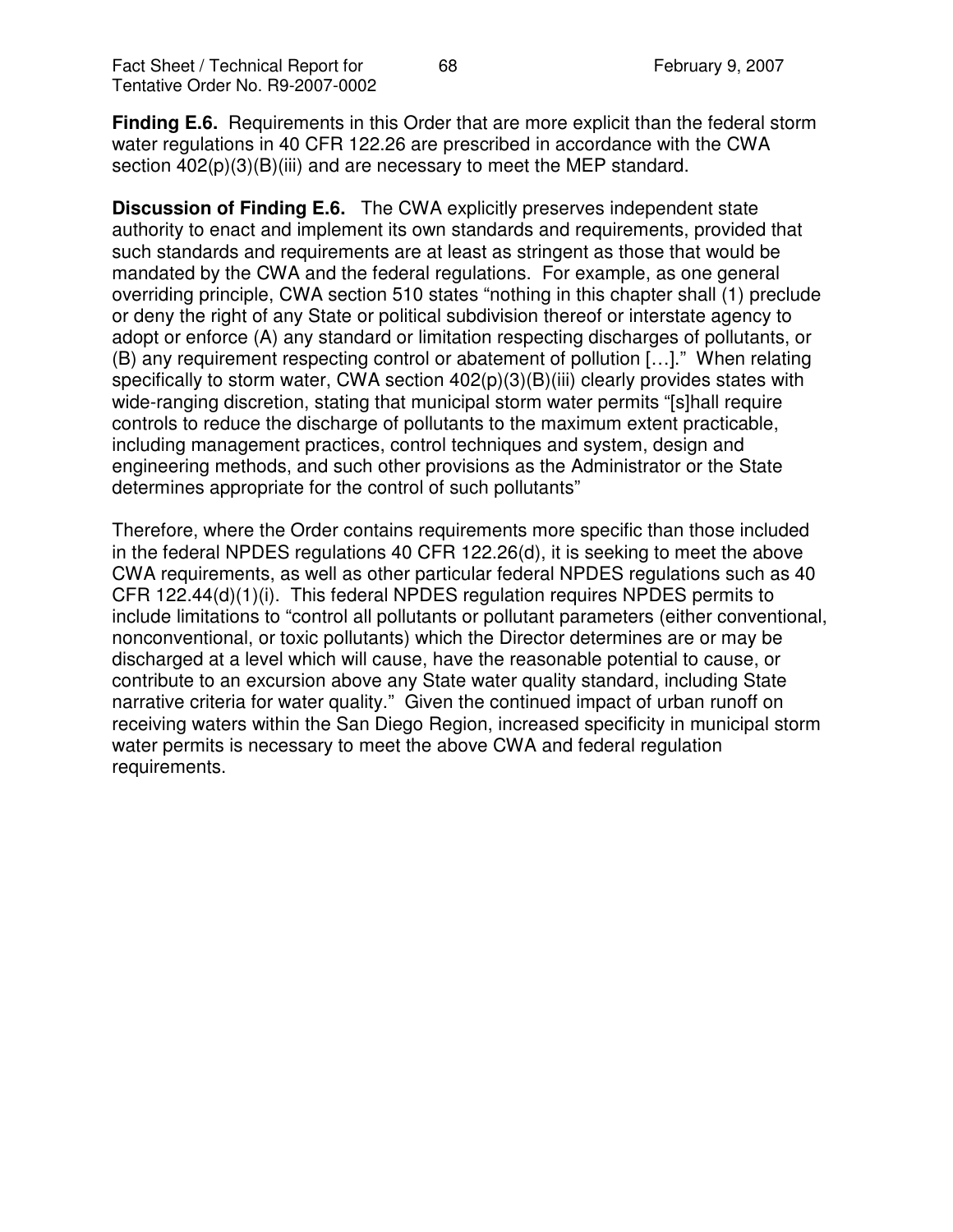In a 1992 decision, the U.S. Court of Appeals for the Ninth Circuit (NRDC v. USEPA, 966 F.2d 1292) interpreted the language in Clean Water Act section 402(p)(3)(B)(iii) as providing the State with substantial discretion and authority: "[t]he language in (iii), above, requires the Administrator or the State to design controls. Congress did not mandate a minimum standards approach or specify that USEPA develop minimal performance requirements […] we must defer to USEPA on matters such as this, where USEPA has supplied a reasoned explanation of its choices." The decision in essence holds that USEPA and the States are authorized to require implementation of storm water control programs that, upon "reasoned explanation," accomplish the goals of CWA section 402(p). The Ninth Circuit Court of Appeals further reinforced the State's authority in this area more recently in 1999. In Defenders of Wildlife v. Browner (1999) Case No. 98-71080, the Court cited the language of CWA section 402(p)(3)(B)(iii) and stated "[t]hat provision gives the USEPA discretion to determine what pollution controls are appropriate. As this court stated in NRDC v. USEPA, 'Congress gave the administrator discretion to determine what controls are necessary […].'"

Furthermore, the increased specificity included in the Order is in line with USEPA guidance included in its Guidance Manual for the Preparation of Part 2 of the NPDES Permit Applications for Discharges from Municipal Separate Storm Sewer Systems<sup>144</sup> and its Interim Permitting Approach for Water Quality-Based Effluent Limitations in Storm Water Permits.<sup>145</sup> Where the tentative permit is more specific than the federal regulations, it is frequently based on the recommendations of the Guidance Manual. The Interim Permitting Approach also supports increased specificity in storm water permits, recommending that municipal storm water permits use BMPs in first-round storm water permits, and expanded or better-tailored BMPs in subsequent permits, where necessary, to provide for the attainment of water quality standards. In cases where adequate information exists to develop more specific conditions or limitations to meet water quality standards, these conditions or limitations are to be incorporated into storm water permits, as necessary and appropriate." It is important to note that the State Board cited USEPA's Interim Permitting Approach as support for its decision which upheld the increased specificity of numeric sizing criteria requirements for postconstruction BMPs as appropriate requirements in municipal storm water permits.

<sup>&</sup>lt;sup>144</sup> USEPA, 1992. Guidance Manual for the Preparation of Part II of the NPDES Permit Applications for Discharges from Municipal Separate Storm Sewer Systems. EPA 833-B-92-002.

<sup>145</sup> USEPA, 1996. Interim Permitting Approach for Water Quality-Based Effluent Limitations in Storm Water Permits. 61 FR 43761.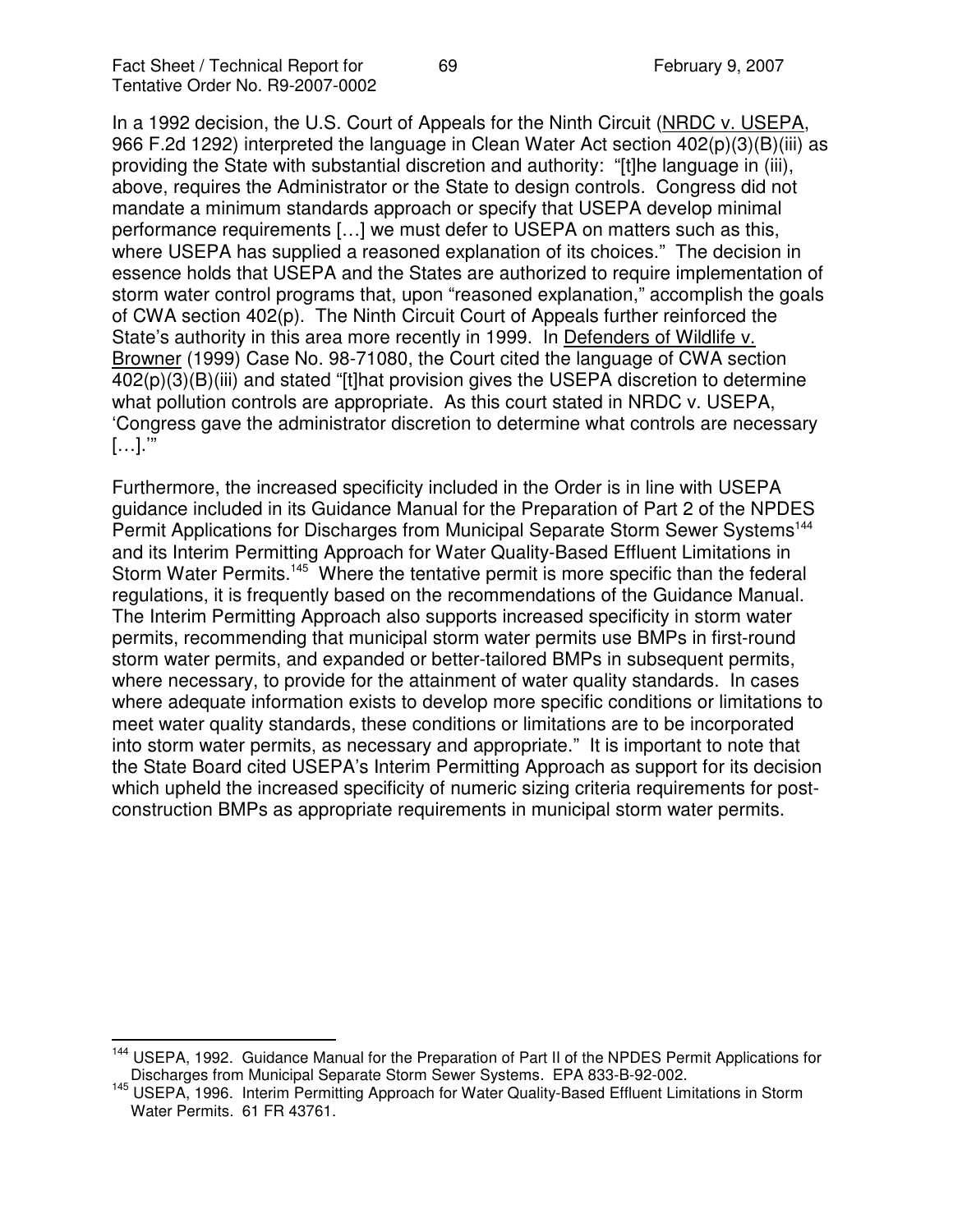**Finding E.7.** Urban runoff treatment and/or mitigation must occur prior to the discharge of urban runoff into a receiving water. Federal regulations at 40 CFR 131.10(a) state that in no case shall a state adopt waste transport or waste assimilation as a designated use for any waters of the U.S. Authorizing the construction of an urban runoff treatment facility within a water of the U.S., or using the water body itself as a treatment system or for conveyance to a treatment system, would be tantamount to accepting waste assimilation as an appropriate use for that water body. Furthermore, the construction, operation, and maintenance of a pollution control facility in a water body can negatively impact the physical, chemical, and biological integrity, as well as the beneficial uses, of the water body. This is consistent with USEPA guidance to avoid locating structural controls in natural wetlands.

**Discussion of Finding E.7.** Urban runoff treatment and/or mitigation in accordance with any of the requirements in the Order must occur prior to the discharge of storm water or urban runoff into receiving waters. Allowing polluted runoff to enter receiving waters prior to treatment to the MEP will result in degradation of the water body and potential exceedances of water quality standards, from the discharge point to the point of dissipation, infiltration, or treatment. Furthermore, the construction, operation, and maintenance of a pollution control facility in a water body can negatively impact the physical, chemical, and biological integrity, as well as the beneficial uses, of the water body. This requirement is supported by federal regulation 40 CFR 131.10(a) and USEPA guidance. According to USEPA,<sup>146</sup> "To the extent possible, municipalities should avoid locating structural controls in natural wetlands. Before considering siting of controls in a natural wetland, the municipality should demonstrate that it is not possible or practicable to construct them in sites that do not contain natural wetlands… Practices should be used that settle solids, regulate flow, and remove contaminants prior to discharging storm water into a wetland."

**Finding E.8.** The issuance of waste discharge requirements and an NPDES permit for the discharge of urban runoff from MS4s to waters of the U.S. is exempt from the requirement for preparation of environmental documents under the California Environmental Quality Act (CEQA) (Public Resources Code, Division 13, Chapter 3, section 21000 et seq.) in accordance with the CWC section 13389.

**Discussion of Finding E.8.** CWC Section 13389 exempts the adoption of waste discharge requirements (such as NPDES permits) from CEQA requirements: "Neither the State Board nor the regional boards shall be required to comply with the provisions of Chapter 3 (commencing with section 21100) of Division 13 of the Public Resources Code prior to the adoption of any waste discharge requirement, except requirements for new sources as defined in the Federal Water Pollution Control Act or acts amendatory thereof or supplementary thereto."

<sup>&</sup>lt;sup>146</sup> USEPA, 1992. Guidance Manual for the Preparation of Part II of the NPDES Permit Applications for Discharges from Municipal Separate Storm Sewer Systems. EPA 833-B-92-002.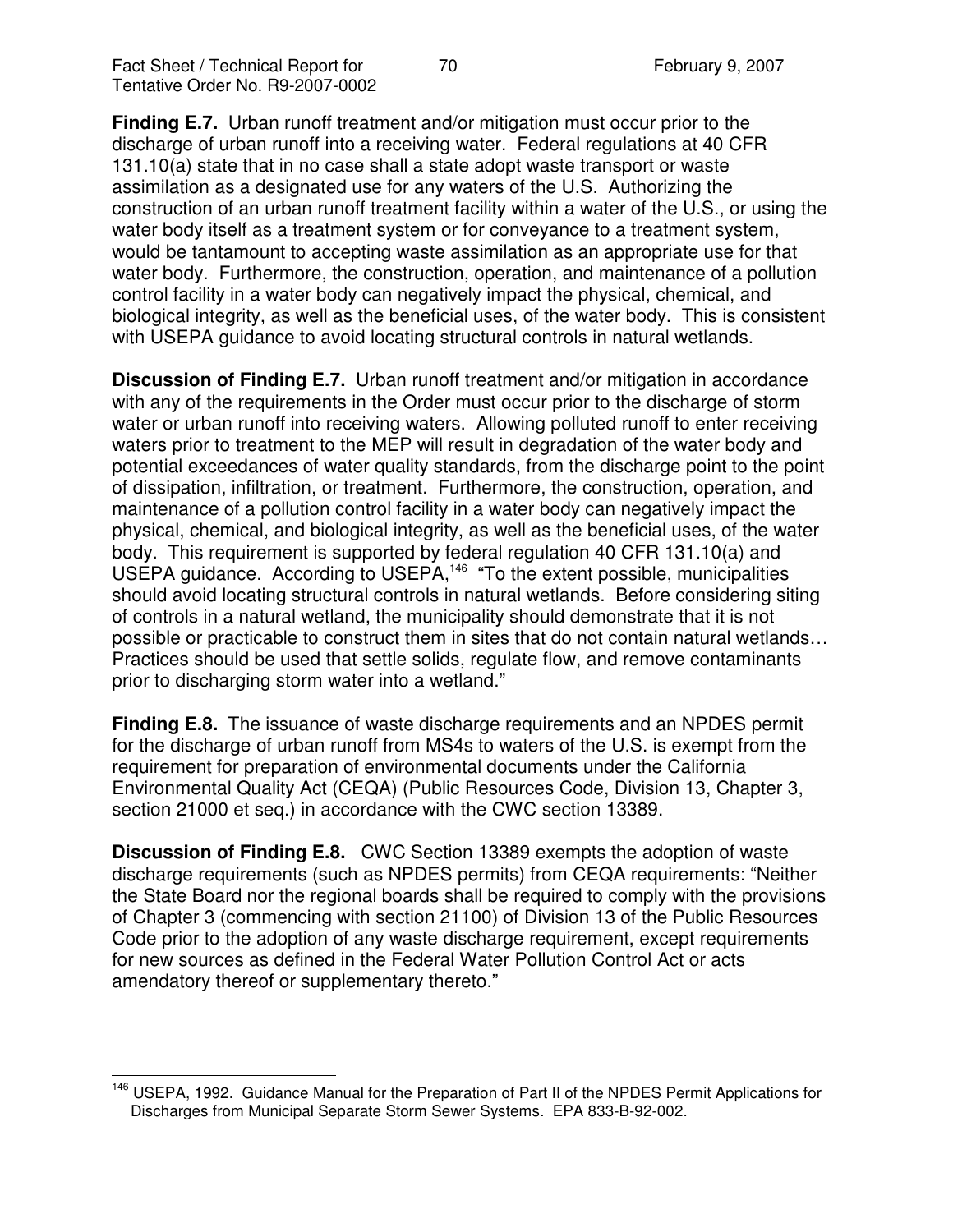This CEQA exemption was challenged during BIA's (and others') appeal of Order No. 2001-01. BIA contended that the CEQA exemption did not apply to permit requirements where the Regional Board utilized its discretion to craft permit requirements which were more prescriptive than required by federal law. The Court of Appeal, Fourth Appellate District disagreed with this argument, stating "we also reject Building Industry's argument to the extent it contends the statutory CEQA exemption in Water Code section 13389 is inapplicable to a particular NPDES permit provision that is discretionary, rather than mandatory, under the CWA."<sup>147</sup> On further appeal by BIA, the California State Supreme Court declined to hear the matter.

In a recent decision, the Court of Appeal of the State of California, Second Appellate District, upheld the CEQA exemption for municipal storm water NPDES permits (County of Los Angeles, et al. v. California State Water Resources Control Board, et al.).<sup>148</sup>

## **F. Public Process**

**Finding F.1.** The Regional Board has notified the Copermittees, all known interested parties, and the public of its intent to consider adoption of an Order prescribing waste discharge requirements that would serve to renew an NPDES permit for the existing discharge of urban runoff.

**Discussion of Finding F.1**. Public notification of development of a draft permit is required under Federal regulation 40 CFR 124.10(a)(1)(ii). This regulation states "(a) Scope. (1) The Director shall give public notice that the following actions have occurred: (ii) A draft permit has been prepared under Sec. 124.6(d)." Public notifications "shall allow at least 30 days for public comment," as required under Federal regulation 40 CFR 124.10(b)(1).

**Finding F.2**. The Regional Board has, at public meetings on (DATE), held public hearings and heard and considered all comments pertaining to the terms and conditions of this Order.

**Discussion of Finding F.2**. Public hearings are required under CWC Section 13378, which states "Waste discharge requirements and dredged or fill material permits shall be adopted only after notice and any necessary hearing." Federal regulation 40 CFR 124.12(a)(1) also requires public hearings for draft permits, stating "The Director shall hold a public hearing whenever he or she finds, on the basis or requests, a significant degree of public interest in a draft permit(s)." Regarding public notice of a public hearing, Federal regulation 40 CFR 124.10(b)(2) states that "Public notice of a public hearing shall be given at least 30 days before the hearing."

<sup>&</sup>lt;sup>147</sup> Building Industry Association et al., v. State Water Resources Control Board, et al. 2004.

<sup>&</sup>lt;sup>148</sup> Los Angeles County Super. Ct. No. BS080792. Partial publication dated November 6, 2006.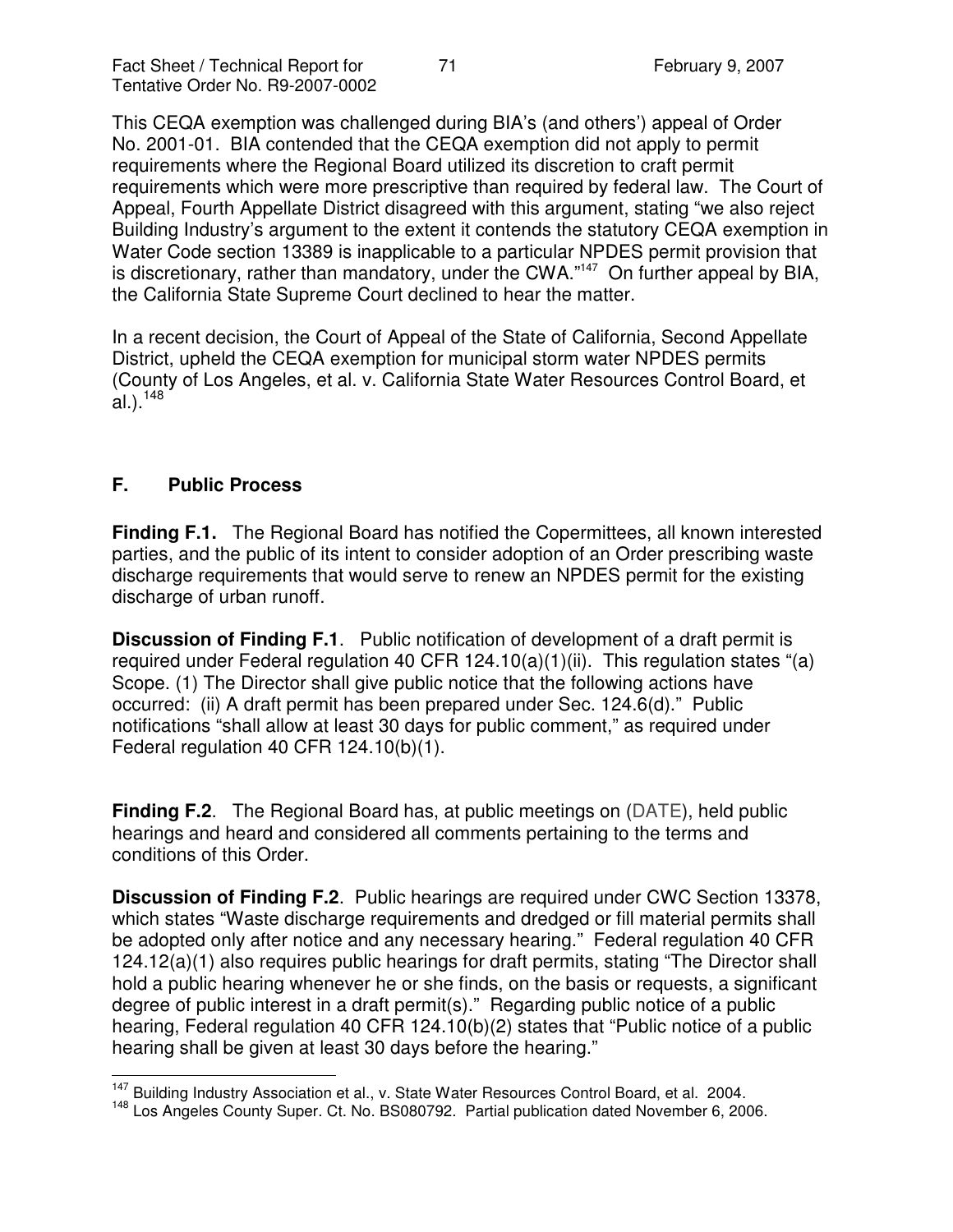## **IX. DIRECTIVES**

This section discusses significant changes which have been made to the requirements of the Order from the requirements which were previously included in Order No. R9-2002-01. For each section of the Order than has been changed there is a discussion which describes the change that was made and provides the rationale for the change. In addition, comments on the Copermittees' ROWD recommendations, as they pertain to each changed requirement of the Order, are provided.

Requirements of the Order that are not discussed in this section have not been significantly changed from those requirements previously included in Order No. 2002-01. For such requirements, discussions and rationale for the requirements can be found in section VII of the Fact Sheet/Technical Report for Regional Board Order No. R9-2002-01, dated February 13, 2002. Section VII also provides additional background information for those requirements that have undergone significant change which are described in detail in this report. The Fact Sheet/Technical Report is available for download at:

http://www.waterboards.ca.gov/sandiego/programs/oc\_stormwater.html

Legal authority citations are provided for each major section of the Tentative Order. These citations apply to all applicable requirements within the section for which they are provided.

# **A. Prohibitions and Receiving Water Limitations**

The following legal authority applies to section A:

**Broad Legal Authority**: CWA sections 402(p)(3)(B)(ii-iii), CWC section 13377, and Federal NPDES regulations 40 CFR 122.26(d)(2)(i)(B, C, E, and F) and 40 CFR 122.26(d)(2)(iv).

**Specific Legal Authority**: The Regional Board Water Quality Control Plan for the San Diego Basin (Basin Plan) contains the following waste discharge prohibition: "The discharge of waste to waters of the state in a manner causing, or threatening to cause a condition of pollution, contamination, or nuisance as defined in California Water Code Section 13050, is prohibited."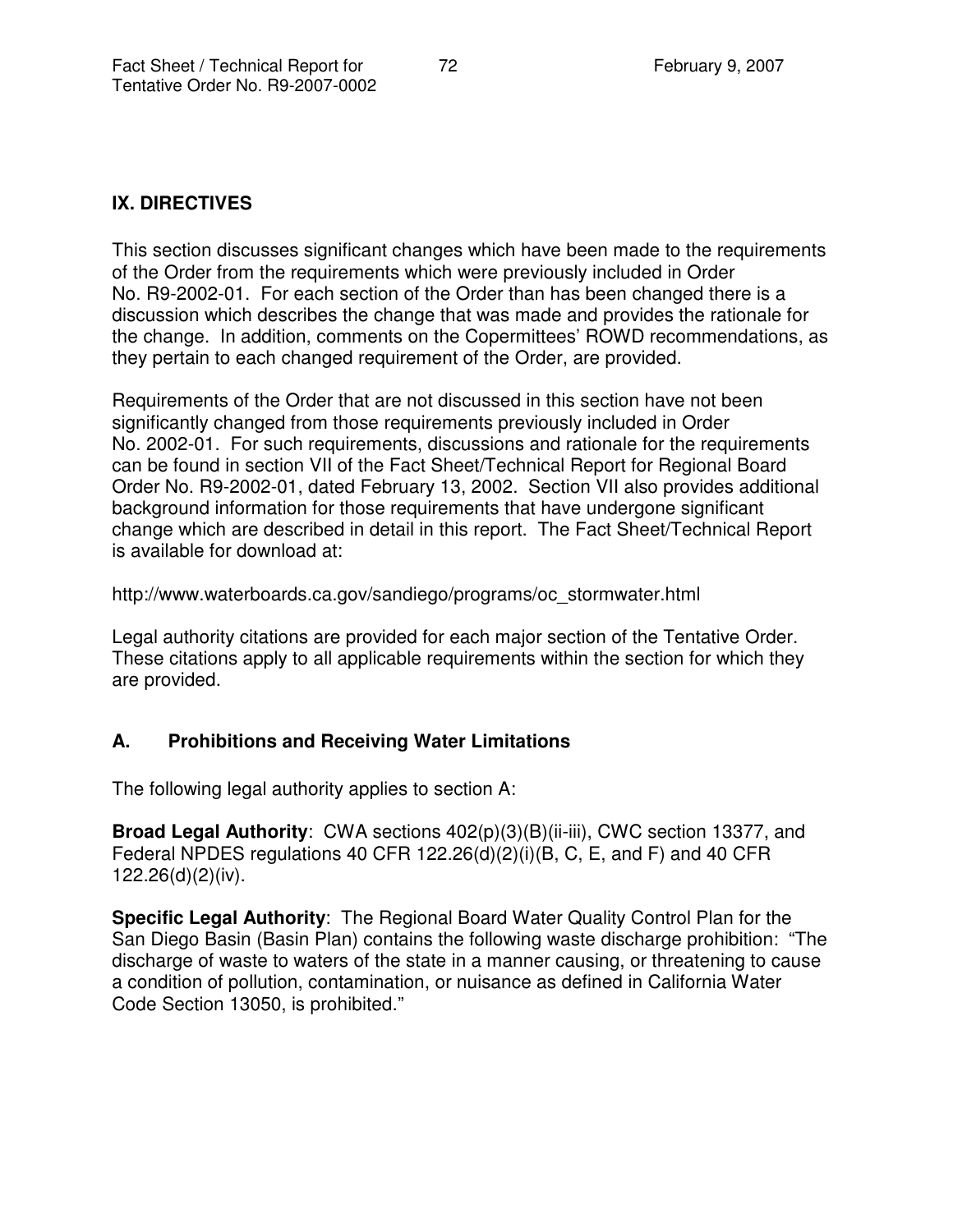California Water Code section 13050(l) states "(1) 'Pollution' means an alteration of the quality of waters of the state by waste to a degree which unreasonably affects either of the following: (A) The water for beneficial uses. (B) Facilities which serve beneficial uses. (2) 'Pollution' may include "contamination."

California Water Code section 13050(k) states "'Contamination' means an impairment of the quality of waters of the state by waste to a degree which creates a hazard to public health through poisoning or through the spread of disease. 'Contamination' includes any equivalent effect resulting from the disposal of waste, whether or not waters of the state are affected."

California Water Code section 13050(m) states "'Nuisance' means anything which meets all of the following requirements: (1) Is injurious to health, or is indecent or offensive to the senses, or an obstruction to the free use of property, so as to interfere with the comfortable enjoyment of life or property. (2) Affects at the same time an entire community or neighborhood, or any considerable number of persons, although the extent of the annoyance or damage inflicted upon individuals may be unequal. (3) Occurs during, or as a result of, the treatment or disposal of wastes."

California Water Code section 13241 requires each regional board to "establish such water quality objectives in water quality control plans as in its judgment will ensure the reasonable protection of beneficial uses and the prevention of nuisance […]."

California Water Code Section 13243 provides that "A regional board, in a water quality control plan or in waste discharge requirements, may specify certain conditions or areas where the discharge of waste, or certain types of waste, will not be permitted."

California Water Code Section 13263(a) provides that waste discharge requirements prescribed by the Regional Board implement the Basin Plan.

Federal NPDES regulations 40 CFR 122.26(d)(2)(iv)(A - D) require municipalities to implement controls to reduce pollutants in urban runoff from commercial, residential, industrial, and construction land uses or activities.

Federal NPDES regulations 40 CFR 122.26(d)(2)(i)(A - D) require municipalities to have legal authority to control various discharges to their MS4.

Federal NPDES regulation 40 CFR 122.44(d)(1) requires municipal storm water permits to include any requirements necessary to "[a]cheive water quality standards established under section 303 of the CWA, including State narrative criteria for water quality."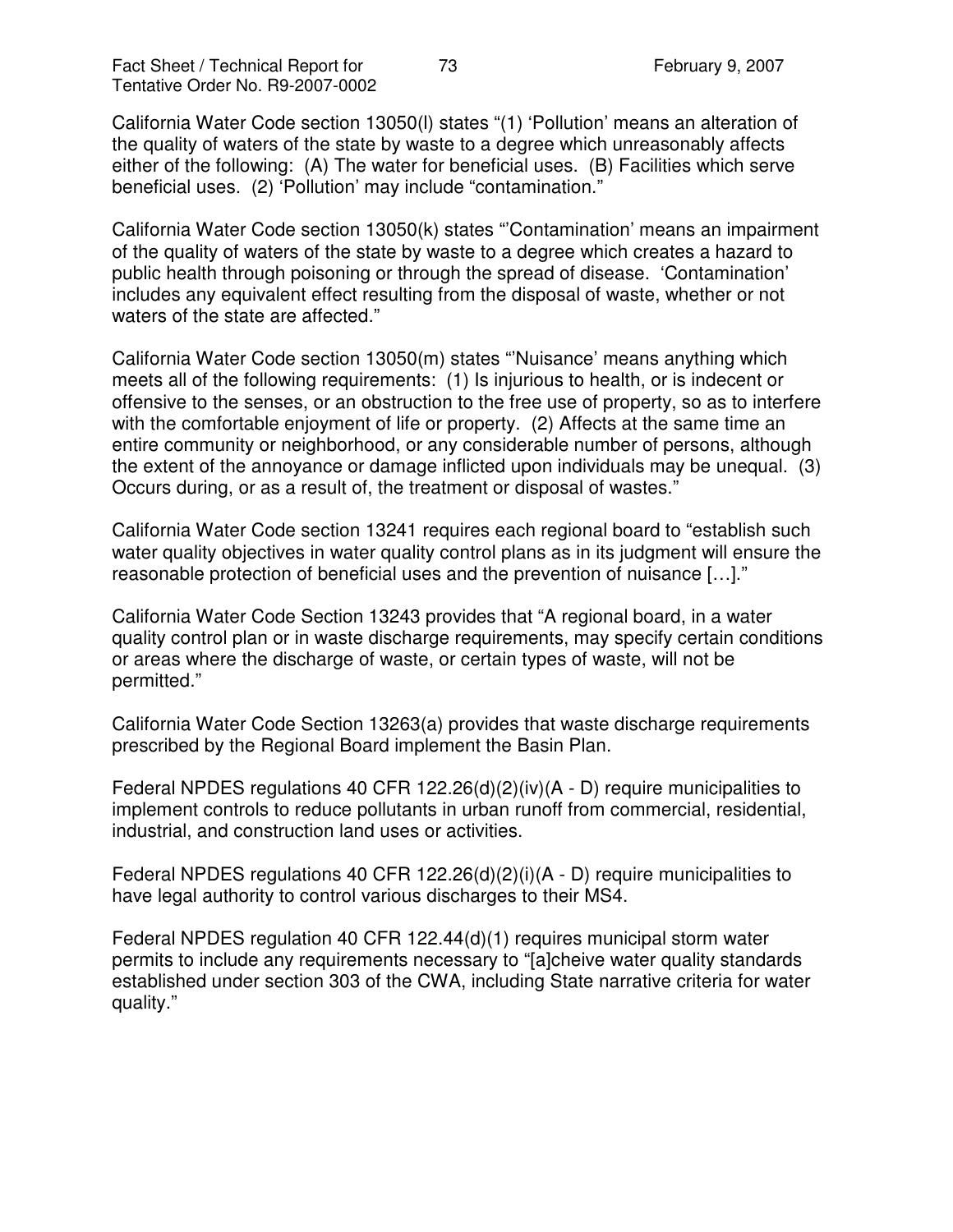Federal NPDES regulation 40 CFR 122.44(d)(1)(i) requires NPDES permits to include limitations to "control all pollutants or pollutant parameters (either conventional, nonconventional, or toxic pollutants) which the Director determines are or may be discharged at a level which will cause, have reasonable potential to cause, or contribute to an excursion above any State water quality standard, including State narrative criteria for water quality."

**Section A** of the Order combines two previously distinct requirement sections – Prohibitions and RWLs. These sections have been combined into one section for organization purposes and to reduce redundancy, since both sections address the same issue. These changes have no net effect on the implementation and enforcement of the Order.

**Section A.3** describes the "iterative process." The Copermittees must reduce the discharge of pollutants to the MEP and ensure that their MS4 discharges do not cause or contribute to violations of water quality standards. If the Copermittees have reduced pollutant discharges to the MEP, but their discharges are still causing or contributing to violations of water quality standards, the Order provides a clear and detailed process for the Copermittees to follow. This process is often referred to as the "iterative process" and can be found at section A.3. The language of section A.3 is prescribed by the State Board and is included in MS4 permits statewide. Section A.3 essentially requires additional BMPs to be implemented until MS4 discharges no longer cause or contribute to a violation of water quality standards.

# **B. Non-Storm Water Discharges**

The following legal authority applies to section B:

**Broad Legal Authority**: CWA sections 402(p)(3)(B)(ii-iii), CWC section 13377, and Federal NPDES regulations 40 CFR 122.26(d)(2)(i)(B, C, E, and F) and 40 CFR 122.26(d)(2)(iv).

**Specific Legal Authority**: Federal NPDES regulation 40 CFR 122.26(d)(2)(iv)(B) requires MS4 operators "to detect and remove (or require the discharger to the municipal separate storm sewer to obtain a separate NPDES permit for) illicit discharges and improper disposal into the storm sewer."

Federal NPDES regulation 40 CFR 122.26(d)(2)(iv)(B)(1) provides that the Copermittees shall prevent all types of illicit discharges into the MS4 except for certain non-storm water discharges.

**Section B** of the Order has been reworded to simplify and clarify the requirements for addressing non-storm water discharges that are not prohibited. This rewording has no net effect on the implementation and enforcement of the Order.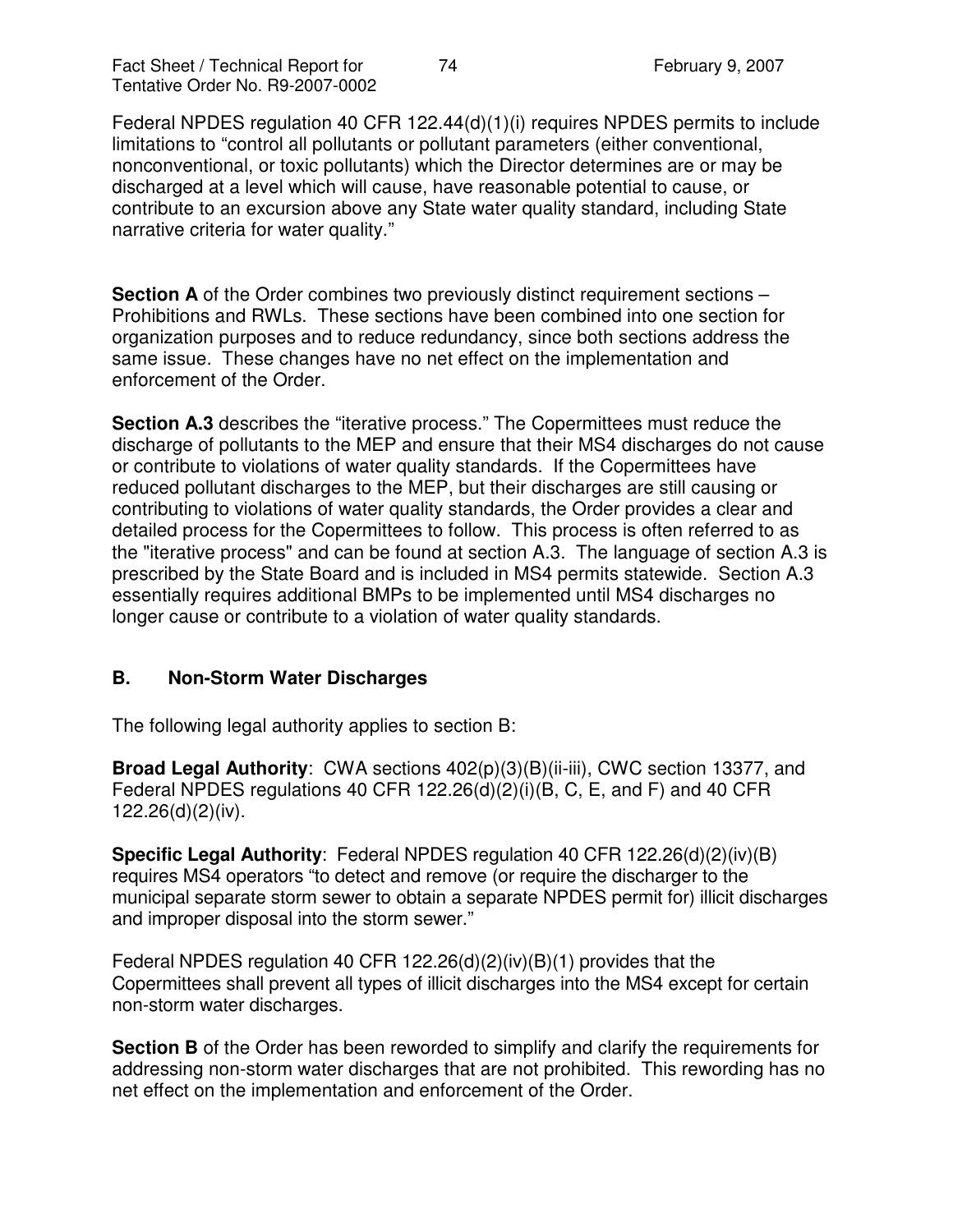### **C. Legal Authority**

The following legal authority applies to section C:

**Broad Legal Authority**: CWA sections 402(p)(3)(B)(ii-iii), CWC section 13377, and Federal NPDES regulations 40 CFR 122.26(d)(2)(i)(B, C, E, and F) and 40 CFR 122.26(d)(2)(iv).

**Specific Legal Authority**: Federal NPDES regulation 40 CFR 122.26(d)(2)(i)(A) provides that the Copermittees shall develop and implement legal authority to "Control through ordinance, order or similar means, the contribution of pollutants to the municipal storm sewer by storm water discharges associated with industrial activity and the quality of storm water discharged from sites of industrial activity."

Federal NPDES regulation 40 CFR 122.26(d)(2)(i)(D) provides that the Copermittees shall develop and implement legal authority to "Control through interagency agreements among coapplicants the contribution of pollutants from one portion of the municipal system to another portion of the municipal system."

Illicit discharge is defined under Federal NPDES regulation 40 CFR 122.26(b)(2) as "any discharge to a municipal separate storm sewer system that is not composed entirely of storm water except discharges pursuant to a NPDES permit (other than the NPDES permit for discharges from the municipal separate storm sewer) and discharges resulting from fire fighting activities."

Federal NPDES regulations 40 CFR 122.26(d)(2)(iv)(A - D) require municipalities to implement controls to reduce pollutants in urban runoff from commercial, residential, industrial, and construction land uses or activities.

Federal NPDES regulation 40 CFR 122.26(d)(1)(ii) requires from the Copermittee "A description of existing legal authority to control discharges to the municipal separate storm sewer system."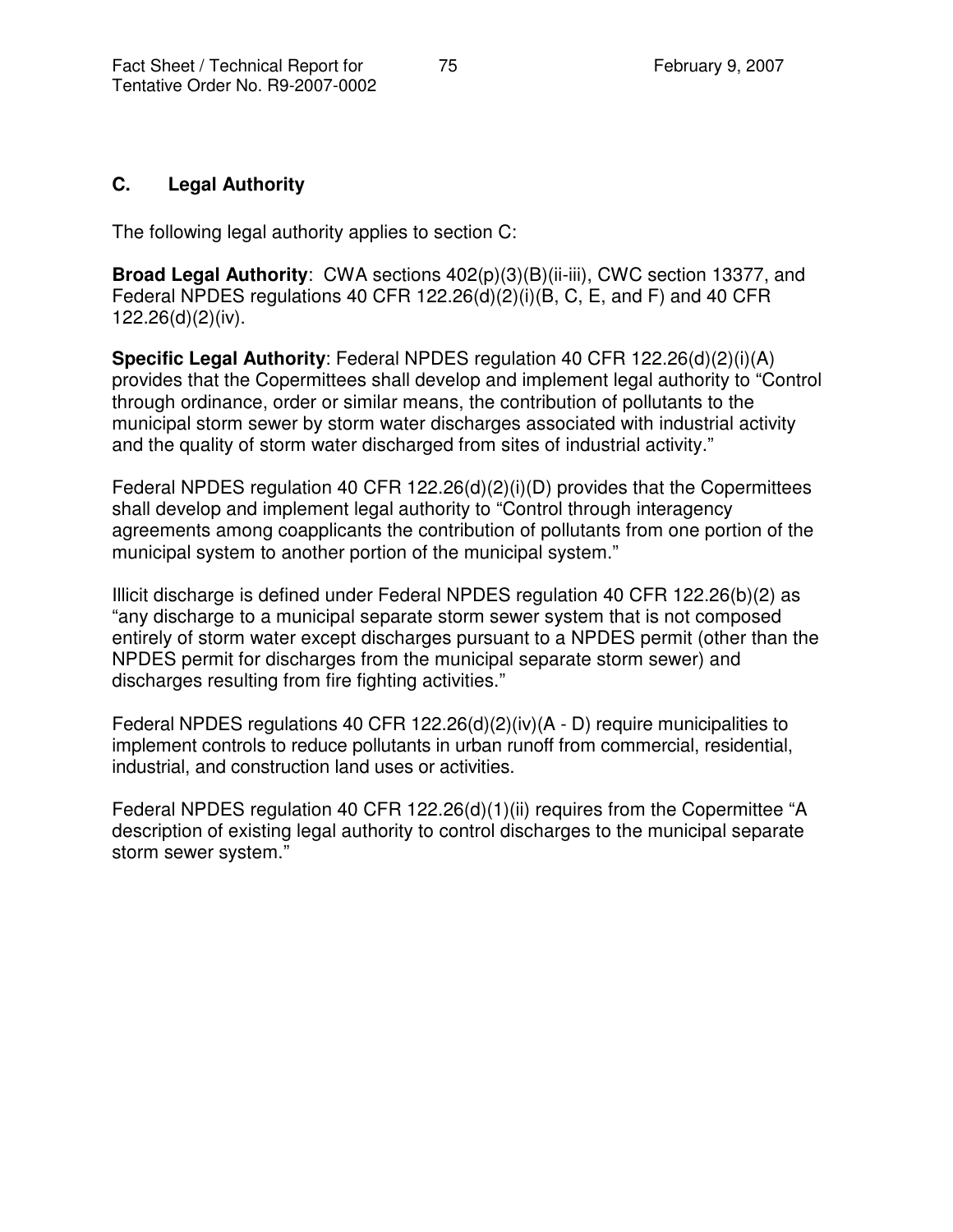**Section C.1.j** has been added to the Order to ensure that BMPs implemented by third parties are effective. Since the Copermittees cannot passively receive and discharge pollutants from third parties, the Copermittees must ensure discharges of pollutants to the MS4 are reduced to the MEP. In order to achieve this, the Copermittees must be able to ensure that effective BMPs are being implemented by requiring the third parties to document BMP effectiveness. Regarding the Copermittees' ability to require documentation and reporting from third parties, USEPA states "municipalities should provide documentation of their authority to enter, sample, inspect, review, and copy records, etc., as well as demonstrate their authority to require regular reports."<sup>149</sup>

# **D. Jurisdictional Urban Runoff Management Program**

# D.1. Development Planning

The following legal authority applies to section D.1:

**Broad Legal Authority**: CWA sections 402(p)(3)(B)(ii-iii), CWA section 402(a), CWC section 13377, and Federal NPDES regulations 40 CFR 122.26(d)(2)(i)(B, C, E, and F), 40 CFR 131.12, and 40 CFR 122.26(d)(2)(iv).

**Specific Legal Authority**: Federal NPDES regulation 40 CFR 122.26(d)(2)(iv)(A)(2) provides that Copermittees develop and implement a management program which is to include "A description of planning procedures including a comprehensive master plan to develop, implement and enforce controls to reduce the discharge of pollutants from municipal separate storm sewers which receive discharges from areas of new development and significant redevelopment. Such plans shall address controls to reduce pollutants in discharges from municipal separate storm sewers after construction is completed."

Federal NPDES regulation 40 CFR 122.44(d)(1) requires municipal storm water permits to include any requirements necessary to "[a]cheive water quality standards established under section 303 of the CWA, including State narrative criteria for water quality."

**Sections D.1.a and D.1.b** (General Plan and Environmental Review Process) require the Copermittees to update and revise their General Plan (or equivalent plan) and environmental review processes to ensure water quality and watershed protection principles are included. The Copermittees are required to detail any changes to the General Plan or environmental review process in their Jurisdictional Urban Runoff Management Program Annual Reports.

<sup>&</sup>lt;sup>149</sup> USEPA, 1992. Guidance Manual for the Preparation of Part 2 of the NPDES Permit Applications for Discharges from Municipal Separate Storm Sewer Systems. EPA 833-B-92-002.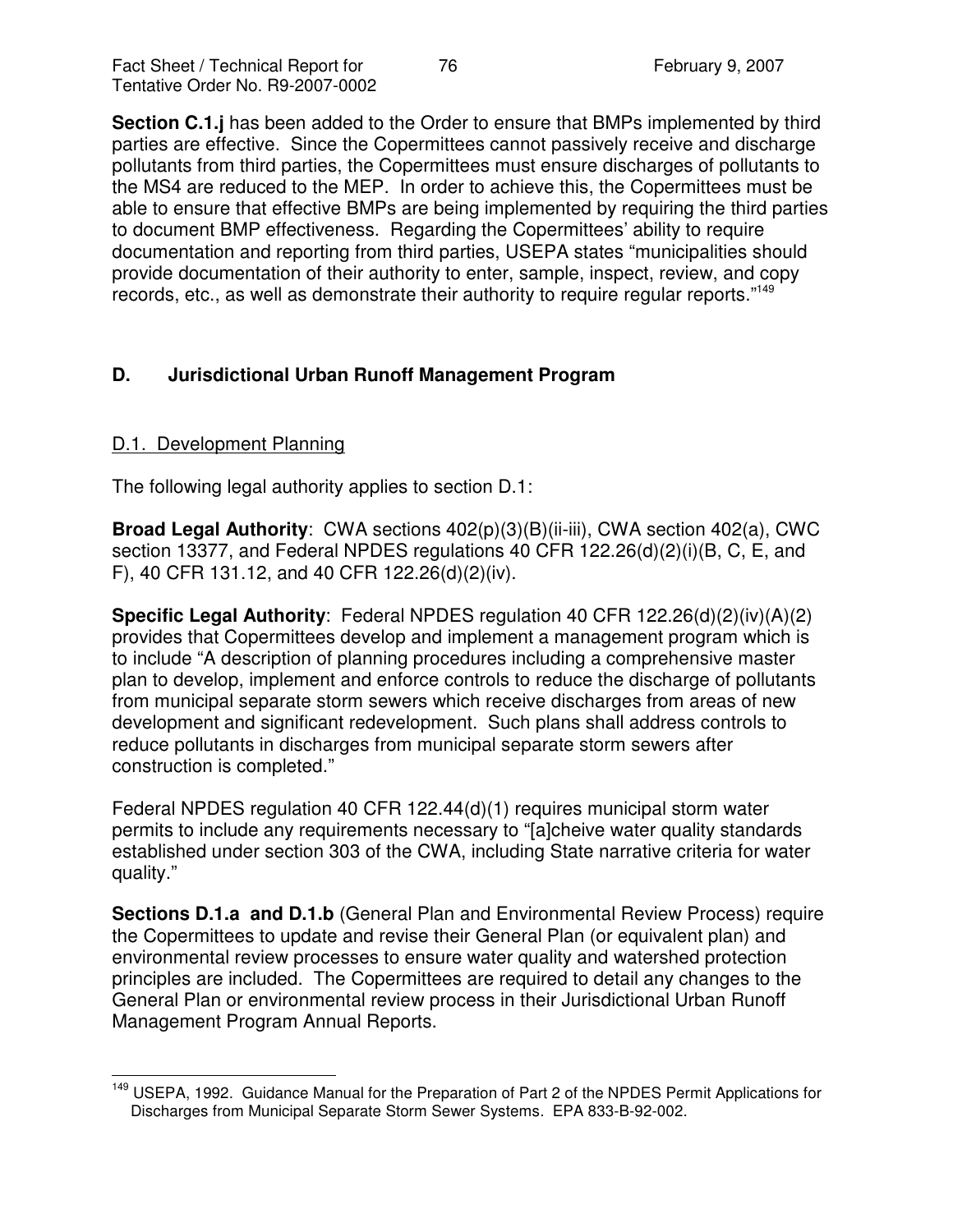The change made to these sections requires updating the General Plan and Environmental Review Process on an as-needed basis, is supported by information provided in the Copermittees' Report of Waste Discharge (ROWD) and Annual Reports. Each Copermittee has either updated, is in the process of updating, or has assessed its General Plan to ensure the General Plans include the required principles and are in compliance with Order No. R9-2002-01. The ROWD also states that although all the Copermittees have reviewed their environmental review processes, a number of Copermittees want the overall planning approval process to more effectively ensure that water quality protection is considered in the earliest phases of project consideration.

**Section D.1.c** (Approval Process Criteria and Requirements) requires that all development projects (regardless of size) implement BMPs to reduce pollutant discharges to the MEP. Source control and site design BMP requirements were not clearly described in this section of Order No. R9-2002-01. Additional detail has been added to this section to better describe the source control and site design BMPs needed for implementation. This additional detail is consistent with the requirements of the SUSMP, known in Orange County as the Water Quality Management Plan (WQMP). However, only source control and site design BMPs that apply to all types of development projects are required (i.e., properly designed trash storage areas).

The requirements are consistent with Order No. R9-2002-01, section F.1.b.1. However, some elements are not contained in the current or proposed DAMP<sup>150</sup> (e.g., buffer zones). One exception is that Order No. R9-2002-01's requirement that applicants must provide evidence of coverage under the General Industrial Permit has been removed, since industrial tenants for a development project are usually not known during the planning stage.

**Sections D.1.d and D.1.d.(1)** (Standard Urban Storm Water Mitigation Plans) require the Copermittees to review and update their local SUSMPs (also known in Orange County as Water Quality Management Plans – WQMPs) for compliance with the Order. The sections also require all Priority Development Projects falling under certain categories to meet SUSMP requirements. The update is necessary to ensure that the Copermittees' local SUSMPs are consistent with the changes that have been made to the Order's SUSMP requirements. The requirement for the development/adoption of a Model SUSMP has been removed since a model was completed and adopted in 2003.

The SUSMP section of the Order has been reformatted for clarity. There are also some significant changes. Changes have been made in response to experience gained by the Orange County Storm Water program, USEPA program evaluations, recent BMP development and effectiveness studies, recent reports on the magnitude of problems caused by hydromodification, and reviews of annual reports and the ROWD submitted by the Copermittees.

<sup>150</sup> Orange County Storm Water Copermittees. *Drainage Area Management Plan (DAMP) 2007.* July 21, 2006. The 2007 DAMP was submitted to the Regional Board with the Report of Waste Discharge as part of the application for NPDES Permit reissuance.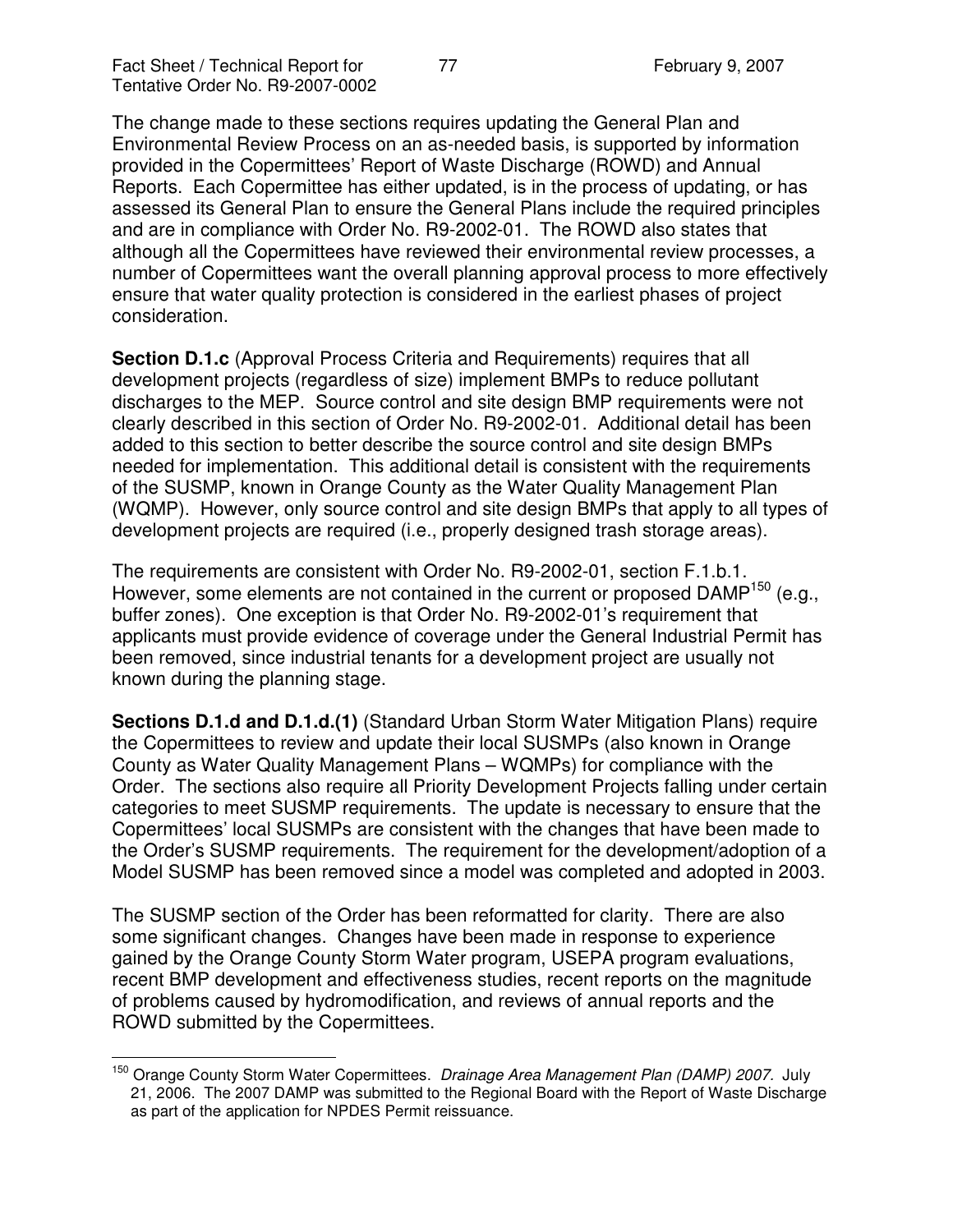In addition, the Order requires that a one-acre threshold be phased in over three years for the priority development category. This threshold was selected to be consistent with the Phase II NPDES regulations for small municipalities. The one-acre determination applies to the amount of ground area disturbed, not the total size of the parcel or project. Each Copermittee may also lower this threshold if desired.

**Section D.1.d.(2)** (Priority Development Project Categories) includes several changes to improve, simplify, and clarify the Priority Development Project categories.

The most significant change is that where a new Development Project feature, such as a parking lot, falls into a Priority Development Project Category, the entire project footprint is subject to SUSMP requirements. This criterion was not included in Order No. R9-2002-01. It is included, however, in the Model San Diego SUSMP that was approved by the Regional Board in 2002. It is included in this Order because existing development inspections by Orange County municipalities show that facilities included in the Priority Development Project Categories routinely pose threats to water quality. This permit requirement will improve water quality and program efficiency by preventing future problems associated with partly treated runoff from redevelopment sites. This approach to improving urban runoff from existing developments is practicable because municipalities have a better ability to regulate new developments than existing developments.

Industrial sites and retail gasoline outlets have been added to the priority development categories. This heavy industrial category was not included in Order No. R9-2002-01 because industrial NPDES requirements already establish storm water criteria. This category is included in the Order to be consistent with Phase II rules and to close loopholes. A discussion of retail gasoline outlets is below.

The criterion for commercial developments has been lowered to one acre from 100,000 square feet (2.3 acres). It is modified in order to be consistent with USEPA Phase II guidance, and to reflect the findings from Permittees that smaller commercial developments pose high threats to storm water discharges.

Housing and restaurant criteria have been clarified. The two housing development categories are now combined into one category that includes 10 or more housing units. In addition, requirements which specifically apply to restaurants have been combined in this section. The section has been modified to clarify that restaurants with less than 5,000 square feet of development are subject to SUSMP requirements, except for the treatment control BMP and hydromodification control requirements. This is consistent with Order No. R9-2002-01's approach for applying SUSMP requirements to restaurants.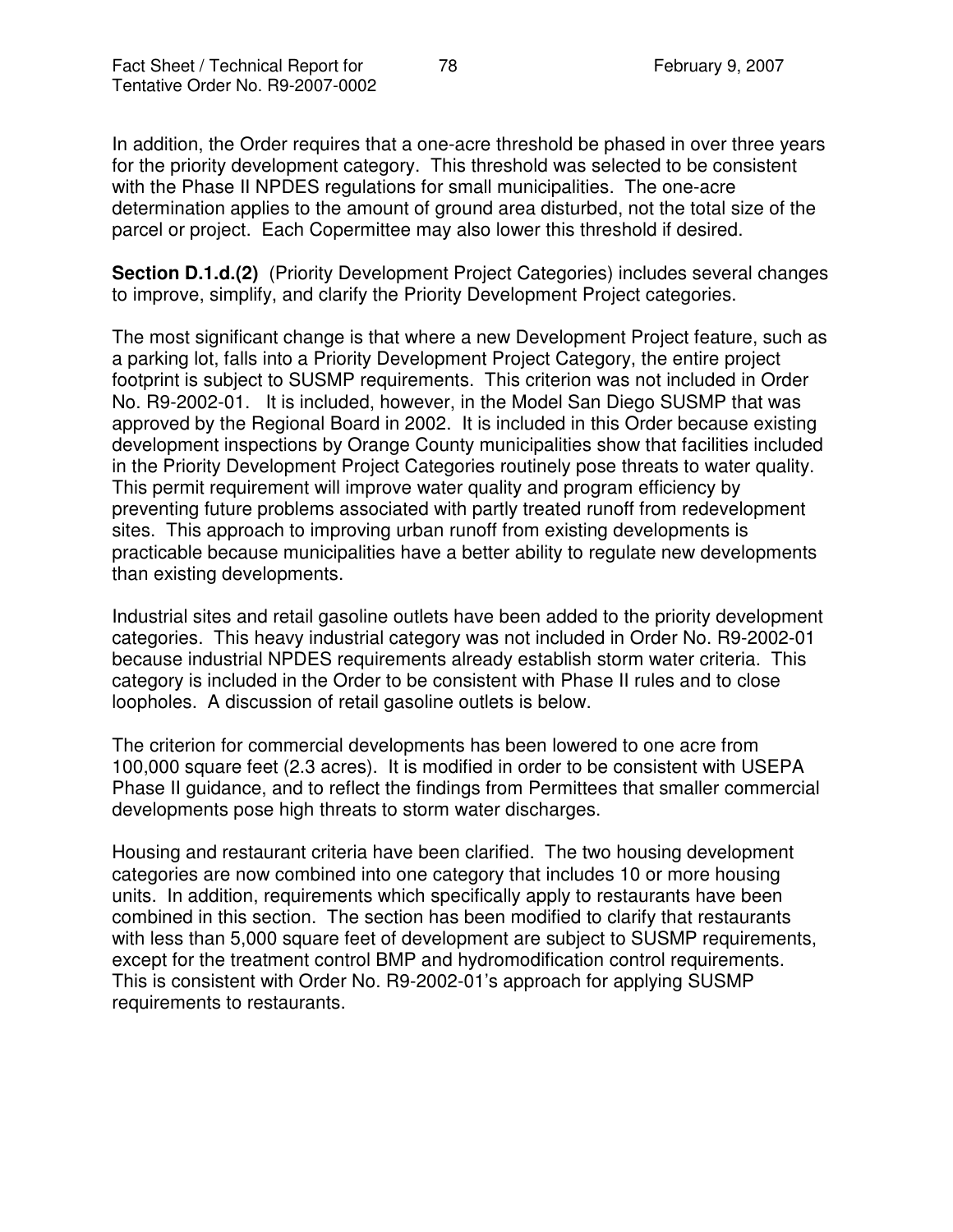**Section D.1.d.(2)(j)** includes Retail Gasoline Outlets (RGOs) as a Priority Development Project category because RGOs are points of confluence for motor vehicles for automotive related services such as repair, refueling, tire inflation, and radiator fill-up. RGOs consequently produce significantly greater pollutant loadings of hydrocarbons and trace metals (including copper and zinc) than other urban areas. To meet MEP, source control and structural treatment BMPs are needed at RGOs that meet the following criteria: (a) 5,000 square feet or more of developed area, or (b) a projected average daily traffic of 100 or more vehicles per day. These are appropriate thresholds since development size and volume of traffic are good indicators of potential impacts of urban runoff from RGOs on receiving waters. RGOs were proposed, but not included in Order No. R9-2002-01 pending guidance from the State Board in its review of the San Diego MS4 Permit, Order No. 2001-01.

In State Board WQ Order No. 2000-11, the State Board removed RGOs as a SUSMP category because the State Board found that RGOs were already heavily regulated and limited in their ability to construct infiltration devices or perform treatment. Order No. 2000-11 also acknowledged that a threshold (size, average daily traffic, etc.) appropriate to trigger SUSMP requirements should be developed, and that specific findings regarding RGOs should be included in MS4 permits to justify the requirement.<sup>151</sup> The State Board also removed the RGO category from the San Diego County MS4 permit (Order No. 2001-01) because the Regional Board did not specifically address the issues raised in WQ Order No. 2000-11.

As discussed further below, the LARWQCB and the Regional Board have adequately addressed these issues. RGOs have been included as a SUSMP category in the Los Angeles County MS4 permit (Order No. R4-01-182), the statewide general Phase II MS4 permit (WQ Order No. 2003-0005-DWQ), and the Regional Board Southern Riverside County MS4 permit (Order No. R9-2004-001). The State Board also addressed the inclusion of RGOs through the appeals of MS4 permits issued by the Los Angeles and San Francisco Bay Area Regional Boards. The State Board held a workshop addressing RGOs and identified RGOs as significant sources of pollutants. The State Board then dismissed the petitions for removal of RGOs from the SUSMP requirements in the Los Angeles and San Francisco Bay Area MS4 permits.

Inexpensive and effective structural treatment BMPs which reduce pollutants and control peak flow rates and velocities are available for use at RGOs. Studies have shown that some catch basin inserts can remove hydrocarbons and heavy metals, which are typical pollutants of concern at RGOs. Sand or media filters have also been found to be effective and available for use at RGOs. Site design measures to control flow include cisterns, small weirs, baffles, and redirecting roof runoff to pervious areas.

No evidence has been provided to indicate that use of these structural BMPs at RGOs will pose a safety risk. In fact, filter BMPs have been installed at RGOs in some municipalities without apparent adverse safety effects. In addition, similar BMPs such as oil/water separators have been used for years by RGOs without safety problems.

<sup>&</sup>lt;sup>151</sup> State Board, 2000. Order WQ 2000-11.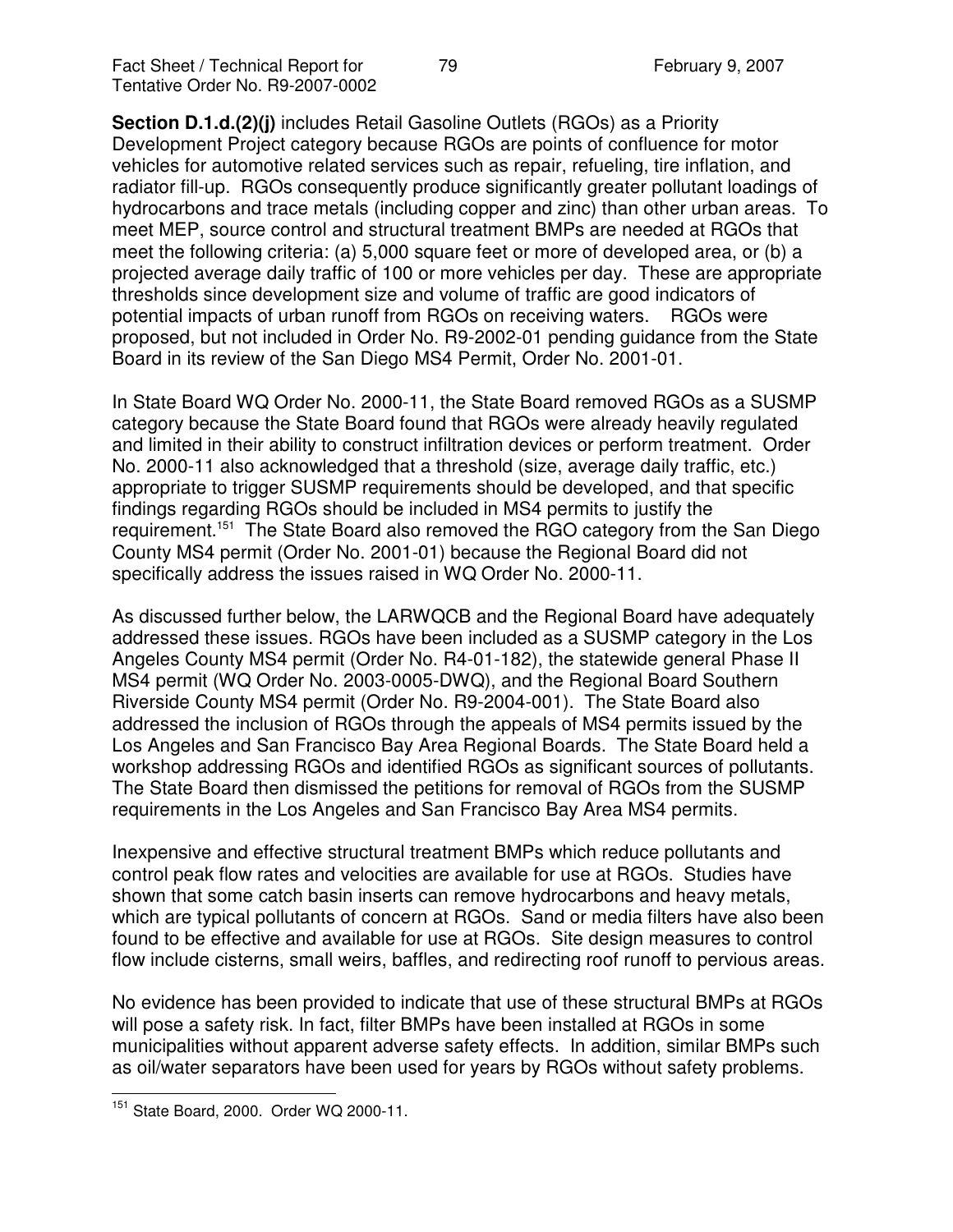Threshold - Studies indicate that runoff from RGOs contains similar pollutants to runoff from commercial parking lots. In precedential WQ Order 2000-11, the State Board determined that parking lots with a size threshold of 5,000 square feet or more is an appropriate SUSMP category. Based in part on the similarity of pollutants, the 5,000 square feet size threshold was also included for RGOs in the Order. In addition, other municipalities currently use similar size thresholds for RGOs when requiring design standards to mitigate storm water runoff. To provide additional flexibility for the Copermittees, another threshold of 100 or more motor vehicles ADT has been added to the Order. This threshold is based on requirements used in Washington and Oregon for what are considered "high use" sites. This is an appropriate threshold since vehicular traffic is a good indicator of the amount of pollutants generated at a site.

The Regional Board followed the State Board's direction regarding RGOs by including the above discussion in this Fact Sheet, as well as a specific finding that justifies the regulation of urban runoff from RGOs that meet certain criteria. Considering all of the supporting documentation discussed above, it is appropriate to include RGOs as a Priority Development Project category.

Additional detailed supporting information can be found in the 2001 technical report titled *Retail Gasoline Outlets: New Development Design Standards for Mitigation of Storm Water Impacts* by the LARWQCB and the Regional Board.

**Section D.1.d.(3)** (Pollutants of Concern) requires Copermittees to update their procedures for identifying pollutants of concern for each Priority Development Project. This is important to do periodically because of changing water quality conditions and designations of impairments or areas of concern. Furthermore Copermittees continually learn more about pollutant-generating activities as they conduct inspections and investigations, and that information must be incorporated into the SUSMP process.

**Section D.1.d.(4)** (Site Design BMP Requirements) requires Copermittees to require or implement site design BMPs at Priority Development Projects in order to reduce the amount of polluted runoff from those sites. The primary approach in site design BMPs is to limit the permanent loss of existing infiltration capacity because loss of infiltration is a major contributor to both wet and dry weather pollution discharges. General means to accomplish that goal include retaining natural infiltration areas of a site and limiting the amount of impervious surfaces. The Order does not require a specific or relative amount of pervious surfaces be added to a project. The Order seeks to reduce the effective impervious surface of a project, which is the impervious surface that is directly connected to the storm water drainage system.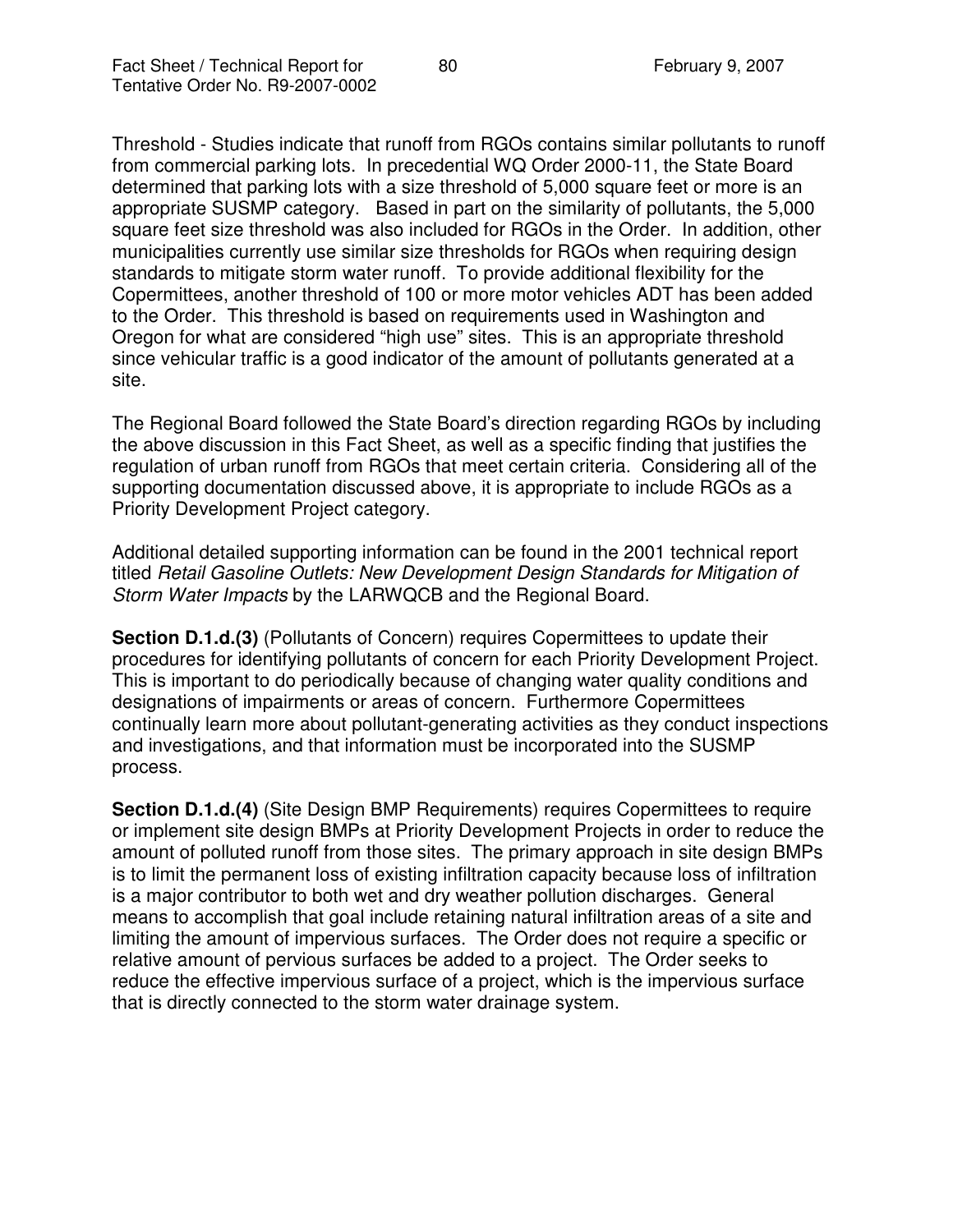The site design BMP options listed in these sections are consistent with the site design BMPs currently required by the Copermittees in the Model WQMP. In the ROWD, the Copermittees propose to improve the process of selecting site design BMPs. Specifically, they propose to develop recommendations for incorporating low-impact design (LID) techniques and site design BMPs. However, the Model WQMP employs an open-ended approach to requirements for site design BMPs, requiring implementation of site design BMPs "where applicable and feasible" and "where appropriate." Unfortunately, this approach has proven to be ineffective in integrating site design BMPs in project designs. Audits conducted in 2005 of four Copermittees found that municipalities need to work with project applicants to improve the quality of site design BMPs.<sup>152</sup> As a result, the Order establishes two sets of site design BMP criteria.

First, section D.1.d.(4)(b) of the Order directs the Copermittees to require, rather than consider, new development projects to employ certain classes of site design BMPs. The required site design BMPs take advantage of features that are incorporated into the Priority Development Project, such as landscaping or walkways. It also requires that projects seek to maintain natural water drainage features rather than instinctively convey water in buried pipes and engineered ditches that eliminate natural water quality treatment functions. These types of site design BMPs are both effective and achievable. These requirements are consistent with the guidelines of Order No. R9-2002-01 and both the 2003 and 2007 DAMPs.<sup>153</sup>

Next, section D.1.d.(4)(c) of the Order identifies classes of site design BMPs that must be used when applicable and feasible. This approach is similar to Order No. R9-2002-01 and the DAMPs. This list includes requirements from Order No. R9-2002-01, items identified in the DAMPs, and recommended measures from CASQA guidance. These site design BMPs are commonly cited in project proponents' WQMP reports as the site design BMPs that have been incorporated into Priority Development Projects.

<sup>&</sup>lt;sup>152</sup> Tetra Tech, Inc. 2005. Program Evaluation Report. Orange County Storm Water Program: Cities of Laguna Beach, Laguna Hills, Lake Forest, and Rancho Santa Margarita.

<sup>&</sup>lt;sup>153</sup>The 2003 and 2007 DAMPs include preserving natural drainage features as a recommended site design BMP requirement that was to be reviewed and used where applicable and feasible. The DAMPs note this as a way to mimic a site's natural hydrologic regime.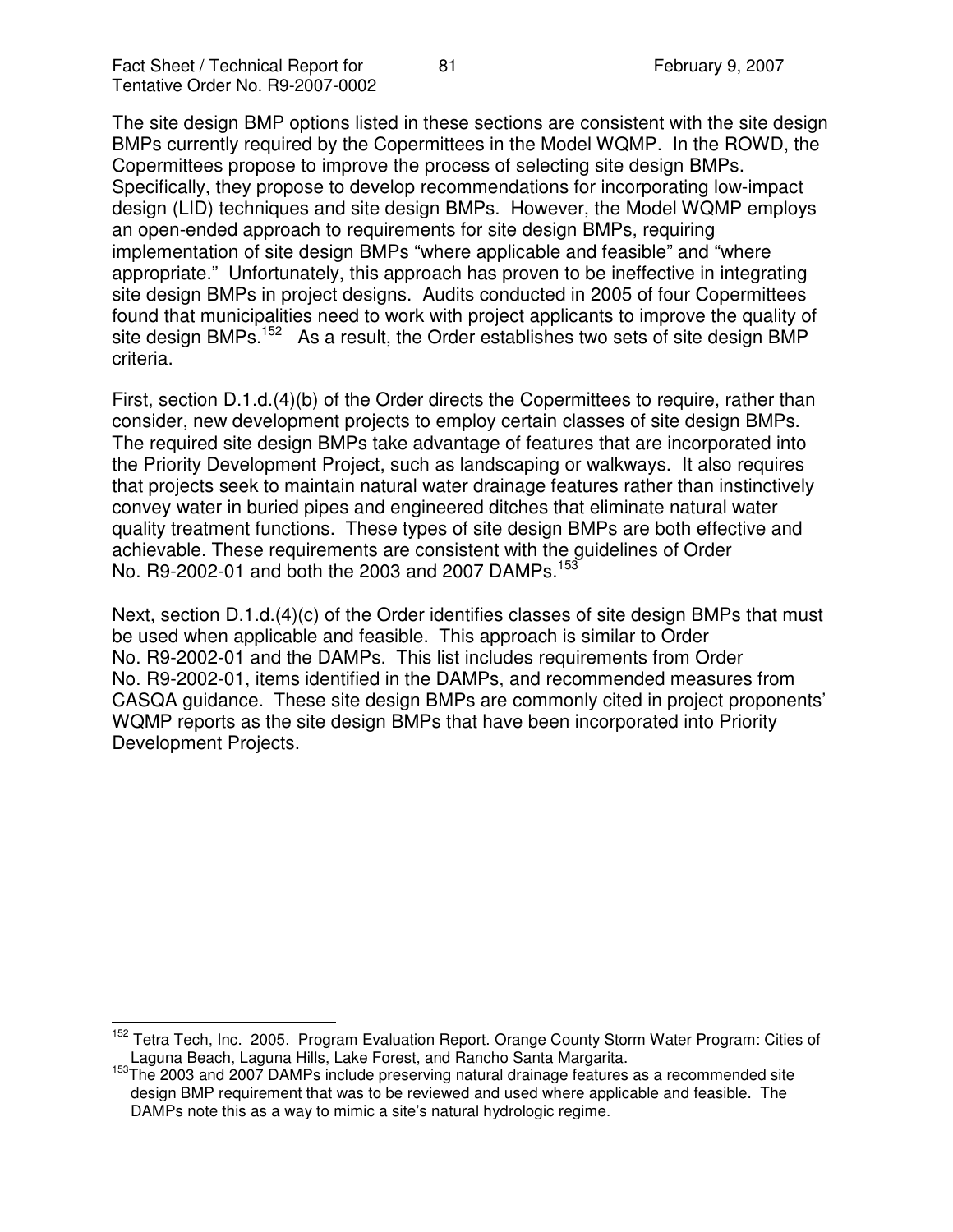The retention of natural drainage features, such as ephemeral streams, wetlands, and depressions, can be particularly important because small tributaries are essential to the maintenance of the chemical, biological, and physical integrity of larger waterbodies.<sup>154</sup> The loss and modification of such natural water resources to accommodate post-development storm water management leads to direct and indirect adverse effects on water quality that are felt both on the project site and off the site within the watershed.<sup>155,156,157</sup> Effects to aquatic beneficial uses from altered drainage features can occur downstream and upstream. The length of upstream or downstream effect of channel modifications is dependant on the specific structure type and channel slope.<sup>158</sup> For instance, road culverts can act as partial barriers to upstream distribution of native aquatic macroinvertebrates in urban streams, while bridges can provide adequate passage.<sup>159</sup> As a result of the adverse effects to water quality and beneficial uses, the State of California nonpoint source pollution program management measures for urban areas includes limiting the destruction of natural drainage features and natural conveyance areas. <sup>160</sup>

Through its process of conditioning development projects under the CWA section 401 Water Quality Certification program, the Regional Board finds that the level of site design BMP implementation in the Order is feasible for all projects. This site design BMP requirement will help ensure that site design BMPs are implemented for new development projects. Site design BMPs are a critical component of urban runoff management at new development projects, since the BMPs provide multiple benefits including preservation of hydrologic conditions, reduction of pollutant discharges, cost effectiveness, and green space.

<sup>&</sup>lt;sup>154</sup> Aquatic scientists comment letter (April 10, 2003) on the Advanced Notice of Proposed Rulemaking (ANPRM) on the Clean Water Act Regulatory Definition of "Waters of the United States." (Docket ID No. OW-2002-0050). This letter is a synthesis of scientific information regarding ephemeral, intermittent, and headwater streams. It was written to USEPA by 85 leading aquatic scientists.

<sup>155</sup> Wright, Tiffany, et al. 2006. *Direct and Indirect Impacts of Urbanization on Wetland Quality.* Prepared by the Center for Watershed Protection for the USEPA Office of Wetlands, Oceans, an Watersheds. 81p. Available on-line at http://www.cwp.org

<sup>156</sup> Konrad, Christopher P. and Derek K. Booth, 2005. *Hydrologic Changes in Urban Streams and Their Ecological Significance.* American Fisheries Society Symposium. Vol. 45 pp.157-177.

<sup>157</sup> Coleman, Derrick, et al. 2005. *Effect of Increases in Peak Flows and Imperviousness on the Morphology of Southern California Streams*. Technical Report No. 450 of the Southern California Coastal Water Research Project.

<sup>158</sup> Fischenich, J.C. 2001. "*Impacts of stabilization measures*," EMRRP Technical Notes Collection (ERDC TNEMRRP- SR-32), U.S. Army Engineer Research and Development Center, Vicksburg, MS. http://www.wes.army.mil/el/emrrp

<sup>159</sup> Blakely, Tanya J., et al. 2006. *Barriers To The Recovery Of Aquatic Insect Communities In Urban Streams* Freshwater Biology Vol. 51(9), 1634–1645.

<sup>160</sup> California Nonpoint Source Encyclopedia, Management Measure 3.1.b. Runoff from Developing Areas, Site Development and Management Measure 3.3.a. Runoff from Existing Development, Existing Development.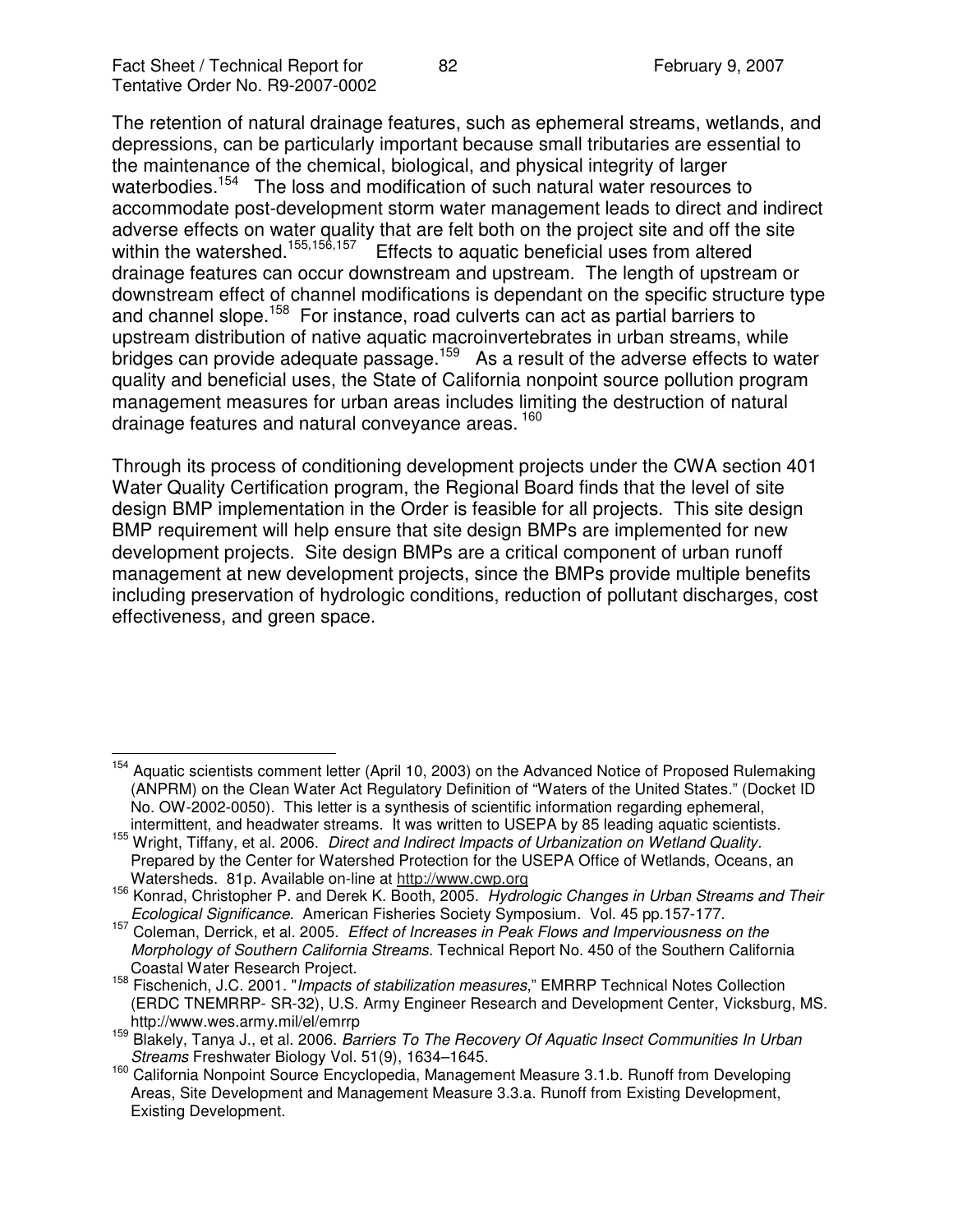The site design BMP options listed do not need to be costly.<sup>161</sup> Some design options, such as concave vegetated surfaces or routing rooftop or walkway runoff to landscaped areas, are cost neutral.<sup>162</sup> Other site design BMPs, such as minimizing parking stall widths or use of efficient irrigation devices, are oftentimes already required. In addition, use of site design BMPs reduces runoff quantity, allowing for treatment control BMPs and other storm water infrastructure on site to be smaller, therefore savings costs for both developers and municipalities.<sup>163,164</sup>

Because of the potential economic and environmental benefits of using low-impact development site design, the U.S. Department of Housing and Urban Development, Office of Policy Development and Research, developed "*The Practice of Low Impact Development (LID)*" to assist the housing industry during the land development process. <sup>165</sup> This document focuses specifically on technologies that affect both the cost impacts and environmental issues associated with land development. Much of the report focuses on storm water management because low-impact development storm water management systems can save capital costs for developers and maintenance costs for municipalities.<sup>166</sup> The executive summary of the HUD report notes:

*This approach to land development, called Low Impact Development (LID), uses various land planning and design practices and technologies to simultaneously conserve and protect natural resource systems and reduce infrastructure costs. LID still allows land to be developed, but in a cost-effective manner that helps mitigate potential environmental impacts. LID is best suited for new, suburban development.*

Developers can use site and structure designs that reduce building footprints, decrease the amount of paved infrastructure, and provide for dispersed drainage and infiltration of runoff from impervious surfaces to reduce the effective impervious surface.<sup>167</sup> The concept of effective impervious surface is important, because when runoff from these surfaces is directed to pervious areas rather to an impervious drainage system (i.e., curbs, gutters, street surfaces, storm drain pipes), it can infiltrate, evaporate, or be taken up by vegetation, thereby reducing the total volume of runoff leaving a site.

<sup>&</sup>lt;sup>161</sup> USEPA, 2000. Low-Impact Development: A literature review. EPA-841-B-00-005. 35p.

<sup>&</sup>lt;sup>162</sup> Bay Area Stormwater Management Agencies Association., 1999. Start at the Source. Forbes Custom Publishing. Available on-line at: http://www.scvurppp-w2k.com/basmaa\_satsm.htm. pp. 149.

<sup>163</sup> National Association of Home Builders Research Center. *Builders Guide to Low Impact Development.* Available on-line at http://www.toolbase.org

<sup>164</sup> National Association of Home Builders Research Center. *Municipal Guide to Low Impact Development.* Available on-line at http://www.toolbase.org

<sup>&</sup>lt;sup>165</sup> U.S. Department of Housing and Urban Development, Office of Policy Development and Research, 2003. *The Practice of Low Impact Development."* Prepared by: NAHB Research Center, Inc. Upper Marlboro, Maryland. Contract No. H-21314CA.

<sup>&</sup>lt;sup>166</sup> Ibid. Executive Summary, p.x.

<sup>167</sup> Bay Area Stormwater Management Agencies Association. 2003. *Using Site Design Techniques to Meet Development Standards for Stormwater Quality*. Available on-line at: http://www.basmaa.org/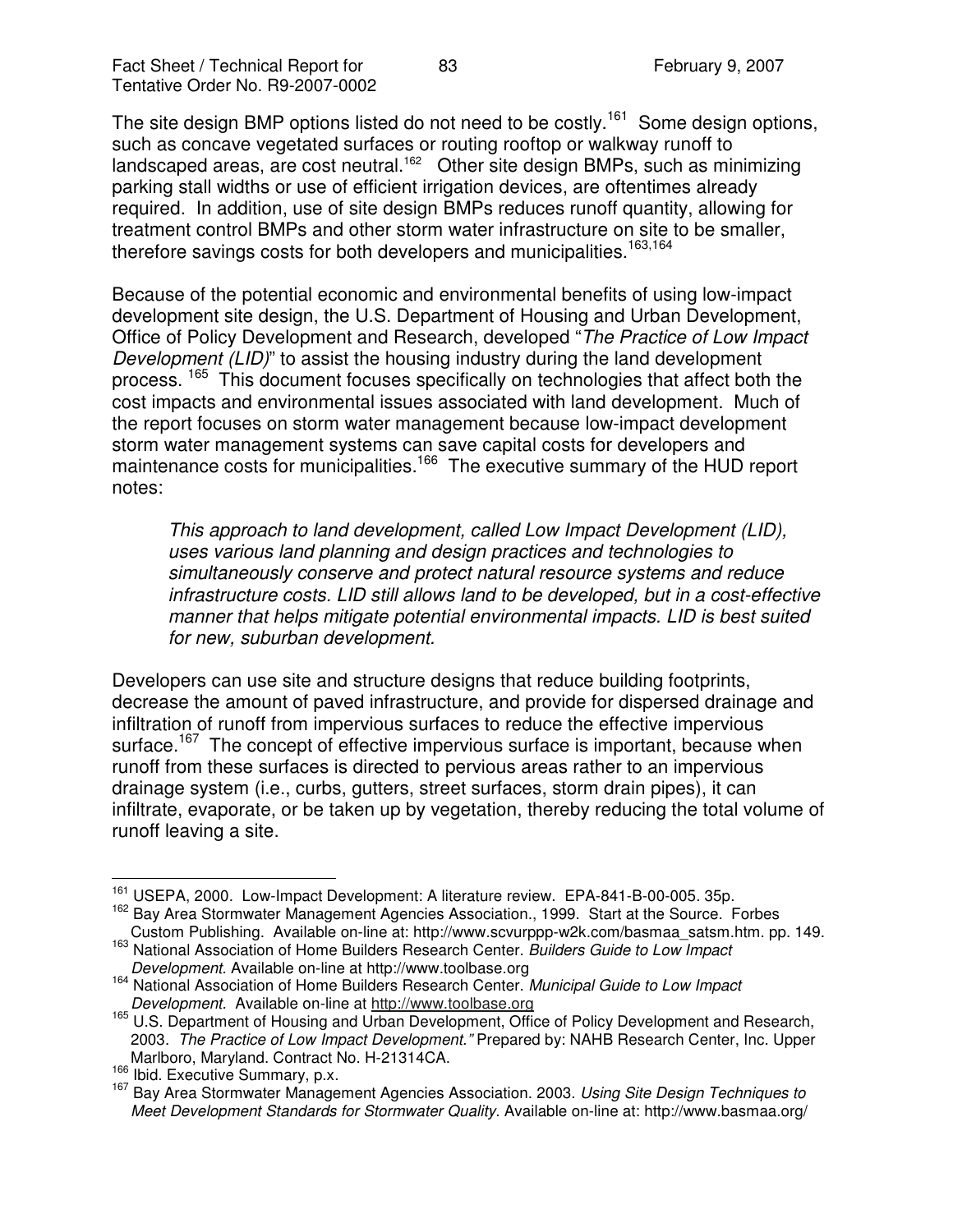The Order continues to provide the Copermittees with flexibility in implementing site design BMP requirements by providing lists from which site design BMP approaches can be chosen. Moreover, flexibility is inherently included in the site design options listed - each option provides the opportunity for numerous implementation approaches that can be used to achieve compliance.

**Section D.1.d.(5)** (Source Control BMP Requirements) requires that Priority Development Projects implement minimum source control BMPs. This section has been added to provide more detail and clarify the Order's requirements for source control BMPs. The minimum source control BMPs listed in the section are consistent with the Model WQMP.

**Section D.1.d.(6)** (Treatment Control BMP Requirements) is consistent with Order No. R9-2002-01, with two exceptions. First, the Order limits the selections of methods used to determine the appropriate volume of runoff to be treated. The modification ensures that priority development project proponents utilize the most accurate information to determine the volume or flow of runoff which must be treated. Using detailed local rainfall data, the County of Orange has developed the 85<sup>th</sup> Percentile Precipitation Isopluvial Map, which exhibits the size of the  $85<sup>th</sup>$  percentile storm event throughout Orange County.<sup>168</sup> Since this map uses detailed local rainfall data, it is more accurate for calculating the 85<sup>th</sup> percentile storm event than other methods which were included in Order No. R9-2002-01. The other methods found in Order No. R9- 2002-01 were included as options to be used in the event that detailed accurate rainfall data did not exist for various locations within Orange County. The development of the 85<sup>th</sup> Percentile Precipitation Isopluvial Map makes these other less accurate methods superfluous. Therefore, these other methods for calculating the 85<sup>th</sup> percentile storm event have been removed from the current Order.

<sup>&</sup>lt;sup>168</sup> The isopluvial map can be found as Exhibit 7.II in the Model WQMP.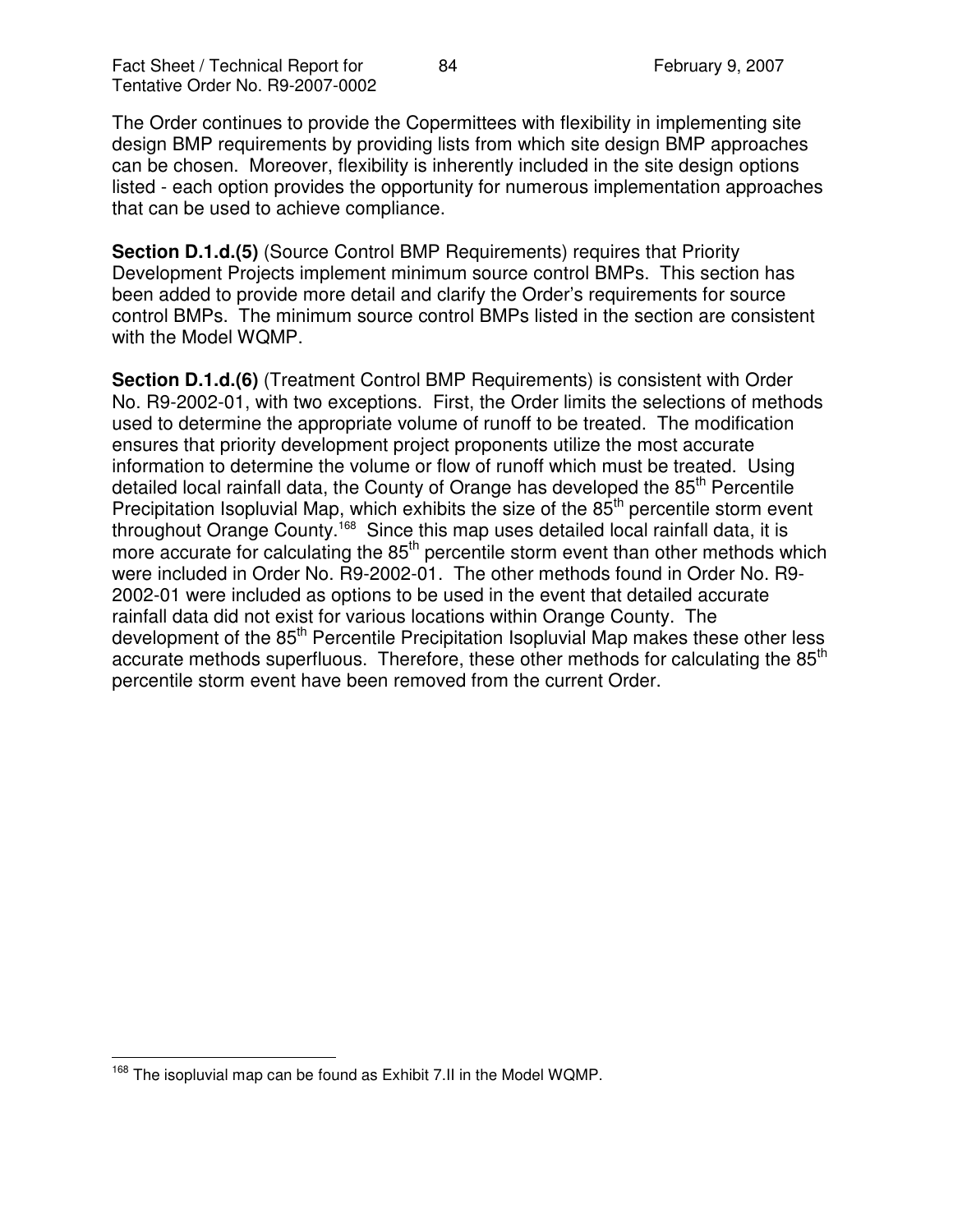Second, the Order requires that treatment control BMPs selected for implementation at Priority Development Projects have a removal efficiency rating that is higher than the "low removal efficiency," as presented in the Model SUSMP/WQMP. The requirement allows exceptions for those projects that, with a feasibility analysis, can justify the use of a treatment control BMP with a low removal efficiency for a Priority Development Project. This requirement is needed because to date, the Copermittees have generally approved low removal efficiency treatment control BMPs without justification or evidence that use of higher efficiency treatment BMPs was considered and found to be infeasible. Specifically, it has been found during audits of the Copermittees' SUSMP programs that many SUSMP reports do not adequately describe the selection of treatment control BMPs.<sup>169</sup> Moreover, USEPA's contractor Tetra Tech, Inc. recommends that "project proponents should begin with the treatment control that is most effective at removing the pollutants of concern […] and provide justification if that treatment control BMP is not selected."<sup>170</sup>

In the ROWD, the Copermittees acknowledge the need for further attention to the selection and implementation of effective treatment BMPs. They propose to revise the model WQMP table of BMP effectiveness. The requirement is needed to provide clarification that selection of low efficiency treatment control BMPs over high efficiency BMPs without justification does not meet permit requirements and is not in compliance with the MEP standard.

**Section D.1.d.(7)** (Treatment BMP Waiver Provision) allows Copermittees to waive treatment BMPs when all available BMPs have been considered and rejected as infeasible. This requirement was included in Order No. R9-2002-01. The requirement also allows the Copermittees to develop a program to require projects that receive waivers, to transfer the cost savings to a fund. The intent of the requirements is to allow Copermittees the necessary flexibility to waive treatment BMPs when it can be established that the implementation of treatment BMPs that meet numeric sizing criteria is not feasible at a given site. This provision also allows Copermittees discretion to transfer the cost savings from such a waiver to a fund for water quality projects within the watershed.

<sup>&</sup>lt;sup>169</sup> Tetra Tech, Inc. 2005. Program Evaluation Report. Orange County Storm Water Program: Cities of Laguna Beach, Laguna Hills, Lake Forest, and Rancho Santa Margarita.

<sup>&</sup>lt;sup>170</sup> Tetra Tech, Inc., 2005. Program Evaluation Report -San Diego Standard Urban Storm Water Mitigation Plan (SUSMP) Evaluation. P. 5.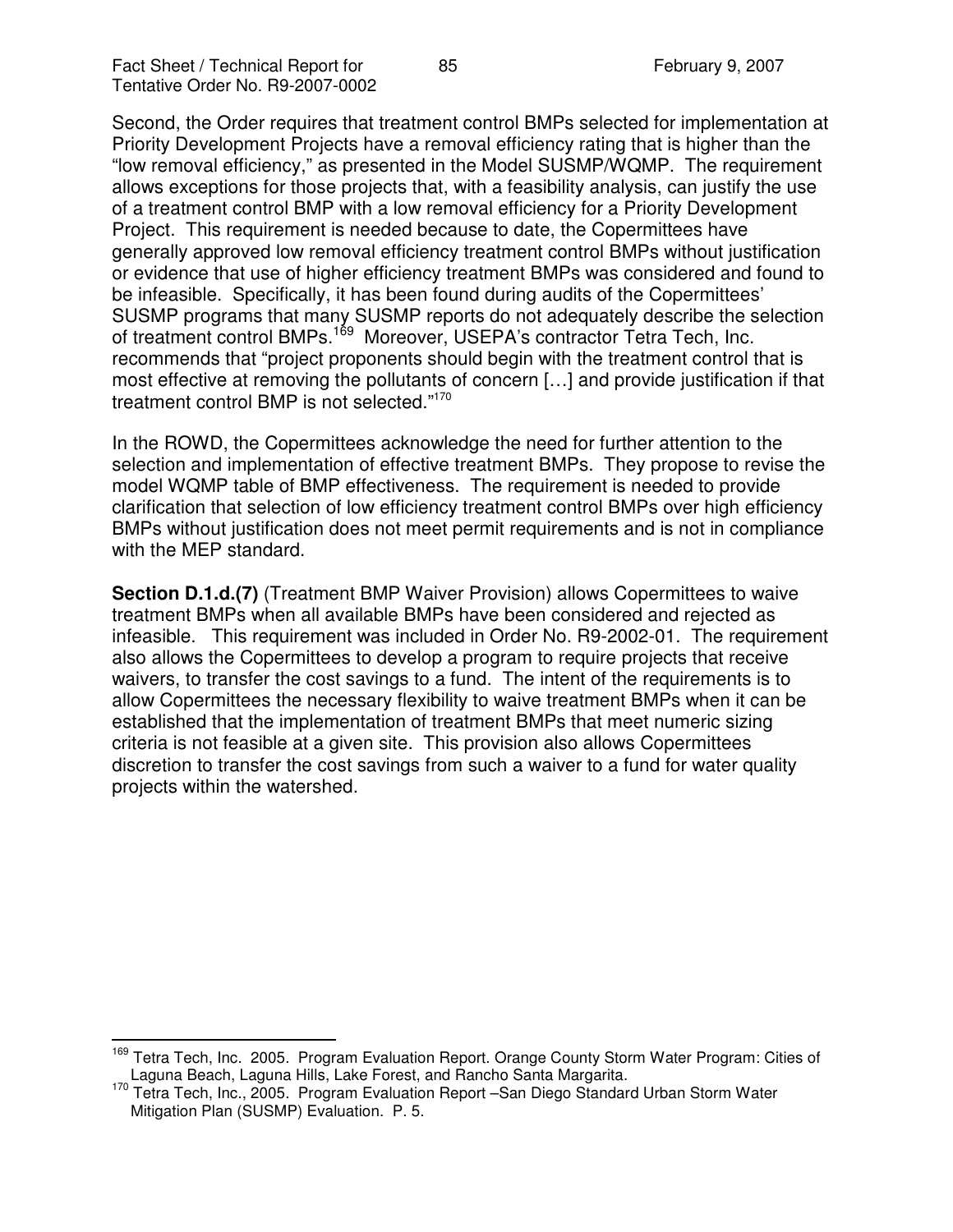**Section D.1.d.(8).** (Low-Impact Design BMP Substitution Program) allows Copermittees to develop a site design BMP credit program, under which projects that implement a high level of site design BMPs could receive credit towards compliance with treatment control BMP requirements. The program would provide the opportunity for development projects to avoid partial or full treatment control BMP implementation in exchange for implementation of a high level of site design BMPs. This type of program is proposed in the Model WQMP. The Regional Board agrees that such a program could be beneficial. The program could achieve equal or greater water quality benefits while also (1) providing greater assurance of adequate operation and maintenance; (2) improved review processes of site design BMP proposals; (3) increased acceptance of site design BMPs; and (4) greater usage of site design BMPs. For this reason, the Regional Board has added to the Order an option for the Copermittees to develop such a program.

The Model WQMP does not provide details for a site design credit program, instead leaving that up to the individual municipality. The Order includes specific minimum requirements so that the program will be consistent with the treatment BMP provisions. In precedent setting Order No. 2000-11, the State Board determined that implementation of treatment control BMPs is appropriate for development projects falling under the priority development project categories. Therefore, any program which allows development projects to forgo treatment control BMP implementation must include provisions which will achieve similar water quality benefits. To ensure that this is the case for the site design BMP credit program, minimum provisions for the program have been added to the Order. Due to the addition of the minimum provisions in the Order, the program will not need to undergo a lengthy Regional Board approval process at a later date.

**Section D.1.d.(9).** (BMP Design Standards) addresses a need for the Copermittees to develop and apply consistent criteria for the design and maintenance of structural treatment BMPs. Correct BMP design is critical to ensure that BMPs are effective and perform as intended. Without design criteria, there is no assurance that this will occur, since there is no standard for design or review. As an example, Ventura County has developed a BMP manual that includes standard design procedure forms for BMPs. Ventura County's *Technical Guidance Manual for Storm Water Quality Control* Measures is available at http://www.vcstormwater.org/ publications.htm."<sup>171</sup> California Stormwater Quality Association (CASQA) also confirms the necessity of design criteria when it includes such criteria in its New Development and Redevelopment BMP Handbook.<sup>172</sup> This issue is noted in the ROWD, and the Copermittees propose to develop standard design checklist/plans/details for selected source control and treatment BMPs.

 $171$  Ibid.

<sup>&</sup>lt;sup>172</sup> California Stormwater Quality Association, 2003. Stormwater Best Management Practice Handbook

<sup>–</sup> New Development and Redevelopment.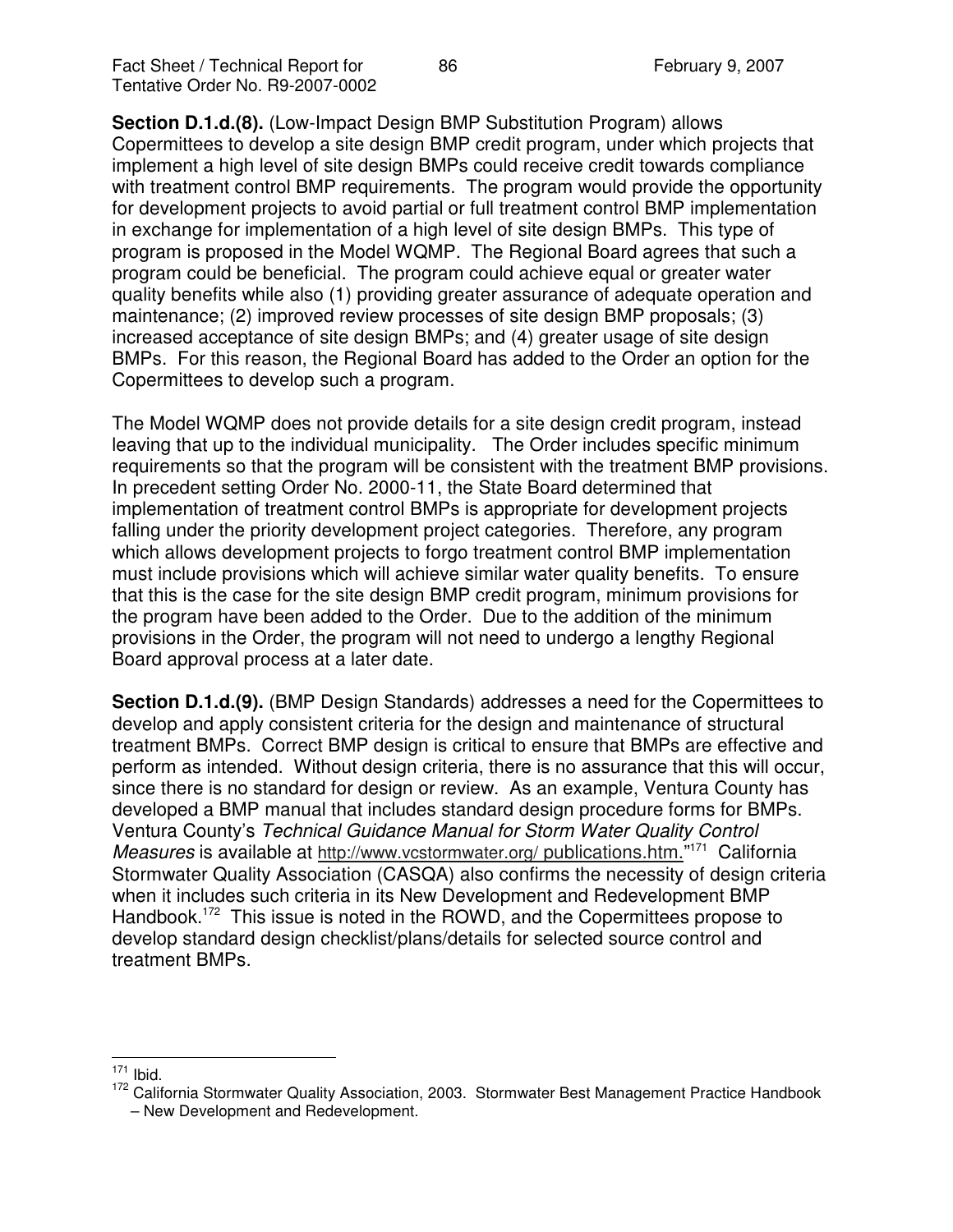**Section D.1.d.(12)** (Annual Review of Treatment BMPs) requires Copermittees to keep their SUSMPs up to date with BMP effectiveness studies for low-impact design and treatment control BMPs. The ROWD includes commitments to develop a library of BMP performance reports and to revise the model WQMP table for the latest information on BMPs. This requirement will ensure that two important types of information be included in those efforts: Site design BMPs and treatment BMPs that are assessed as part of contracts with the State Board and Regional Board. The later types of projects include those funded with Clean Beach Initiative grants and other grants. Projects funded with such state grants must include effectiveness assessments using a quality assurance plan. As a result, such studies generally provide reliable sources of local data and should be included in local SUSMPs.

**Sections D.1.E and D.1.F.** (BMP Verification and Treatment BMP Maintenance Tracking) are included in the Order to improve the effectiveness of the BMP requirements. They are included in response to findings from the Audits<sup>173</sup> and recommendations from USEPA.<sup>174</sup> The Copermittees recognize a need to improve the verification of post-construction BMPs. The 2007 DAMP proposes to verify 90% of WQMPs (including structural and non-structural BMPs) by inspection, selfcertifications, surveys or other means. The Regional Board finds that 90% is a reasonable annual target, but considers inspections to be essential to achieve optimal results. Therefore, the Order requires high priority sites to be inspected annually, and allows other measures to be used for lower priority treatment control BMPs.

**Section D.1.H.** (Hydromodification) expands and clarifies current requirements for control of MS4 discharges to limit hydromodification effects caused by changes in runoff resulting from development and urbanization. The requirements are based on findings and recommendations of the Orange County Storm Water Program, the Stormwater Monitoring Coalition (SMC),<sup>175,176</sup> and the Storm Water Panel on Numeric Effluent Limits (Numeric Effluent Panel).<sup>177</sup> Added specificity is needed due to the current lack of a clear standard for controlling hydromodification resulting from development. More specific requirements are also warranted because hydromodification is increasingly recognized as a major factor affecting water quality and beneficial uses, and the Copermittees have proposed only vague and voluntary modifications to the Model WQMP. The Order is intended to ensure the intent of the proposed modifications is incorporated into each Copermittees' SUSMP.

<sup>&</sup>lt;sup>173</sup> The 2005 audits performed by Tetra Tech, Inc. found that cities are not tracking post-construction BMPs. The final audit report recommended (Section 2.1.2) that each city should develop a system to verify implementation and track post-construction BMPs to ensure that they are adequately maintained.

<sup>&</sup>lt;sup>174</sup> Federal Register / Vol. 64, No. 235 / Wednesday, December 8, 1999 / Rules and Regulations. P. 68845. USEPA recommends such practices in the Phase II storm water regulations, promoting "inspections during construction to verify BMPs are built as designed."

<sup>175</sup> Coleman, Derrick, et al. 2005. *Effect of Increases in Peak Flows and Imperviousness on the Morphology of Southern California Streams.* Technical Report No. 450 of the Southern California Coastal Water Research Project.

<sup>&</sup>lt;sup>176</sup> Stein, Eric and Susan Zaleski. 2005. Managing Runoff to Protect Natural Streams: The Latest Developments on Investigation and Management of Hydromodification in California. Proceedings of a special technical workshop co-sponsored by California Stormwater Quality Association (CASQA),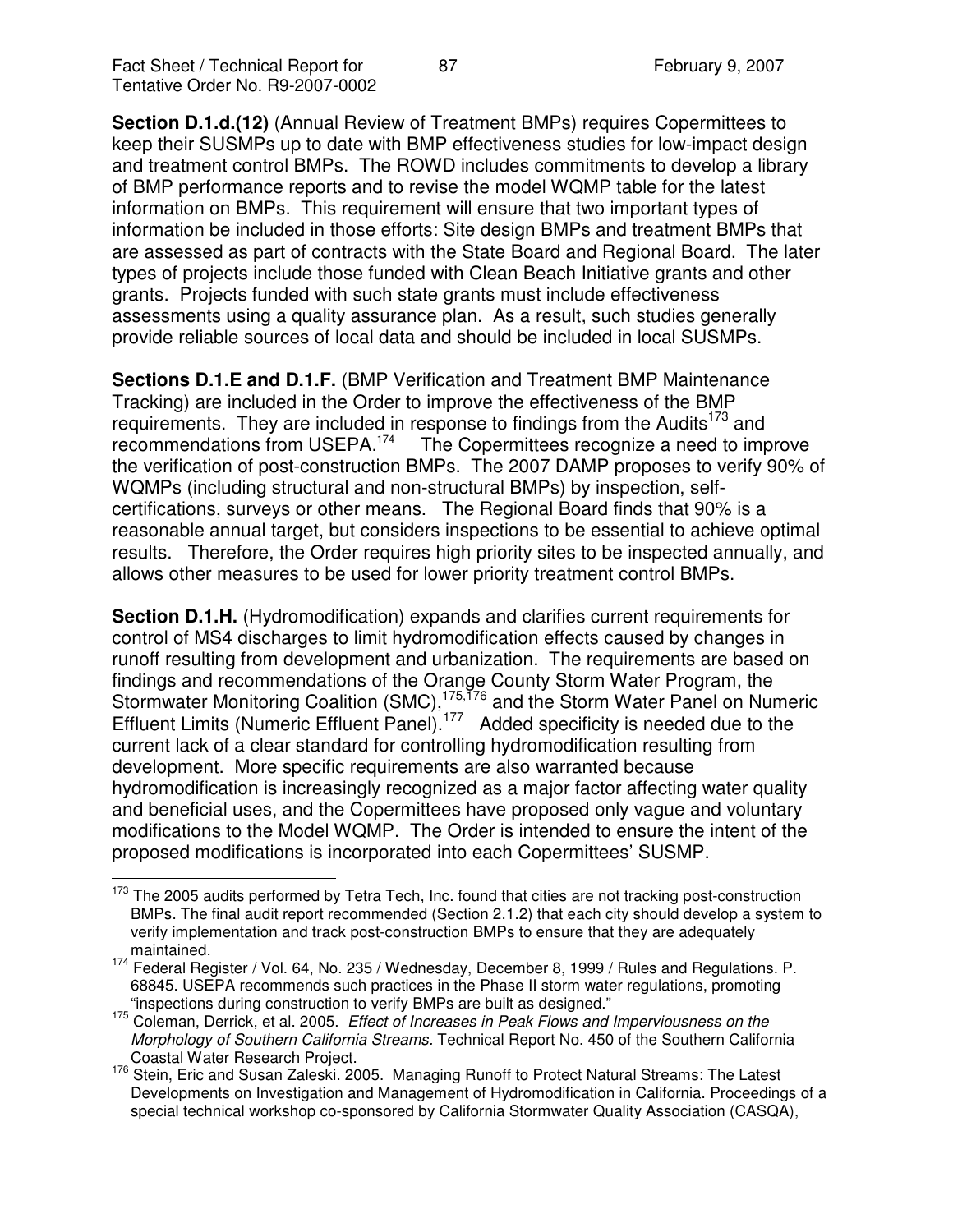Hydromodification is the change in a watershed's runoff characteristics resulting from development, together with associated morphological changes to channels receiving the runoff. As the total area of impervious surfaces increases, infiltration of rainfall decreases, causing more water to run off the surface and at a higher velocity. Runoff from developed areas can produce erosive flows in channels under rainfall conditions which were not previously problematic. Moreover, runoff from developed areas increases the duration of time that channels are exposed to erosive flows. The increase in the volume of runoff and the length of time that erosive flows occur ultimately intensify sediment transport, causing changes in sediment transport characteristics and the hydraulic geometry (width, depth, slope) of channels. 178

These types of changes have been documented in southern California. It has been reported that researchers studying flood frequencies in Riverside County have found that increases in watershed imperviousness of only 9-22% can result in increases in peak flow rates for the two-year storm event of up to 100%.<sup>179</sup> Such changes in runoff have significant impacts on channel morphology. It has recently been found that ephemeral/intermittent channels in southern California appear to be more sensitive to changes in imperviousness than channels in other areas. Morphology of small channels in southern California was found to change with only 2-3% watershed imperviousness, as opposed to 7-10% watershed imperviousness in other parts of the nation. 180

Stormwater Monitoring Coalition (SMC), and University of Southern California Sea Grant (USC Sea

Grant). Technical Report No. 475 of the Southern California Coastal Water Research Project. 177 Storm Water Panel Recommendations to the California State Water Resources Control Board. 2006. The Feasibility of Numeric Effluent Limits Applicable to Discharges of Storm Water Associated with Municipal, Industrial, and Construction Activities.

<sup>&</sup>lt;sup>178</sup> Santa Clara Valley Urban Runoff Pollution Prevention Program, 2005. Hydromodification Management Plan.

P. 1-1.<br><sup>179</sup> Schueler and Holland, 2000. Storm Water Strategies for Arid and Semi-Arid Watersheds (Article 66). The Practice of Watershed Protection.

<sup>180</sup> Coleman, et. al., 2005. Effect of Increases in Peak Flows and Imperviousness on the Morphology of Southern California Streams. P. iv.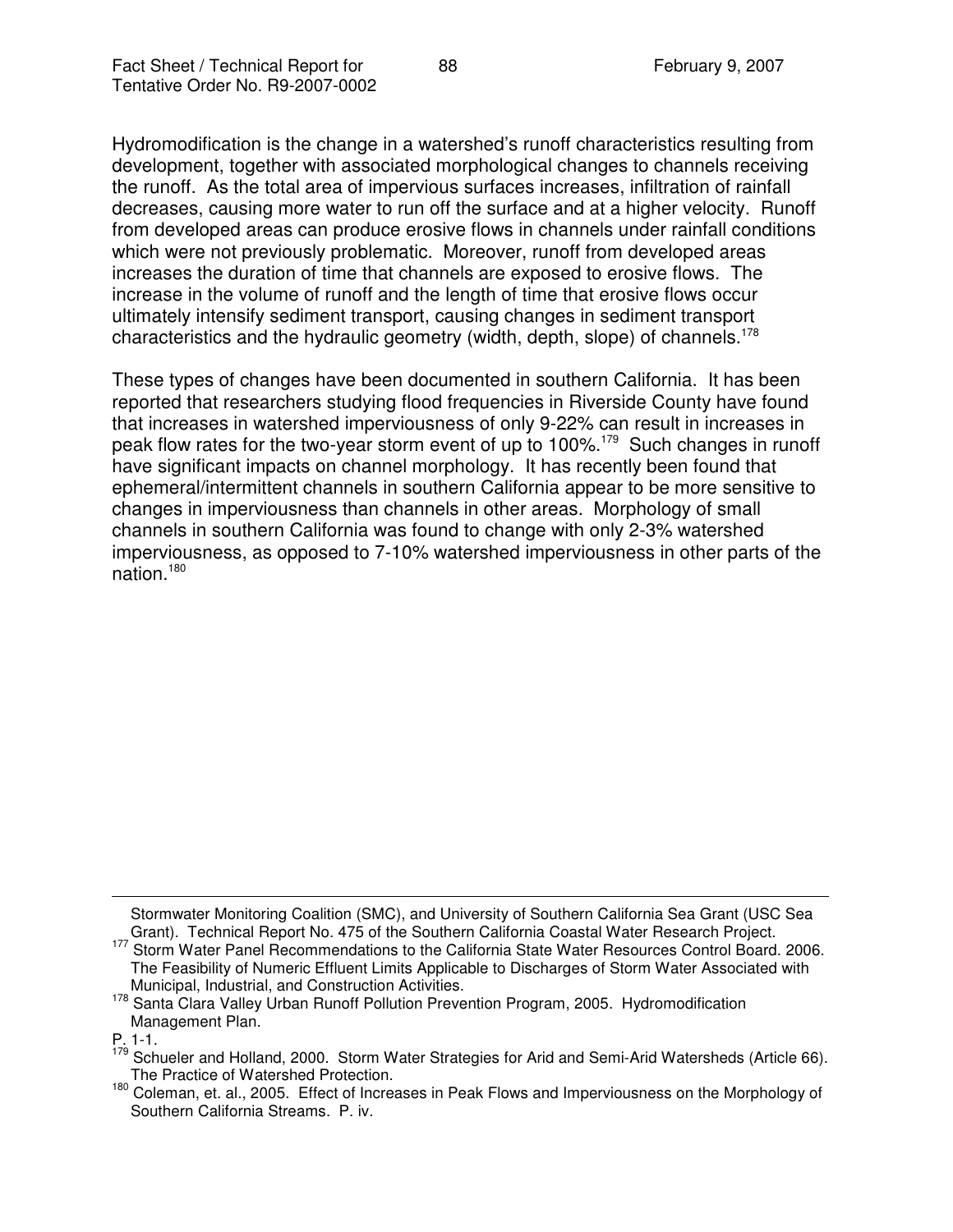Effects of hydromodification are evident in southern Orange County and recognized by the Copermittees. Analyses of bioassessment data, for example, indicate that physical changes to stream channels caused by hydromodification are likely responsible, in part, for the low bioassessment scores in urbanized settings.<sup>181</sup> It is important to recognize that the physical changes are a direct result of MS4 discharges, but that two separate mechanisms are involved. First, is a change in the flow regime caused by the increase in impervious surfaces and loss of natural conveyance systems. Discharges to receiving waters from the MS4 outfalls do not mimic the natural discharges from former tributaries to that receiving water, and the change results in erosion. Second, the physical stream habitat in many places has been severely modified in order to efficiently convey those increased storm water discharges to the ocean. Where streams are hardened and/or buried to convey storm water, they cannot provide adequate water quality and other necessary conditions to support beneficial uses. Both of these issues are addressed in the Order.

The Copermittees' recognize the need to improve management of hydromodification. The ROWD proposes to revise the Model WQMP to incorporate additional information from ongoing hydromodification studies conducted by the SMC. It is unclear when findings would be incorporated. The Order allows the Copermittees to adopt criteria consistent with future SMC findings. Because new development activity in most municipalities is not expected to be substantial, the Regional Board considers the preliminary conclusions from existing SMC reports to be sufficiently descriptive for the Copermittees to make appropriate modifications. However, the Order provides a twoyear schedule for adoption of specific SMC recommendations.

Until numeric criteria are recommended by the SMC, the Order specifies factors that must be considered by the Copermittees for Priority Development Projects. These factors (downstream erosion and discharge hydrology) are generally consistent with the Model WQMP. The specificity of factors to consider in the Order is more prescriptive in order to be consistent with recent recommendations from the SMC and Numeric Effluent Panel and scientific literature.<sup>182</sup> For instance, the Copermittees have generally been neglecting to address the changes to flow durations caused by MS4 discharges. The 2006 Model WQMP directs priority projects to submit drainage studies if the Permittee determines a potential for downstream erosion or habitat alteration. The drainage study required by the Permittees must address peak flows and volumes, but not the duration of those flows and volumes. As a result it is inadequate to assess the potential for downstream erosion. The requirement for assessing duration of runoff is not a new requirement. It was included in the 3rd term permit as a factor to evaluate when identifying conditions of concern in SUSMP projects.

<sup>&</sup>lt;sup>181</sup> See Chapter 11 of the ROWD and the 2005-06 Unified Annual Report for the analyses.

<sup>&</sup>lt;sup>182</sup> Poff. N.L. et al. 1997. The Natural Flow Regime: A paradigm for river conservation and restoration. Bioscience Vol. 47, No. 11,.pp.769-784.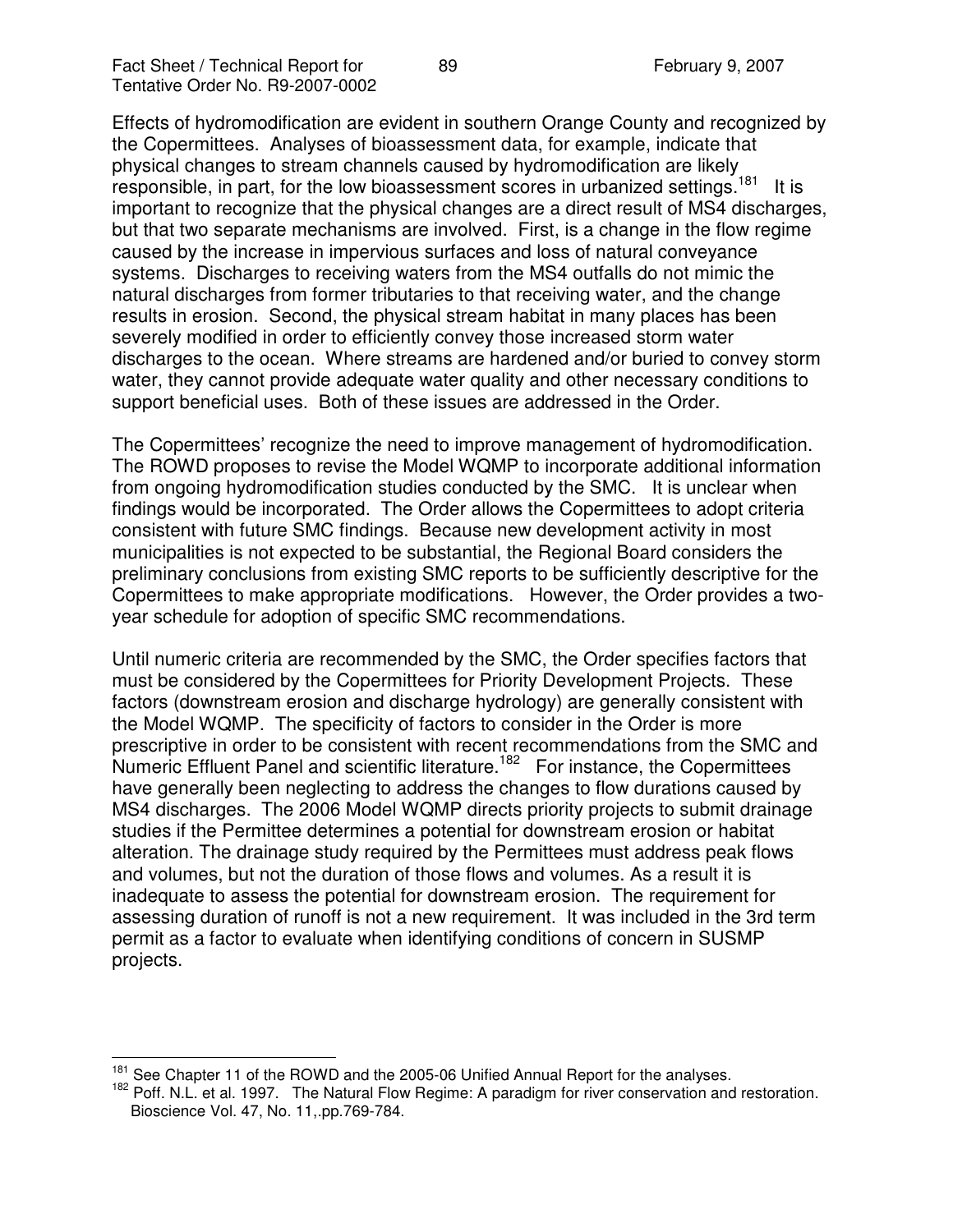**Section D.1.h.3.c.** (Hydromodification Control Waivers) allows the Copermittees to waive on-site hydromodification controls in certain situations when downstream water quality and beneficial uses are not likely to be negatively affected by changes in the flow regime caused by MS4 discharges. The Order specifies determinations that must be made by the Copermittee before a waiver may be granted. The waiver provision is intended to provide Copermittees with the ability to require that a development restore degraded downstream stream channel conditions if that would produce better results than on-site hydromodification controls.

### D.2. Construction

The following legal authority applies to section D.2:

**Broad Legal Authority**: CWA sections 402(p)(3)(B)(ii-iii), CWC section 13377, and Federal NPDES regulations 40 CFR 122.26(d)(2)(i)(B, C, E, and F) and 40 CFR 122.26(d)(2)(iv).

**Specific Legal Authority**: Federal NPDES regulation 40 CFR 122.26(d)(2)(iv)(D) provides that the proposed management program include "A description of a program to implement and maintain structural and non-structural best management practices to reduce pollutants in storm water runoff from construction sites to the municipal storm sewer system."

Federal NPDES regulation 40 CFR 122.26(d)(2)(iv)(D)(1) provides that the proposed management program include "A description of procedures for site planning which incorporate consideration of potential water quality impacts."

Federal NPDES regulation 40 CFR 122.26(d)(2)(iv)(D)(2) provides that the proposed management program include "A description of requirements for nonstructural and structural best management practices."

Federal NPDES regulation 40 CFR 122.26(d)(2)(iv)(D)(3) provides that the proposed management program include "A description of procedures for identifying priorities for inspecting sites and enforcing control measures which consider the nature of the construction activity, topography, and the characteristics of soils and receiving water quality."

Federal NPDES regulation 40 CFR 122.26(d)(2)(iv)(D)(4) provides that the proposed management program include "A description of appropriate educational and training measures for construction site operators."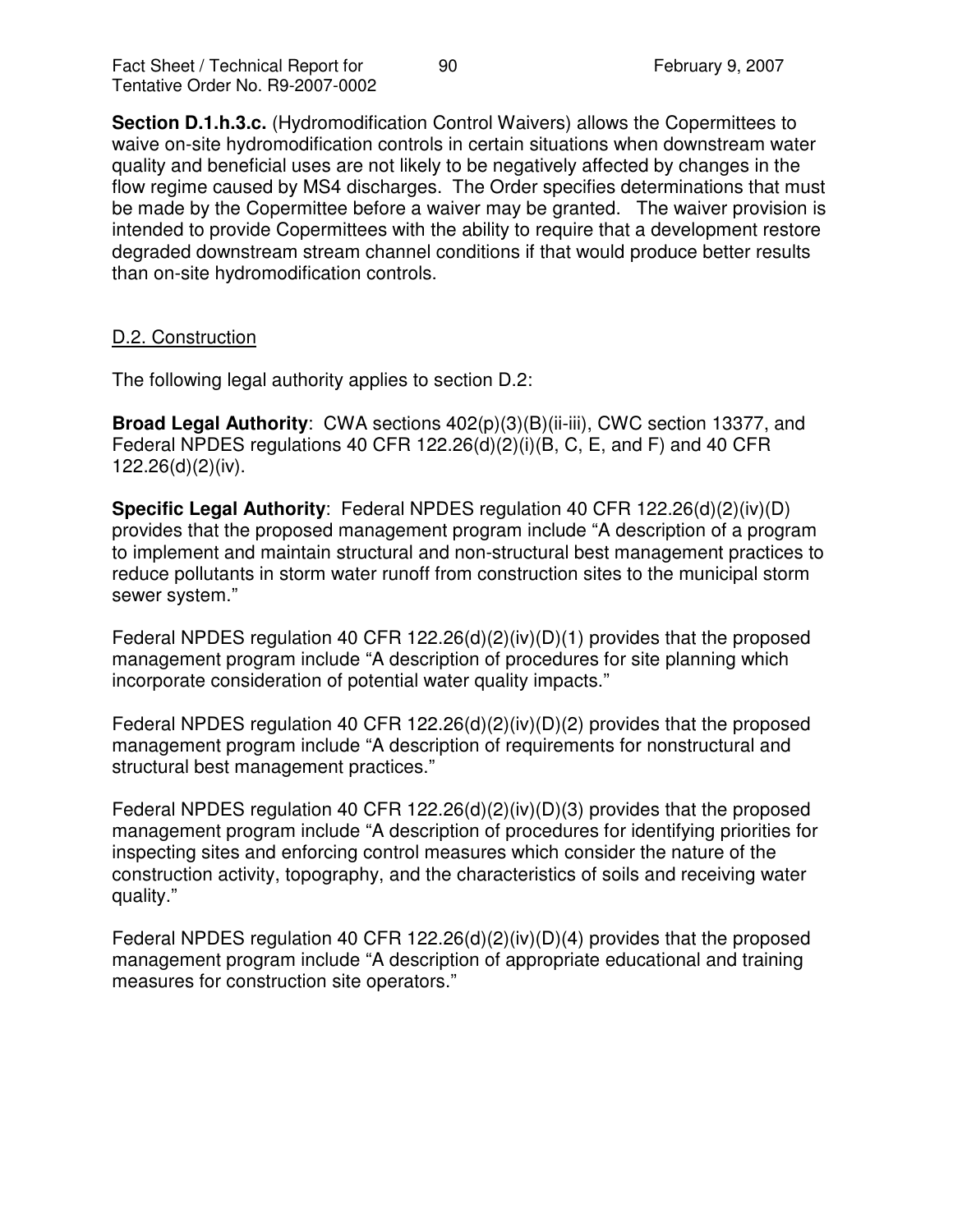Federal NPDES regulation 40 CFR 122.26(d)(2)(i)(A) provides that each Copermittee must demonstrate that it can control "through ordinance, permit, contract, order or similar means, the contribution of pollutants to the municipal storm sewer by storm water discharges associated with industrial activity and the quality of storm water discharged from site of industrial activity."

Federal NPDES regulation 40 CFR 122.26(b)(14) provides that "The following categories of facilities are considered to be engaging in 'industrial activity' for the purposes of this subsection: […] (x) Construction activity including cleaning, grading and excavation activities […]."

Federal NPDES regulation 40 CFR 122.44(d)(1)(i) requires NPDES permits to include limitations to "control all pollutants or pollutant parameters (either conventional, nonconventional, or toxic pollutants) which the Director determines are or may be discharged at a level which will cause, have reasonable potential to cause, or contribute to an excursion above any State water quality standard, including State narrative criteria for water quality."

**Section D.2.a.** (Ordinance Update) requires each Copermittee to review and update its grading and storm water ordinances as necessary to comply with the MS4 permit. By updating the grading and storm water ordinances, the Copermittees will have the necessary legal authority to require construction sites to implement effective BMPs that will reduce pollutant discharges to the maximum extent practicable. The Order allows the Copermittees 365 days to review and update their ordinances. The 365 days should be adequate to allow for the relatively minor changes that might be needed since their ordinances were last updated under Order No. R9-2002-01.

**Section D.2.b.** (Source Identification) requires the Copermittees to develop and update a watershed based inventory of all construction sites regardless of size or ownership. This section has been modified to require the inventory be updated regularly, rather than annually. More frequent updates will ensure the Copermittees have a more accurate inventory of construction sites within their jurisdiction. A regularly updated inventory of active construction sites will assist the Copermittees in ensuring that all sites are inspected per Order requirements. The Order does not specify the frequency of updates, and instead relies on each Copermittee to develop updates appropriate to local construction activity. The 2007 DAMP proposes that the inventory be updated "at a minimum" prior to the start of the rainy season. Such a minimum standard may not be appropriate for each Copermittee. Failure to maintain a useful inventory would be a violation of the Order.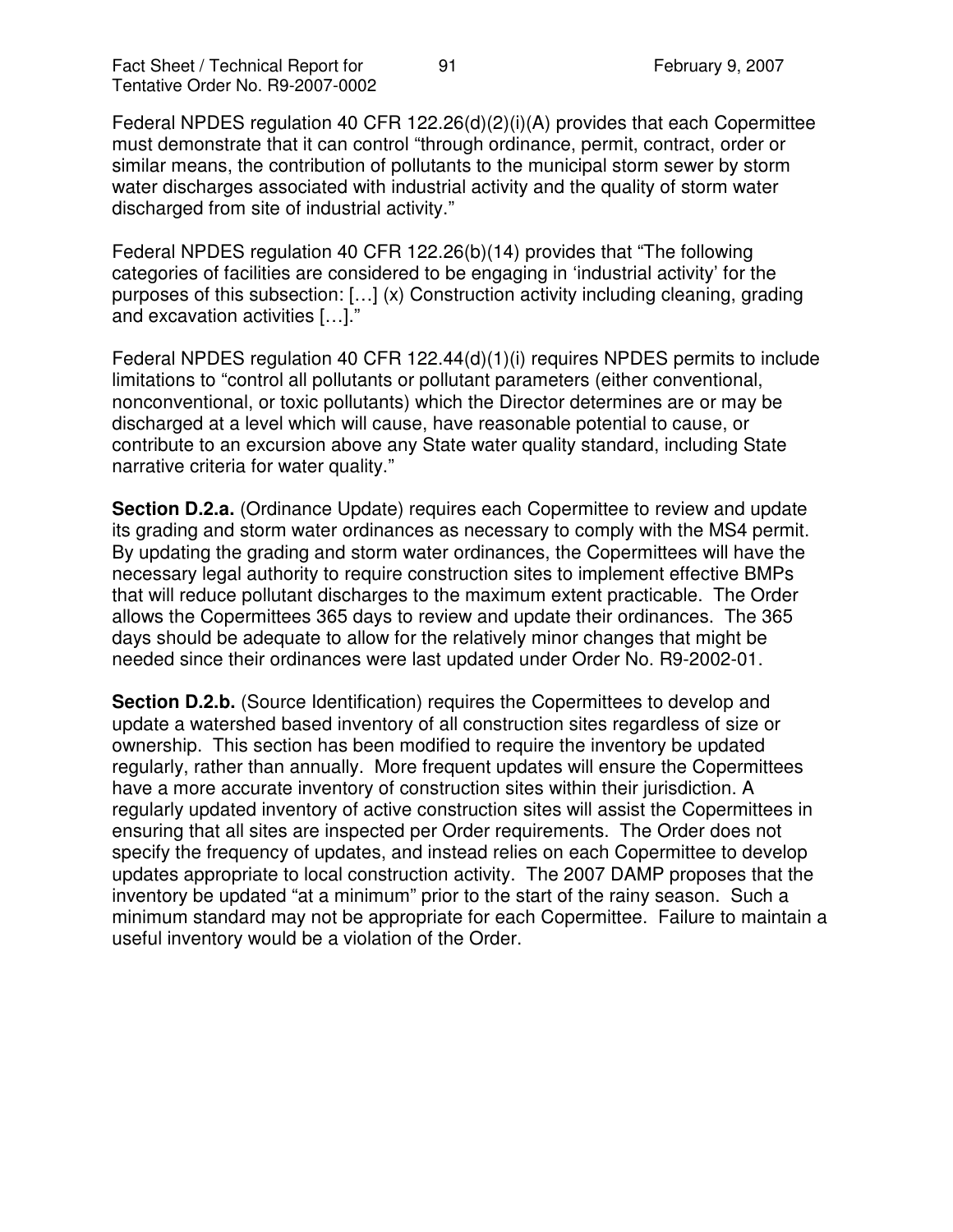**Section D.2.c.** (Site Planning and Project Approval Process) requires Copermittees to incorporate consideration of potential water quality impacts prior to approval and issuance of construction and grading permits. The Copermittees<sup>183</sup> and our program evaluations in 2005<sup>184</sup> recommend that storm water requirements need to be better incorporated into the pre-construction process.

This section now requires the Copermittees to review project proponents' storm water management plans for compliance with local regulations, policies, and procedures. USEPA recommends that it is often easier and more effective to incorporate storm water quality controls during the site plan review process or earlier.<sup>185</sup> In the Phase I storm water regulations, USEPA states that a primary control technique is good site planning. <sup>186</sup> USEPA goes on to say that the most efficient controls result when a comprehensive storm water management system is in place.<sup>187</sup> To determine if a construction site is in compliance with construction and grading ordinances and permits, USEPA states that the "MS4 operator should review the site plans submitted by the construction site operator before ground is broken."<sup>188</sup> Site plan review aids in compliance and enforcement efforts since it alerts the "MS4 operator early in the process to the planned use or non-use of proper BMPs and provides a way to track new construction activities."<sup>189</sup> During audits of Orange County Copermittee storm water programs, it was found that site plan and SWPPP review were inadequate and inconsistent. 190

**Section D.2.d.** (BMP Implementation) includes modifications to the requirements for each Copermittee to designate and ensure implementation of a set of minimum BMPs at construction sites. These modifications are based on Regional Board findings and experience during implementation of Order No. R9-2002-01.

Unlike Order No. R9-2002-01, this Order does not require the Copermittee to designate a set of minimum BMPs for high, medium, and low threat to water quality construction sites. This change was made in recognition of most Copermittees' application of one consistent set of BMPs throughout their jurisdictions. The Copermittees also desire to move toward a risk-based approach to BMP requirements.<sup>191</sup> As a result, the Order requires a minimum set of BMPs to be designated for all sites and that enhanced BMPs be designated for sites upstream of 303(d) impairments and ESAs.

<sup>&</sup>lt;sup>183</sup> Orange County Storm Water Copermittees. 2006. Report of Waste Discharge (San Diego Region), Section 7, New Development.

<sup>&</sup>lt;sup>184</sup> Tetra Tech, Inc. 2005. Program Evaluation Report. Orange County Storm Water Program: Cities of Laguna Beach, Laguna Hills, Lake Forest, and Rancho Santa Margarita.

<sup>185</sup> USEPA, 1992. Guidance 833-8-92-002. Section 6.3.2.1.

<sup>&</sup>lt;sup>186</sup> Federal Register / Vol. 55, No. 222 / Friday, November 16, 1990 / Rules and Regulations. P. 48034.  $187$  Ibid.

<sup>188</sup> USEPA, 2000. Guidance 833-R-00-002. Section 4.6.2.4, P. 4-30.

<sup>189</sup> Ibid., P. 4-31.

<sup>&</sup>lt;sup>190</sup> Tetra Tech, Inc. 2005. Program Evaluation Report. Orange County Storm Water Program: Cities of Laguna Beach, Laguna Hills, Lake Forest, and Rancho Santa Margarita.

<sup>191</sup> Orange County Storm Water Copermittees. 2006. Report of Waste Discharge (San Diego Region), Section 8, Construction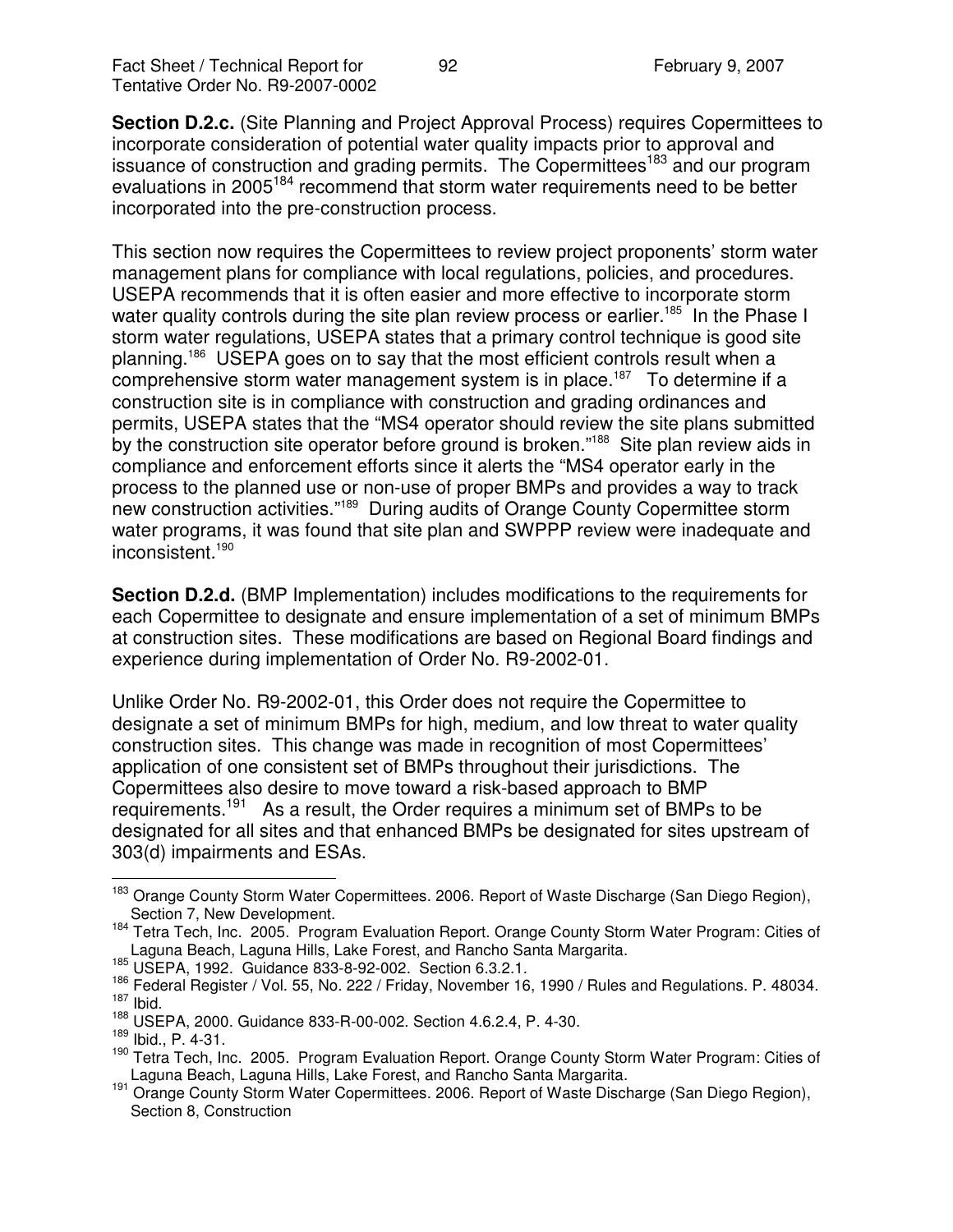The Order's requirements for seasonal restrictions on grading have also been changed. Seasonal restrictions on grading for storm water are difficult to implement due to the conflict between seasonal grading restrictions and endangered birds' breeding seasons; therefore the seasonal grading restrictions have not been included with the other BMPs in the Order. Found in southern California, the Least Bell's Vireo and the Coastal California Gnatcatcher are listed as federally endangered and threatened, respectively.<sup>192</sup> Permits issued by the California Department of Fish and Game (CDFG) restrict grading during these birds' breeding seasons, which is from April 10 to August 31 for the Least Bell's Vireo<sup>193</sup> and from February 15 to August 31 for the Coastal California Gnatcatcher.<sup>194</sup> Ideally storm water restrictions on grading would be during the wet season from October 1 through April 30.<sup>195</sup> Combined, these restrictions would limit construction grading to be during the month of September, which is infeasible. Section D.2.d of the Order still requires project proponents to minimize grading during the wet season and coincide grading with seasonal dry weather periods to the extent feasible.

**Section D.2.e.** (Inspections) establishes criteria for inspections based on risk factors including size, season, and location of the construction site. Modifications have been made to requirements of Order No. R9-2002-01 based on the experience of the Copermittees and Regional Board construction programs.

The Order requires sites in active grading during the wet season that are over 30 acres be inspected every two weeks, rather than sites over 50 acres being inspected weekly. In south Orange County approximately 15% (34 sites) of construction sites over one acre are larger than 30 acres, whereas about 9% (21 sites) of sites are over 50 acres.<sup>196</sup> This may result in a net decrease of inspections of large sites, although more sites will be covered. The reduction in inspection frequency for sites greater than 50 acres is justified because the sites have generally improved their erosion and sediment control measures since adoption of Order No. R9-2002-01. Biweekly inspections of these sites in the future should be sufficient to ensure compliance with local regulations.

<sup>&</sup>lt;sup>192</sup> State of California, Department of Fish and Game, 2005. State and Federally Listed Endangered and Threatened Animals of California.

<sup>193</sup> United States Department of the Interior, Fish and Wildlife Service, 2001. Least Bell's Vireo Survey Guidelines.

<sup>&</sup>lt;sup>194</sup> United States Department of the Interior, Fish and Wildlife Service, 1997. Coastal California Gnatcatcher (*Polioptila californica californica)* Presence/Absence Survey Guidelines.

<sup>195</sup> Regional Board, 2001. Order No. 2001-01, San Diego County MS4 Permit. Directive F.2.g.(2).

<sup>&</sup>lt;sup>196</sup> Based on the State Board's database of sites covered by the Construction Storm Water General NPDES Permit, Order No. 99-08-DWQ. That general permit requires sites disturbing over one acre to file for coverage, so it provides a good basis for assessment.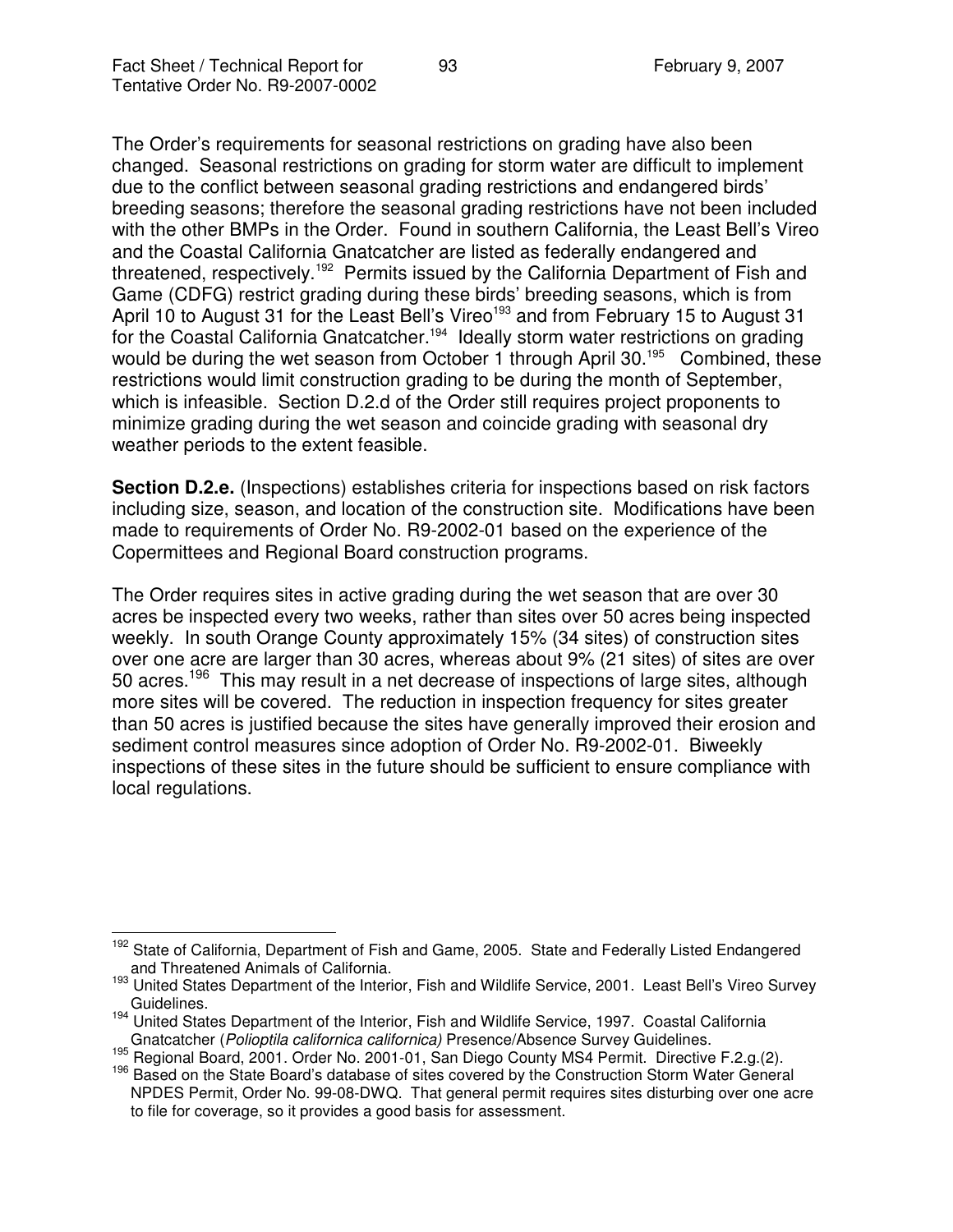The Order lowers the size of construction sites adjacent to or discharging directly to ESAs that receive scrutiny. Order No. R9-2002-01 requires such sites five acres and more to be inspected weekly during the wet season. This Order requires such sites one acre and above to be inspected every two weeks during the wet season and once during August or September. The lower size threshold is consistent with Phase II storm water permits.

The Order omits Order No. R9-2002-01's provision allowing a Copermittee to decrease the inspection frequency for high priority sites if the Copermittee certifies in writing to the Regional Board that they have recorded the site's Waste Discharge Identification Number, reviewed the site's Storm Water Pollution Prevention Plan (SWPPP), assured the site's SWPPP is in compliance, and assured the SWPPP is properly implemented at the site. Under Order No. R9-2002-01, the Regional Board never received from any of the Copermittees a certification to decrease the inspection frequency at high priority sites. Since the certification process was never used, the language has been deleted from the Order.

This section also requires the Copermittees to track the number of inspections for each inventoried construction site. This requirement has been added to ensure that the Copermittees can demonstrate that construction sites are inspected at the minimum frequencies.

D.3 Existing Development

### **D.3.a. Municipal**

The following legal authority applies to section D.3.a:

**Broad Legal Authority**: CWA sections 402(p)(3)(B)(ii-iii), CWC section 13377, and Federal NPDES regulations 40 CFR 122.26(d)(2)(i)(B, C, E, and F) and 40 CFR 122.26(d)(2)(iv).

**Specific Legal Authority**: Federal NPDES regulation 40 CFR 122.26(d)(2)(iv)(A)(1) provides that the proposed management program include "A description of maintenance activities and a maintenance schedule for structural controls to reduce pollutants (including floatables) in discharges from municipal separate storm sewers."

Federal NPDES regulation 40 CFR 122.26(d)(2)(iv)(A)(3) provides that the proposed management program include "A description for operating and maintaining public streets, roads and highways and procedures for reducing the impact on receiving waters of discharges from municipal storm sewer systems, including pollutants discharged as a result of de-icing activities."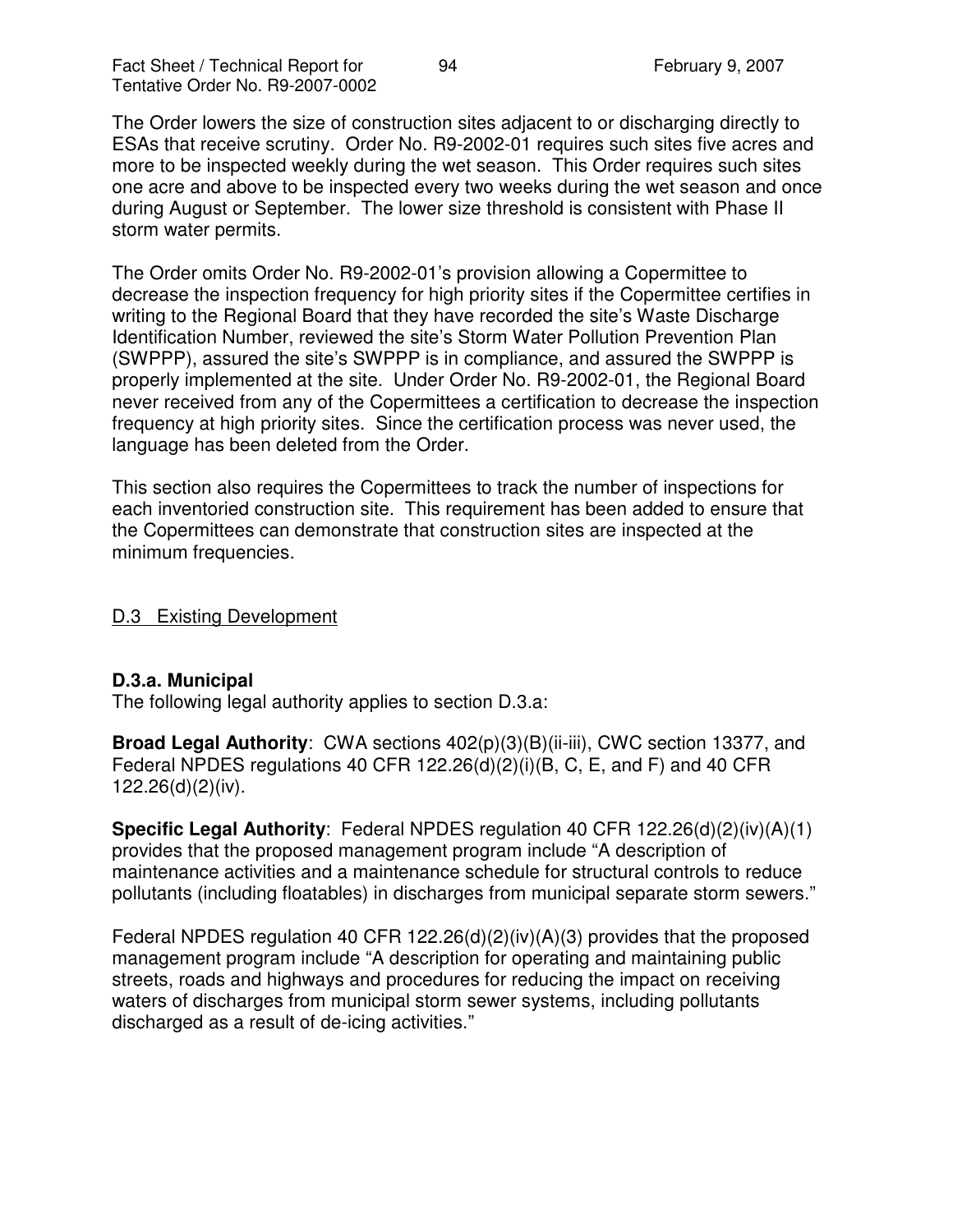Federal NPDES regulation 40 CFR 122.26(d)(2)(iv)(A)(4) provides that the proposed management program include "A description of procedures to assure that flood management projects assess the impacts on the water quality of receiving water bodies and that existing structural flood control devices have been evaluated to determine if retrofitting the device to provide additional pollutant removal from storm water is feasible."

Federal NPDES regulation 40 CFR 122.26(d)(2)(iv)(A)(5) provides that the proposed management program include "A description of a program to monitor pollutants in runoff from operating or closed municipal landfills or other treatment, storage or disposal facilities for municipal waste, which shall identify priorities and procedures for inspections and establishing and implementing control measures for such discharges."

Federal NPDES regulation 40 CFR 122.26(d)(2)(iv)(A)(6) provides that the proposed management program include "A description of a program to reduce to the maximum extent practicable, pollutants in discharges from municipal separate storm sewers associated with the application of pesticides, herbicides, and fertilizer which will include, as appropriate, controls such as educational activities, permits, certifications, and other measures for commercial applicators and distributors, and controls for application in public right-of-ways and at municipal facilities."

Federal NPDES regulation 40 CFR 122.44(d)(1)(i) requires NPDES permits to include limitations to "control all pollutants or pollutant parameters (either conventional, nonconventional, or toxic pollutants) which the Director determines are or may be discharged at a level which will cause, have reasonable potential to cause, or contribute to an excursion above any State water quality standard, including State narrative criteria for water quality."

**Section D.3.a.2.** (General BMP Implementation) requires the Copermittees to designate minimum BMPs for general municipal areas and activities, regardless of their threat to water quality. The requirement that different types of BMPs be designated for different threats to water quality categories of municipal areas and activities has been removed from the Order. This was done to help simplify and clarify the Order's requirements. BMPs required to be implemented at a site can now be based on the sources or activities present at the site. This is closer to the approach taken by the Copermittees in their JURMPs. Threat to water quality is used to determine inspection frequencies in section D.3.a.(7).

**Section D.3.a.3, D.3.a.4, and D.3.a.5.** (Specific BMP Implementation Categories) establishes requirements for specific categories of activities and areas. These are selected based on the CWA and findings of the Permittees in annual reports and ROWD that identify these activities as warranting special attention.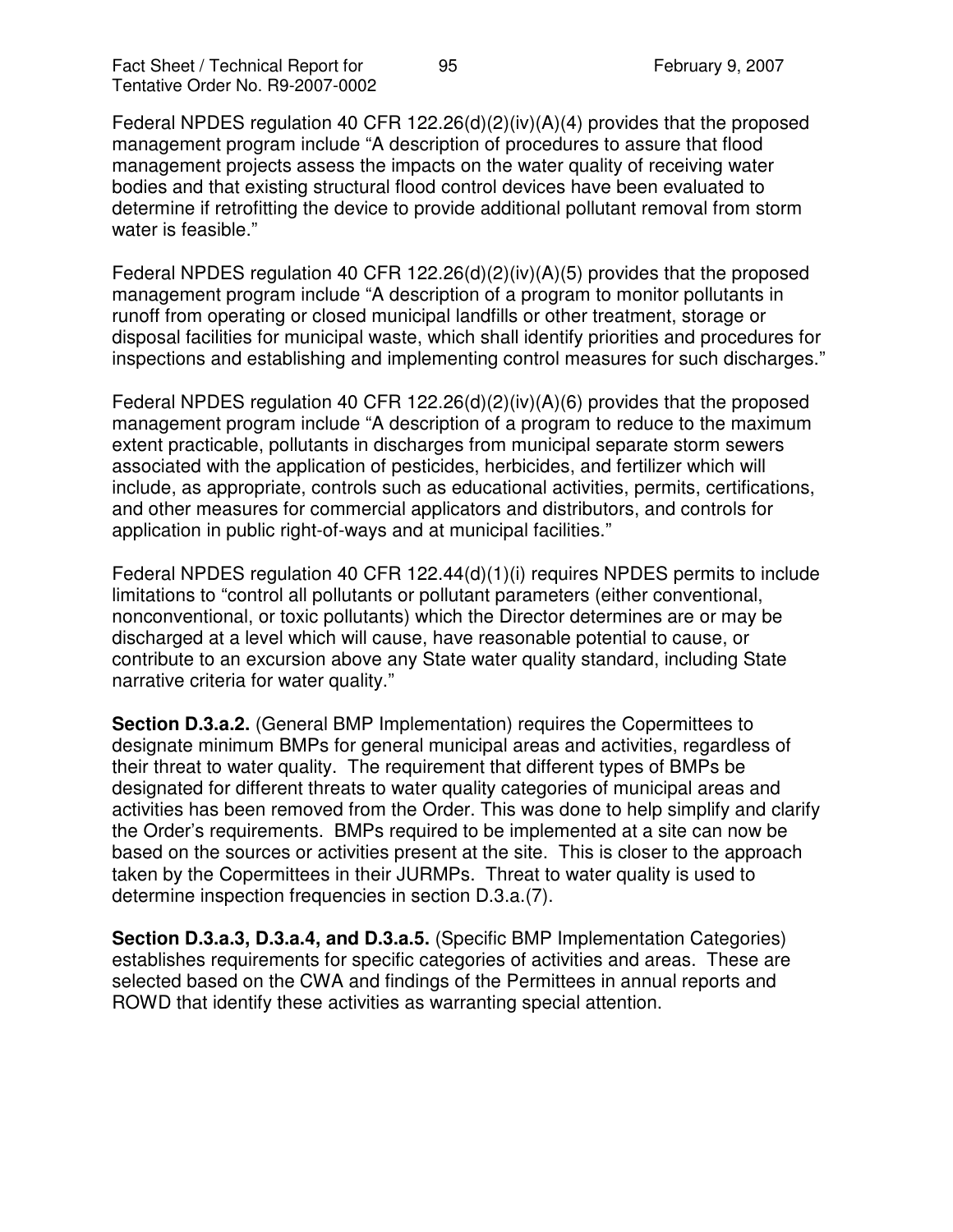Pesticides, Herbicides, and Fertilizers. 40 CFR 122.26(d)(2)(iv)(A)(6) requires a description of a program for pesticides, herbicides, and fertilizers. In addition, water quality data demonstrates widespread presence of such pollutants in receiving waters and MS4 discharges. In response to similar requirements of Order No. R9-2002-01, the Copermittees have developed a specific model Integrated Pest Management, Pesticides, and Fertilizer guidelines.

Flood Control Structures. In order to more closely meet the intent of the federal regulations and guidance, the requirement has been modified. 40 CFR 122.26(d)(2)(iv)(A)(4) requires "A description of procedures to assure that flood management projects assess the impacts on the water quality of receiving water bodies and that existing structural flood control devices have been evaluated to determine if retrofitting the device to provide additional pollutant removal from storm water is feasible." Retrofitting flood control devices can reduce pollutants and improve water quality. Copermittees have conducted many flood control retrofit projects, many of which have been partially funded with State grant awards.

USEPA expands on the federal provision with the following information: "Storm water management devices and structures that focus solely on water quantity are usually not designed to remove pollutants, and may sometimes harm aquatic habitat and aesthetic values" (1992). As flood control structures and other elements of the MS4 age and retrofitting becomes necessary, opportunities for water quality improvements arise.

Conveyance systems which take water quality consideration into account (such as grassed swales, vegetated detention ponds, etc.) can often cost less to construct than traditional concrete systems. Evaluation of the applicability of such systems during retrofitting must occur to ensure that pollutants in urban runoff are reduced to the maximum extent practicable. USEPA supports utilizing BMPs for pollution reduction in flood management projects, stating that "The proposed management program must demonstrate that flood management projects take into account the effects on the water quality of receiving water bodies. […] Opportunities for pollutant reduction should be considered". 197

<sup>&</sup>lt;sup>197</sup> USEPA, 1992. Guidance Manual for the Preparation of Part II of the NPDES Permit Applications for Discharges from Municipal Separate Storm Sewer Systems. Washington D.C. EPA/833-B-92-002.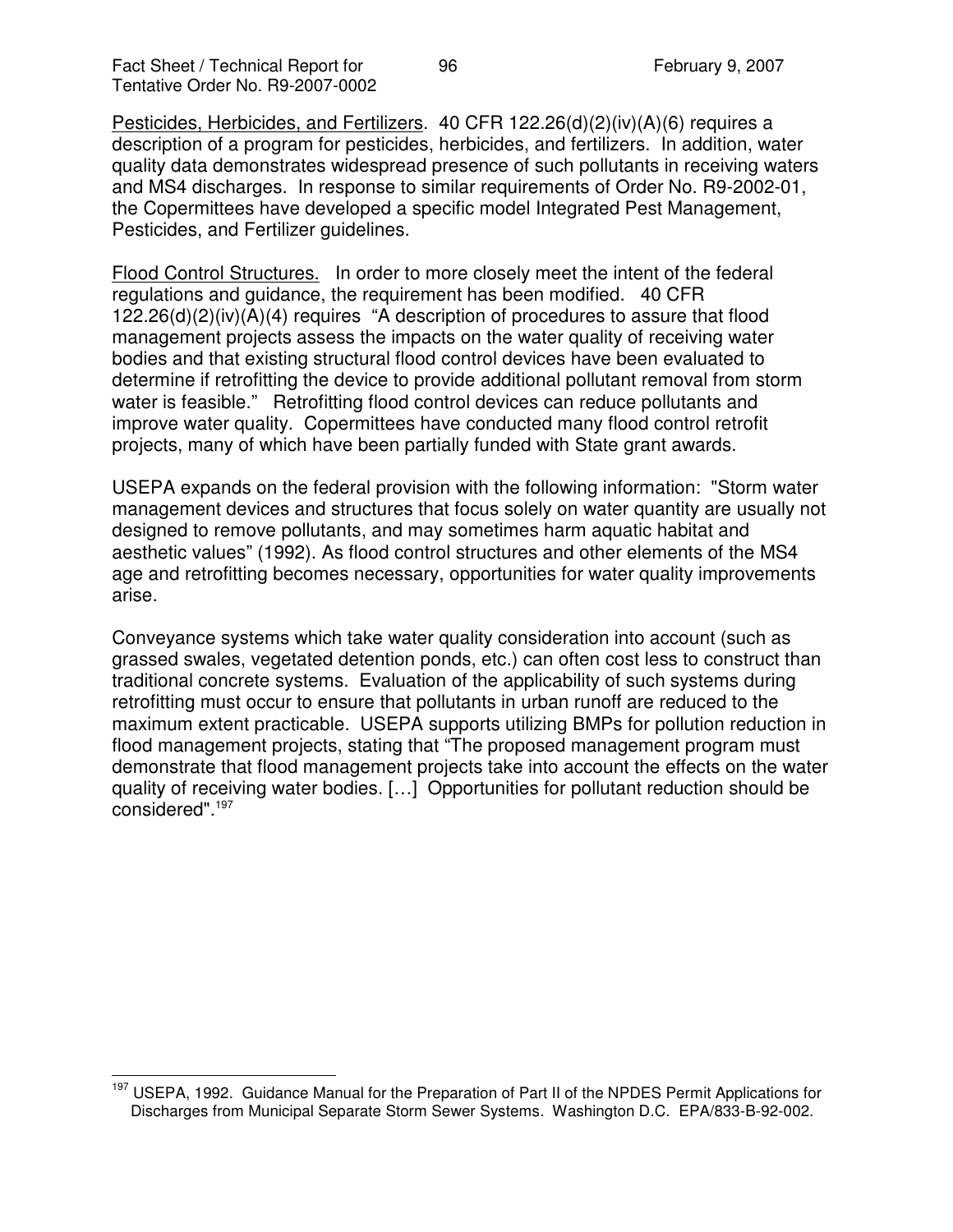Existing Copermittee projects include two types of retrofits. The first type involves adding an engineered device to an existing structure in order to treat or divert urban runoff. Examples include catch basin inlet filters/screens, ultraviolet disinfection facilities, hydrodynamic separators, and diversions to the sanitary sewer. The second type involves re-installing pervious or natural treatment features to facilities. Examples include removing concrete portions of conveyances to create pervious conveyances; and creating treatment wetlands within flood detention facilities. The later type of retrofit is preferred by the Regional Board. They are likely more sustainable over the long-term because they may require less rigorous operation and maintenance than the former. They may also provide the additional benefit of providing significant or incidental opportunities for beneficial uses (e.g., recreation, wildlife, water supply).<sup>198,199</sup>

Sweeping of Municipal Areas. Sweeping municipal areas would likely be done in the absence of the Order. However, in certain cases it is an important component of a jurisdictional urban runoff management program. The Order contains requirements to ensure that the use of street sweeping is optimized for urban runoff applications if it is to be used and reported as a BMP. The criteria in the Order are taken from industry guidance as reported by the Permittees in the Aliso Creek watershed<sup>200</sup>.

**Section D.3.a.(6).** (Operation and Maintenance of MS4 and Structural Controls) requires the Copermittees to inspect and remove waste from their MS4s prior to the rainy season.

Maintenance is critical to the successful implementation of every urban runoff management program. USEPA finds that "Lack of maintenance often limits the effectiveness of storm water structural controls such as detention/retention basins and infiltration devices. […] The proposed program should provide for maintenance logs and identify specific maintenance activities for each class of control, such as removing sediment from retention ponds every five years, cleaning catch basins annually, and removing litter from channels twice a year.

<sup>&</sup>lt;sup>198</sup> Burton, Carmen et al. 2005. Assessing Water Source and Channel Type as Factors Affecting Benthic Macroinvertebrate and Periphyton Assemblages in the Highly Urbanized Santa Ana River Basin, California. American Fisheries Society Symposium. Vol.47 pp.239-262.

<sup>&</sup>lt;sup>199</sup> Stromberg, Juliet C. 2001. Restoration of Riparian Vegetation in the South-Western United States: the importance of flow regimes and fluvial dynamism. Journal of Arid Environments. Vol49, pp.17-34.

<sup>&</sup>lt;sup>200</sup> See 20<sup>th</sup> and 21<sup>st</sup> quarterly reports for the Aliso Creek watershed bacteria investigation, prepared by the Orange County Copermittees within the Aliso Creek watershed.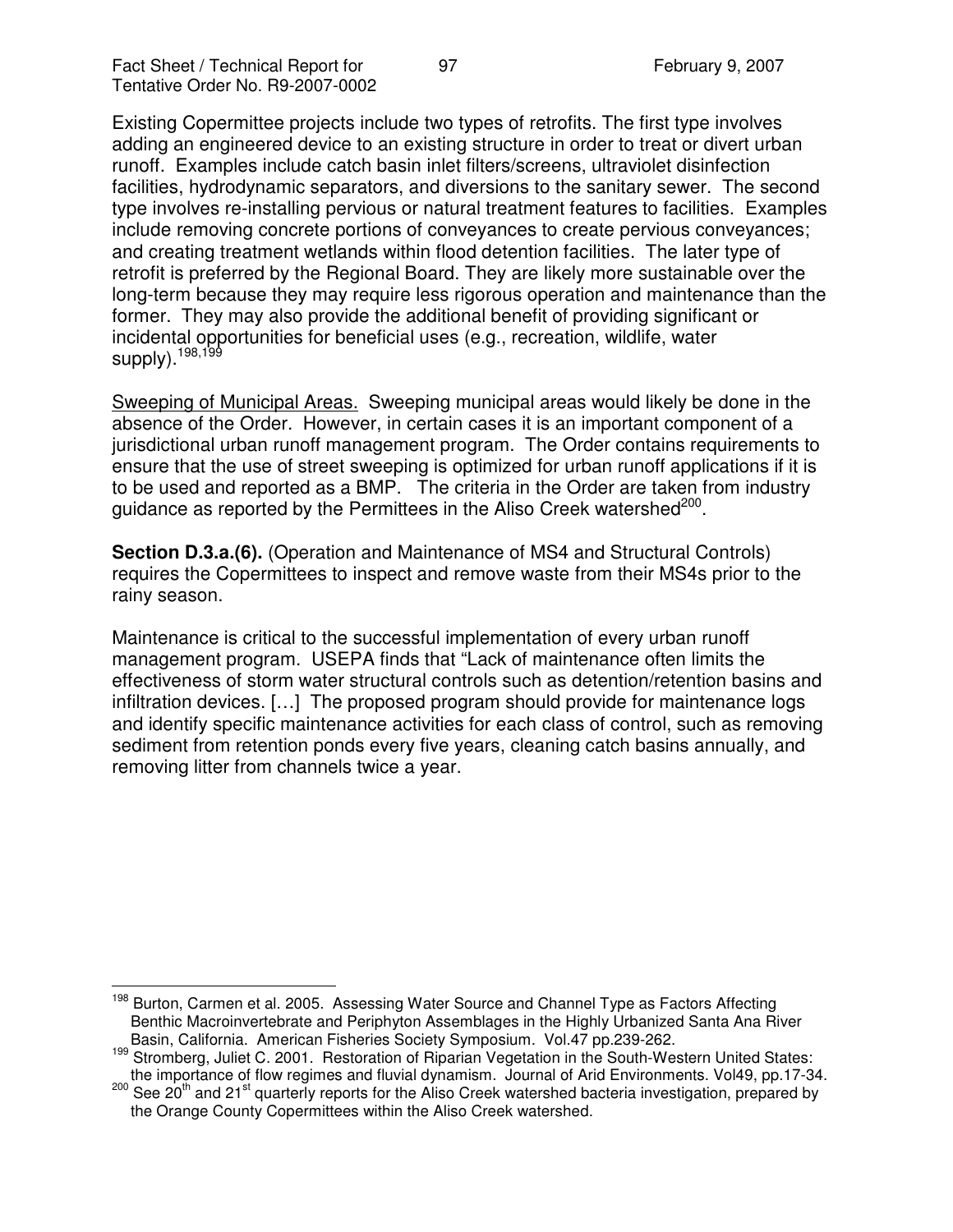If maintenance activities are scheduled infrequently, inspections must be scheduled to ensure that the control is operating adequately. In cases where scheduled maintenance is not appropriate, maintenance should be based on inspections of the control structure or frequency of storm events. If maintenance depends on the results of inspections or if it occurs infrequently, the applicant must provide an inspection schedule. The applicant should also identify the municipal department(s) responsible for the maintenance program". <sup>201</sup> The MS4 maintenance requirements are based on the above USEPA recommendations. This maintenance will help ensure that structural controls are in adequate condition to be effective year round but especially at the beginning of and throughout the rainy season.

Two requirements have been added to the Order that were not within Order No. 2002-01. Subsection (3) allows a decreased inspection frequency for facilities that are routinely clean, and Subsection (4) requires trash to be removed from channels in a timely manner. Typically, Copermittees have reported annual or semi-annual creek cleanups as significant BMPs. The large volumes of trash reported to be removed during these events demonstrates the significant amount of trash that accumulates in the channels. In addition, urban runoff is a leading contributor to the accumulation of trash and debris along the beaches of Orange County.<sup>202</sup> In order to reduce the effect of the trash, the Order requires that trash be removed more frequently.

**Section D.3.a.(7).** (Limit Sewage Infiltration) requires the Copermittees to implement controls and measures to limit infiltration of seepage from municipal sanitary sewers to MS4s through thorough, routine preventive maintenance of the MS4. This requirement is in Order No. R9-2002-01 in the section on Illicit Discharge Detection and Elimination (section F.5.i).

**Sections D.3.a.(8) and D.3.a.(9).** (Inspections and Enforcement) establishes a minimum set of municipal areas and activities for oversight and inspection by the Copermittees and requires that Copermittees properly enforce urban runoff requirements at municipal areas and activities.

<sup>&</sup>lt;sup>201</sup> USEPA, 1992. Guidance Manual for the Preparation of Part II of the NPDES Permit Applications for Discharges from Municipal Separate Storm Sewer Systems. Washington D.C. EPA/833-B-92-002.

<sup>202</sup> Moore, S.L., D. Gregorio, M. Carreon, S B. Weisberg, and M. K. Leecaster. 2001. *Composition and distribution of beach debris in Orange County, California*. Marine Pollution Bulletin 42(3): 241-245..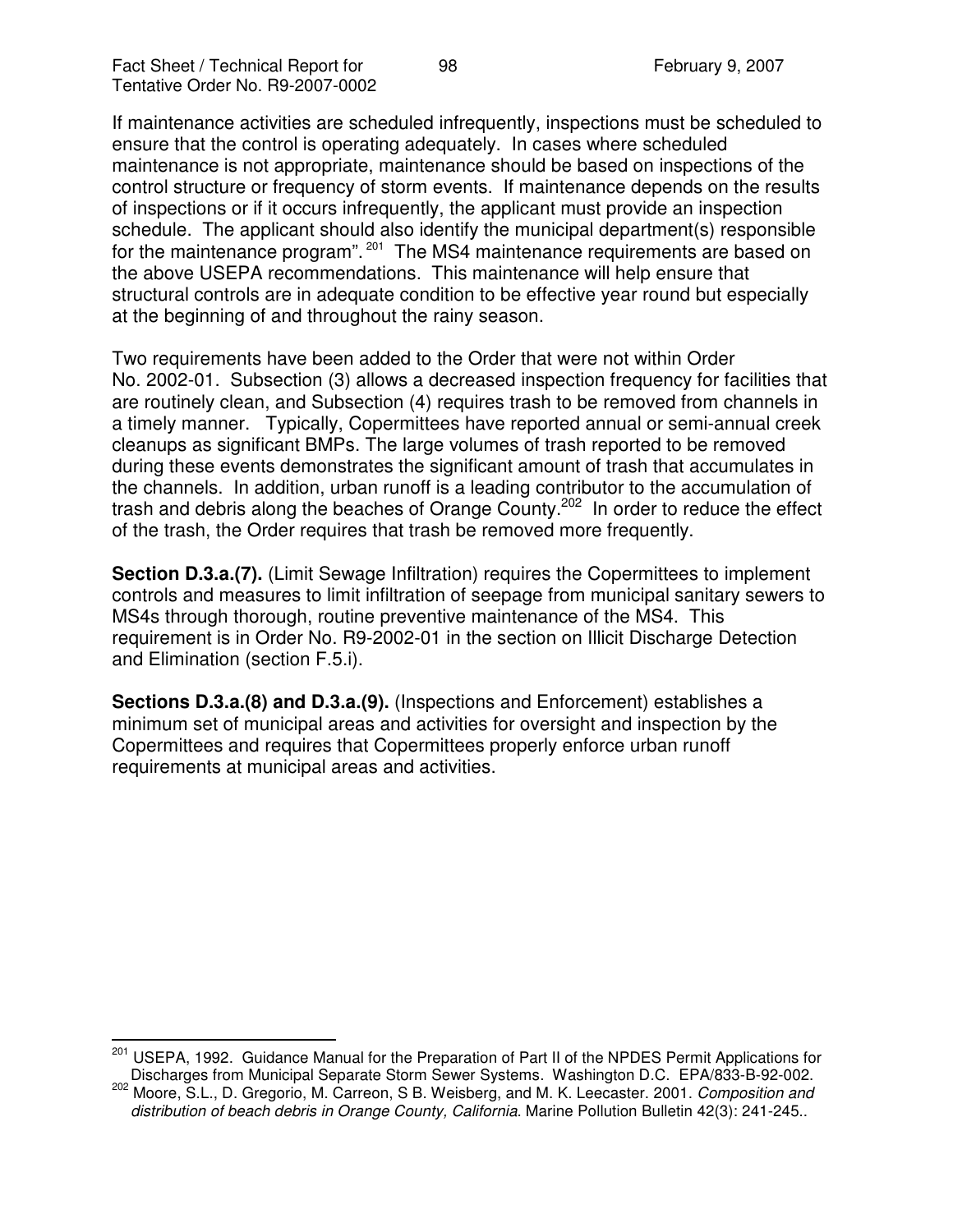#### **D.3.b. Industrial and Commercial**

The following legal authority applies to section D.3.b:

**Broad Legal Authority**: CWA sections 402(p)(3)(B)(ii-iii), CWC section 13377, and Federal NPDES regulations 40 CFR 122.26(d)(2)(i)(B, C, E, and F) and 40 CFR 122.26(d)(2)(iv).

**Specific Legal Authority**: Federal NPDES regulation 40 CFR 122.26(d)(2)(iv)(C) provides that the proposed management program include "A description of a program to monitor and control pollutants in storm water discharges to municipal systems from municipal landfills, hazardous waste treatment, disposal and recovery facilities, industrial facilities that are subject to section 313 of title III of the Superfund Amendments and Reauthorization Act of 1986 (SARA), and industrial facilities that the municipal permit applicant determines are contributing a substantial pollutant loading to the municipal storm sewer system."

Federal NPDES regulation 40 CFR 122.26(d)(2)(iv)(C)(1) provides that the Copermittee must "identify priorities and procedures for inspections and establishing and implementing control measures for such discharges."

Federal NPDES regulation 40 CFR 122.26(d)(2)(iv)(C)(2) provides that the proposed management program shall "Describe a monitoring program for storm water discharges associated with the industrial facilities identified in paragraph (d)(2)(iv)(C) of this section, to be implemented during the term of the permit, including the submission of quantitative data on the following constituents: any pollutants limited in effluent guidelines subcategories, where applicable; any pollutant listed in an existing NPDES permit for a facility; oil and grease, COD, pH, BOD5 , TSS, total phosphorus, total Kjeldhal nitrogen, nitrate plus nitrite nitrogen, and any information on discharges required under 40 CFR  $122.21(g)(7)(iii)$  and (iv)."

Federal NPDES regulation 40 CFR 122.26(d)(2)(ii) provides that the Copermittee "Provide an inventory, organized by watershed of the name and address, and a description (such as Standard Industrial Classification [SIC] codes) which best reflects the principal products or services provided by each facility which may discharge, to the municipal separate storm sewer, storm water associated with industrial activity."

Federal NPDES regulation 40 CFR 122.44(d)(1)(i) requires NPDES permits to include limitations to "control all pollutants or pollutant parameters (either conventional, nonconventional, or toxic pollutants) which the Director determines are or may be discharged at a level which will cause, have reasonable potential to cause, or contribute to an excursion above any State water quality standard, including State narrative criteria for water quality."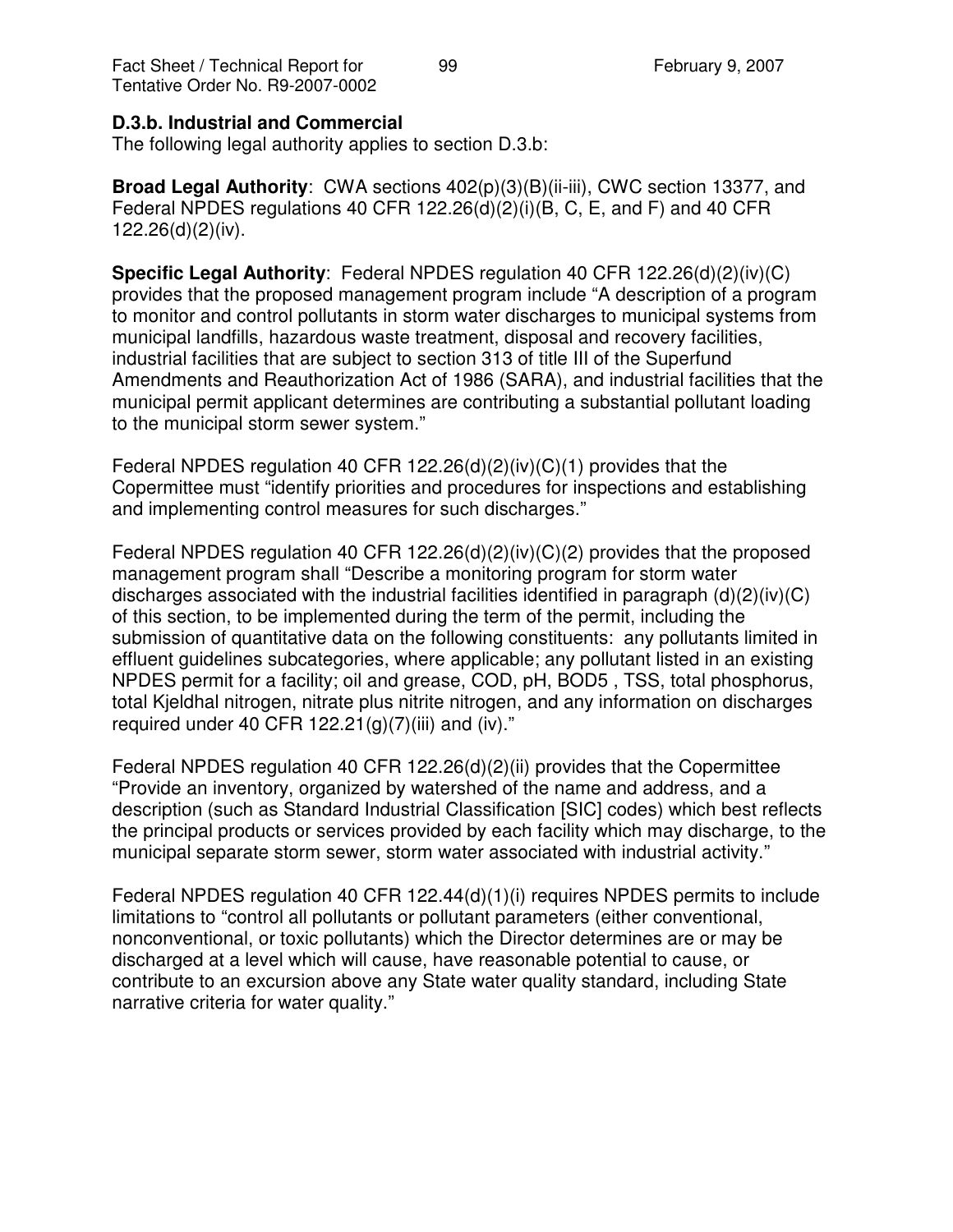Federal NPDES regulation 40 CFR 122.26(d)(2)(i)(A) provides that each Copermittee must demonstrate that it can control "through ordinance, permit, contract, order or similar means, the contribution of pollutants to the municipal storm sewer by storm water discharges associated with industrial activity and the quality of storm water discharged from site of industrial activity."

Federal NPDES regulation 40 CFR 122.26(d)(2)(iv)(A) provides that the Copermittee develop a proposed management program which includes "A description of structural and source control measures to reduce pollutants from runoff from commercial and residential areas that are discharged from the municipal storm sewer system that are to be implemented during the life of the permit, accompanied with an estimate of the expected reduction of pollutant loads and a proposed schedule for implementing such controls."

**Section D.3.b.** (Industrial and Commercial) requires the Copermittees to implement an industrial and commercial program to reduce pollutants in runoff from all industrial and commercial sites/sources. The industrial and commercial sections of Order No. 2002-01 have been combined into one section in this Order. This change will streamline and simplify the Order, without negatively impacting water quality. This change is not unprecedented because industrial and commercial facilities are commonly addressed together. For example, the Southern Riverside County MS4 Permit<sup>203</sup> combined industrial and commercial programs into one section. In addition, in their Annual Reports and ROWD,<sup>204</sup> the Copermittees jointly address industrial and commercial components. USEPA contractor Tetra Tech also evaluated and reported on the industrial and commercial programs jointly during their program evaluations.<sup>205</sup>

**Section D.3.b.(1)(a)** (Source Identification) requires that building material retailers and storage, animal facilities, and power washing services be included in the Copermittees' inventory of commercial sites/sources. These activities have been identified annual MS4 program reports and quarterly Aliso Creek watershed reports as potentially significant sources of pollutants. This is not a significant change because Order No. R9-2002-01 requires that any commercial site or source determined by a Copermittee to contribute a significant pollutant load to the MS4 be added to its inventory of commercial sites. Furthermore, the commercial BMP fact sheets developed by the Copermittees generally address the types of activities occurring at these facilities and practices.

<sup>&</sup>lt;sup>203</sup> Regional Board, 2004. Order No. R9-2004-001; Riverside County MS4 Permit. Section H.2; P. 24. <sup>204</sup> Orange County Storm Water Copermittees. 2006. Report of Waste Discharge (San Diego Region). Section 9.

<sup>&</sup>lt;sup>205</sup> Tetra Tech, Inc., 2005. Program Evaluation Reports Orange County Storm Water Programs: Cities of Laguna Beach, Laguna Hills, Lake Forest, and Rancho Santa Margarita.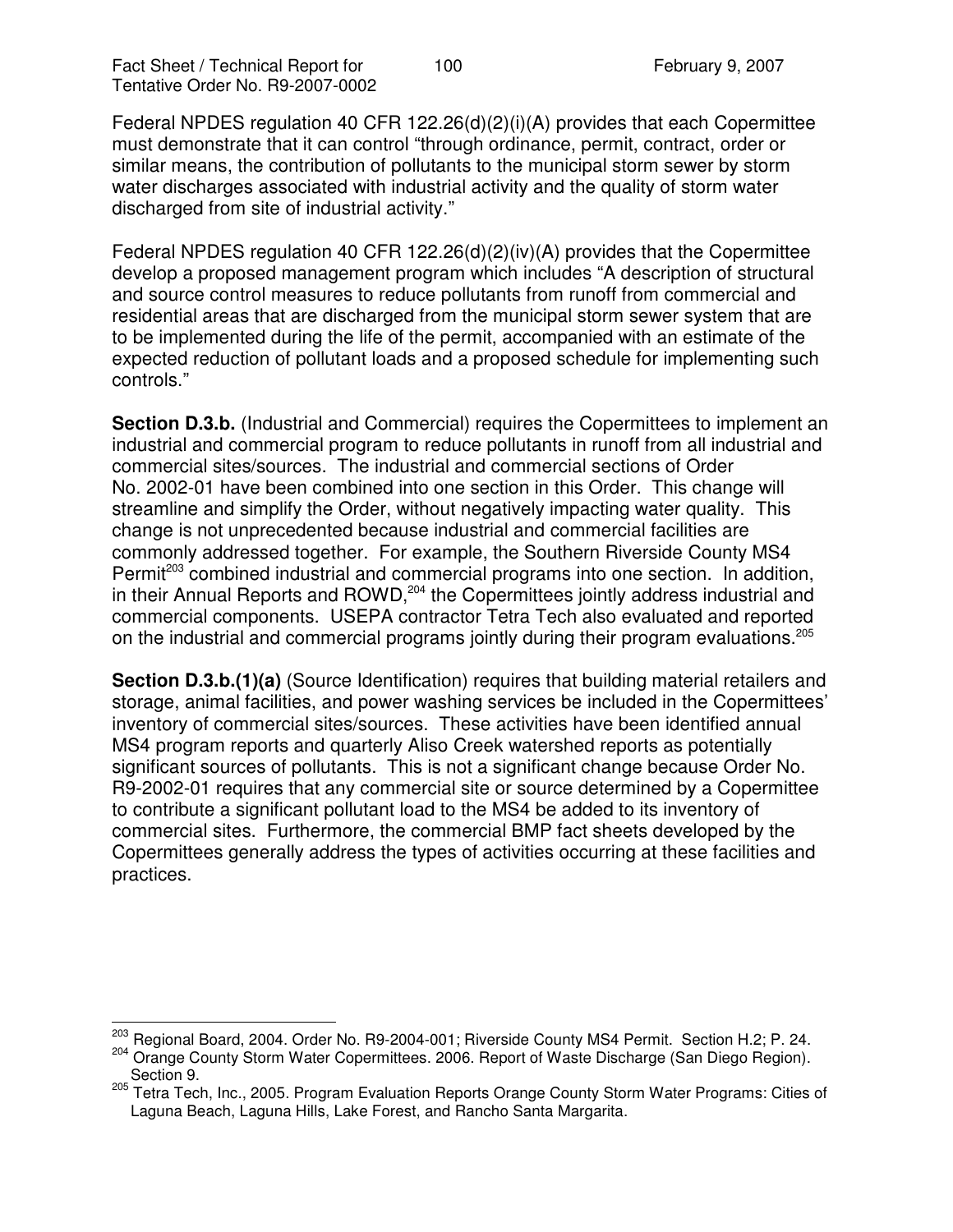The Order has revised requirements for identifying industrial sites/sources. The revised requirements are identical to those found in the Southern Riverside County MS4 permit.<sup>206</sup> USEPA requires the same identification: "Measures to reduce pollutants in storm water discharges to municipal separate storm sewers from municipal landfills, hazardous waste treatment, disposal and recovery facilities, industrial facilities that are subject to section 313 of title III of the Superfund Amendments and Reauthorization Act of 1986 (SARA)."<sup>207</sup> USEPA "also requires the municipal storm sewer permittee to describe a program to address industrial dischargers that are covered under the municipal storm sewer permit."<sup>208</sup> In order to more closely follow USEPA's guidance, this Order also includes operating and closed landfills, and hazardous waste treatment, disposal, storage and recovery facilities.

**Section D.3.b.3.** (Mobile Businesses) requires each Copermittee to develop and implement a program to reduce the discharge of pollutants from mobile businesses to the MEP. Mobile businesses are service industries that travel to the customer to perform the service rather than the customer traveling to the business to receive the service. Examples of mobile businesses are power washing, mobile vehicle washers, carpet cleaners, port-a-potty servicing, pool and fountain cleaning, mobile pet groomers, and landscapers. These mobile services produce waste streams that could potentially impact water quality if appropriate BMPs are not implemented.

Order No. R9-2002-01 also requires BMP implementation for certain mobile businesses (e.g., mobile vehicle washing and mobile carpet cleaning). These requirements of Order No. R9-2007-0002 are not significantly different from the existing requirements. The Order specifies mobile businesses for special attention based on reports from the Copermittees that mobile businesses have been difficult to control with existing programs.

Mobile businesses present a unique difficulty in storm water regulation. Due to the transient nature of the business, the regular, effective practice of unannounced inspections is difficult to implement. Also, tracking these mobile businesses is difficult because they are often not permitted or licensed and their services cross Copermittee jurisdictions. Mobile businesses that operate within a municipality may be based in another municipality or even outside the Region. The Order takes into account the difficulties in regulating mobile businesses.

Because BMPs have been developed already, but communication with mobile businesses may be difficult, the Order provides broad flexibility to the Copermittees for developing a targeted program within the Commercial portion of each JURMP.

<sup>&</sup>lt;sup>206</sup> Regional Board, 2004. Order No. R9-2004-001; Riverside County MS4 Permit. Section H.2.b)(2); P. 25.<br><sup>207</sup> Federal Register / Vol. 55, No. 222 / Friday, November 16, 1990 / Rules and Regulations. P. 48056.

<sup>&</sup>lt;sup>208</sup> Ibid.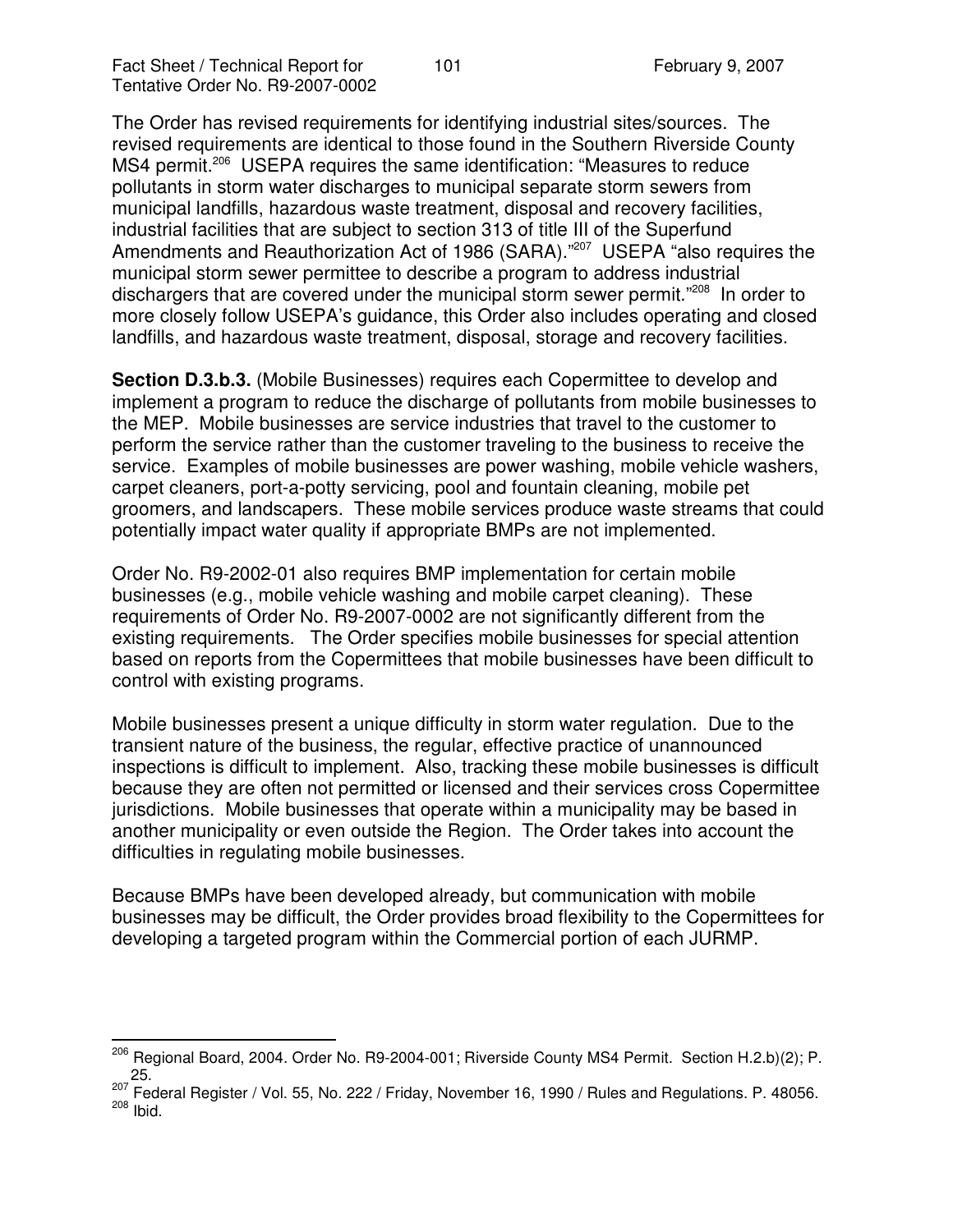Fact Sheet / Technical Report for 102 February 9, 2007 Tentative Order No. R9-2007-0002

**Section D.3.b.4.** (Inspections) includes requirements for inspections of industrial and commercial sites/sources. The Order is similar to the Southern Riverside County MS4 permit<sup>209</sup> in requiring that inspections check for coverage under the General Industrial Permit; assessment of compliance with Copermittee ordinances and permits related to urban runoff; assessment of BMP implementation, maintenance, and effectiveness; visual observations for non-storm water discharges, potential illicit connections, and potential discharge of pollutants in storm water runoff; and education and outreach on storm water pollution prevention. The Order also requires that inspections include review of BMP implementation plans if the site uses or is required to use such a plan, and the review of facility monitoring data if the site monitors its runoff. Order No. 2002-01 did not contain requirements for inspection procedures.

Changes in the Order's requirements for inspection procedures mimic USEPA's guidance: "Site inspections should include (1) an evaluation of the pollution prevention plan and any other pertinent documents, and (2) an onsite visual inspection of the facility to evaluate the potential for discharges of contaminated storm water from the site and to assess the effectiveness of the pollution prevention plan."<sup>210</sup> In 1999, USEPA "recognized visual inspection as a baseline BMP for over 10 years," and "visual inspections are an effective way to identify a variety of problems. Correcting these problems can improve the water quality of the receiving water."<sup>211</sup> Most, if not all, of the Order's procedures are being conducted by the Copermittees that follow the Model Existing Development Program of the DAMP.

With the exception of restaurants, the Order allows Copermittees to establish inspection frequencies, as long as at least 20 percent of the sites are inspected annually. Restaurants are now required to be inspected annually. Inspection frequencies in the Order have been modified from Order No. R9-2002-01. Order No. R9-2002-01 specifies frequencies for inspecting industrial sites based on threat to water quality and requires high priority commercial sites to be inspected as needed. Copermittees have been inspecting industrial sites according to Order No. R9-2002- 01. The Copermittees have been inspecting restaurants annually as part of the County Health Department inspections. For other commercial sites, the Copermittees have been focusing annual activities on certain commercial sectors, such as automobiles, with the goal of inspecting every high priority site at least once during the permit term. This change is not considered significant because it should allow the Copermittees to continue existing programs.

Reports from the Aliso Creek watershed Copermittees demonstrate that as-needed inspections for restaurants means at least annually. Restaurants have been found to present many threats to water quality and standard educational efforts are not effective because restaurants are subject to frequent management changes. For these reasons, the Order requires restaurants to be inspected annually.

 $^{209}$  Regional Board, 2004. Order No. R9-2004-001; Riverside County MS4 Permit. Section H.2.d)(3);

<sup>210</sup> USEPA, 1992. Guidance 833-8-92-002, section 6.3.3.4 "Inspection and Monitoring".

<sup>211</sup> USEPA, 1999. 832-F-99-046, "Storm Water Management Fact Sheet – Visual Inspection".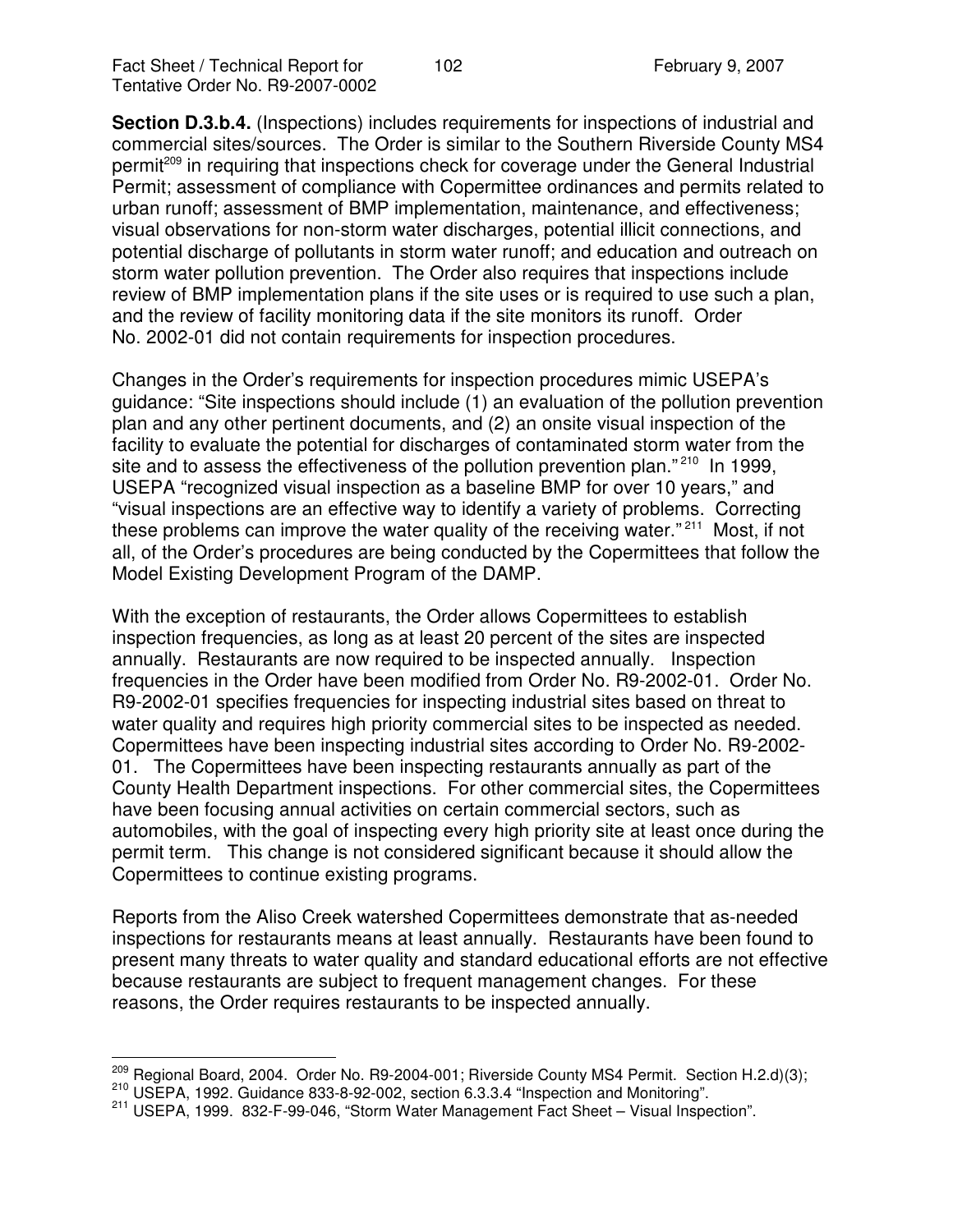Fact Sheet / Technical Report for 103 February 9, 2007 Tentative Order No. R9-2007-0002

**Section D.3.b.(6).** (Training and Education) requires training and education measures generally consistent with the existing storm water programs. One distinction is that the Order requires each Copermittee to notify the owner/operator of each inventoried industrial and commercial site/source of the BMP requirements applicable to the site/source. This requirement is necessary to ensure that the owners and operators of commercial sites stay informed of appropriate BMPs. This is especially important because sites may be inspected as little as once every five years.

#### **Section D.3.c.** (Residential Component)

The following legal authority applies to section D.3.c:

**Broad Legal Authority**: CWA sections 402(p)(3)(B)(ii-iii), CWC section 13377, and Federal NPDES regulations 40 CFR 122.26(d)(2)(i)(B, C, E, and F) and 40 CFR 122.26(d)(2)(iv).

**Specific Legal Authority**: Federal NPDES regulation 40 CFR 122.26(d)(2)(iv)(A) provides that the Copermittee develop a proposed management program which includes "A description of structural and source control measures to reduce pollutants from runoff from commercial and residential areas that are discharged from the municipal storm sewer system that are to be implemented during the life of the permit, accompanied with an estimate of the expected reduction of pollutant loads and a proposed schedule for implementing such controls."

Federal NPDES regulation 40 CFR 122.44(d)(1)(i) requires NPDES permits to include limitations to "control all pollutants or pollutant parameters (either conventional, nonconventional, or toxic pollutants) which the Director determines are or may be discharged at a level which will cause, have reasonable potential to cause, or contribute to an excursion above any State water quality standard, including State narrative criteria for water quality."

**Section D.3.c** (Residential Component) moves the common interest areas / homeowners' association component and the requirement for proper management of used oil, toxic materials, and other household hazardous wastes to the residential section of the Order, since these requirements generally apply to residential areas. These changes improve the organization of the Order and have no net effect on its implementation and enforcement. Other requirements for prioritization, BMP implementation, and enforcement are consistent with Order No. R9-2002-01.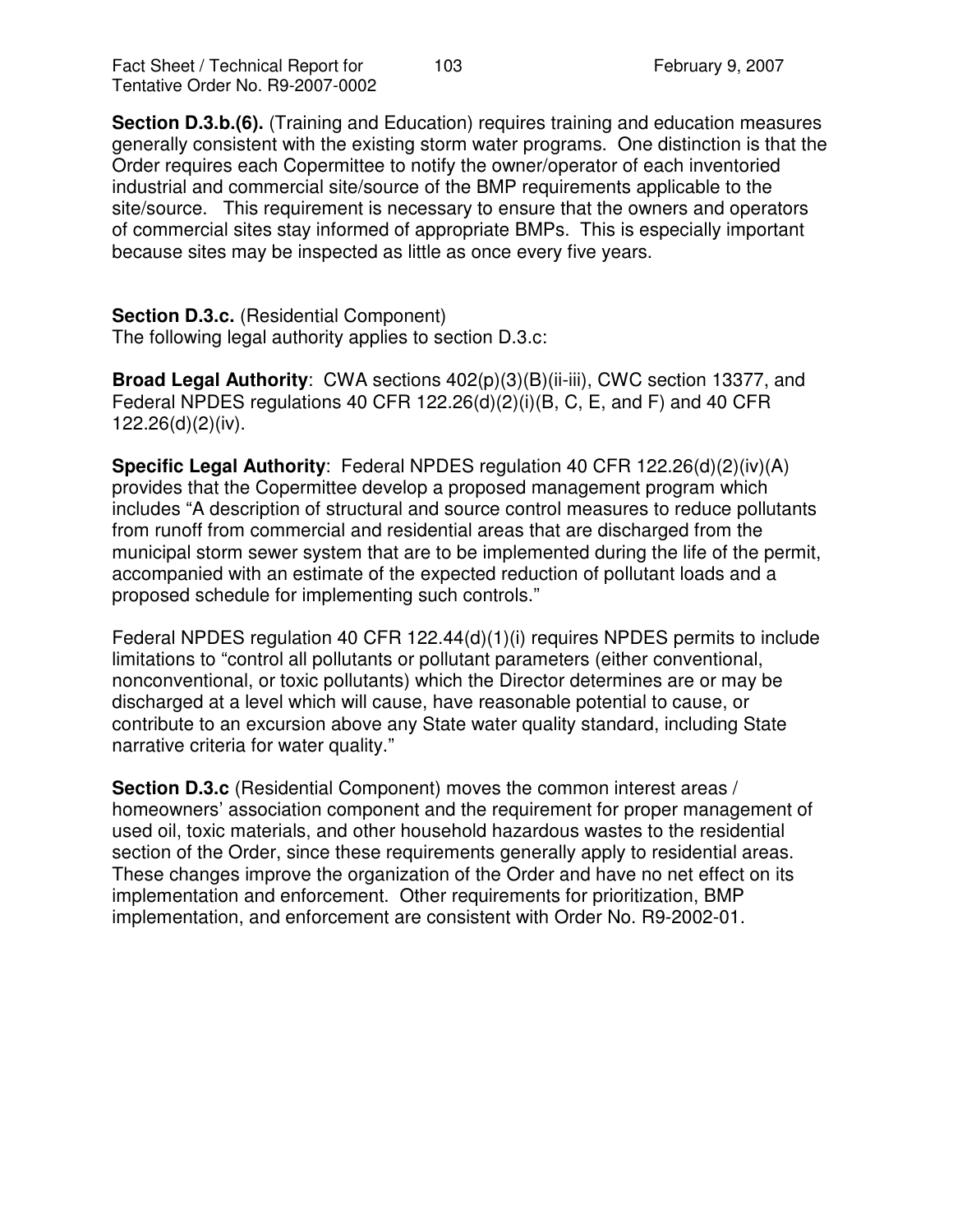# D.4. Illicit Discharge Detection and Elimination

The following legal authority applies to section D.4:

**Broad Legal Authority**: CWA sections 402(p)(3)(B)(ii-iii), CWC section 13377, and Federal NPDES regulations 40 CFR 122.26(d)(2)(i)(B, C, E, and F) and 40 CFR 122.26(d)(2)(iv).

**Specific Legal Authority**: Federal NPDES regulations 40 CFR 122.26(d)(2)(iv)(B) provides that the proposed management program "shall be based on a description of a program, including a schedule, to detect and remove (or require the discharger to the municipal storm sewer to obtain a separate NPDES permit for) illicit discharges and improper disposal into the storm sewer."

Federal NPDES regulation 40 CFR 122.26(d)(2)(iv)(B)(1) provides that the Copermittee include in its proposed management program "a program, including inspections, to implement and enforce an ordinance, orders or similar means to prevent illicit discharges to the municipal storm sewer system."

Federal NPDES regulation 40 CFR 122.26(d)(2)(iv)(B)(2) provides that the Copermittee include in its proposed management program "a description of procedures to conduct on-going field screening activities during the life of the permit, including areas or locations that will be evaluated by such field screens."

Federal NPDES regulation 40 CFR 122.26(d)(2)(iv)(B)(3) provides that the Copermittee include in its proposed management program "procedures to be followed to investigate portions of the separate storm sewer system that, based on the results of the field screen, or other appropriate information, indicate a reasonable potential of containing illicit discharges or other sources of non-storm water."

Federal NPDES regulations 40 CFR 122.26(d)(2)(iv)(B)(4) provides that the Copermittee include in its proposed management program "a description of procedures to prevent, contain, and respond to spills that may discharge into the municipal separate storm sewer."

Federal NPDES regulations 40 CFR 122.26(d)(2)(iv)(B)(5) provides that the Copermittee include in its proposed management program "a description of a program to promote, publicize, and facilitate public reporting of the presence of illicit discharges or water quality impacts associated with discharges from municipal separate storm sewers."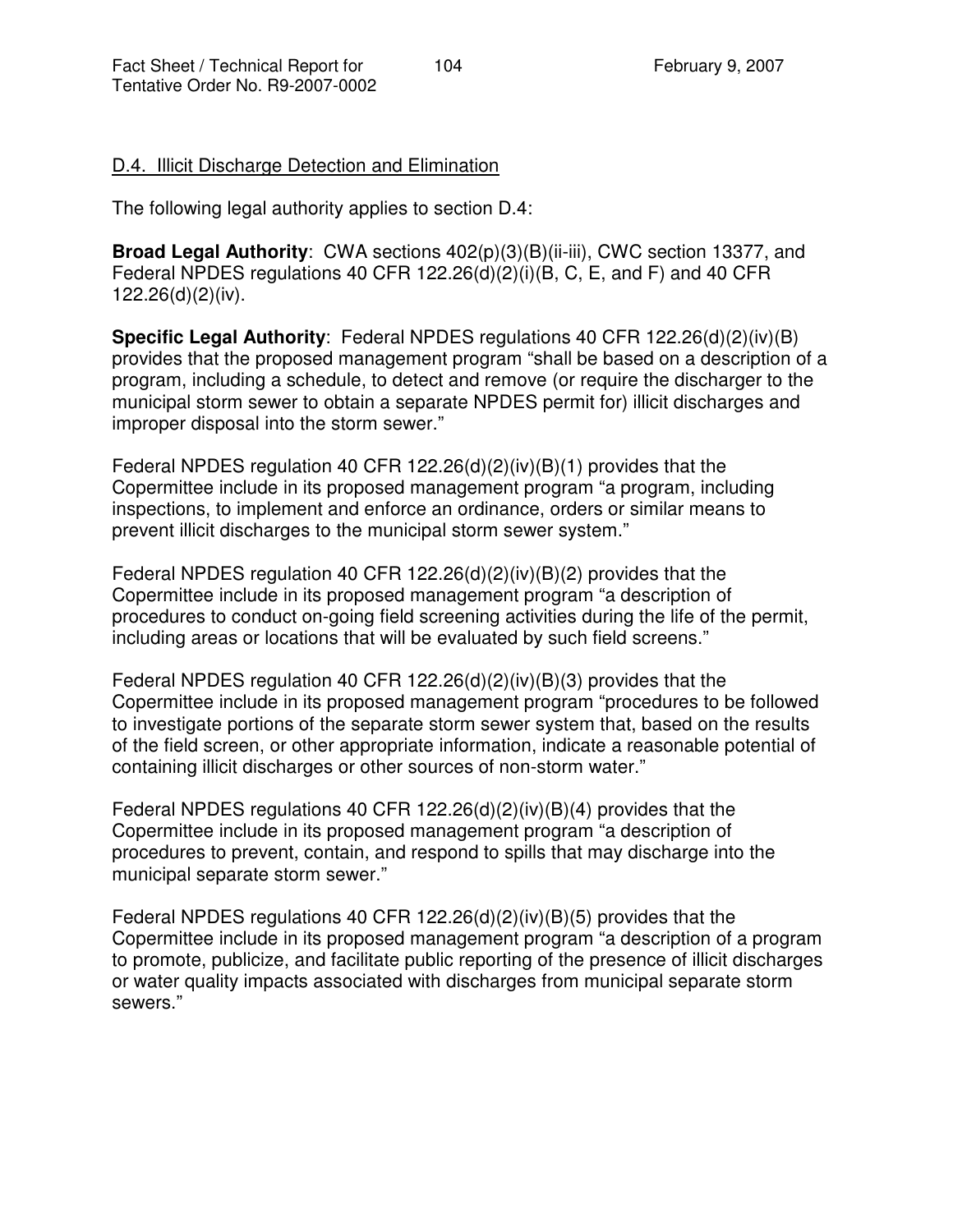Federal NPDES regulations 40 CFR 122.26(d)(2)(iv)(B)(6) provides that the Copermittee include in its proposed management program "a description of educational activities, public information activities, and other appropriate activities to facilitate the proper management and disposal of used oil and toxic materials."

Federal NPDES regulations 40 CFR 122.26(d)(2)(iv)(B)(7) provides that the Copermittee include in its proposed management program "a description of controls to limit infiltration of seepage from municipal sanitary sewers to municipal separate storm sewer systems where necessary."

**Section D.4.a.** (Prevent and Detect Illicit Discharges) requires the Copermittees to implement a program to actively seek and eliminate illicit connections and discharges (IC/ID). Additional wording has been added to this section to clarify and ensure that all appropriate (i.e., field personnel) municipal personnel are utilized in the program to observe and report these illicit discharges and connections.

**Section D.4.e** (Investigations) requires the Copermittees to conduct follow up investigations and inspect portions of the MS4 for illicit discharges and connections, based on dry weather field screening and analytical monitoring results. The section also requires the Copermittees to establish criteria for triggering follow up investigations. Additional language has been added to this section to clarify the minimum level of effort and timeframes for follow up investigations when dry weather action levels are exceeded. Timely investigation and follow up when action levels are exceeded is necessary to identify sources of illicit discharges, especially since many of the discharges are transitory. The requirements for a 48-hour minimum response time when action levels are exceeded and for immediate response to obvious illicit discharges is necessary to ensure timely response by the Copermittees.

The Copermittees currently use action levels to facilitate the determination of when source investigation studies are warranted based on data from the dry-weather monitoring program. One set of criteria is based on regional averages of constituent concentrations that were developed based on randomly selected storm drains. Another set of criteria is based on trends at a particular station. These are reasonable criteria if decision-makers are properly trained. The ability of the local managers to interpret dry-weather monitoring data collected by the County has greatly improved in the last two years, and continued training is required in section D.4.i.

**Section D.4.h.** (Spill Response) requires each Copermittee to implement measures to prevent and respond to spills into its MS4. These requirements are similar to Order No. R9-2002-01 and based on federal regulations at 40 CFR 122.26(d)(2)(iv)(B)(4). Those federal NPDES regulations clearly require that owners and operators of MS4s have procedures to prevent, contain, and respond to spills that may discharge into the municipal separate storm sewer.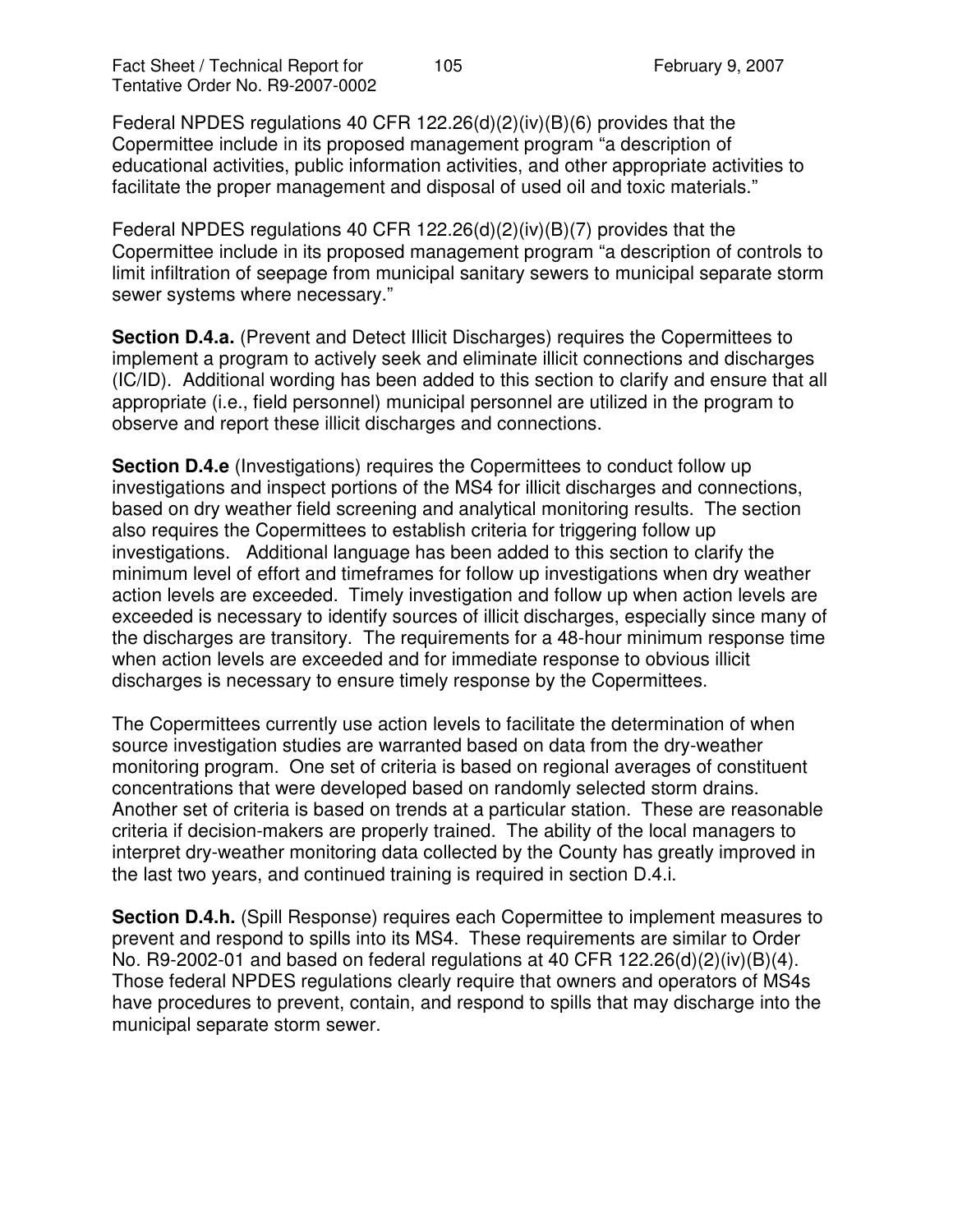This same requirement was adopted by the Regional Board in Order No, 2002-01, but was subsequently stayed by the State Board in Order WQO 2002-0014. The City of Mission Viejo challenged the requirement to prevent and respond to sewage spills on the grounds that since the sanitary sewer systems in the City are operated by three water districts already regulated by a NPDES permit from the Regional Board, this requirement would cause delayed spill responses as the City and agencies try to determine jurisdiction and responsibilities. The State Board found that the costs of this requirement did not constitute harm, but agreed that harm could ensue from potential response delay and confusion. Although the entire permit requirement was stayed, neither the State Board, nor the Petitioner discussed spills other than sewage.

Subsequently, the Copermittees have developed and implemented procedures for spill response and sewage spill response.<sup>212</sup> Only three Permittees (Laguna Beach, San Clemente, and San Juan Capistrano) own or operate their own sewage collection systems, yet all Copermittees implement the programs for spill response. For the Copermittees that do not own or operate sewage systems, the Regional Board expects that they will continue to respond appropriately to reported or identified spills to the MS4 system.

# **E. Watershed Urban Runoff Management Programs**

The following legal authority applies to section E:

**Broad Legal Authority**: CWA sections 402(p)(3)(B)(ii-iii), CWC section 13377, and Federal NPDES regulations 40 CFR 122.26(d)(2)(i)(B, C, E, and F) and 40 CFR 122.26(d)(2)(iv).

**Specific Legal Authority**: Federal NPDES regulation 40 CFR 122.26(a)(3)(ii) states: "The Director may […] issue distinct permits for appropriate categories of discharges [...] including, but not limited to [...] all discharges within a system that discharge to the same watershed […]"

Federal NPDES regulations 40 CFR 122.26(a)(3)(v) states: "Permits for all or a portion of all discharges from large or medium municipal separate storm sewer systems that are issued on a system-wide, jurisdiction-wide, watershed, or other basis may specify different conditions relating to different discharges covered by the permit, including different management programs for different drainage areas [watersheds] which contribute storm water to the system."

Federal NPDES regulation 40 CFR 122.26(a)(5) states: "The Director may issue permits for municipal separate storm sewers that are designated under paragraph (a)91)(v) of this section on a system-wide basis, a jurisdiction-wide basis, watershed basis, or other appropriate basis."

 $212$  Sections 10.2.4 and 10.2.5 in the 2007 DAMP.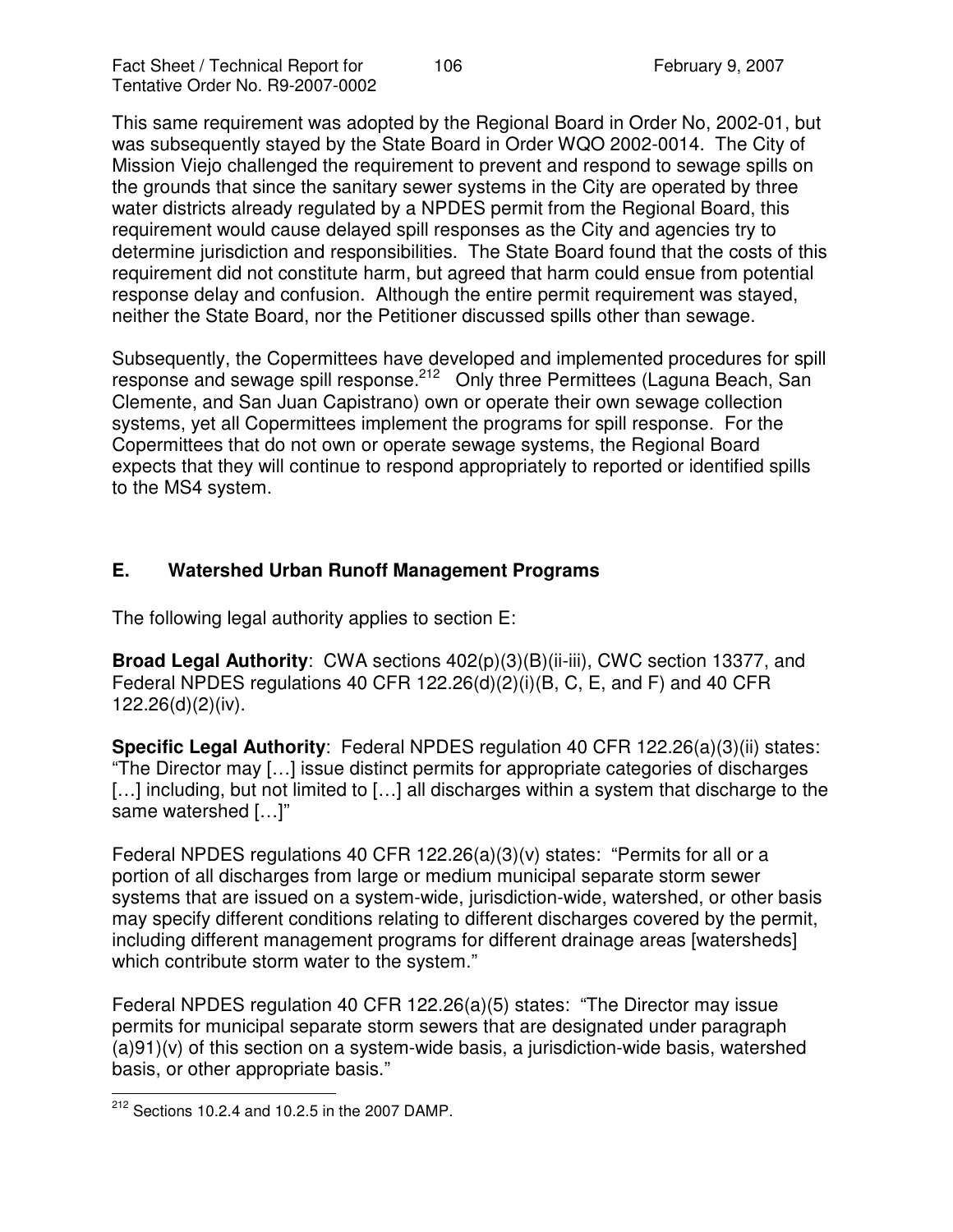Federal NPDES regulation 40 CFR 122.26(d)(2)(iv) states: "Proposed programs may impose controls on a systemwide basis, a watershed basis, a jurisdiction basis, or on individual outfalls."

**Section E.** (Watershed Urban Runoff Management Programs) requires Copermittees to update and continue implementation of existing watershed management programs. The watershed management areas are the same as in Order No. R9-2002-01. The general approach to the watershed program is similar as in Order No. R9-2002-01, with some exceptions. First, the Order requires a minimum number of watershed program activities to occur in each year. Order No. R9-2002-01 allowed the Watershed Copermittees to develop implementation time schedules for activities conducted during the permit term. That approach was useful because the Copermittees needed to develop the background information to support the watershed programs. Now that assessments, prioritization efforts, and collaboration steps have been completed, it is reasonable for the Copermittees to implement activities each year of this permit term.

**Section E.1.b.** (Watershed Map) of the Order requires the Copermittees to develop watershed maps. The section has been slightly modified from Order No. R9-2002-01 in that it no longer requires mapping of inventoried construction sites. The reason for this change is the temporary nature of construction sites. The location of construction sites is constantly changing, making the mapping of construction sites not useful.

**Section E.1.c.** (Water Quality Assessment) of the Order requires assessment and analysis of water quality data to prioritize each watershed's water quality problems, together with identification of the sources of the high priority water quality problems. These requirements are essentially the same as the requirements of Order No. 2002-01; they have simply been reorganized to more clearly convey the process required. For instance, Order No. R9-2002-01 required an initial assessment and then annual reports that then identified water quality improvements or degradation and proposed program modifications. However, the annual determinations could only be accomplished with an annual assessment of conditions.

**Section E.1.d.** (Watershed Strategy) requires Copermittees within a watershed to develop a collective watershed strategy to abate the sources and reduce the discharges causing the high priority water quality problems of the WMA. An articulated strategy is necessary to guide Watershed Copermittee selection and implementation of Watershed URMP Activities. Order No. R9-2002-01 required watershed URMPs to identify recommended activities and a strategy for short and long-term effectiveness assessments. This Order clarifies the expectations of the Regional Board for municipalities to follow the process of assessing conditions, evaluating options, implementing measures, and then re-assessing conditions, etc.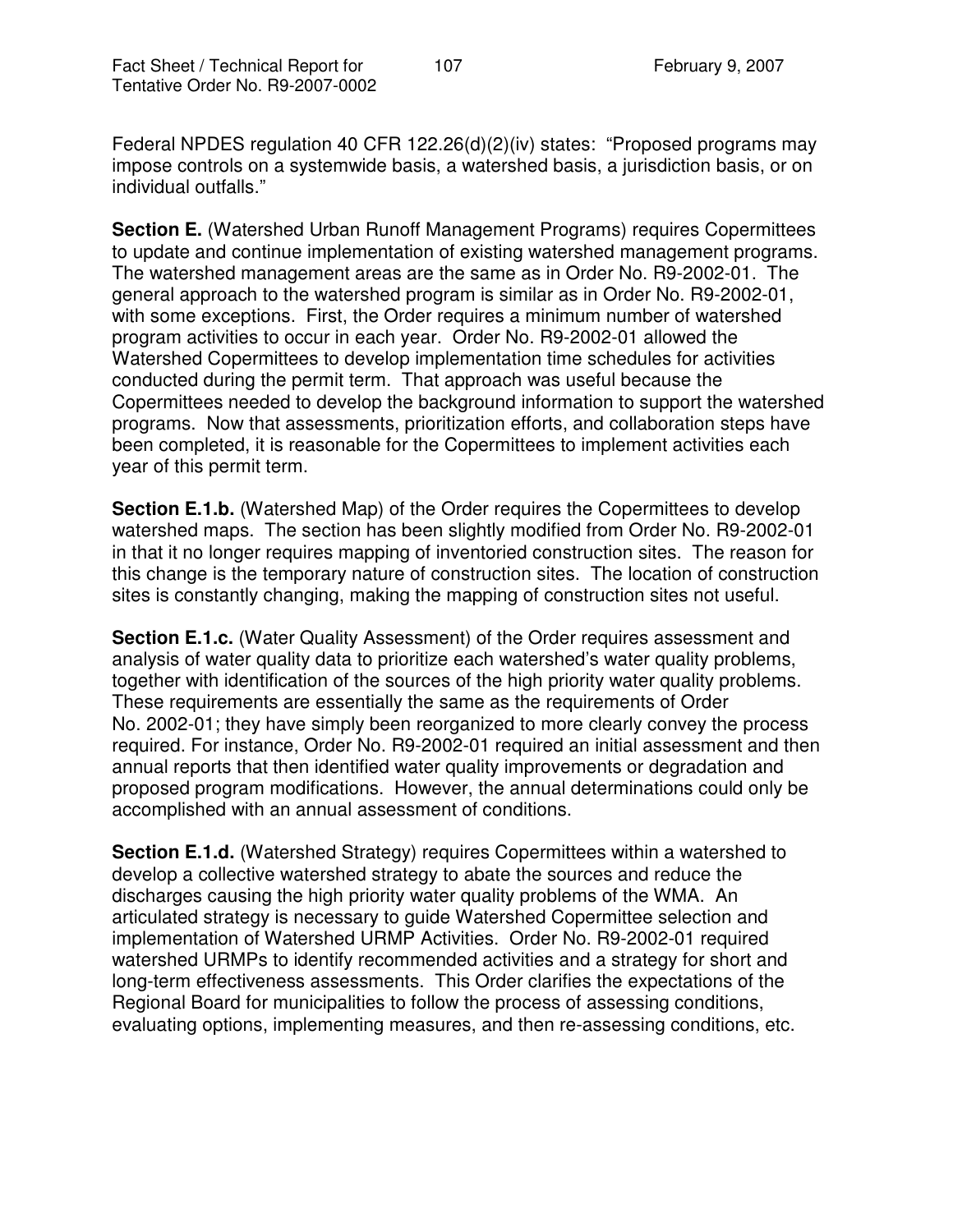**Section E.1.e.** (BMP Implementation and Assessment) requires the watershed Copermittees to implement the measures identified within their watershed URMP strategies. It also clarifies expectations of the Regional Board that activities to reduce pollutant loads will be implemented each year. This is necessary because most of the reported activities within the Watershed URMPs have been planning or assessment activities, rather than "on-the-ground" management measures. This requirement provides measurable outcomes for WURMP implementation. In crafting this section of the Order and the Watershed Water Quality Activity definition, the Regional Board sought to obtain a balance between the enforceability of the Order and Copermittee flexibility in implementing the Order.

This section of the Order also requires the Copermittees to evaluate the effectiveness of activities. This will help the Copermittees determine additional measures and also enable other Copermittees to choose the most effective activities for implementation. Implementation of effective activities is critical to ensure an effective Watershed Urban Runoff Management Program.

The intent of specifying requirements for Watershed "Water Quality Activities" is to make sure that management measures are implemented to reduce pollutant discharges causing high priority water quality problems within a watershed and exceed the baseline jurisdictional requirements. Beyond these bottom line requirements, the Copermittees have ample implementation flexibility. For example, both jurisdictional and regional activities in some circumstances can be considered Watershed Water Quality Activities. In addition, Copermittees can implement Watershed Water Quality Activities within their jurisdictions or outside of their jurisdictions; whichever they prefer. Moreover, Copermittees within a watershed can implement different Watershed Water Quality Activities, provided they are part of the watershed Copermittees' larger watershed strategy.

Details regarding what constitutes a Watershed Water Quality Activity include:

- A Watershed Water Quality Activity must abate the sources and/or reduce the discharge of pollutants causing high priority water quality problems in the watershed. Activities that do not specifically abate sources and/or reduce pollutant discharges causing high priority water quality problems in a watershed are not Watershed Water Quality Activities.
- Watershed Water Quality Activities must implement an overall watershed strategy collaboratively developed by the Copermittees within a watershed.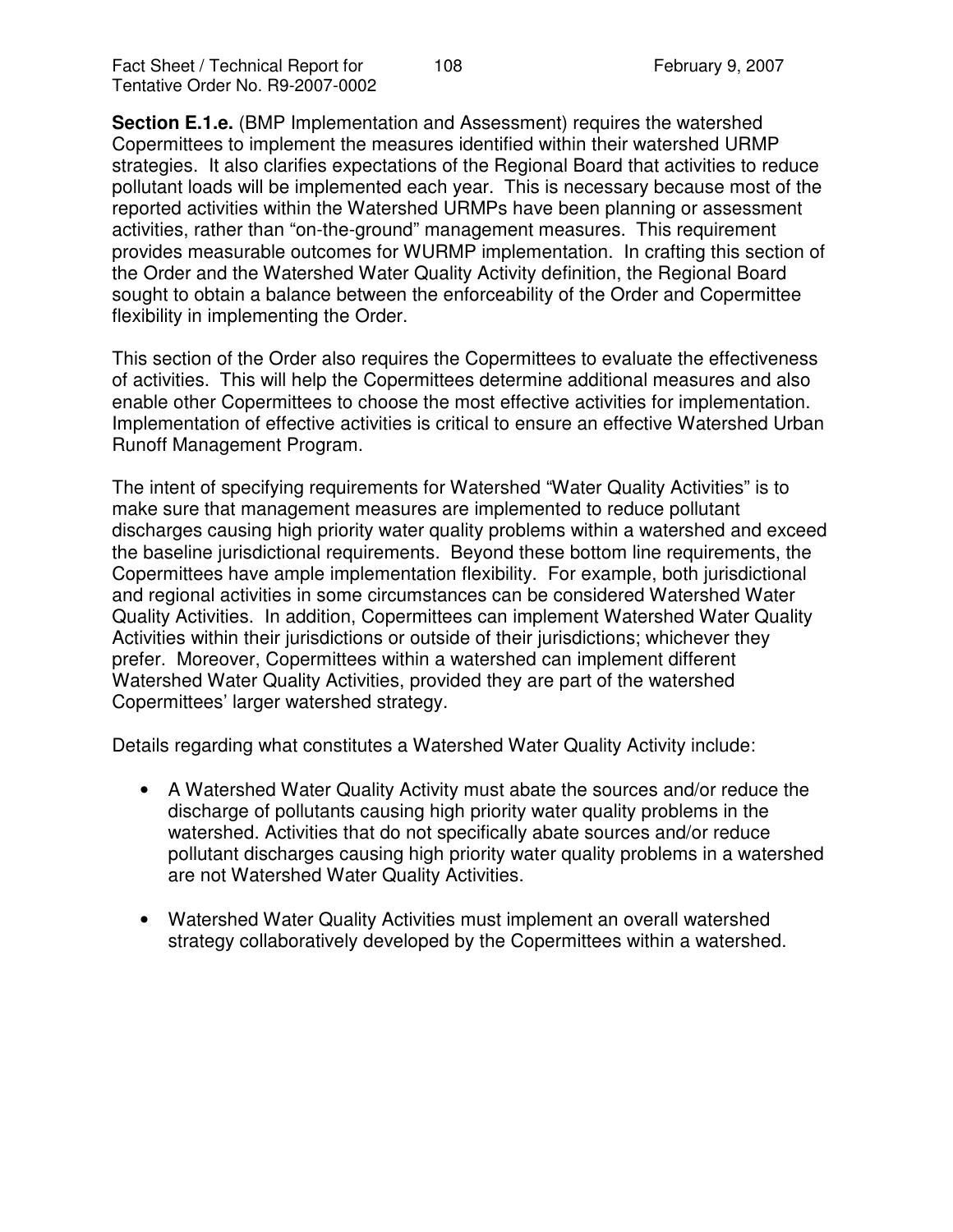- Jurisdictional activities which exceed the baseline jurisdictional requirements may constitute Watershed Water Quality Activities, if they are more protective of water quality than baseline jurisdictional activities. Such activities must specifically abate sources and/or reduce the discharge of pollutants causing high priority water quality problems within a watershed. The jurisdictional activities must be organized and implemented as part of a larger watershed strategy.
- Specific Watershed Water Quality Activities do not need to be implemented watershed-wide, but all Copermittees within a watershed must implement wellcoordinated Watershed Water Quality Activities.
- Watershed Water Quality Activities must be new activities; activities that have been conducted for many years without regard for watershed concerns are not Watershed Water Quality Activities. Moreover, as high priority water quality problems within watersheds continue, efforts to implement new and more effective activities are needed.
- Education, public participation, and planning efforts are not Watershed Water Quality Activities.
- Activities that only consist of monitoring are not Watershed Water Quality Activities. There must also be an element of the monitoring program that directly results in the abatement of sources and/or reduction of pollutant discharges causing high priority water quality problems.

**Section E.1.f.** (Information Exchange) requires that the watershed Copermittees exchange information among themselves and with the public. The Copermittees have established mechanisms for doing both.<sup>213</sup> The Regional Board considers the quarterly Copermittee meetings held for the Aliso Creek watershed bacteria investigation to be very important in developing and implementing a coordinated timely approach to urban runoff management. For instance, the meetings have greatly facilitated the exchange of information regarding the potential use of and the effectiveness of BMPs. In addition, public participation will facilitate better communication among the interested parties in the watershed, which will ultimately help to expedite water quality improvements.

<sup>&</sup>lt;sup>213</sup> Copermittees hold two types of watershed-based meetings; one for public agencies and one open to all other interested parties. In addition, the County of Orange makes its watershed reports available on-line at http://www.ocwatersheds.com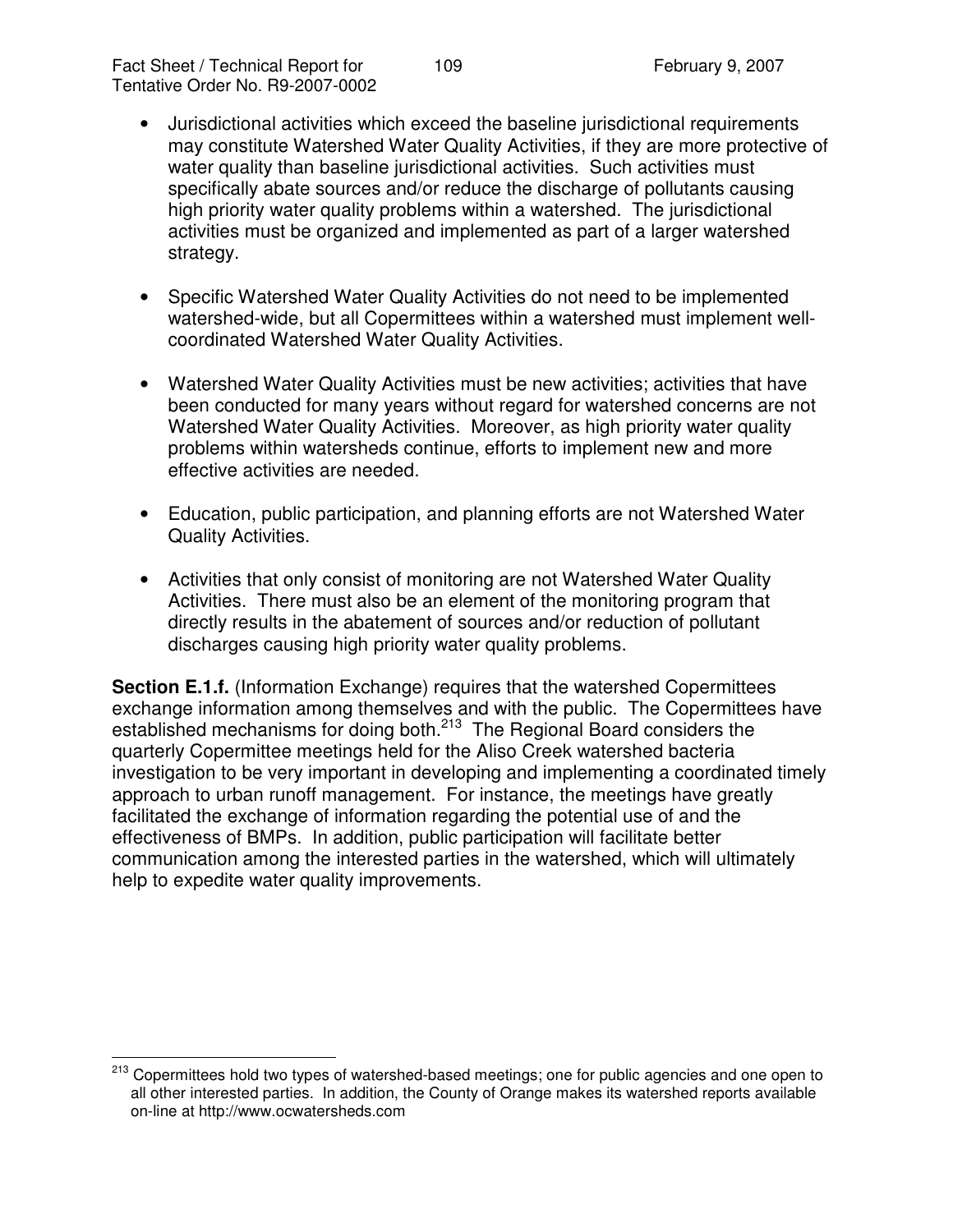**Section E.4.** (Aliso Creek Watershed Provisions) transfers requirements of an Investigative Order issued on October 18, 2005 into the MS4 Permit. The requirements pertain to an Order first issued in 2001 for investigations into bacteria concentrations in the watershed caused by urban runoff. In October 2005 the requirements for monitoring and reporting were modified in response to a request from the Copermittees. The revised plan includes long-term monitoring and near term action plans based on prioritized storm drains within each watershed municipality. The action plan represents a more mature version of the watershed URMPs.<sup>214</sup> At the time, the Regional Board noted that the revised program would serve as an effective interim program until a planned TMDL was adopted.<sup>215</sup> Including the requirements within the Order is done for organizational purposes. It has no net effect on the requirements or the Watershed URMP.

# **F. Fiscal Analysis**

The following legal authority applies to section F:

**Broad Legal Authority**: CWA sections 402(p)(3)(B)(ii-iii), CWC section 13377, and Federal NPDES regulations 40 CFR 122.26(d)(2)(i)(B, C, E, and F) and 40 CFR 122.26(d)(2)(iv).

**Specific Legal Authority**: Federal NPDES regulation 40 CFR 122.26(d)(2)(vi) provides that "[The Copermittee must submit] for each fiscal year to be covered by the permit, a fiscal analysis of the necessary capital and operation and maintenance expenditures necessary to accomplish the activities of the programs under paragraphs  $(d)(2)(iii)$  and (iv) of this section. Such analysis shall include a description of the source of funds that are proposed to meet the necessary expenditures, including legal restrictions on the use of such funds."

**Section F** has been expanded in order to develop more useful and meaningful fiscal reporting. The Copermittees have identified a need to assess the current fiscal reporting process and have proposed to prepare a fiscal reporting strategy to better define the expenditure and budget line items included in the fiscal reports.<sup>216</sup> The Regional Board agrees that the process should be improved. A revamped fiscal reporting strategy will provide the Regional Board and the Copermittees with better capability to manage performance of the programs.

<sup>&</sup>lt;sup>214</sup> The 2005-06 annual Aliso Creek Watershed Action Plan (a.k.a. WURMP) is crafted in large part on the activities and monitoring conducted pursuant to the bacteria investigation orders issued by the

Regional Board. 215 Letter dated October 18, 2005 from the Regional Board Executive Officer, John Robertus, to the Copermittees in the watershed.

<sup>216</sup> Orange County Storm Water Copermittees. 2006. Report of Waste Discharge (San Diego Region), section 2.3.4.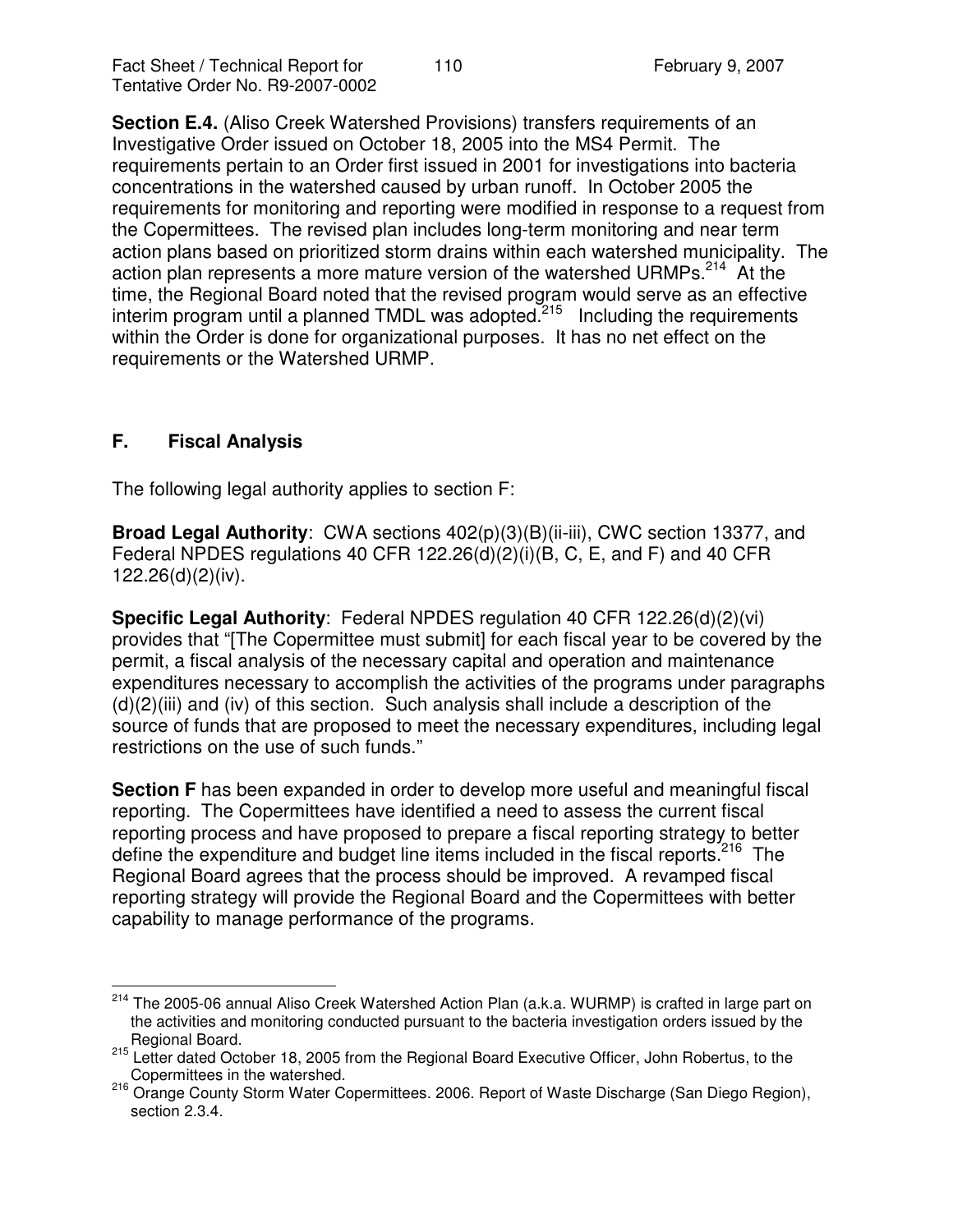The Copermittees' effort is expected to provide standardization of reporting so that figures between Copermittees are comparable, which is one of many types of information which can be used by the Regional Board to better understand Copermittee program implementation. Standardization and comparison of fiscal analysis reporting is supported by the State Board funded NPDES Stormwater Cost Survey, which finds that "standards for reporting costs and stormwater activities are needed to allow accurate cost comparisons to be made between stormwater activities."<sup>217</sup> This document also provides guidance regarding categorization of expenditures for tracking and reporting.

The Order establishes criterion for when Copermittees must add narrative evaluations to the tables. This will address some of the variability in reporting and will provide the public and Regional Board with improved understanding of how resources are shifted in response to annual assessments. This will also help ensure that projected annual costs adequately reflect planned program modifications described in the annual reports.

Another new requirement in the Order is for the Copermittees to include a qualitative or quantitative description of fiscal benefits realized from implementation of the storm water protection program. This is a recommendation from the National Association of Flood and Stormwater Management Agencies.<sup>218</sup> For instance, the current fiscal assessment does not address city-wide fiscal benefits of protection (e.g., public health, tourism, property values, economic activity, beneficial uses, etc.), even though many costs currently reported to the Regional Board are for related activities. This type of assessment may help Copermittees improve the allocation of resources and it may help the Copermittees secure adequate funding for the program. Finally, it will provide a clearer picture of the urban runoff program to the public and Regional Board.

The Order also requires that each Copermittee develop a financial business plan. This is a new requirement intended to improve the long-term viability of the urban runoff management programs. The requirement is based on guidance from the National Association of Flood and Stormwater Management Agencies.<sup>219</sup> The required elements of the business plan are also intended to provide guidance to the Copermittees as they develop a new model fiscal reporting strategy.

<sup>217</sup> Currier, et al., 2005. *NPDES Storm Water Cost Survey Final Report*. Prepared for California State Water Resources Control Board by Office of Water Programs, California State University, Sacramento. P. 63.

<sup>218</sup> National Association of Flood and Stormwater Management Agencies. 2006. *Guidance for Municipal Stormwater Funding.* Prepared under a grant provided by the U.S. EPA.

<sup>&</sup>lt;sup>219</sup> Ibid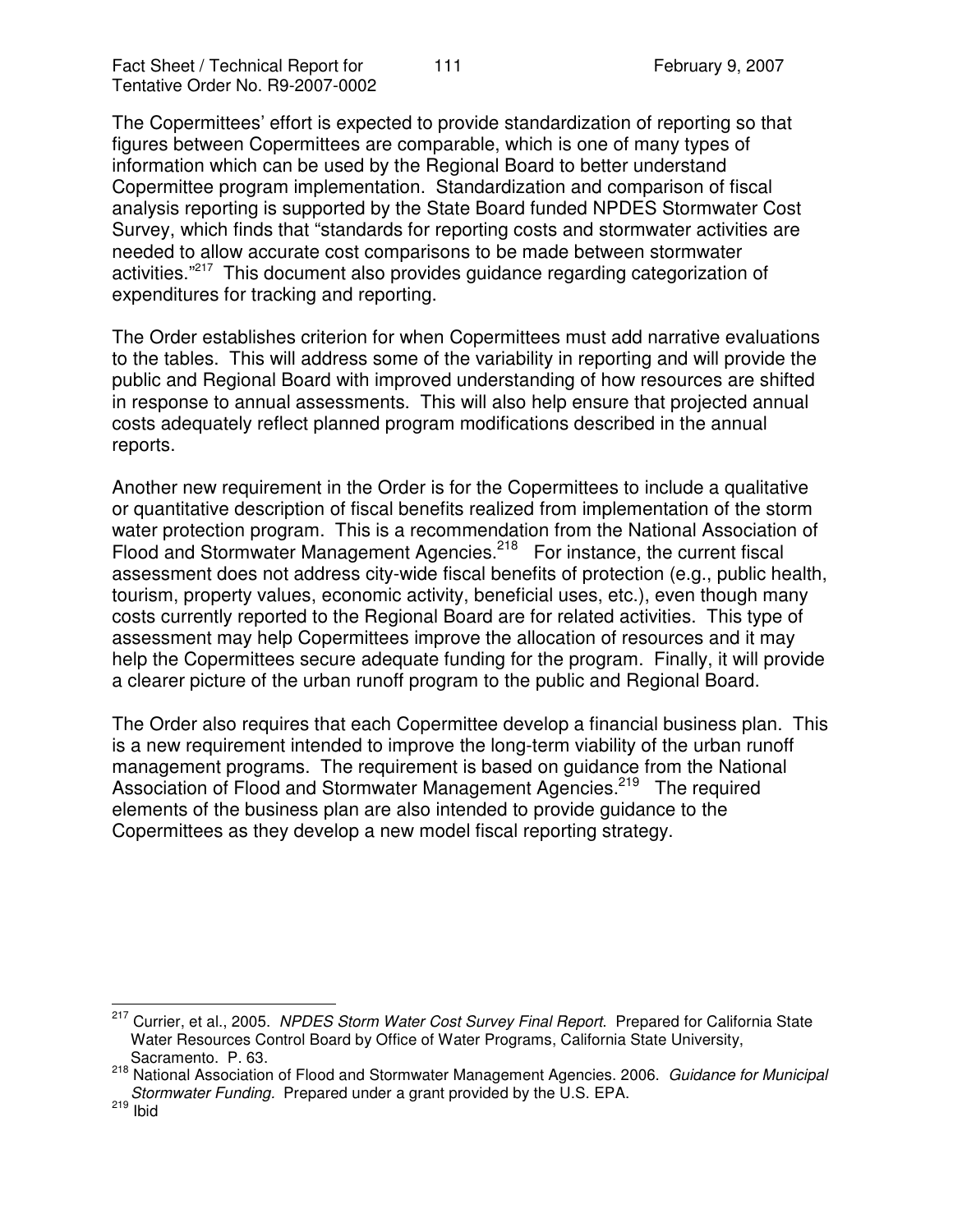The development of a financial business plan for the urban runoff management programs is a management measure that will improve the long-term viability of the programs. Many of the program commitments required by federal regulations that are made by the Copermittees and also required by the MS4 Permit necessitate that funds be available beyond the next fiscal year. Without a clear plan for providing such funds, the Regional Board cannot be certain the management measures will provide the benefits expected from them.

Currently, each Orange County municipality's annual report includes a table based on a template developed by the principal Permittee. The template was meant to facilitate reporting consistency among the 13 Copermittees. The annual report table contains estimates of spending during the reported period and estimates of the next year's spending. The tables separate capital costs from operations and maintenance costs and are arranged by program element. In addition to the tables, each municipality reports on the sources of the funds, (e.g., general fund, special fee, grants, etc.) to demonstrate that resources have been secured. There is very heavy reliance on general funds.

Review of the fiscal analysis tables included in the annual reports has not been as straightforward as expected, and the value of the information is moderate. Generally, questions regarding the financial reporting process of individual Permittees have been adequately resolved during meetings to discuss the annual reports. Based on those meetings, the Regional Board staff has found that cities do not use consistent methods to fill in the tables because they use different accounting and budgeting processes, and certain stormwater program expenditures are not easily categorized into the table formats. Furthermore, stormwater permit-related activities involve several departments, which makes it difficult for the storm water manager to gather and decipher actual costs.

These issues also make it difficult for the Permittees to accurately compartmentalize expenditures within the format. The Permittees are aware of the reporting discrepancies and have planned to modify the reporting template and guidelines. As a result, the current financial reporting provides estimates at best and cannot be reliably used to compare program implementation among most municipalities.

The Federal requirements for a fiscal analysis provide flexibility to the municipality on how and what to report, but also provide wide latitude for the Regional Board to solicit the type of information it seeks to evaluate the relative costs and value of the permit's activities. The modifications to this requirement will improve the long-term protection of water quality.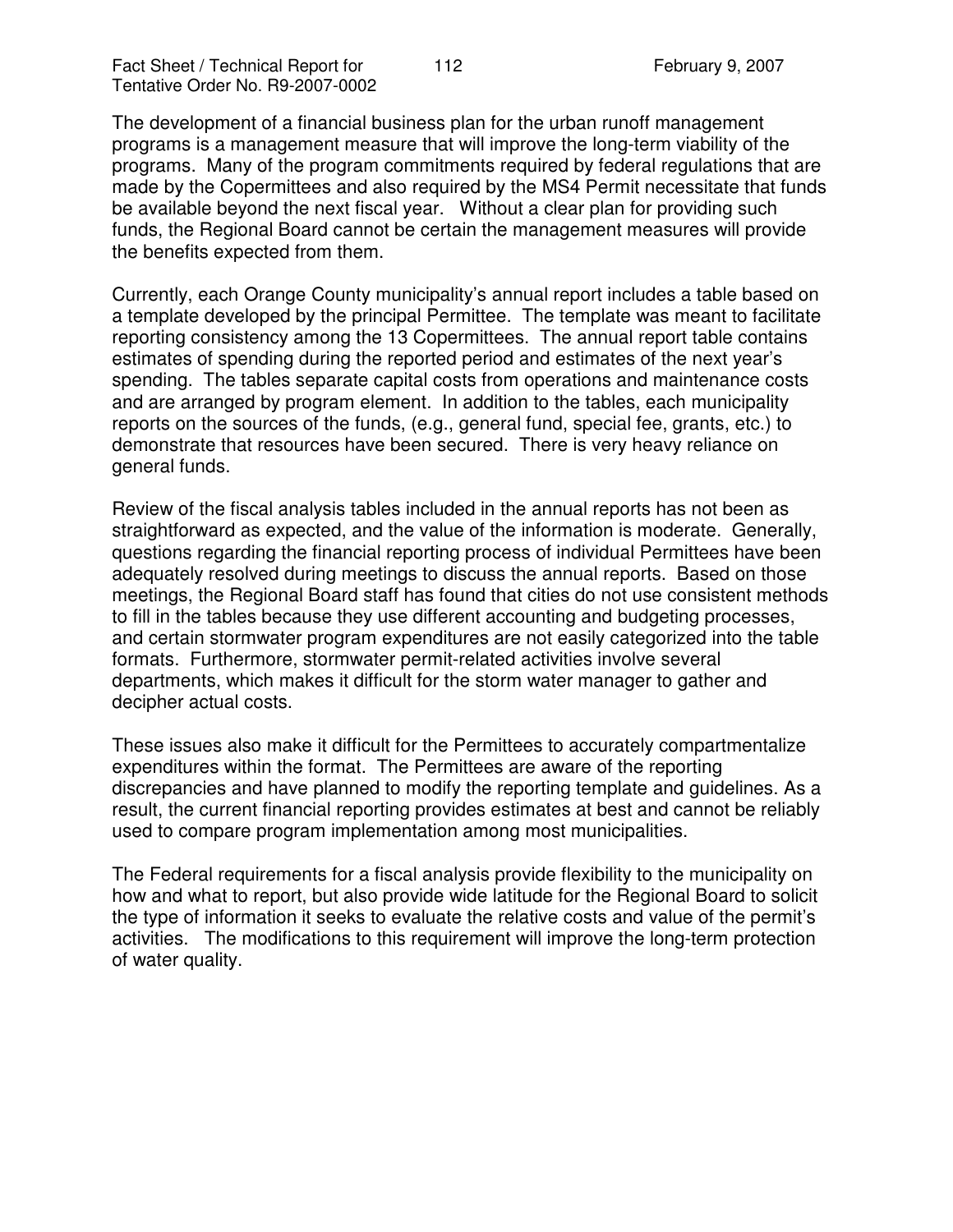# **G. Program Effectiveness Component**

The following legal authority applies to section G:

**Broad Legal Authority**: CWA sections 402(p)(3)(B)(ii-iii), CWC section 13377, and Federal NPDES regulations 40 CFR 122.26(d)(2)(i)(B, C, E, and F) and 40 CFR 122.26(d)(2)(iv).

**Specific Legal Authority**: Federal NPDES regulation 40 CFR 122.26(d)(2)(v) provides that the Copermittees must include "Estimated reductions in loadings of pollutants from discharges of municipal storm sewer constituents from municipal storm sewer systems expected as the result of the municipal storm water quality management program. The assessment shall also identify known impacts of storm water controls on ground water." Under Federal NPDES regulation 40 CFR 122.42(c) applicants must provide annual reports on the progress of their storm water management programs.

**Section G.1** of the Order requires the Copermittees to assess the effectiveness of the implementation of their jurisdictional programs and activities. The section requires that the effectiveness strategy of the programs be designed around three classes of objectives and that the results are used to direct program modifications. The section does not specify the assessments to be conducted, but does require that assessment measures conform to the guidance developed by the California Storm Water Quality Association (CASQA). The Orange County Storm Water Program is supportive of the CASQA effort, and use of CASQA assessment techniques is consistent with the methodology proposed in the ROWD.<sup>220</sup>

The section is also consistent with the plan of the Copermittees to improve the efficacy of the assessment process.<sup>221</sup> The Copermittees currently report a series of metrics for spatial and temporal assessments across the County. The Program Effectiveness requirements of the Order provide the Copermittees with the framework for improving their standard assessment metrics.

<sup>&</sup>lt;sup>220</sup> The structure of planned program effectiveness is proposed in section 1.2.2 of the 2007 ROWD. The ROWD then identifies current and potential assessment outcome levels within each major program chapter (e.g., new development, construction, etc.).

<sup>221</sup> Orange County Storm Water Copermittees. 2006. Report of Waste Discharge (San Diego Region), section 3.3.2.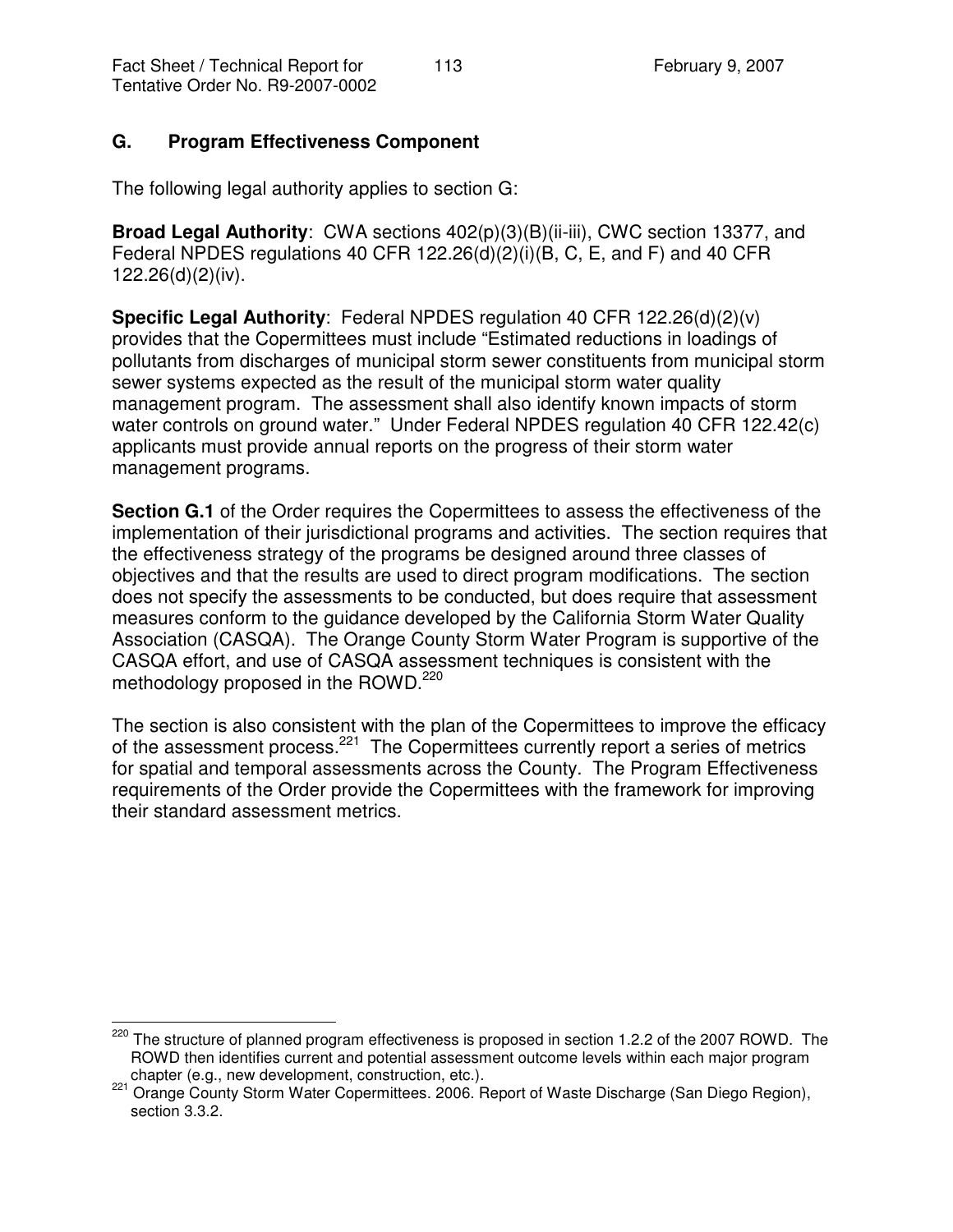The Order provides focus to the assessment methodology by requiring that impaired waterbodies and environmentally-sensitive areas are specifically addressed. In this way, the high priority water quality issues will receive a high level of attention, consistent with USEPA and CASQA guidance for prioritization. The Order provides flexibility to establish the actual metrics for each assessment outcome level. The Order also provides the Copermittees flexibility to develop objectives for the general program components based on the CASQA guidance, as is proposed in the ROWD and DAMP.

**Section G.2** (assessment review and modification) of the Order requires the Copermittees to improve jurisdictional activities or BMPs when they are found to be ineffective or when water quality impairments are continuing. This requirement fulfills the purpose of conducting effectiveness assessments – to improve and refine the Copermittees' programs. The requirement is consistent with USEPA's Phase II regulations, which state: "If the permittee determines that its original combination of BMPs are not adequate to achieve the objectives of the municipal program, the MS4 should revise its program to implement BMPs that are adequate [...]."<sup>222</sup>

#### **H. Reporting**

The following legal authority applies to section H:

**Broad Legal Authority**: CWA sections 402(p)(3)(B)(ii-iii), CWC section 13377, and Federal NPDES regulations 40 CFR 122.26(d)(2)(i)(B, C, E, and F) and 40 CFR 122.26(d)(2)(iv).

**Specific Legal Authority**: Federal NPDES regulation 40 CFR 122.42(c) requires that "The operator of a large or medium municipal separate storm sewer system or a municipal separate storm sewer system that has been designated by the director under § 122.26(a)(1)(v) of this part must submit an annual report by the anniversary of the date of the issuance of the permit for such system. The report shall include: (1) The status of implementing the components of the storm water management program that are established as permit conditions; (2) Proposed changes to the storm water management program that are established as permit condition. Such proposed changes shall be consistent with  $\S$  122.26(d)(2)(iii) of this part; (3) Revisions, if necessary, to the assessment of controls and the fiscal analysis reported in the permit application under § 122.26(d)(2)(iv) and (d)(2)(v) of this part; (4) A summary of data, including monitoring data, that is accumulated throughout the reporting year; (5) Annual expenditures and budget for year following each annual report; (6) A summary describing the number and nature of enforcement actions, inspections, and public education programs; (7) Identification of water quality improvements or degradation."

<sup>&</sup>lt;sup>222</sup> Federal Register / Vol. 64, No. 235 / Wednesday, December 8, 1999 / Rules and Regulations. P. 68762.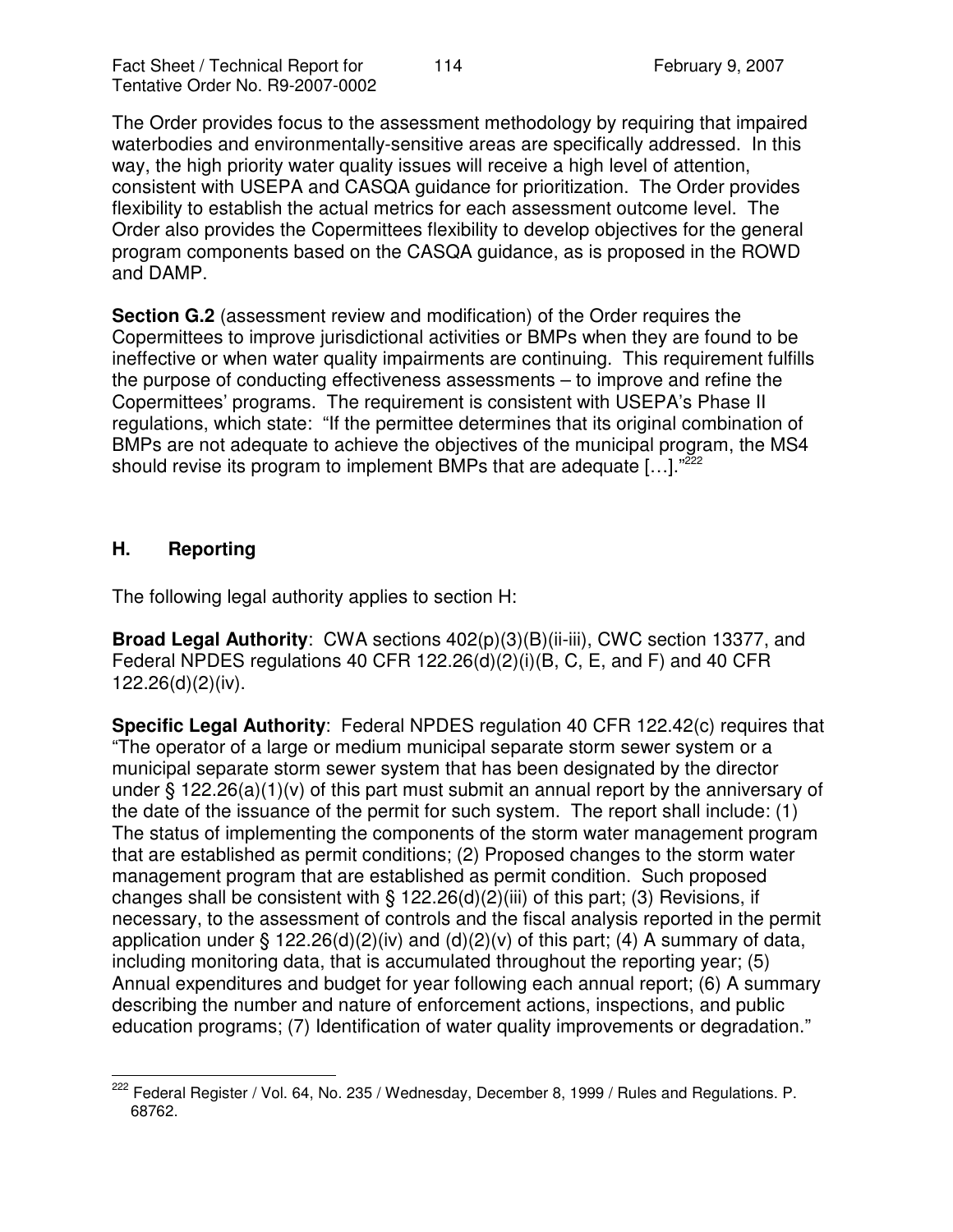California Water Code section 13267 provides that "the Regional Board may require than any person who has discharged […] shall furnish, under penalty of perjury, technical or monitoring reports which the regional board requires."

**Section H.1** (Jurisdictional and Watershed Urban Runoff Management Plans) outlines the process and due dates for submitting plans. It utilizes an approach similar to the approach used in Order No. R9-2002-01. The information to be included in the Jurisdictional and Watershed plans must be sufficient to demonstrate the capacity to implement the requirements of Section D and Section E, respectively, of the Order.

Two general modifications from Order No. R9-2002-01 result in reduced reporting effort by the Copermittees. First, in many cases, the requirements of the Order should not necessitate a complete rewrite of the plans, as was basically done in 2003. Only sections of the Order which are new or have been significantly changed should warrant rewriting of plans' sections. Second, the WURMP annual reports due in January 2009 can serve as the updated watershed plans, rather than rewriting each watershed plan. The Regional Board plans to work with the Copermittees and provide guidance regarding where JURMPs must be updated in accordance with the Order. This will help ensure that rewriting, reporting, and review efforts are minimized.

**Section H.2** (Other Required Reports) include requirements for information to be included in the SUSMP update and the Report of Waste Discharge for the next permit reissuance. The Order requires submittal of a ROWD prior to the expiration of the Order. The section identifies the minimum information to be included in the ROWD, based on USEPA's May 17, 1996 guidance "Interpretive Policy Memorandum on Reapplication Requirements for Municipal Separate Storm Sewer Systems."

**Section H.3** (Annual Reports) outlines the process and roles of the Copermittees for developing and submitting the JURMP and WURMP annual reports. Information to be included in the annual reports is found in the JURMP and WURMP sections of the Permit (Sections D and E, respectively). The due dates have been changed. The JURMP is due approximately six weeks earlier than under Order No. R9-2002-01. This change is necessary because the existing timelines prevented efficient response by the Copermittees to comments from the Regional Board and the Copermittees' own review. The WURMP annual report due date has been extended by approximately ten weeks. This will spread the JURMP and WURMP reporting and review times, which will enable more focused attention on each type of annual report.

#### **I. Modification of Programs**

The following legal authority applies to section I:

**Broad Legal Authority**: CWA sections 402(p)(3)(B)(ii-iii), CWC section 13377, and Federal NPDES regulations 40 CFR 122.26(d)(2)(i)(B, C, E, and F) and 40 CFR 122.26(d)(2)(iv).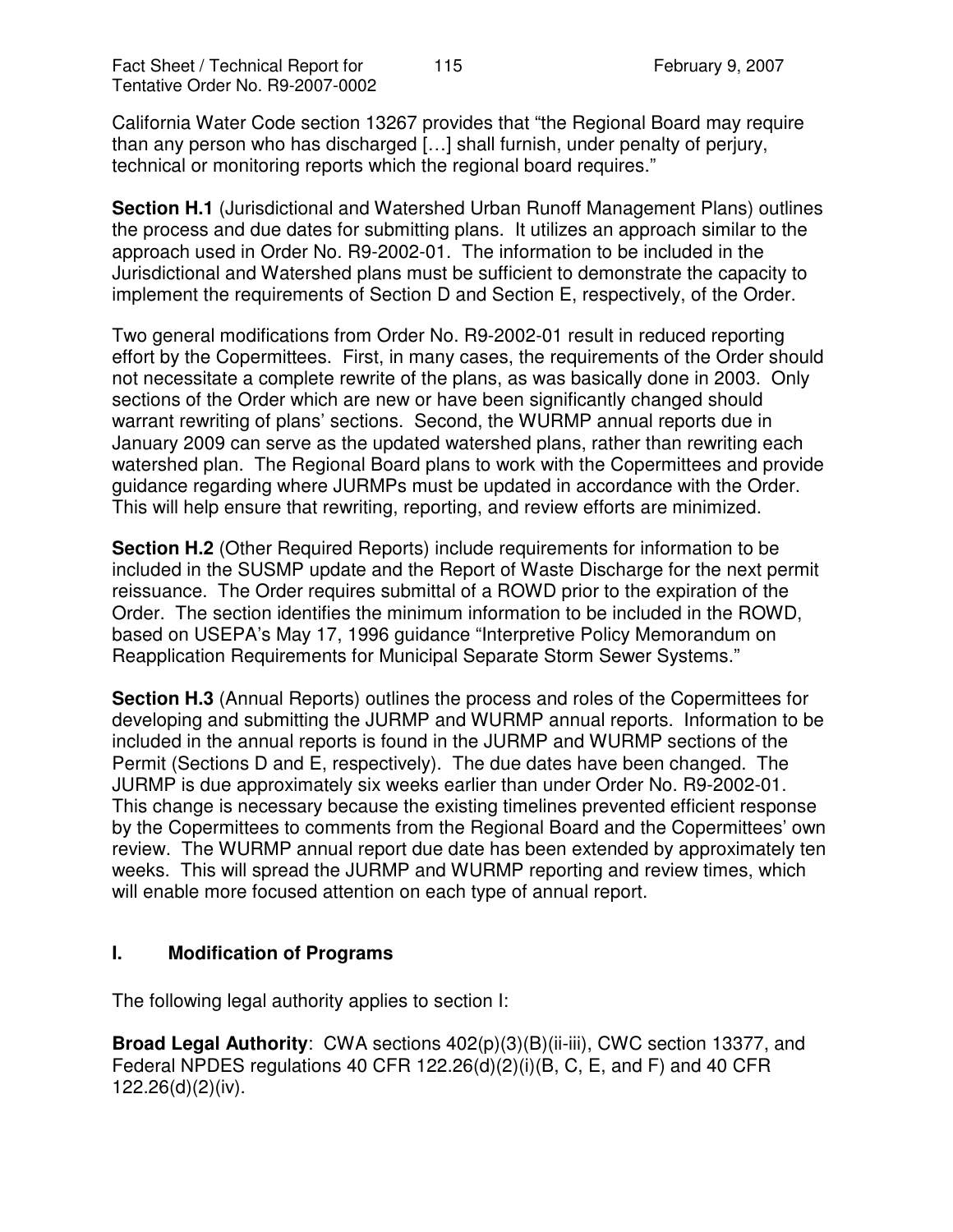**Section I** of the Order provides a process for the Copermittees to modify their urban runoff management programs. This process will be useful so that the Copermittees can continue to refine and improve their programs based on the findings of their annual program effectiveness assessments. The process allows for minor modifications to the Copermittees' programs where the Copermittees can exhibit that the modifications meet or exceed existing legal requirements under the Order. Such a process avoids lengthy and time consuming formal approvals of proposed modifications before the Regional Board, while still ensuring compliance with applicable legal standards and the Order. The process included in the Order is based on a process utilized by the San Francisco Bay Area Regional Water Quality Control Board in their MS4 permit for Alameda County. 223

# **J. Principal Permittee Responsibilities**

The following legal authority applies to section J:

**Broad Legal Authority**: CWA sections 402(p)(3)(B)(ii-iii), CWC section 13377, and Federal NPDES regulations 40 CFR 122.26(d)(2)(i)(B, C, E, and F) and 40 CFR 122.26(d)(2)(iv).

**Specific Legal Authority**: Federal NPDES regulation 40 CFR 122.26(a)(3)(iii)(C) provides that "A regional authority may be responsible for submitting a permit application."

Federal NPDES regulation 40 CFR 122.26(d)(2)(i)(D) provides that "[The Copermittee must demonstrate that it can control] through interagency agreements among coapplicants the contribution of pollutants from one portion of the municipal system to another portion of the municipal system."

No significant changes were made to this section.

# **K. Receiving Waters Monitoring and Reporting**

#### **The following legal authority applies to section K:**

**Broad Legal Authority**: CWA sections 402(p)(3)(B)(ii-iii), CWC section 13377, and Federal NPDES regulations 40 CFR 122.26(d)(2)(i)(B, C, E, and F) and 40 CFR 122.26(d)(2)(iv).

<sup>&</sup>lt;sup>223</sup> San Francisco Bay Area Regional Water Quality Control Board, 2003. Order No. R2-2003-0021. P. 45.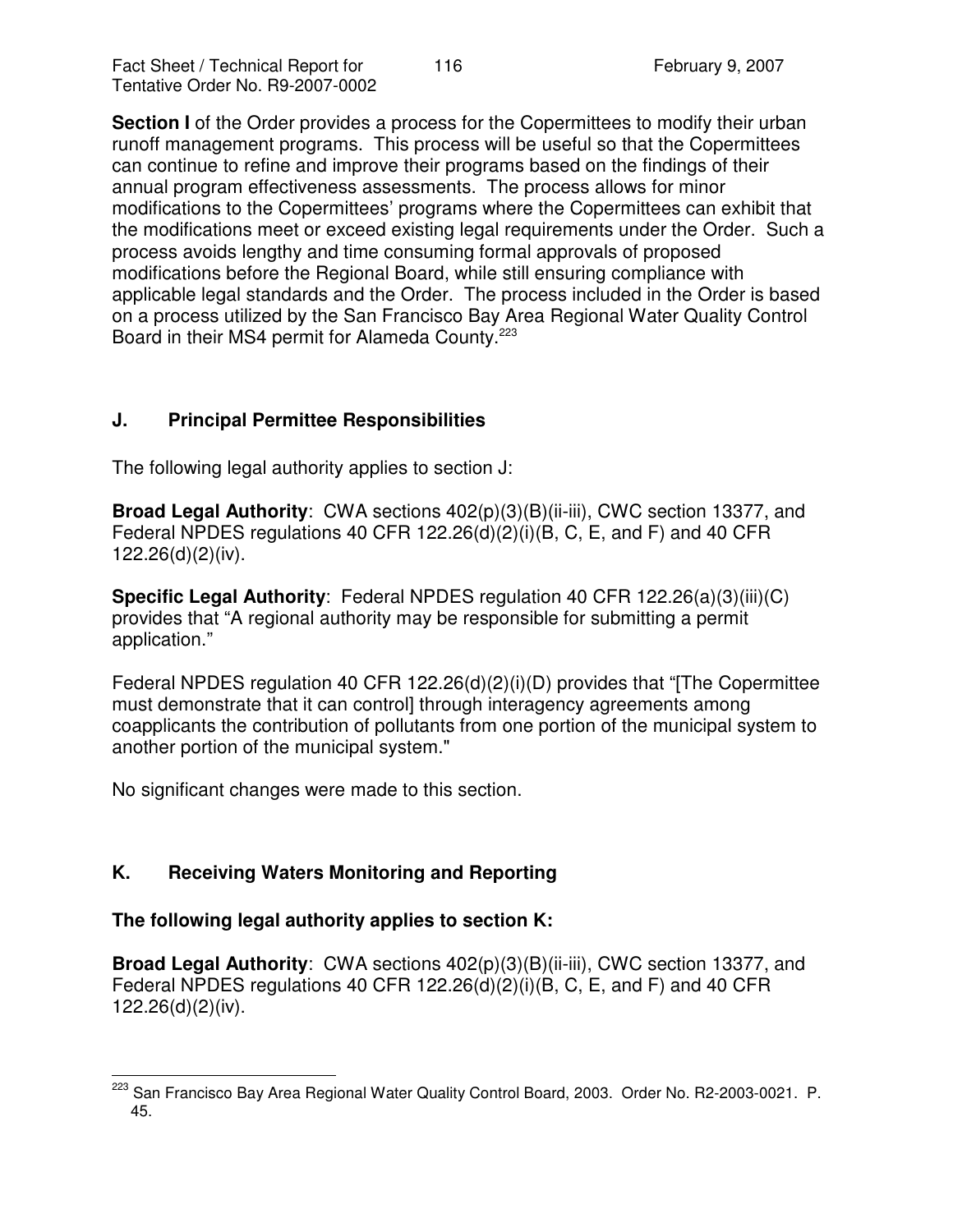**Specific Legal Authority**: Copermittees must conduct a comprehensive monitoring program as required under Federal NPDES regulations 40 CFR 122.26(d)(2)(iii).

See section Q of this Fact Sheet/Technical Report for a discussion of changes to the Receiving Waters Monitoring and Reporting Program.

## **L. Standard Provisions, Reporting Requirements, And Notifications**

#### **The following legal authority applies to section L:**

**Broad Legal Authority**: CWA sections 402(p)(3)(B)(ii-iii), CWC section 13377, and Federal NPDES regulations 40 CFR 122.26(d)(2)(i)(B, C, E, and F) and 40 CFR 122.26(d)(2)(iv).

**Specific Legal Authority**: Standard provisions, reporting requirements, and notifications are consistent to all NPDES permits and are generally found in Federal NPDES regulation 40 CFR 122.41.

**Section L.2** of the Order has been changed to remove the statement that all plans and reports submitted in compliance with the Order are an enforceable part of the Order. This statement has been removed because it is unnecessary. The Order itself contains sufficient detailed requirements to ensure that compliance with discharge prohibitions, receiving water limits, and the narrative standard of MEP are achieved. Implementation by the Copermittees of programs in compliance with the Order's requirements, prohibitions, and receiving water limits is the pertinent compliance standard to be used under the Order, as opposed to assessing compliance by reviewing the Copermittees' implementation of their plans alone.

Rather than being substantive components of the Order itself, the Copermittees' urban runoff management plans are simply descriptions of their urban runoff management programs required under the Order. These plans serve as procedural correspondence which guides program implementation and aids the Copermittees and Regional Board in tracking implementation of the programs. In this manner, the plans are not functional equivalents of the Order. For these reasons, the Copermittees' urban runoff management plans need not be an enforceable part of the Order.

#### **M. Attachment A – Basin Plan Prohibitions**

The following legal authority applies to Attachment A: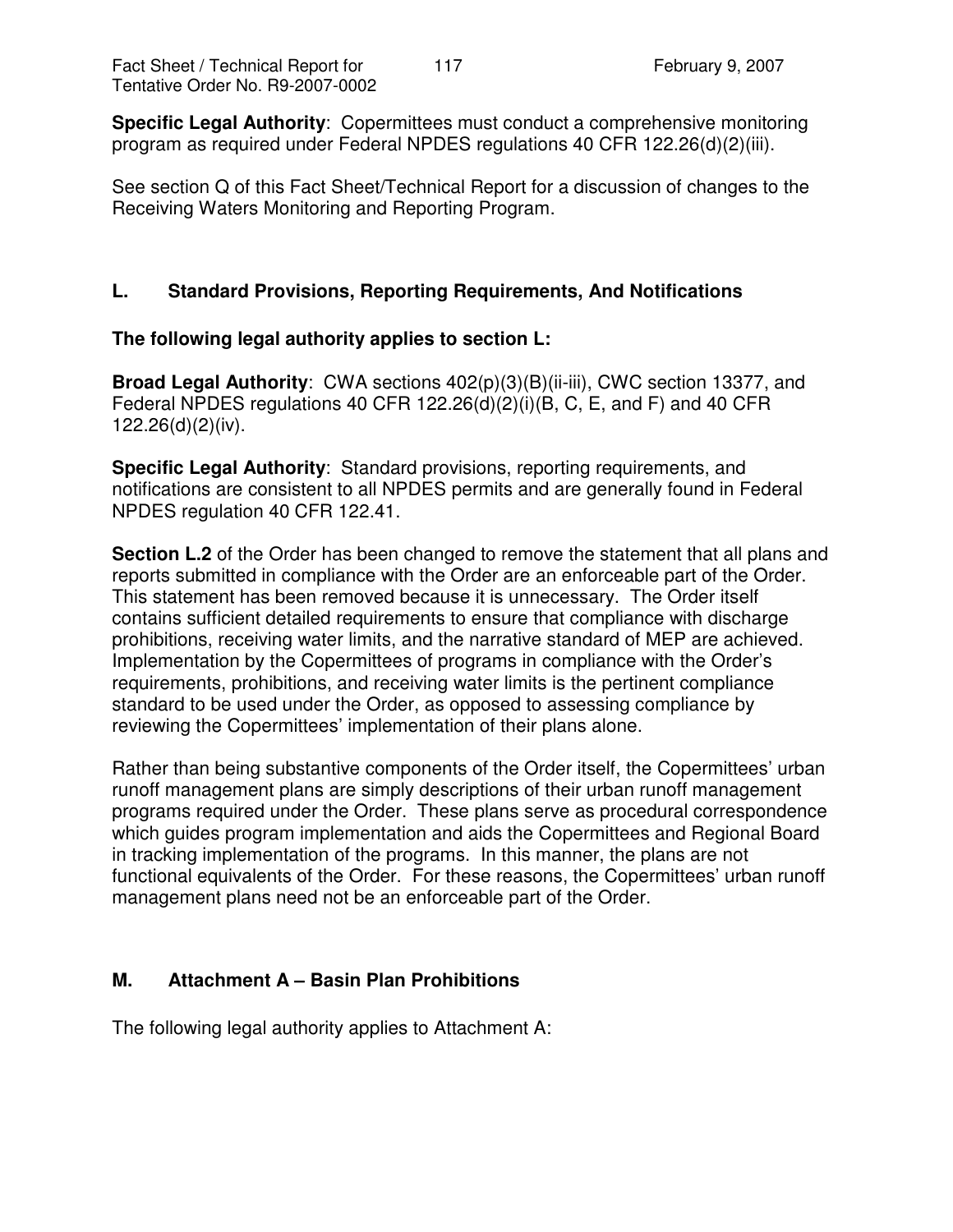**Broad Legal Authority**: CWA sections 402(p)(3)(B)(ii-iii), CWC section 13377, and Federal NPDES regulations 40 CFR 122.26(d)(2)(i)(B, C, E, and F) and 40 CFR 122.26(d)(2)(iv).

**Specific Legal Authority**: California Water Code Section 13243 provides that "A regional board, in a water quality control plan or in waste discharge requirements, may specify certain conditions or areas where the discharge of waste, or certain types of waste, will not be permitted."

California Water Code Section 13263(a) provides that waste discharge requirements prescribed by the SDRWQCB implement the Basin Plan.

No significant changes were made to this attachment.

## **N. Attachment B – Standard Provisions**

The following legal authority applies to Attachment B:

**Broad Legal Authority**: CWA sections 402(p)(3)(B)(ii-iii), CWC section 13377, and Federal NPDES regulations 40 CFR 122.26(d)(2)(i)(B, C, E, and F) and 40 CFR 122.26(d)(2)(iv).

**Specific Legal Authority**: Standard provisions, reporting requirements, and notifications are consistent to all NPDES permits and are generally found in Federal NPDES regulation 40 CFR 122.41.

Attachment B includes Standard Provisions which have been developed by the State Board. These Standard Provisions ensure that NPDES permits are consistent and compatible with USEPA's federal regulations. Some Standard Provisions sections specific to publicly owned sewage treatment works are not included in Attachment B.

# **O. Attachment C – Definitions**

The following legal authority applies to Attachment C:

**Broad Legal Authority**: CWA sections 402(p)(3)(B)(ii-iii), CWC section 13377, and Federal NPDES regulations 40 CFR 122.26(d)(2)(i)(B, C, E, and F) and 40 CFR 122.26(d)(2)(iv).

Attachment C contains definitions for terms found in the Order. In addition, definitions for terms previously defined in Order No. R9-2002-01 Attachment D, but which are not found in the current Order, have been deleted.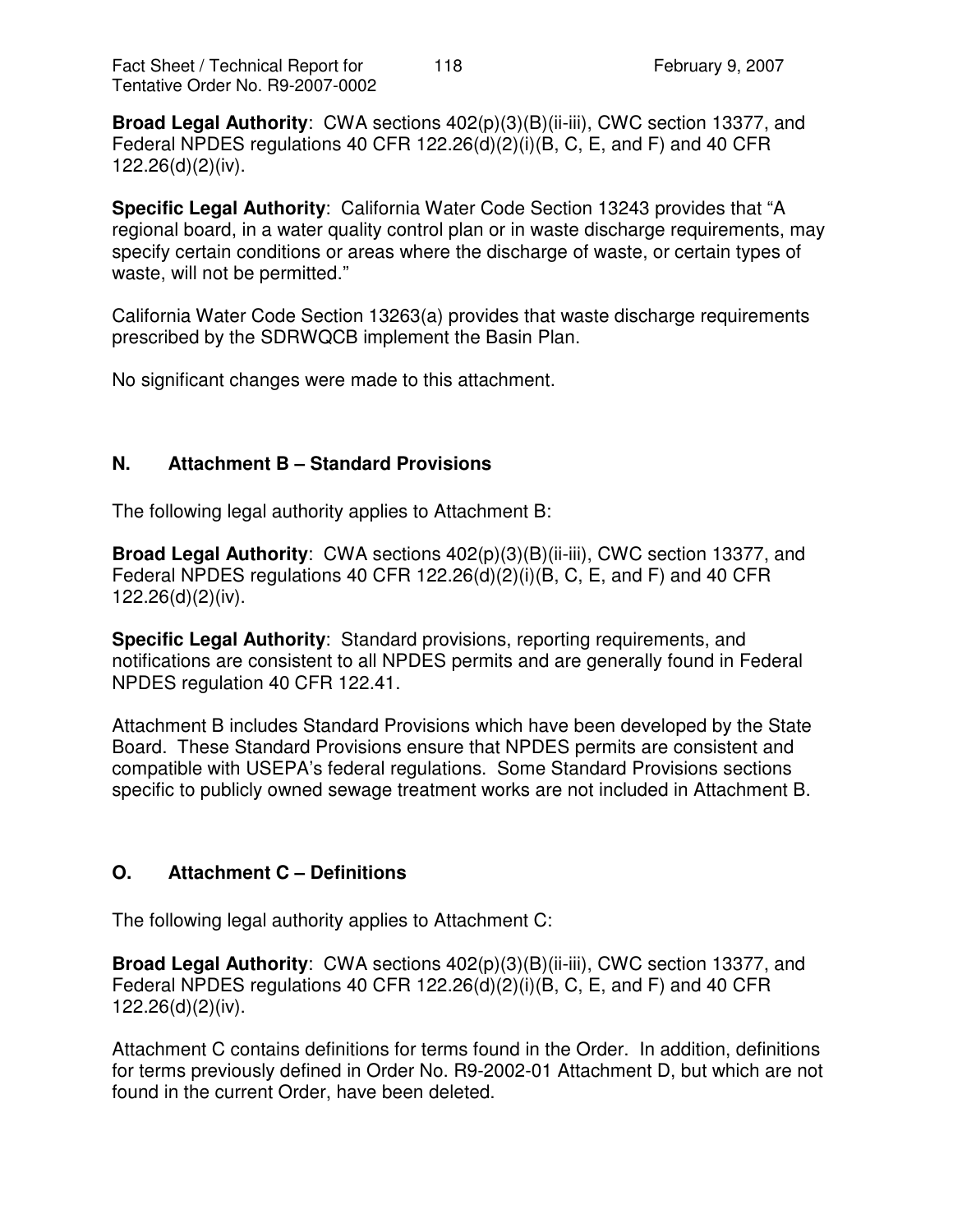## **P. Attachment D – Summary of Submittals**

The following legal authority applies to Attachment D:

**Broad Legal Authority**: CWA sections 402(p)(3)(B)(ii-iii), CWC section 13377, and Federal NPDES regulations 40 CFR 122.26(d)(2)(i)(B, C, E, and F) and 40 CFR 122.26(d)(2)(iv).

**Specific Legal Authority**: Federal NPDES regulation 40 CFR 122.42(c) requires that "The operator of a large or medium municipal separate storm sewer system or a municipal separate storm sewer system that has been designated by the director under § 122.26(a)(1)(v) of this part must submit an annual report by the anniversary of the date of the issuance of the permit for such system. The report shall include: (1) The status of implementing the components of the storm water management program that are established as permit conditions; (2) Proposed changes to the storm water management program that are established as permit condition. Such proposed changes shall be consistent with  $\S$  122.26(d)(2)(iii) of this part; (3) Revisions, if necessary, to the assessment of controls and the fiscal analysis reported in the permit application under § 122.26(d)(2)(iv) and (d)(2)(v) of this part; (4) A summary of data, including monitoring data, that is accumulated throughout the reporting year; (5) Annual expenditures and budget for year following each annual report; (6) A summary describing the number and nature of enforcement actions, inspections, and public education programs; (7) Identification of water quality improvements or degradation."

California Water Code section 13267 provides that "the regional board may require than any person who has discharged […] shall furnish, under penalty of perjury, technical or monitoring reports which the regional board requires."

Attachment F to the Order provides a table summary of scheduled submittals required by the Order. Unscheduled submittals are no longer added to the table, since there is no proper due date for such submittals. A task summary has not been created for the Order, since the previous task summary was found to be redundant, repeating information found in the submittal summary and elsewhere in the Order.

# **Q. Attachment E - Receiving Waters and Urban Runoff Monitoring and Reporting Program**

The following legal authority applies to the Receiving Waters and Urban Runoff Monitoring and Reporting Program: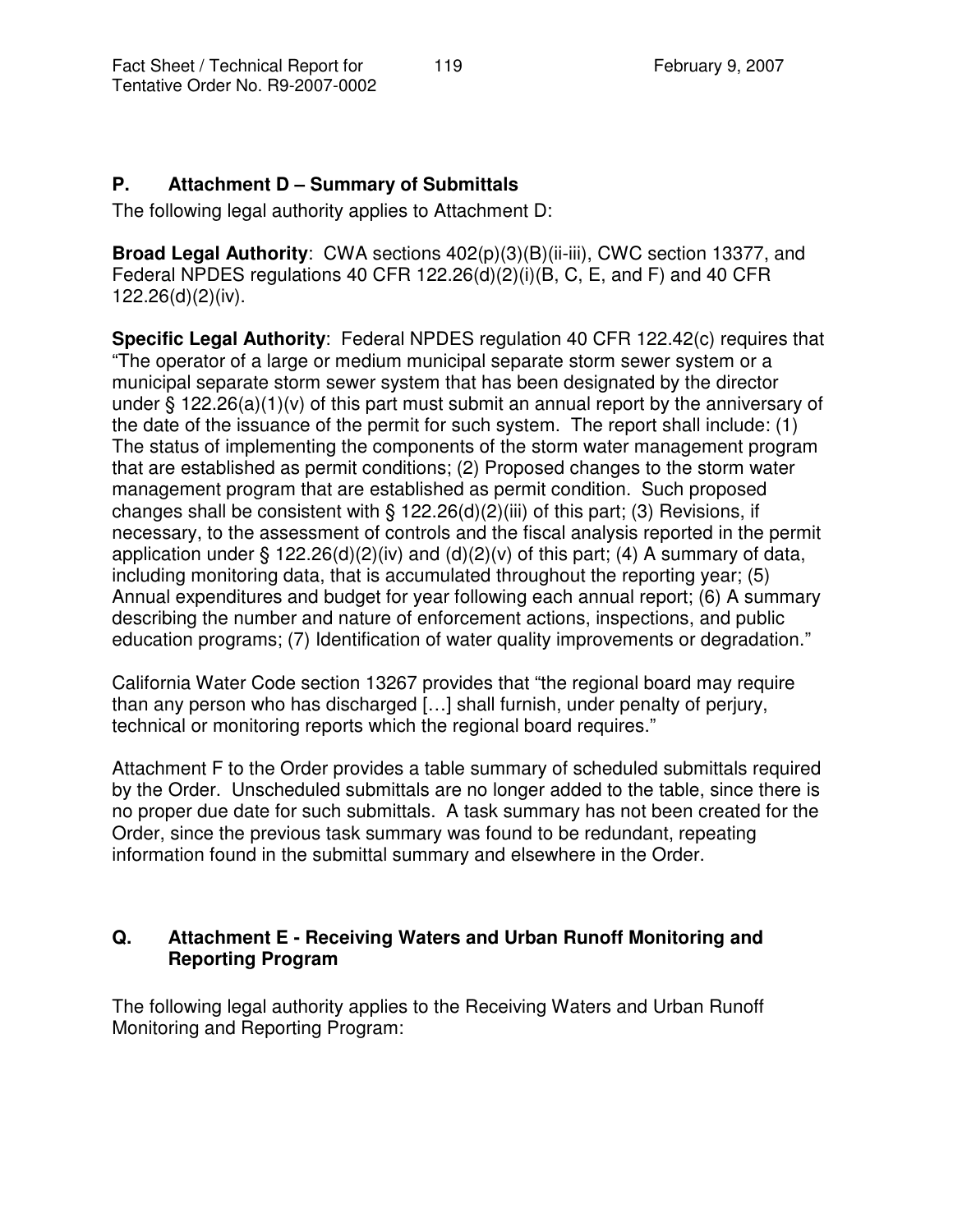**Broad Legal Authority**: CWA sections 402(p)(3)(B)(ii-iii), CWC section 13377, and Federal NPDES regulations 40 CFR 122.26(d)(2)(i)(B, C, E, and F) and 40 CFR 122.26(d)(2)(iv).

**Specific Legal Authority**: Copermittees must conduct a comprehensive monitoring program as required under Federal NPDES regulations 40 CFR 122.26(d)(2)(iii).

Federal NPDES regulation 40 CFR 122.42(c) requires that "The operator of a large or medium municipal separate storm sewer system or a municipal separate storm sewer system that has been designated by the director under § 122.26(a)(1)(v) of this part must submit an annual report by the anniversary of the date of the issuance of the permit for such system. The report shall include: (1) The status of implementing the components of the storm water management program that are established as permit conditions; (2) Proposed changes to the storm water management program that are established as permit condition. Such proposed changes shall be consistent with § 122.26(d)(2)(iii) of this part; (3) Revisions, if necessary, to the assessment of controls and the fiscal analysis reported in the permit application under § 122.26(d)(2)(iv) and (d)(2)(v) of this part; (4) A summary of data, including monitoring data, that is accumulated throughout the reporting year; (5) Annual expenditures and budget for year following each annual report; (6) A summary describing the number and nature of enforcement actions, inspections, and public education programs; (7) Identification of water quality improvements or degradation."

California Water Code section 13267 provides that "the regional board may require than any person who has discharged […] shall furnish, under penalty of perjury, technical or monitoring reports which the regional board requires."

#### **1. Purpose**

According to USEPA, the benefits of sampling data include, but are not limited to:

- 1. Providing a means for evaluating the environmental risk of storm water discharges by identifying types and amounts of pollutants present;
- 2. Determining the relative potential for storm water discharges to contribute to water quality impacts or water quality standard violations;
- 3. Identifying potential sources of pollutants; and
- 4. Eliminating or controlling identified sources more specifically through permit conditions. 224

<sup>&</sup>lt;sup>224</sup> USEPA, 1992. NPDES Storm Water Sampling Guidance Document. EPA/833-B-92-001.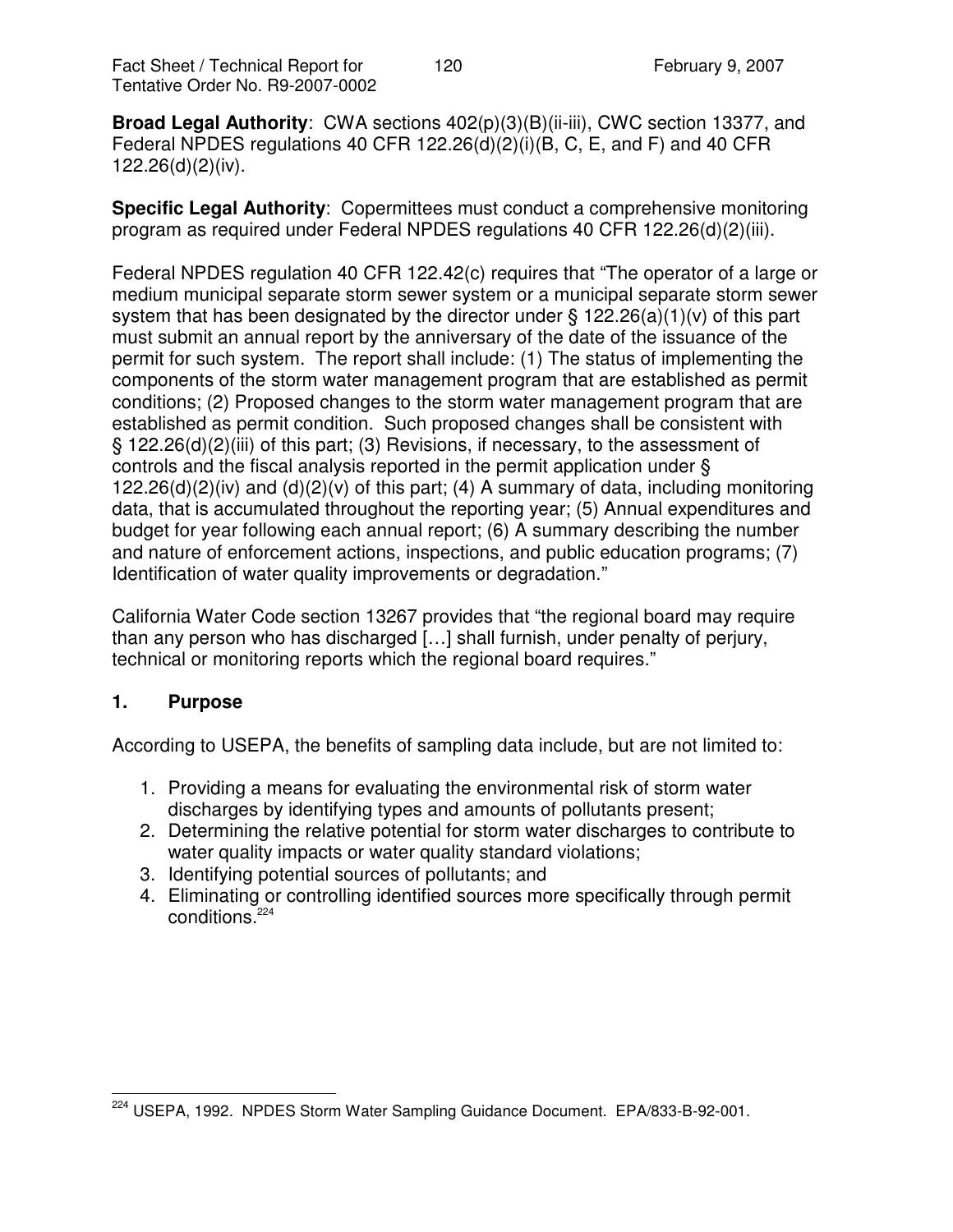Equally important, monitoring programs are an essential link in the improvement of urban runoff management efforts. Data collected from monitoring programs can be assessed to determine the effectiveness of management programs and practices, which is vital for the success of the iterative approach used to meet the MEP standard. Specifically, when data indicates that a particular BMP or program component is not effective, improved efforts can be selected and implemented. Also, when water quality data indicate that water quality standards or objectives are being exceeded, particular pollutants, sources, and drainage areas can be identified and targeted for specific urban runoff management efforts.

Considering the benefits described above, the Receiving Waters Monitoring and Reporting Program (MRP) has been designed to determine impacts to receiving water quality and beneficial uses from urban runoff and to use the results to refine the Copermittees' urban runoff management programs for the reduction of pollutant loadings to the MEP. The primary goals of the MRP include:

- 1. Assess compliance with Order No. R9-2007-0002;
- 2. Measure and improve the effectiveness of the Copermittees' urban runoff management programs;
- 3. Assess the chemical, physical, and biological impacts of receiving waters from urban runoff;
- 4. Characterize urban runoff discharges;
- 5. Identify sources of specific pollutants;
- 6. Prioritize drainage and sub-drainage areas that need management actions;
- 7. Detect and eliminate illicit discharges and illicit connections to the MS4; and
- 8. Assess the overall health of receiving waters.

Each of the components of the MRP is necessary to meet the objectives listed above. In addition, the MRP has been designed in accordance with the guidance provided by the Southern California Stormwater Monitoring Coalition's Model Monitoring Technical Committee in its August 2004 "Model Monitoring Program for Municipal Separate Storm Sewer Systems in Southern California." This guidance document was developed in response to Senate Bill 72 (Kuehl), which addressed the standardization of sampling and analysis protocols in municipal stormwater monitoring programs. The technical committee which developed the guidance included representatives from Southern California Regional Water Quality Control Boards (including San Diego), municipal storm water Permittees (including the County of Orange), Heal the Bay, and the Southern California Coastal Water Research Project.

As its title suggests, the guidance essentially developed a model municipal storm water monitoring program for use in Southern California. The model program is structured around five fundamental management questions, outlined below. The MRP is designed as an iterative step towards ensuring that the Copermittees' monitoring program can fully answer each of the five management questions.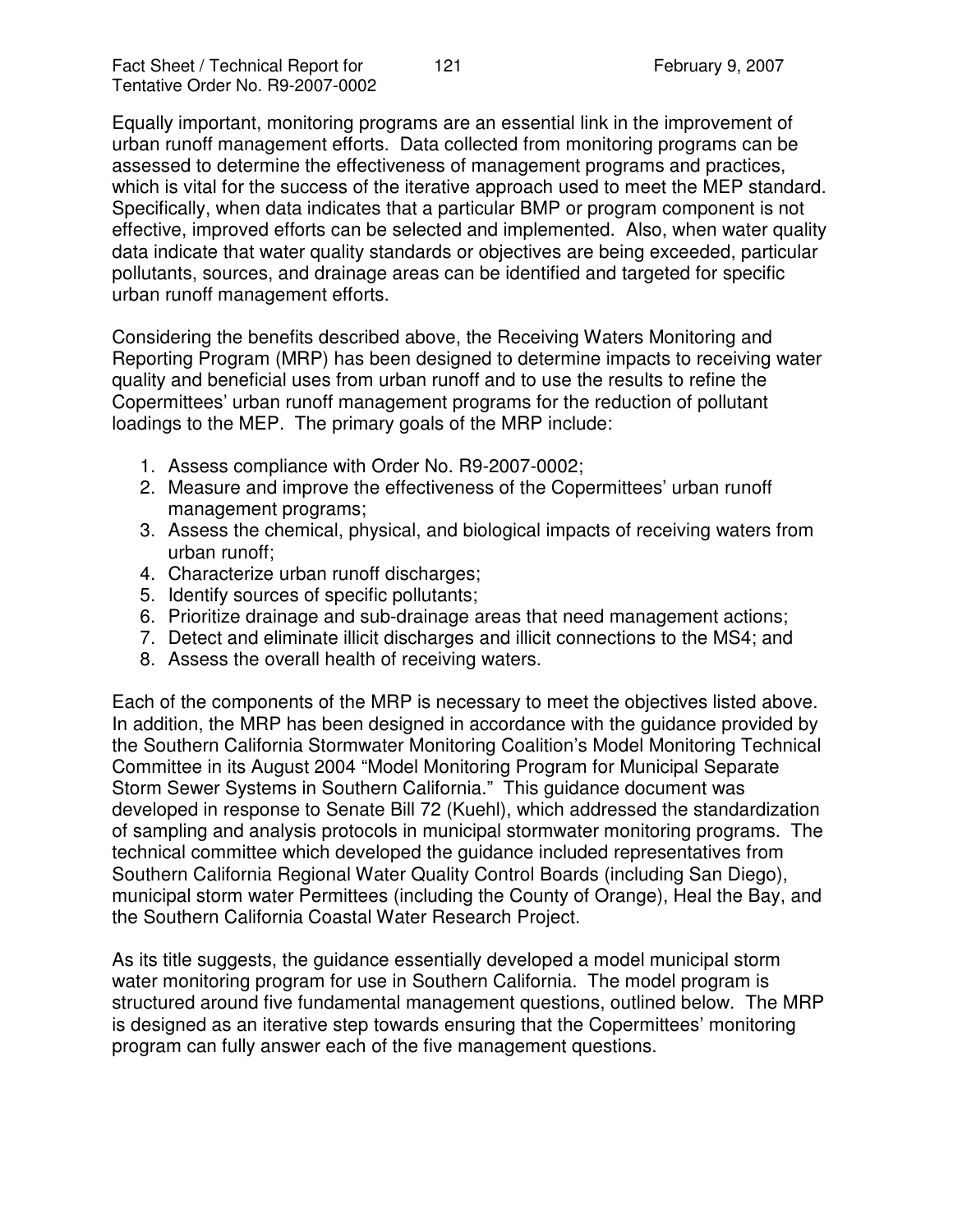- 1. Are conditions in receiving waters protective, or likely to be protective, of beneficial uses?
- 2. What is the extent and magnitude of the current or potential receiving water problems?
- 3. What is the relative urban runoff contribution to the receiving water problem(s)?
- 4. What are the sources of urban runoff that contribute to receiving water problem(s)?
- 5. Are conditions in receiving waters getting better or worse?

The justifications for each component of the monitoring program are discussed below.

# **2. Monitoring Program**

## Mass Loading Station Monitoring

The intent of current mass loading monitoring as conducted by the Copermittees is to use water chemistry data from three storm events to calculate pollutant loads and to assess water quality with respect to applicable acute and chronic toxicity criteria from the California Toxics Rule (CTR).<sup>225</sup>

**Section II.A.1** of the MRP requires mass loading and toxicity monitoring at monitoring stations located at the bottom of major watersheds within Orange County. The mass loading monitoring will provide data representing event mean concentrations of pollutants, total pollutant loadings, and toxicity conditions from specific drainage areas. Mass loading monitoring stations are recommended by the Model Monitoring Technical Committee in order to answer management questions 1, 2, and 5.<sup>226</sup> The stations are also expected to contribute towards meeting MRP goals 1, 2, 3, 4, 6, and 8. The locations of the mass loading monitoring stations are not changed from Order No. R9-2002-01. However, the frequency of monitoring has been changed, and some revisions to the constituents have been made.

The frequency of mass loading monitoring in Order No. 2007-0002 has been modified to include two wet and two dry weather events. Currently three wet events have been targeted (though usually two or less have been sampled). This modification is not expected to affect long-term trend analyses for storm events since the monitoring to date has been sporadic.<sup>227</sup> Dry weather monitoring is necessary because dryweather flows in these watersheds are now perennial and may be significant contributors to chronic pollution. The addition of dry weather monitoring provides a more comprehensive temporal view of the watershed, which will improve the Copermittees' ability to understand the dynamics of annual pollutant loading.

<sup>&</sup>lt;sup>225</sup> Orange County Storm Water Permittees. 2006. Report of Waste Discharge, section C-11.3.2.

<sup>226</sup> Model Monitoring Technical Committee, 2004. Model Monitoring Program for Municipal Separate Storm Sewer Systems in Southern California. Chapter 5.

<sup>227</sup> Mass loading monitoring has been hampered by technical difficulties. For instance, only four of six stations were operational during the 2004-05 season, and only three stations were operational during 2002-04 season.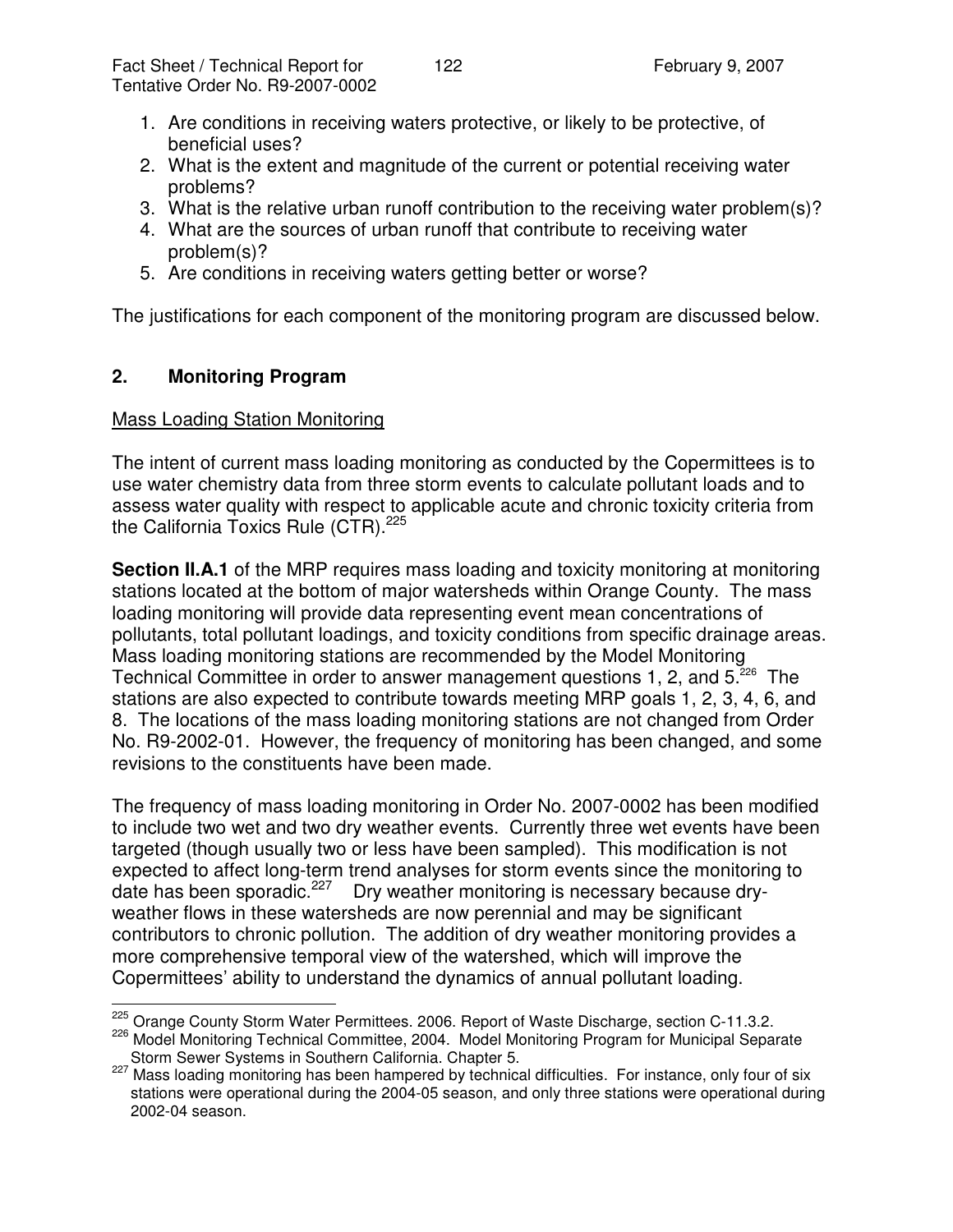In addition, the required constituents include some revisions to Order No. R9-2002-01. The changes are made to be compatible with the federal NPDES regulations and in response to data collected during the current permit term. The changes include:

- 1. All events must now include Biological Oxygen Demand, 5-day Chemical Oxygen Demand, Total Organic Carbon, Dissolved Organic Carbon. These are specifically identified in 40 CFR 122.26(d)(2)(iii)(B), but were omitted from Order No. R9-2002-01.
- 2. Carbamate and Pyrethroid pesticides must initially be monitored in Prima Deshecha and Segunda Deshecha watersheds. If carbamate and/or pyrethroid pesticides are found to correlate with observed acute or chronic toxicity, then sampling and analysis for that pesticide must be added to all stations displaying toxicity. The Copermittees suggest adding these pesticides to Prima and Segunda Deshecha watersheds in an attempt to find a cause for observed persistent toxicity at those stations.<sup>228</sup> If these pesticides are found in these watersheds, then they will likely be present in the other urban watersheds of the Region.
- 3. Impaired water body pollutants. Specific pollutants have been added in response to the U.S. Environmental Protection Agency approval of California's 2004-2006 Section 303(d) Water Quality Limited Waters List. Monitoring for these pollutants is specific to the watershed in which the impairment is located.
- 4. Dimethoate monitoring has been eliminated because data collected to date has not observed any significant levels at the mass emissions stations.

#### Bioassessment

**Section II.A.2** of the MRP requires the Copermittees to conduct bioassessment monitoring. Bioassessment monitoring is a cost-effective tool that measures the effects of water quality over time.<sup>229</sup> It is an important indicator of stream health and impacts from urban runoff. It can detect impacts that chemical and toxicity monitoring cannot. USEPA encourages permitting authorities to consider requiring biological monitoring methods to fully characterize the nature and extent of impacts from urban runoff.<sup>230</sup> Therefore, the Regional Board commonly requires bioassessment monitoring in MS4 and other types of discharge permits.

<sup>&</sup>lt;sup>228</sup> Orange County Storm Water Permittees. 2006. Report of Waste Discharge, section C-11.4.1.

<sup>229</sup> California Department of Fish and Game, 2002. California Regional Water Quality Control Board, San Diego Region 2002 Biological Assessment Report: Results of May 2001 Reference Site Study and Preliminary Index of Biotic Integrity.

<sup>230</sup> USEPA, 1999. Rapid Bioassessment Protocols for Use in Wadeable Streams and Rivers. EPA 841-B-99-002. P. 2-5.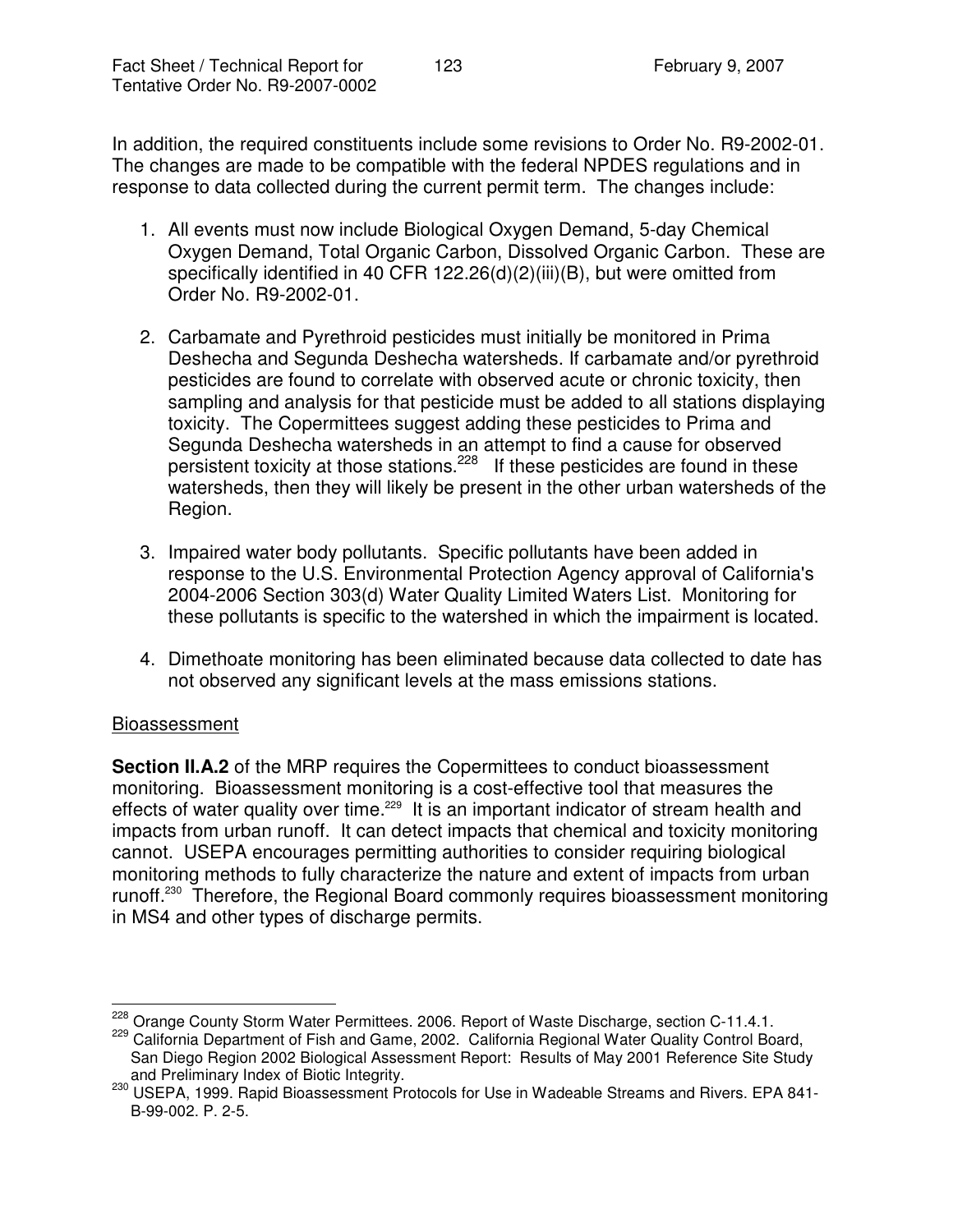Bioassessment is the direct measurement of the biological condition, physical condition, and attainment of beneficial uses of receiving waters (typically using benthic macroinvertebrates, periphyton, and fish). Bioassessment monitoring integrates the effects of both water chemistry and physical habitat impacts (e.g., sedimentation or erosion) of various discharges on the biological community native to the receiving waters. Moreover, bioassessment is a direct measurement of the impact of cumulative, sub-lethal doses of pollutants that may be below reasonable water chemistry detection limits, but that still have biological affects.

Because bioassessment focuses on communities of living organisms as integrators of cumulative impacts resulting from water quality or habitat degradation, it defines the ecological risks resulting from urban runoff. Bioassessment not only identifies that an impact has occurred, but also measures the effect of the impact and tracks recovery when control or restoration measures have been taken. These features make bioassessment a powerful tool to assess compliance, evaluate the effectiveness of BMPs, and to track both short and long-term trends (MRP goals 1,2,3, and 8). Bioassessment can also help answer management questions 1, 2, and 5.

The Order also identifies the most current established protocol to be used in identifying bioassessment reference stations. The protocol referenced in the Order is specified because it provides a qualitative and repeatable method for identifying reference sites. Moreover, the protocol is well established, since it has been peer reviewed and published.

The Order includes two modifications to the bioassessment monitoring required under Order 2002-01. These changes include:

- 1. Bioassessment monitoring must utilize the targeted riffle composite approach, which is consistent with the State Board's Surface Water Ambient Monitoring Program (SWAMP) Quality Assurance Management Plan (QAMP), as amended. Through SWAMP, various bioassessment methods were evaluated and it was found that the targeted riffle composite approach was a particularly efficient method, providing accurate data in a cost efficient manner.
- 2. Bioassessment monitoring to include assessment of periphyton (algae). Advantages of bioassessment using periphyton include: (1) they have rapid reproduction rates and very short life cycles, making them valuable indicators of short-term impacts; (2) as primary producers, they are most directly affected by physical and chemical factors; (3) sampling is easy and inexpensive; and (4) algal assemblages are sensitive to some pollutants which may not visibly affect other aquatic assemblages.<sup>231</sup>

<sup>&</sup>lt;sup>231</sup> USEPA, 1999. Rapid Bioassessment Protocols for Use in Wadeable Streams and Rivers. EPA 841-B-99-002. P. 3-3.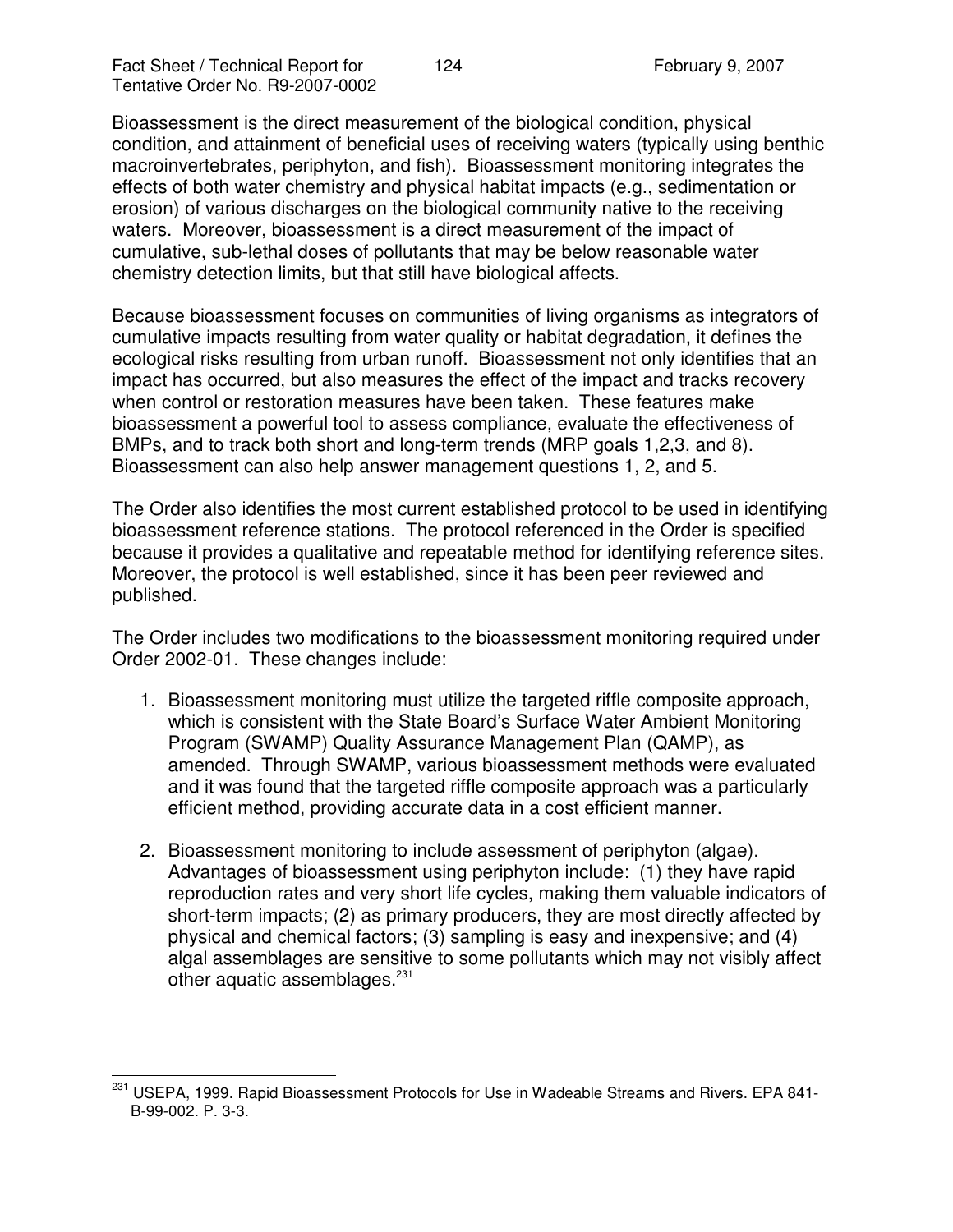3. One of the two required annual monitoring events may be eliminated so that Copermittees can conduct special studies on the effect of physical habitat modifications. This modification is consistent with the adaptive monitoring approach outlined by the Storm Water Monitoring Coalition,<sup>232</sup> and is consistent with the bioassessment procedures for southern California.<sup>233</sup> The Copermittees suggest this approach in response to analyses that indicate that the physical habitat conditions are better correlated than aquatic chemistry data with IBI scores.<sup>234</sup> The Copermittees analyses indicate that although biological communities are different in the Fall and Spring, both seasonal communities indicate the same common relationships to spatial biological patterns and potential variables that explain the differences. For instance, downstream urbanized locations display lower IBI scores than reference sites regardless of the season, even if the biological community at a downstream site differs between the Fall and Spring. Because the Copermittees have not proposed exact studies or experiments in place of a sampling event, the Order contains a requirement that the Executive Officer must approve the alternative sampling plan.

## Follow-up Analyses and Actions

**Section II.A.3** of the MRP requires the Copermittees to use the results of the chemistry, toxicity, and bioassessment monitoring to determine if impacts from urban runoff are occurring and when follow-up actions are necessary. The triad approach allows a wide range of measurements to be combined to more efficiently identify pollutants, their sources, and appropriate follow-up actions. Results from the three types of monitoring shall be assessed to evaluate the extent and causes of pollution in receiving waters and to prioritize management actions to eliminate or reduce the sources. The framework provided is to be used to determine conclusions from the data and appropriate follow-up actions. The framework is proposed by the Copermittees and derived from the Model Monitoring Program for Municipal Separate Storm Sewer Systems in Southern California.<sup>235</sup> These follow-up actions are expected to primarily help answer management questions 2 and 4, as well as address MRP goals 2, 4, 5, 6 and 7.

<sup>&</sup>lt;sup>232</sup> Stormwater Monitoring Coalition 2004. "Model Monitoring Program for Municipal Separate Storm Sewer Systems in Southern California: A report from the Stormwater Monitoring Coalition's Model Monitoring Technical Committee." Southern California Coastal Water Research Program, Technical Report No. 419.

<sup>&</sup>lt;sup>233</sup> Ode, et al. 2005. "A Quantitative Tool for Assessing the Integrity of Southern Coastal California Streams." Environmental Management. Vol. 35, No. 1, pp. 1-13.

<sup>234</sup> Orange County Storm Water Copermittees. 2006. Report of Waste Discharge (San Diego Region), section 11 and 2005-06 Annual Report section 11.3

<sup>235</sup> Model Monitoring Technical Committee, 2004. Model Monitoring Program for Municipal Separate Storm Sewer Systems in Southern California. P. 5-61.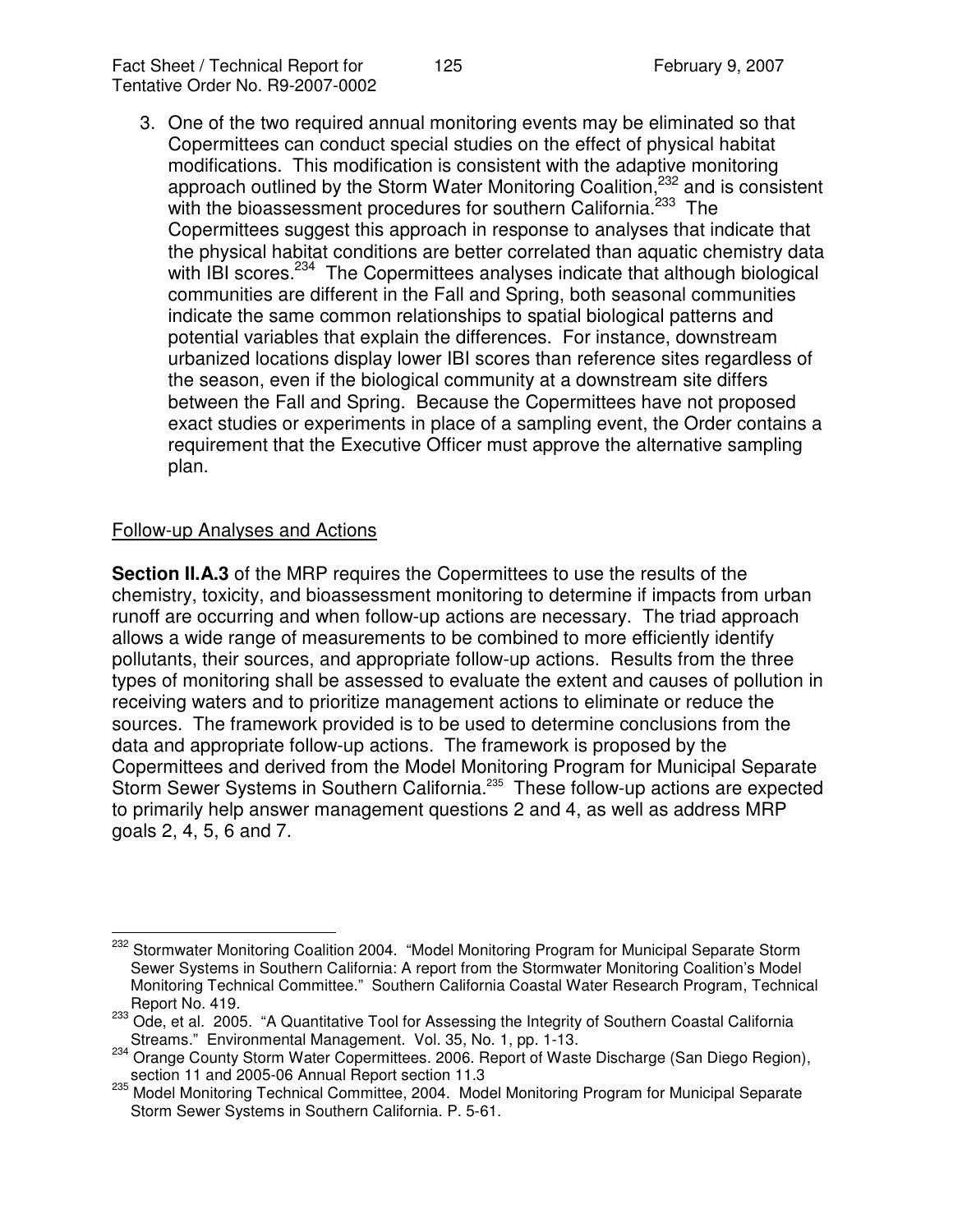When, based on the framework in Table 2 of the M&R Program, data indicates the presence of toxic pollutants in runoff, the Copermittees are required to conduct a Toxicity Identification Evaluation (TIE). A TIE is a set of procedures used to identify the specific chemical(s) responsible for toxicity to aquatic organisms. When discharges are toxic to a test organism, a TIE must be conducted to confirm potential constituents of concern and rule out others, therefore allowing Copermittees to determine and prioritize appropriate management actions. If a sample is toxic to more than one species, it is necessary to determine the toxicant(s) affecting each species. If the type and source of pollutants can be identified based on the data alone and an analysis of potential sources in the drainage area, a TIE is not necessary.

When a TIE identifies a pollutant associated with urban runoff as a cause of toxicity, it is then necessary to conduct follow-up actions to identify the causative agents of toxicity, isolate the sources of toxicity, evaluate the effectiveness of toxicity control options, and then confirm the reduction in toxicity. Follow-up actions should analyze all potential source(s) causing toxicity, potential BMPs to eliminate or reduce the pollutants causing toxicity, and suggested monitoring to demonstrate that toxicity has been removed.

## Ambient Coastal Receiving Waters Monitoring

The Copermittees have been implementing a phased Ambient Coastal Monitoring Program that initially involved monitoring chemistry and aquatic toxicity of dry and storm water discharges to ecologically sensitive areas along the coastline. Later, aerial photographs of storm water plumes were taken to estimate the spatial extent of the impact of urban runoff. The results were used to identify storm drains for source and toxicity identification studies, including sampling of storm water plumes.

**Section II.A.4** of the MRP allows the Copermittees to continue the existing program, while requiring that the special studies be consistent with the MRP goals and that stations be located within Areas of Special Biological Significance.

# Coastal Storm Drain Monitoring

**Section II.A.5** of the MRP includes some modifications to the Copermittees' coastal storm drain monitoring program as it was conducted under Order No. R9-2002-01. Coastal storm drain monitoring is critical because one of the primary impacts to coastal receiving waters is the loss of recreational beneficial uses resulting from high levels of bacteria in urban runoff. The coastal storm drain monitoring program is expected to help answer management questions 1, 2, 3, 4 and 5, as well as address MRP goals 1, 2, 3, 4, 5, 6, 7, and 8.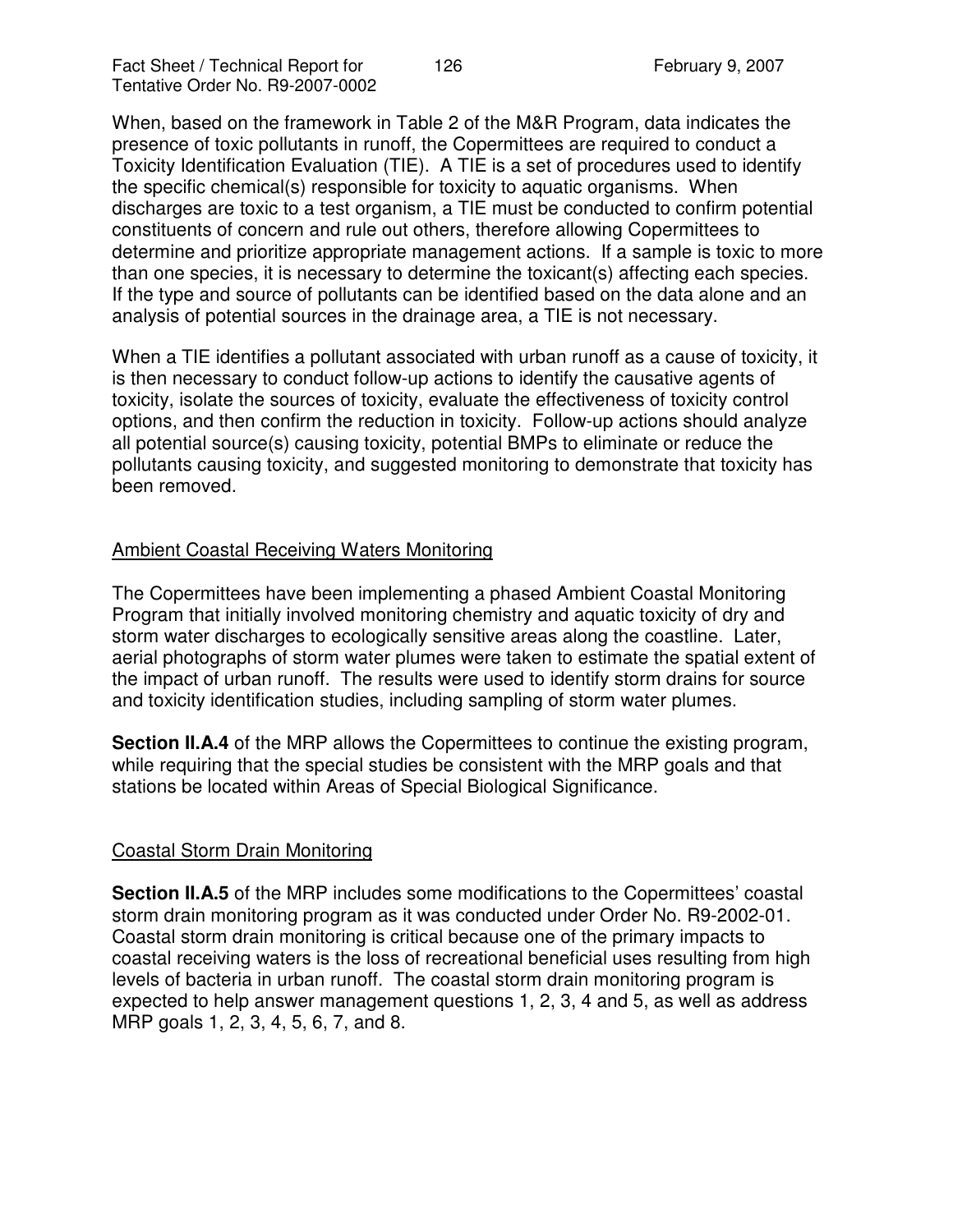The changes to the coastal storm drain monitoring program have been made in response to proposals outlined in the Copermittees' ROWD<sup>236</sup> and in response to the increasing trend of diverting some urban runoff flows to the sanitary sewer infrastructure. The Copermittees recommend reducing the monitoring effort at storm drains that rarely have elevated levels of bacteria and putting more effort toward intensive investigations of problematic storm drains<sup>237</sup>. An adaptive approach is consistent with the Model Monitoring Technical Committee's recommendations. The MRP allows the Copermittees to modify the coastal outfall program, with a few restrictions:

- 1. Special studies are required at certain outfalls. These drains were identified by the Copermittees as ones that warrant special investigations based on persistently high elevations of bacterial indicators and a relationship between bacteria levels in the outfalls and receiving waters. Notably, the stations identified by the Copermittees are generally where inland surface waters reach the ocean, rather than isolated buried coastal storm drains.
- 2. Baseline monitoring must be continued at select drains. Although the data supports eliminating some drains from the monitoring effort, these five drains are included by the Regional Board because data from the Copermittees suggest they commonly display elevated bacterial levels.<sup>238</sup>
- 3. Storm water monitoring must be conducted at some dry-weather diversion points. Sampling of storm water discharges from a subset of coastal storm drains whose flows are diverted to the sanitary sewer during dry weather will provide a clearer picture regarding the utility of dry-weather diversions. The Regional Board is concerned that the presence of a dry-weather diversion may reduce the incentive for storm water BMPs to be implemented and rigorously enforced by municipalities. This monitoring will provide an indication of the effectiveness of storm water BMPs in these watersheds and may provide additional insight regarding the need for special studies.

#### High Priority Inland Aquatic Habitats

**Section II.A.6** of the MRP is a new requirement. It requires the development of a new monitoring program component, although storm drains and receiving waters currently monitored under other components of the MRP may also be used to satisfy this requirement.

<sup>&</sup>lt;sup>236</sup> Orange County Storm Water Program. 2006. Report of Waste Discharge, section 11.  $\frac{237}{12}$  lbid

<sup>238</sup> Orange County Storm Water Program. 2005-06 Annual Report, tables C-11a-d.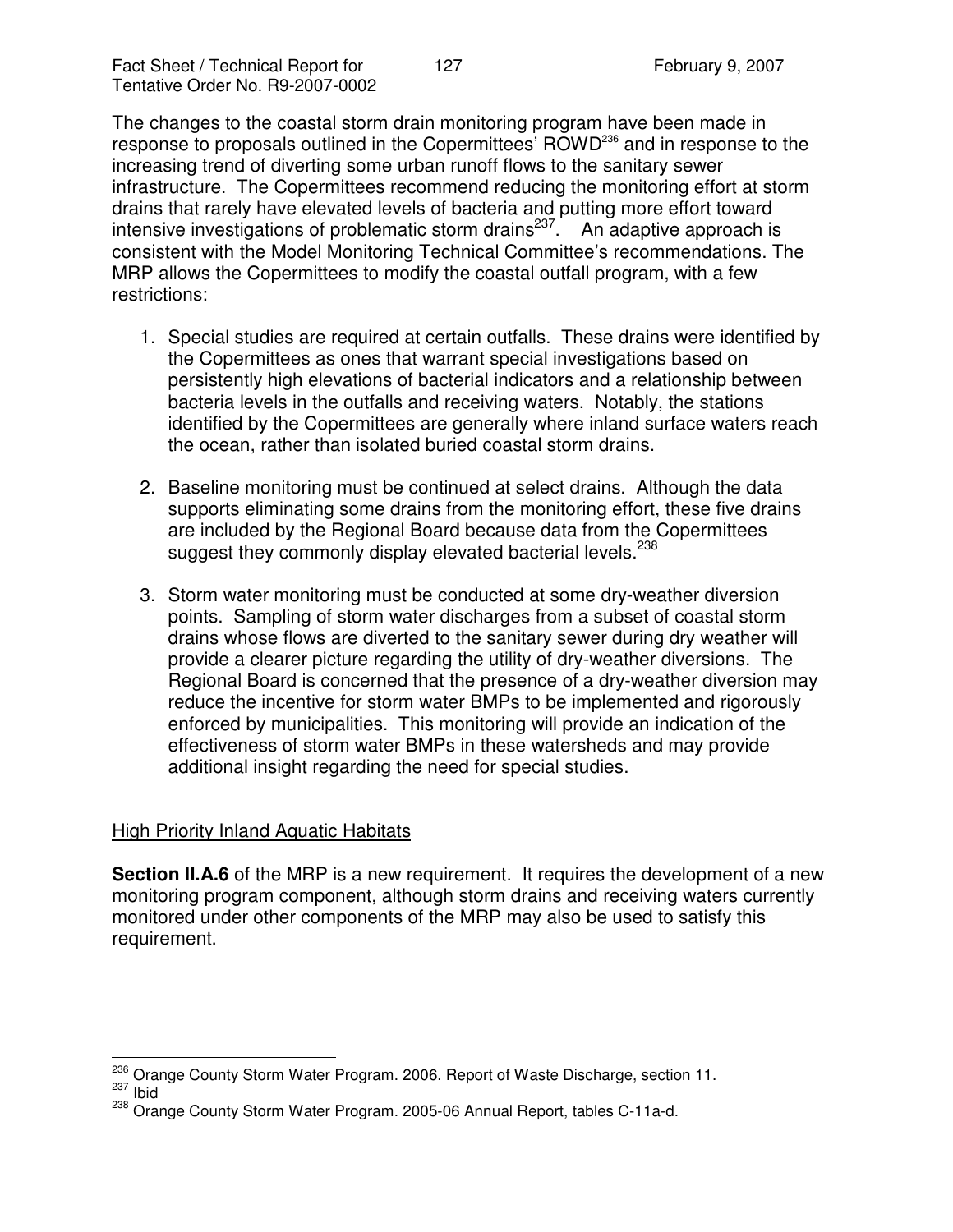The purpose is to assess the contribution of MS4 discharges to factors affecting environmentally-sensitive inland surface waters. The existing monitoring program does not adequately address whether MS4 discharges are affecting environmentallysensitive inland surface waters. This requirement is consistent with the guidance of the Model Monitoring Technical Committee because it focuses attention on specific beneficial uses that are considered a high priority.

Threatened and endangered species are particularly susceptible to negative effects of MS4 discharges because the habitat available to them is restricted. Therefore, shortterm or chronic degradation of habitat caused by MS4 discharges results in a proportionally high level of negative impact.

Information regarding the extent of environmentally-sensitive habitats is available from sources familiar to the Copermittees. Examples include the Aliso Creek and San Juan Creek watershed assessments conducted by the U.S. Army Corps of Engineers (Corps). In addition, the County participated in the development of master planning level efforts with the California Department of Fish and Game, the Corps, and the U.S. Fish and Wildlife Service for the long-term protection of upland and aquatic species in the San Juan watershed.<sup>239</sup> Together these documents represent the majority of the Copermittees' drainage areas. Therefore, a relatively small level of effort will be required to collect information for the relatively small area of the region not covered by these documents. In addition, the Copermittees already have updated inventories of inland MS4 outfall locations. As a result, a monitoring plan can be developed within 12 months to address the new requirement.

#### MS4 Outfall Monitoring

**Section II.B** of the MRP requires the Copermittees to develop and implement a program to monitor and characterize pollutant discharges from MS4 outfalls. Such monitoring is critical, since it provides for prioritization of areas for increased management efforts. It also provides the Copermittees the ability to better assess and improve their jurisdictional programs and BMPs. The MRP includes some changes to the existing outfall monitoring program conducted by the Copermittees.

Currently Copermittees have selected a combination of random and targeted storm drains to monitor during dry weather. Randomly selected sites are visited three times per summer in order to estimate general background concentrations of pollutants in the MS4. Statistical evaluations were conducted on these random sites to develop action levels for conducting management response actions at all dry-weather sites. Additional sites were intentionally selected based on professional judgment by the Copermittees that the drainage areas may be sources of pollution. Targeted sites are monitored five times each summer.

<sup>&</sup>lt;sup>239</sup> San Juan Creek and Western San Mateo Watershed Special Area Management Plan, November 2005. U.S. Army Corps of Engineers, Los Angeles District.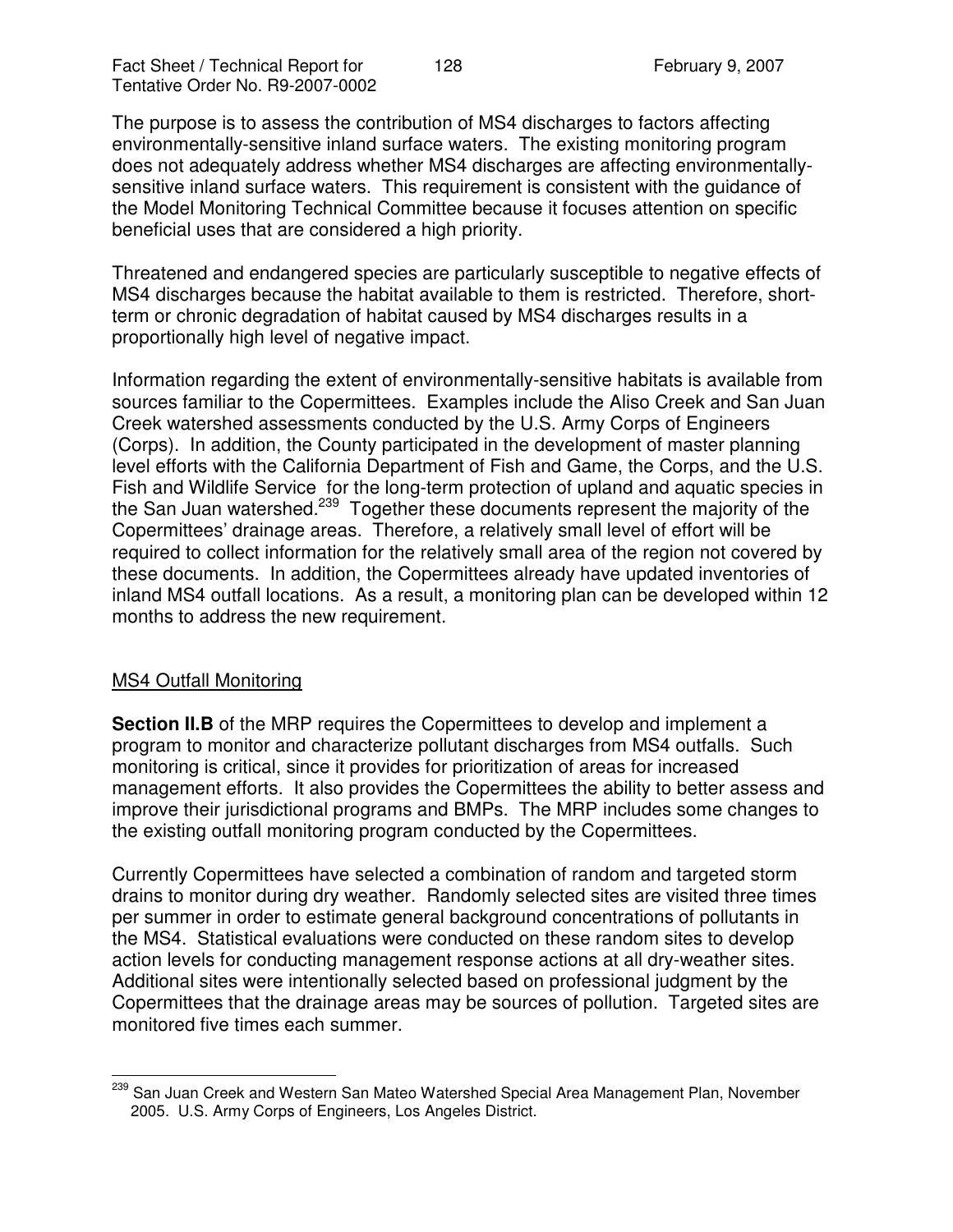The Copermittees report that dry weather monitoring of outfalls has been used to identify storm drains that are discharging pollutants in concentrations that may pose a threat to receiving waters. Source investigations have been conducted as a response to the data. The Copermittees report that in many instances the parties responsible for illicit discharges have been detected quickly.<sup>240</sup> The Copermittees have not proposed any changes for this program. With changes made to the data evaluation procedures in the last two years, this program is providing the Copermittees the ability to identify and respond to potential problems in dry-weather runoff.

The MRP does include some changes to the existing outfall monitoring program requirements. These changes include:

- 1. Wet-weather monitoring. Currently the Copermittees do not monitor the discharge of storm water from the MS4 outfalls. As a result, a substantial amount of information regarding the quality of MS4 effluent is unknown. To date the focus of the dry-weather monitoring program has been on dry-weather detection of illicit discharges. The collection of wet-weather data will enable the Copermittees to assess the effectiveness of existing storm water BMP measures. This data can be used to more effectively target storm water management program efforts.
- 2. Nickel is added as a dry-weather requirement. Order No. R9-2002-01 did not contain nickel as a required constituent in dry-weather outfall monitoring. The Copermittees have been assessing nickel in the outfall monitoring program. A few stations have exhibited elevations of nickel that exceed CTR criteria.
- 3. Phenol has been eliminated from the dry-weather monitoring requirements. Phenol has not been detected at significantly high levels.

The requirements for wet-weather monitoring is a significant change in protocol, but may not result in a significant change in monitoring effort. The MRP provides the Copermittees great flexibility in assigning stations for wet-weather monitoring. It is expected that stations exhibiting elevated levels of pollutants in dry weather would be likely candidates for the wet weather monitoring. Further, it is conceivable that the inclusion of wet weather monitoring would result in a decrease in the current effort of dry weather monitoring. The MRP provides the Copermittees ample time to conduct the evaluations necessary to modify the program.

<sup>&</sup>lt;sup>240</sup> Orange County Storm Water Program. 2006. Report of Waste Discharge, sections 10.3.1 and 11.2.2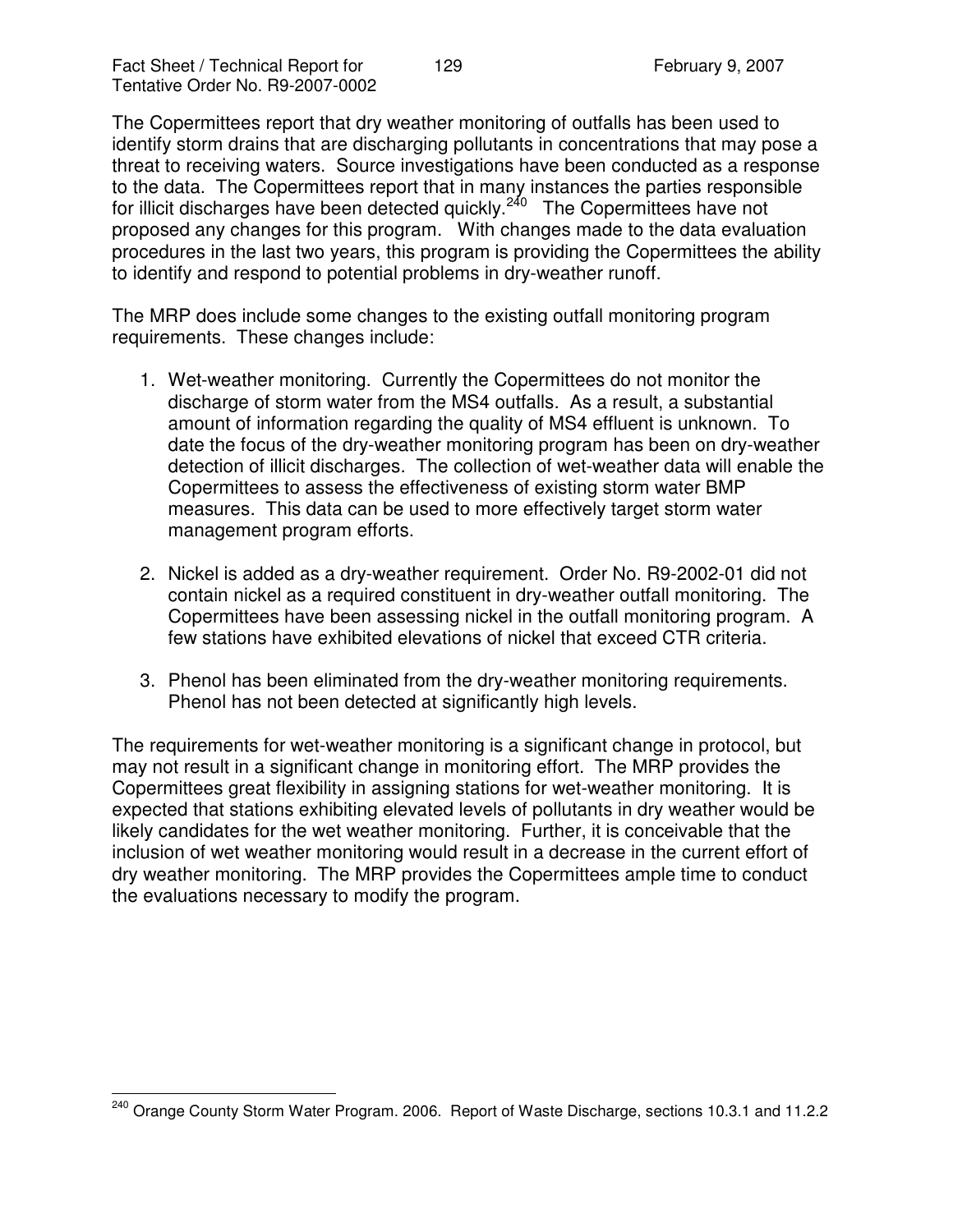**Section II.B.2** requires the Copermittees to develop and implement a program to identify sources of discharges of pollutants causing the high priority water quality problems within each watershed. This requirement should be easily met because of the foundation already developed by the Copermittees in response to Order No. R9-2002-01. To some extent, the Copermittees do conduct follow-up monitoring in response to dry-weather outfall data. The ROWD and 2007 DAMP describe some guidance that is provided by the County to the Copermittees, but there does not seem to be any consistency to the followup monitoring programs. The ROWD does recommend that additional training be provided for the municipalities with respect to interpreting and using the data collected by the County. In addition, many of the Copermittees have developed procedures and experience in conducting follow-up investigations in response to the bacteria investigations in the Aliso Creek watershed. 241

Identification of sources causing high priority water quality problems is a central purpose of urban runoff management programs. Monitoring which enables the Copermittees to identify sources of water quality problems aids the Copermittees in focusing their management efforts and improving their programs. In turn, the Copermittees' programs can abate identified sources, which will improve the quality of urban runoff discharges and receiving waters. This monitoring is needed to address management question 4 (What are the sources to urban runoff that contribute to receiving water problems?). Source identification monitoring is a key component of the Model Monitoring Program, which states "once it has been determined […] that urban runoff is, or is likely to be, a significant source of one or more receiving water problems, then more intensive source identification efforts are called for."<sup>242</sup> Moreover, in its review of the San Diego County Copermittees' monitoring proposal, Tetra Tech, Inc. finds that "after some years of assessment monitoring, it is time to look more systematically at determining the relative urban contributions and the sources of urban runoff that contribute to identified receiving water problems."<sup>243</sup>

#### Other Special Studies

**Section II.C** of the MRP describes additional studies to be conducted by the Copermittees.

<sup>&</sup>lt;sup>241</sup> Copermittees in the Aliso Creek watershed include the County of Orange and the Cities of Aliso Viejo, Laguna Beach, Laguna Hills, Laguna Niguel, Laguna Woods, Lake Forest, and Mission Viejo.

<sup>242</sup> Model Monitoring Technical Committee, 2004. Model Monitoring Program for Municipal Separate Storm Sewer Systems in Southern California. P. 4-17.

<sup>&</sup>lt;sup>243</sup> Tetra Tech Inc., 2006. Review of San Diego County MS4 Monitoring Program.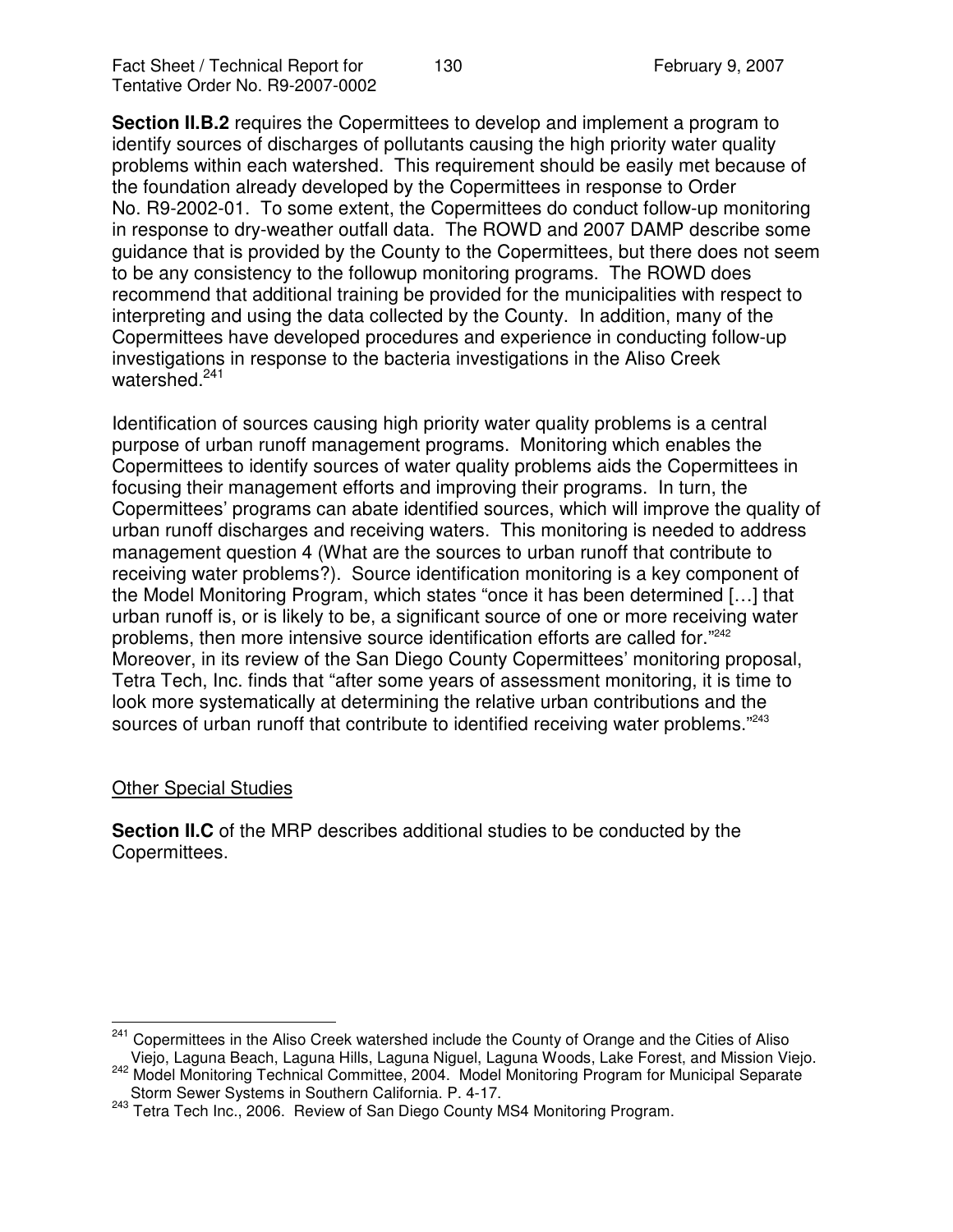Fact Sheet / Technical Report for 131 February 9, 2007 Tentative Order No. R9-2007-0002

The MRP absorbs the bacteria monitoring and reporting program currently in place in the Aliso Creek watershed.<sup>244</sup> This monitoring effort has been required by the Regional Board pursuant to authorities provided under California Water Code sections 13225 and 13267. The monitoring and reporting is focused solely on the MS4s in the Aliso Creek watershed and has effectively been integrated already into the Copermittees' programs. Inclusion of it into the MRP is done for organizational purposes and will have no other net effect.

The MRP allows the Copermittees to participate in Bight '08 and be relieved of certain monitoring program requirements for that year. This trade-off will provide the Copermittees and Regional Board with insight on the impact of urban runoff on a regional level in the Southern California Bight. Participation in Bight '08 was recommended by the Copermittees in their ROWD.<sup>245</sup> Since participation in Bight '08 is optional for the Copermittees, this section outlines the monitoring which must be conducted if the Copermittees do not participate in the study.

#### Monitoring Provisions

**Section II.D** of the MRP includes monitoring provisions which are standard requirements for all municipal storm water permits.

# **2. Reporting Program**

**Section III** of the MRP discusses submittal of the Jurisdictional Urban Runoff Management Program Annual Reports and the Receiving Waters Monitoring Annual Reports. In effect, a description of the monitoring program will be submitted with the Jurisdictional URMPs, and the monitoring data and assessment will be submitted six months later. The MRP continues the reporting approach utilized under the requirements of Order No. R9-2002-01, where Lead Permittees for each watershed submit their annual reports to the Principal Permittee to be unified into one document.

<sup>&</sup>lt;sup>244</sup> On October 12, 2005, the Regional Board accepted the revised Aliso Creek watershed bacteria monitoring plan proposal from the MS4 Permittees. The Regional Board concluded that the scope of the current bacteria monitoring in the watershed was no longer warranted and that the proposed changes would constitute an effective interim program until adoption of a Total Maximum Daily Load, requiring a bacteria reduction and assessment program for the watershed. In addition, the Regional Board recognized that as a result of reduced monitoring costs, the municipalities expect to direct additional resources toward implementation of management practices to reduce indicator bacteria and pathogens.

<sup>245</sup> Orange County Storm Water Copermittees. 2006. Report of Waste Discharge (San Diego Region).